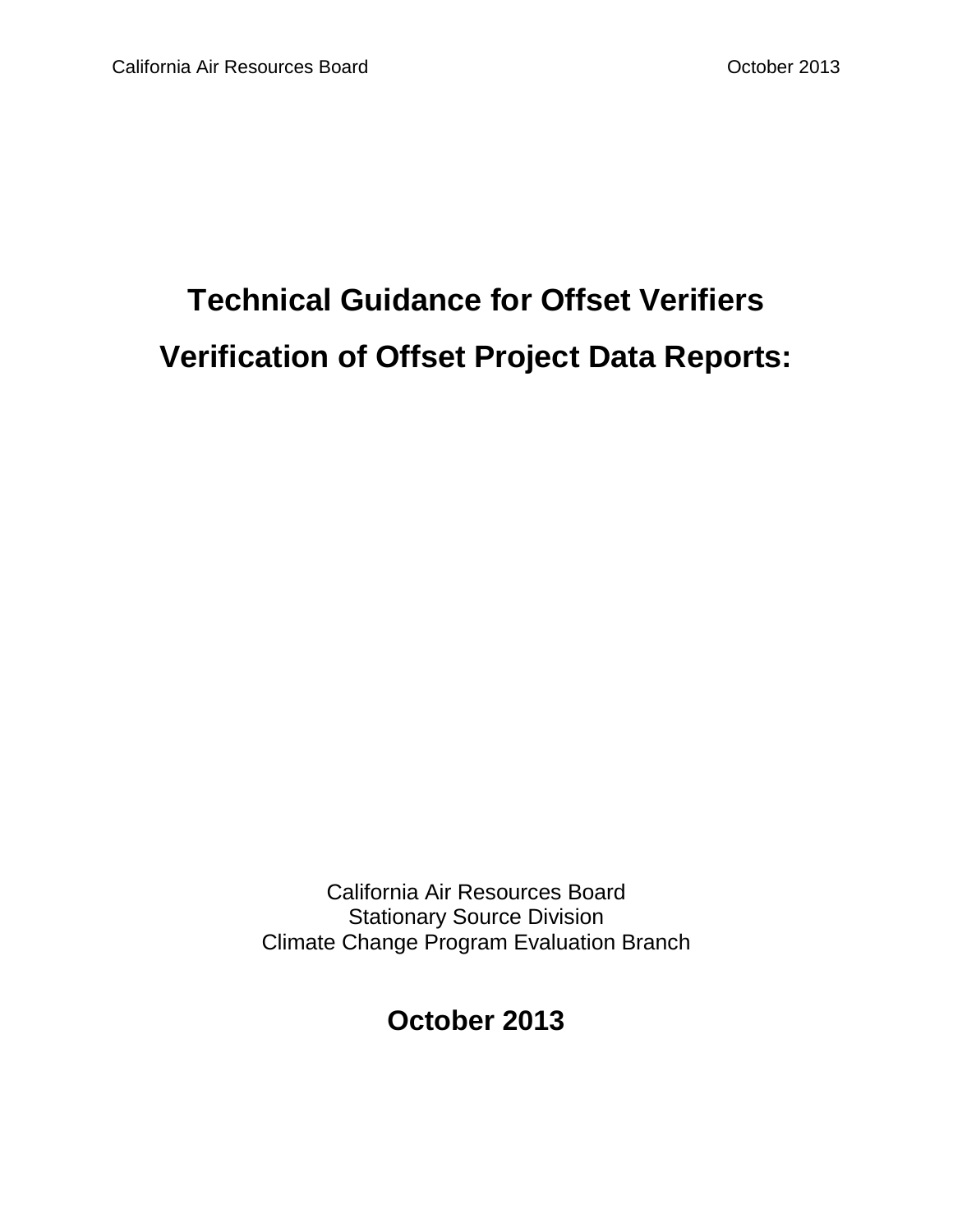**Page Intentionally Left Blank**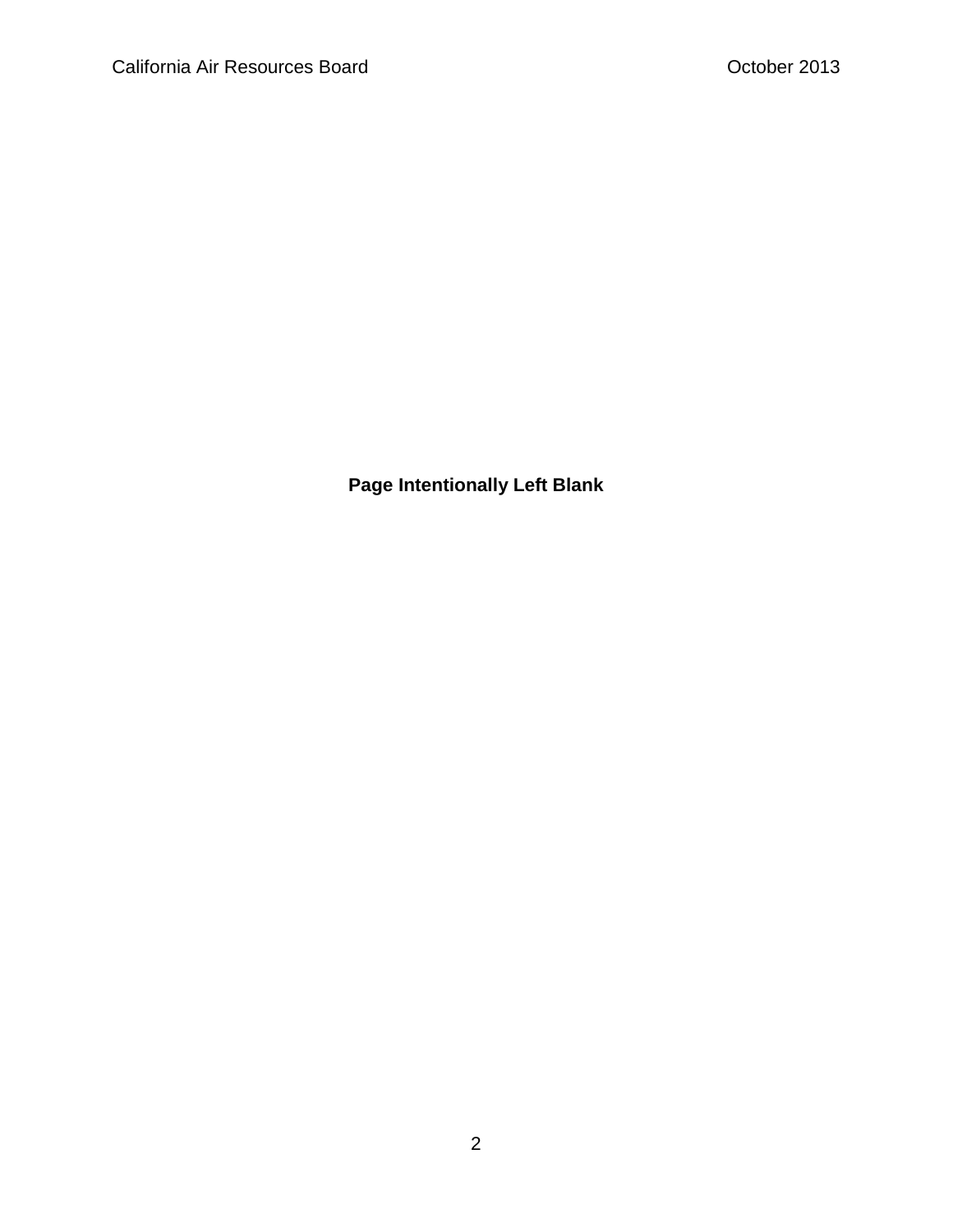# **Table of Contents**

| CHAPTER 1.        |                                                                        |  |
|-------------------|------------------------------------------------------------------------|--|
| 1.1.              |                                                                        |  |
| 1.2.              | Crosswalk Between the Regulation and the Offset Verification Technical |  |
| 1.3.              |                                                                        |  |
| 1.4.              |                                                                        |  |
| 1.4.1.            |                                                                        |  |
| 1.4.2.            |                                                                        |  |
| 1.4.3.            |                                                                        |  |
| 1.5.              |                                                                        |  |
| 1.6.              |                                                                        |  |
|                   |                                                                        |  |
| <b>CHAPTER 2.</b> |                                                                        |  |
| 2.1.              | Guidance: Preparing for Offset Verification - OPO/APDs 19              |  |
| 2.1.1.            | Summary Steps for the OPO/APD to prepare for Verification 19           |  |
| 2.1.2.            |                                                                        |  |
| 2.1.3.            |                                                                        |  |
| 2.1.4.            |                                                                        |  |
| 2.1.5.            |                                                                        |  |
| 2.2.              |                                                                        |  |
| 2.2.1.            |                                                                        |  |
| 2.2.2.            |                                                                        |  |
| 2.2.3.            |                                                                        |  |
| 2.2.4.            |                                                                        |  |
| 2.2.5.            |                                                                        |  |
| 2.2.6.            |                                                                        |  |
| 2.2.7.            |                                                                        |  |
| 2.2.8.            |                                                                        |  |
| 2.3.              |                                                                        |  |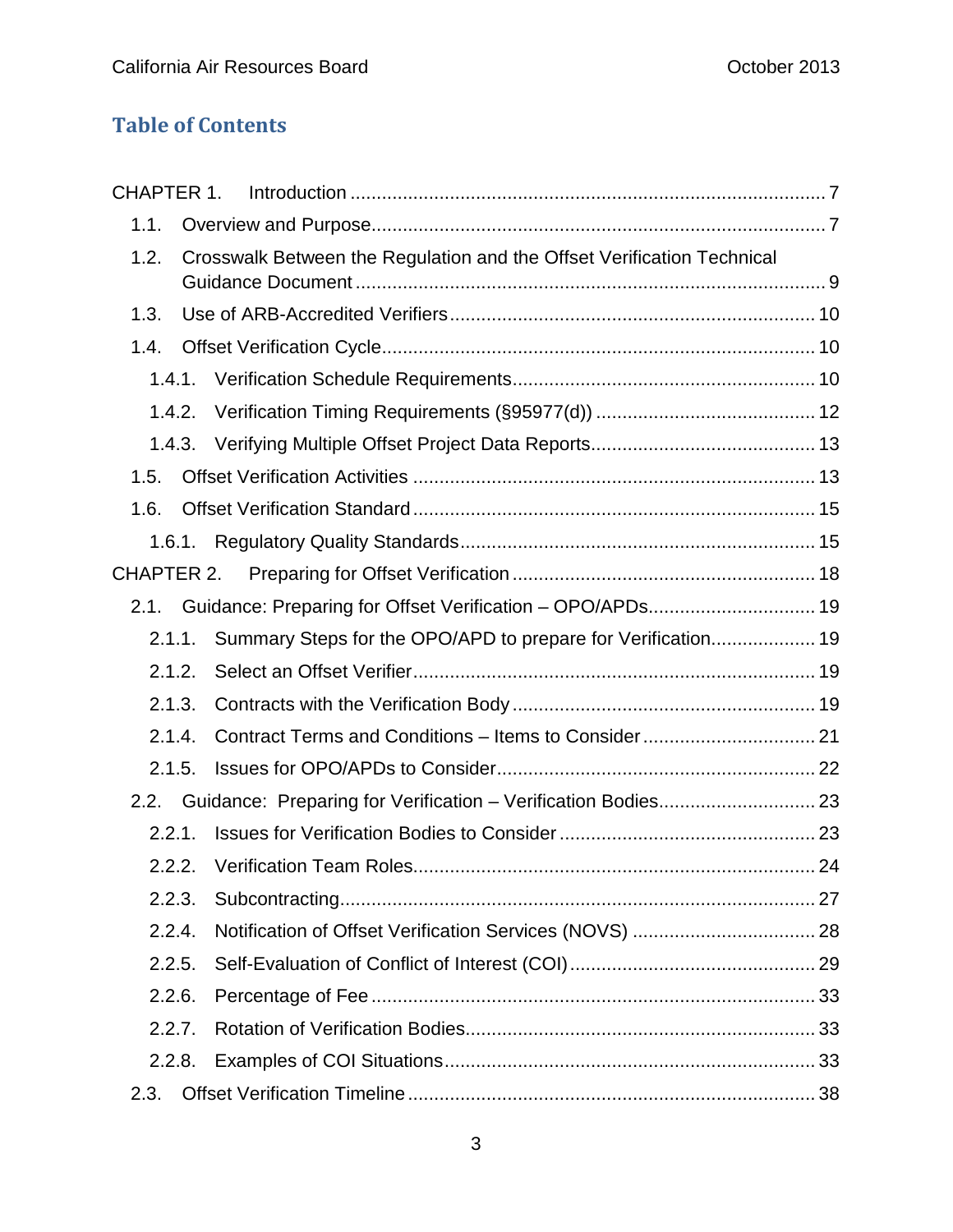| 3.1.       |  |                                                                               |  |  |  |
|------------|--|-------------------------------------------------------------------------------|--|--|--|
| 3.2.       |  |                                                                               |  |  |  |
| 3.3.       |  |                                                                               |  |  |  |
| 3.4.       |  |                                                                               |  |  |  |
| 3.5.       |  |                                                                               |  |  |  |
| 3.6.       |  |                                                                               |  |  |  |
| CHAPTER 4. |  | Quantifying GHG Reductions and GHG Removal Enhancements 44                    |  |  |  |
| 4.1.       |  |                                                                               |  |  |  |
| 4.2.       |  |                                                                               |  |  |  |
| 4.3.       |  |                                                                               |  |  |  |
| 4.3.1.     |  |                                                                               |  |  |  |
|            |  |                                                                               |  |  |  |
| CHAPTER 5. |  |                                                                               |  |  |  |
| 5.1.       |  |                                                                               |  |  |  |
| 5.2.       |  |                                                                               |  |  |  |
| 5.3.       |  |                                                                               |  |  |  |
| 5.3.1.     |  |                                                                               |  |  |  |
| 5.3.2.     |  | GHG Sources, Sinks, and Reservoirs Inventory Review  52                       |  |  |  |
| 5.3.3.     |  |                                                                               |  |  |  |
| 5.3.4.     |  |                                                                               |  |  |  |
|            |  |                                                                               |  |  |  |
| 5.5.       |  |                                                                               |  |  |  |
| 5.6.       |  |                                                                               |  |  |  |
| 5.7.       |  | Conformance with the Regulation and the Applicable Compliance Offset          |  |  |  |
| 5.8.       |  | Less Intensive (or, Interim) Verification (Only Applies to Forestry Projects) |  |  |  |
| 5.9.       |  |                                                                               |  |  |  |
|            |  |                                                                               |  |  |  |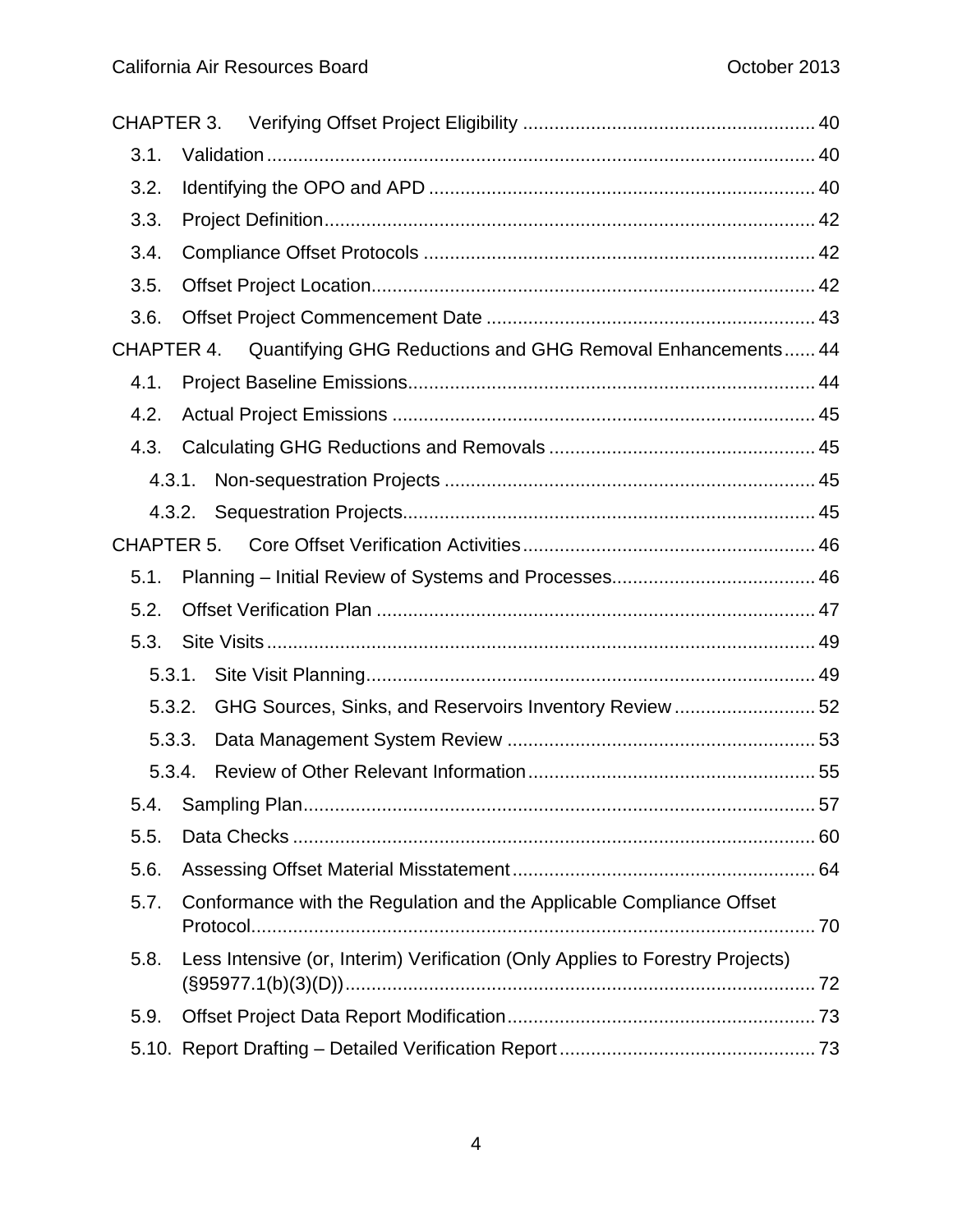|  | 7.3. Offset Verification Statement (Offset Verification Opinion)  81<br>7.5. Completion and Issuance of Offset Verification Statement 85 |
|--|------------------------------------------------------------------------------------------------------------------------------------------|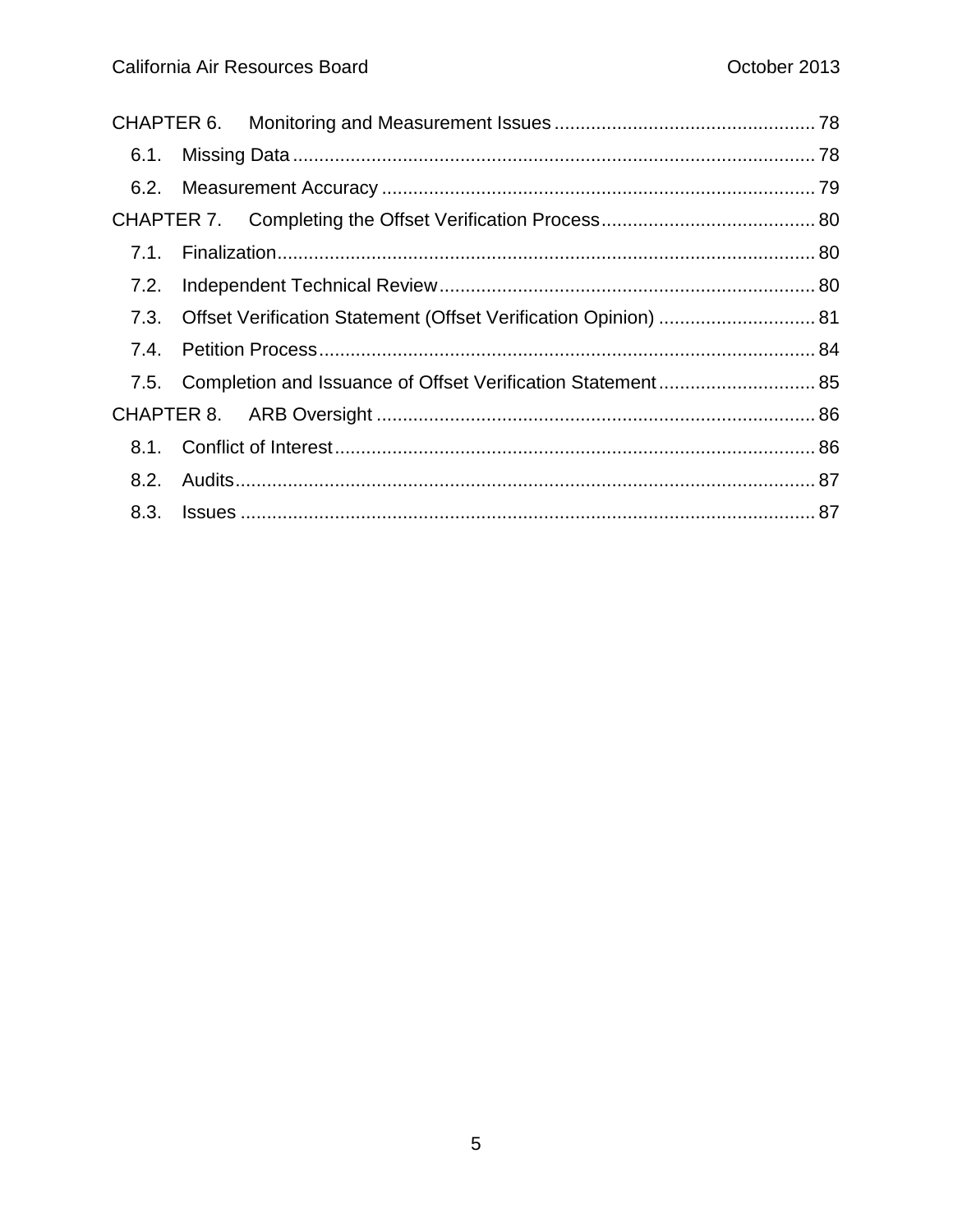**Page Intentionally Left Blank**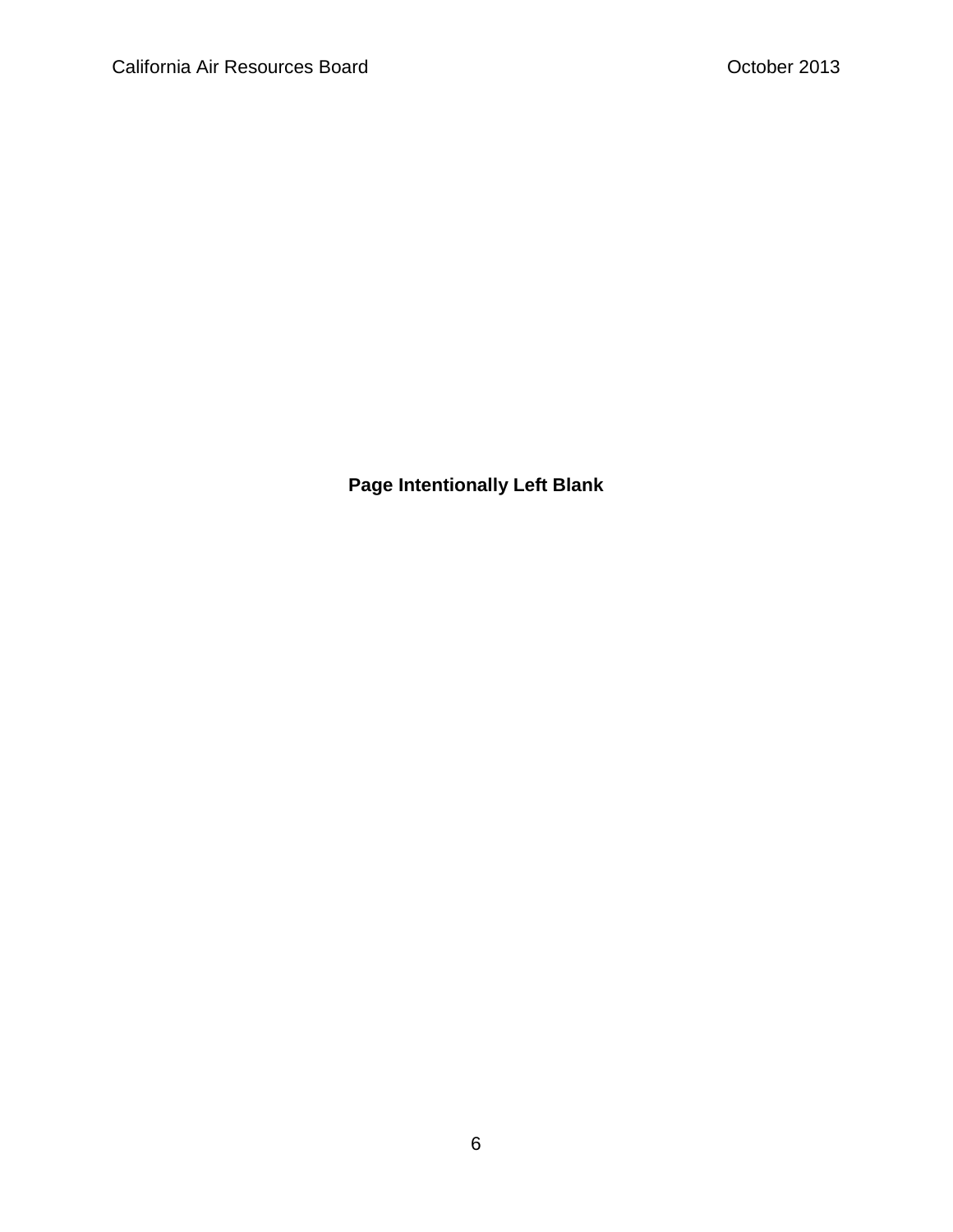# <span id="page-6-0"></span>**CHAPTER 1. Introduction**

#### <span id="page-6-1"></span>**1.1. Overview and Purpose**

This technical guidance document is intended for both Offset Project Operators (OPO) and Authorized Project Designees (APD), accredited offset verification bodies and offset verifiers, and approved Offset Project Registries to provide administrative detail and recommended practices for compliance with the offset verification provisions of the California's Air Resources Board's (ARB) Cap-and-Trade Regulation (Title 17, California Code of Regulations, §95800 – 96022). Unlike the Regulation, this technical guidance does not have the force of law, does not establish new mandatory requirements for offset verification, and in no way supplants, replaces, or amends any of the legal requirements of the Regulation. Conversely, an omission or truncation of regulatory requirements in this technical guidance does not relieve OPOs, APDs, verification bodies, offset verifiers, or approved Offset Project Registries of their legal obligation to fully comply with all requirements of the Regulation.

The technical guidance is intended to facilitate compliance with the Regulation by providing OPO/APDs, accredited offset verification bodies and offset verifiers, and Offset Project Registries explanations about the regulatory requirements, practical advice regarding steps that should be taken to ensure compliance with those requirements, and examples that illustrate how the requirements would apply in particular circumstances. Chapter 1 provides an overview of the Regulation and its requirements. Chapter 2 provides technical guidance, in a regulatory context, regarding preparing for offset verification. Chapters 3 through 5 provide specific offset verification activities and recommendations on meeting regulatory requirements. Chapter 6 provides technical guidance on monitoring and measurement issues, and Chapter 7 explains regulatory provisions related to the completion of the offset verification process and examples of Positive, Qualified Positive, and Adverse Offset Verification Statements. Chapter 8 sets forth ARB's oversight of the offset verification process.

<span id="page-6-2"></span>A successful offset program requires a system to monitor, report, and verify greenhouse gas (GHG) emission reductions and removal enhancements. In addition, a credible offset program must have independent and impartial verification of the reported GHG emission reductions and removal enhancements to ensure their completeness, accuracy, and conformance with the Cap-and-Trade Regulation and applicable Compliance Offset Protocol (COP). The Regulation outlines the minimum services which must be included during offset verification. These requirements are consistent with international standards. Under the Regulation, offset verification services must be performed by qualified, trained and accredited third-party offset verification bodies and offset verifiers who meet minimum qualifications for education and experience, and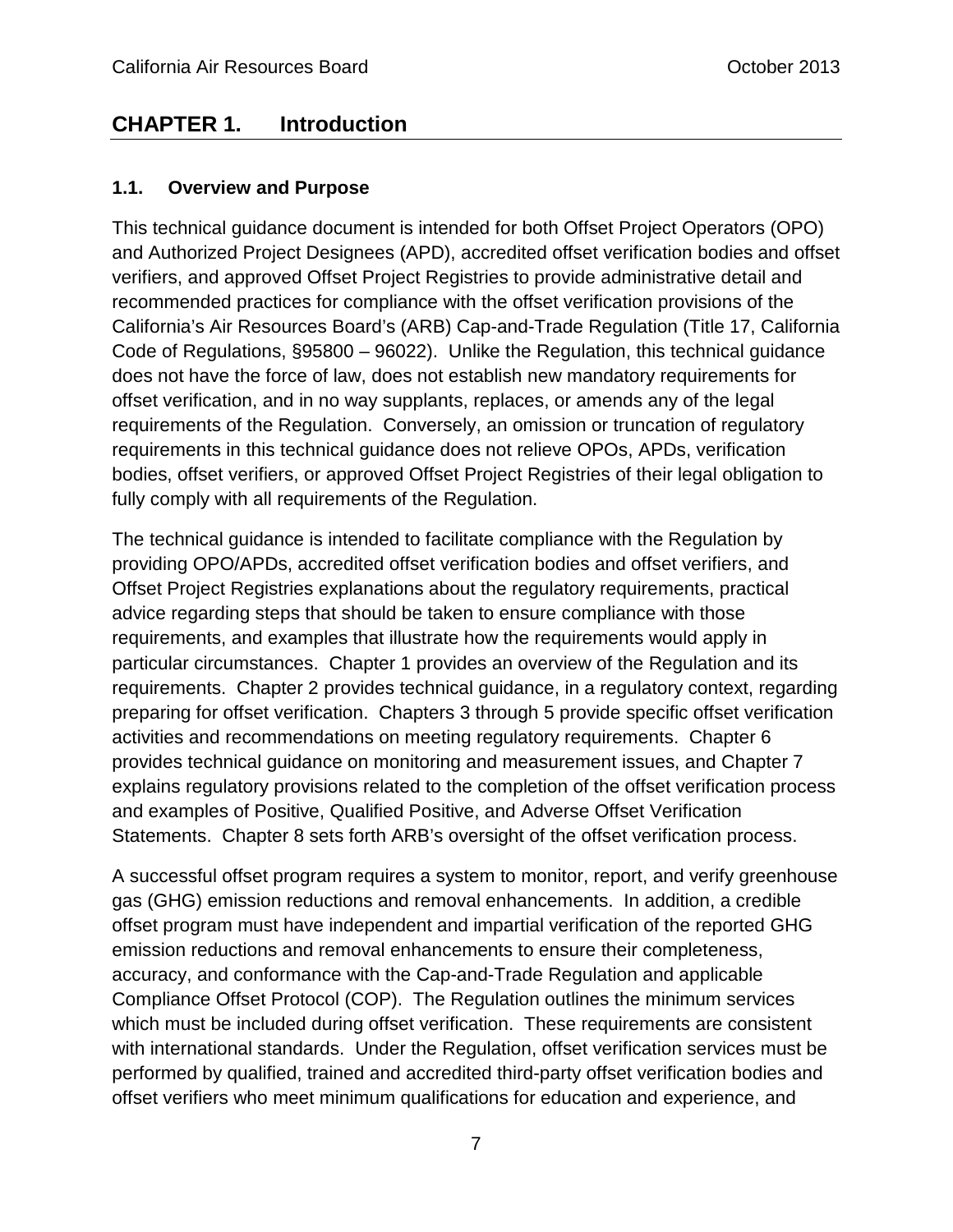demonstrate that there is no potential or actual conflict of interest (COI) between themselves and the OPO and APD, if applicable.

OPO/APDs are required to report their GHG emission reductions and removal enhancements on a 12-month rolling basis. The Regulation provides general reporting requirements for all offset projects. In addition to general reporting requirements, each COP includes further project-type specific requirements for monitoring, reporting, and verification.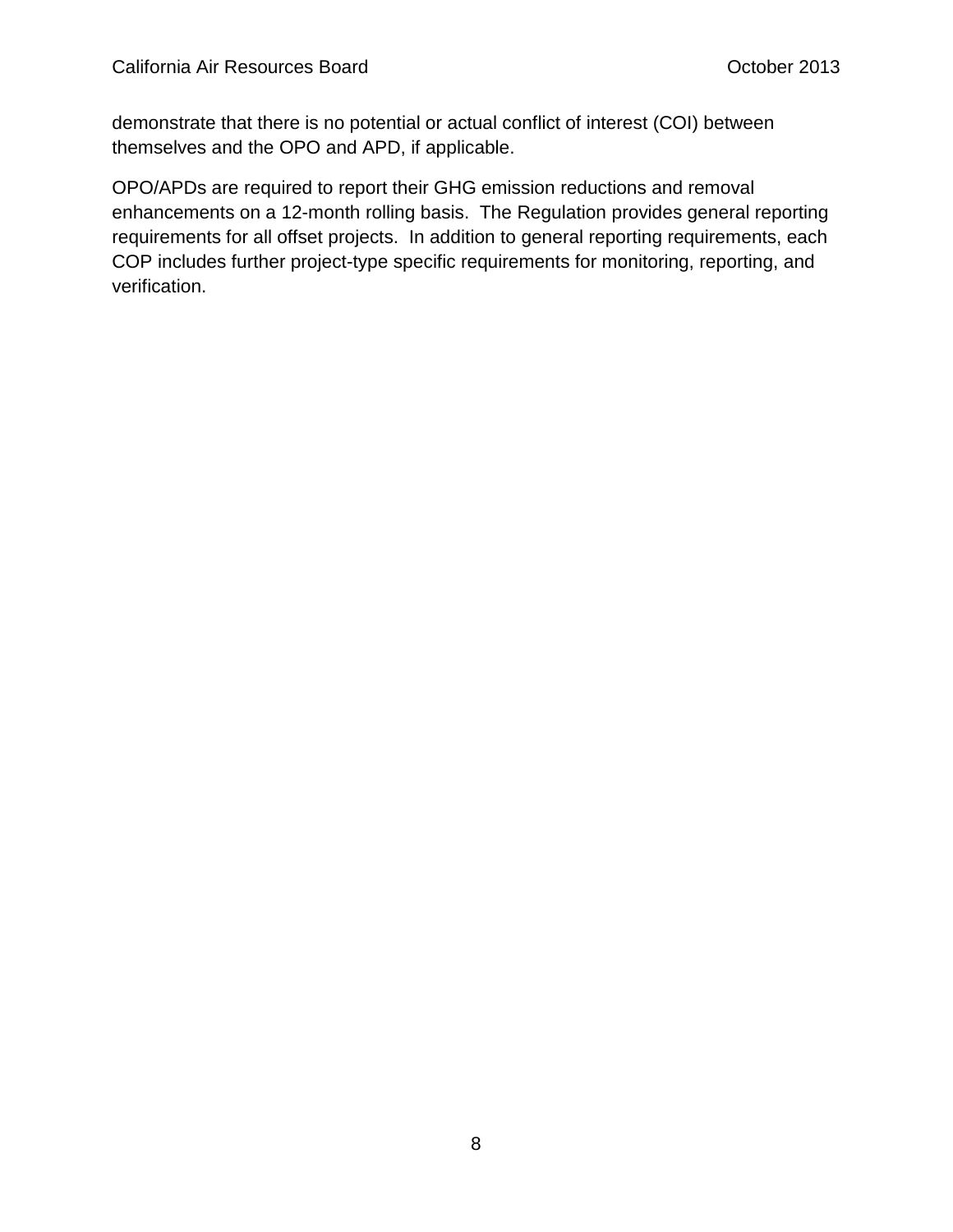# <span id="page-8-0"></span>**1.2. Crosswalk Between the Regulation and the Offset Verification Technical Guidance Document**

| <b>CHAPTER 1: Introduction</b>                                       |                                           |  |  |  |  |
|----------------------------------------------------------------------|-------------------------------------------|--|--|--|--|
| Use of ARB Accredited Verification Body                              | §95977(a); §95978                         |  |  |  |  |
| <b>Verification Cycle</b>                                            | $§95977(b) - (d)$                         |  |  |  |  |
| <b>Professional Judgment</b>                                         | §95802(a)                                 |  |  |  |  |
| <b>CHAPTER 2: Preparing for Verification</b>                         |                                           |  |  |  |  |
| <b>Verification Team Roles</b>                                       | §95802(a)                                 |  |  |  |  |
| Subcontracting                                                       | MRR §95132(e) <sup>1</sup>                |  |  |  |  |
| Self-evaluation for Conflict of Interest and                         | $\sqrt{\frac{1}{995977}}$ .1(b)(1) – (2); |  |  |  |  |
| Notification of Verification Services (COI/NOVS)                     | $\S 95979(e) - (f); 95987(c)$             |  |  |  |  |
| Percentage of Fee                                                    | §95979(c);                                |  |  |  |  |
|                                                                      | $\S95979(e)(3)(B)(3.)$ and (5.)           |  |  |  |  |
| <b>Monitoring Conflict of Interest</b>                               | §95979(f)                                 |  |  |  |  |
| <b>Rotation of Verification Bodies</b>                               | §95977.1(a)                               |  |  |  |  |
| <b>CHAPTER 3 - Core Offset Verification Activities</b>               |                                           |  |  |  |  |
| Planning - Initial Review of Systems and Processes                   | $\S 95977.1(b)(3)(A)$                     |  |  |  |  |
| <b>Verification Plan</b>                                             | $\S$ 95977.1(b)(3)(A) – (C)               |  |  |  |  |
| <b>Site Visits</b>                                                   | $\S 95977.1(b)(3)(D)$                     |  |  |  |  |
| Sampling Plan and Data Checks                                        | $\S$ 95977.1(b)(3)(G) – (L)               |  |  |  |  |
| <b>Assessing Offset Material Misstatement</b>                        | $\S95802(a)$ ; $\S95977.1(b)(3)(N) - (Q)$ |  |  |  |  |
| Conformation with the Regulation                                     | §95977.1(b)(3)(N) - (O) and (R)(4.)       |  |  |  |  |
| Less Intensive (or Interim) Verification                             | §95802(a); §95977.1(b)(3)(D); and         |  |  |  |  |
|                                                                      | applicable COP                            |  |  |  |  |
| <b>Offset Project Data Report Modifications</b>                      | §95977.1(b)(3)(M) and (R)(5.)             |  |  |  |  |
| <b>Report Drafting - Detailed Verification Report</b>                | $\S 95977.1(b)(3)(R)(4.(a))$              |  |  |  |  |
| <b>CHAPTER 4 - Monitoring and Measurement Issues</b>                 |                                           |  |  |  |  |
| <b>Interim Data Collection Procedures</b>                            | §95976(f)                                 |  |  |  |  |
| <b>Measurement Accuracy</b>                                          | §95976(a) and applicable COP              |  |  |  |  |
| <b>CHAPTER 5 - Completing the Offset Verification Process</b>        |                                           |  |  |  |  |
| <b>Independent Technical Review</b>                                  | $\S 95977.1(b)(3)(R)(1.) - (3.)$          |  |  |  |  |
| <b>Offset Verification Statement / Final Verification</b><br>Opinion | $\S$ 95977.1(b)(3)(R)(4.)(b.)             |  |  |  |  |
| <b>Petition Process</b>                                              | $\S$ 95977.1(b)(3)(R)(5.) – (7.)          |  |  |  |  |

<span id="page-8-1"></span> $1$  This refers to the Regulation for the Mandatory Reporting of Greenhouse Gas Emissions (MRR), title 17, California Code of Regulations, section 95100 et seq.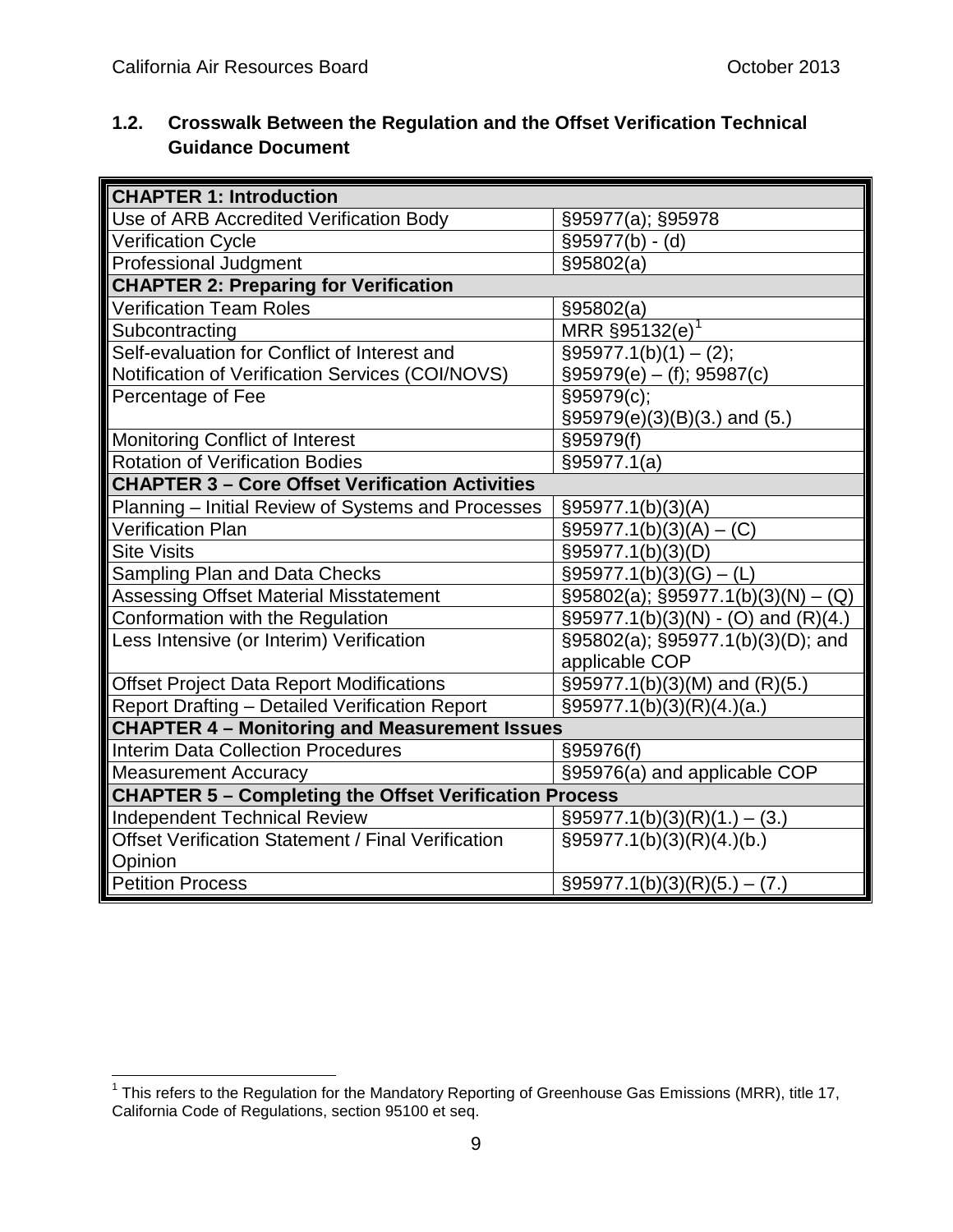# <span id="page-9-0"></span>**1.3. Use of ARB-Accredited Verifiers**

Section 95977(a) of the Regulation requires independent third-party verification of GHG reductions and removal enhancements by ARB-accredited offset verification bodies and offset verifiers. OPO/APDs are required to obtain the services of an ARB-accredited offset verification body for verifying each Offset Project Data Report that they submit to an Offset Project Registry. The requirements that must be met to become an ARBaccredited verifier can be found in the Regulation for the Mandatory Reporting of Greenhouse Gas Emissions (MRR).

# <span id="page-9-1"></span>**1.4. Offset Verification Cycle**

The following subsections describe the verification schedule and timing for submitting all documents related to offset verification services. The Regulation does not include fixed reporting and verification deadlines, instead it allows Reporting Periods to run over any 12-month period. Reporting is required annually for every offset project; however, verification may be deferred depending on the project type and size.<sup>[2](#page-8-1)</sup> All verification related activities must conclude within 9 months of the end of the Reporting Period for which the OPO/APD is required, or elects, to conduct a full or interim offset verification. These rules are described in more detail in subsection 1.4.2 of this document.

#### <span id="page-9-2"></span>**1.4.1. Verification Schedule Requirements**

While the submittal of Offset Project Data Reports is required on an annual basis, verification may be deferred under certain circumstances. The schedule for submitting verified Offset Project Data Reports depends on the project type, whether it is a nonsequestration or sequestration offset project, and the size of the offset project – or how many GHG reductions or removal enhancements the project achieves in the Reporting Period. The requirements for each are described below and can be found in sections 95977(b) and (c) of the Regulation. Full verification requires that a site visit be performed at the offset project location. The Regulation also includes requirements for the periodic rotation of verification bodies for OPO/APDs. These requirements are discussed in more detail in Section 2.2.7 of this guidance document.

#### Schedule for Verification of Non-Sequestration Offset Projects (§95977(b))

For non-sequestration offset projects, OPO/APDs must obtain verification services for each Offset Project Data Report annually. Each verification must cover the Reporting Period for which the most recent Offset Project Data Report was submitted.

<span id="page-9-3"></span> $2$  Projects developed under Compliance Offset Protocol Ozone Depleting Substances (ODS) may have a Reporting Period of less than 12 months. No ODS project may be longer than 12 months and only one Offset Project Data Report is allowed to be submitted for each ODS project.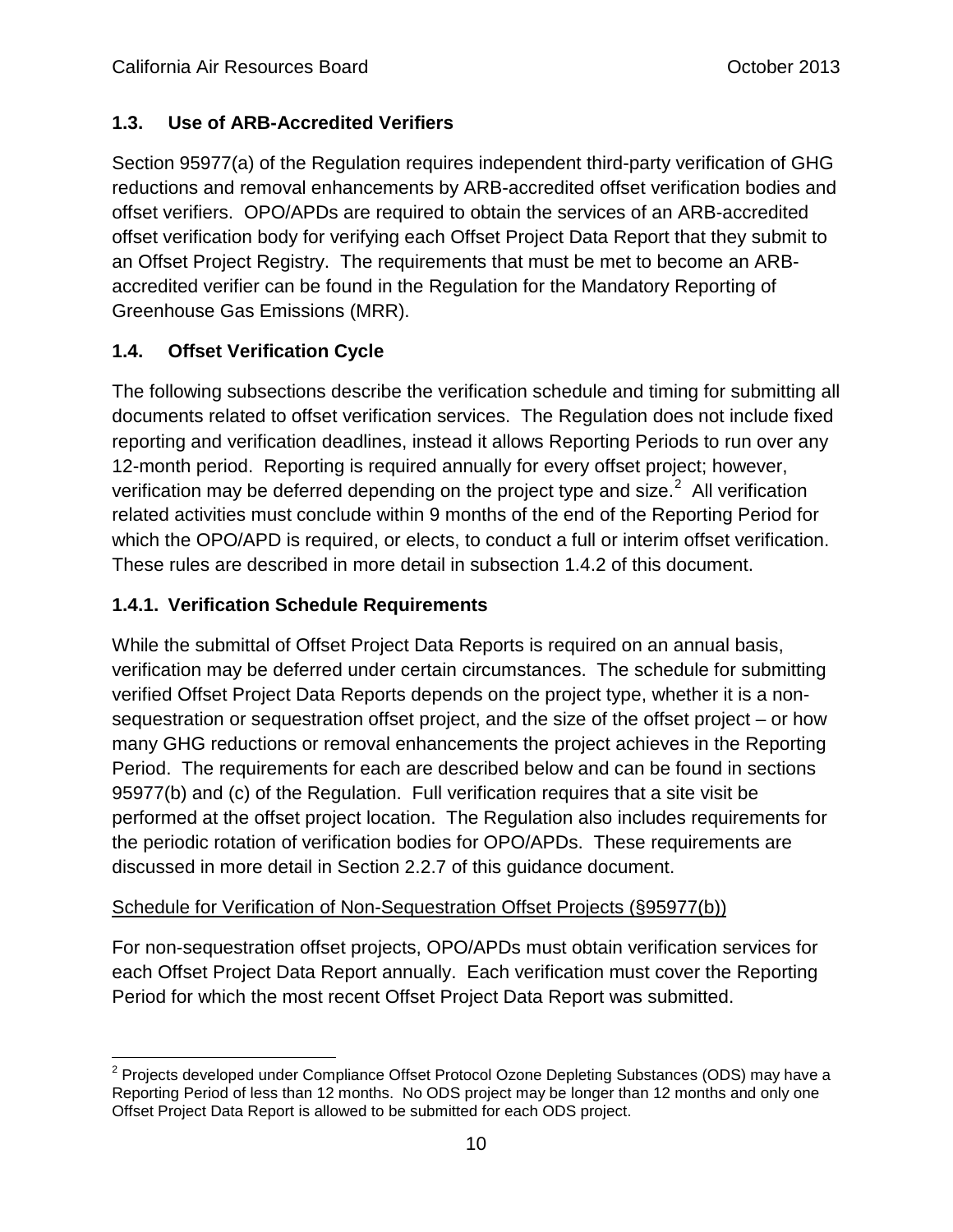*Exception for Smaller Offset Projects:* If an offset project produces less than or equal to 25,000 metric tons of GHG reductions for a given Reporting Period, the OPO/ APD may choose to perform a verification that reviews two Offset Project Data Reports for two consecutive Reporting Periods at once. For example, if in a Reporting Period the OPO/APD reports a total of 20,000 metric tons of GHG reductions, the OPO/APD may wait to perform verification until the conclusion of the subsequent Reporting Period. In this case, the verification would cover the current year's Offset Project Data Report and the one for the next Reporting Period as well. The offset verifier would be providing offset verification services once for the period of time covering two Reporting Periods, but would issue two Offset Verification Statements and detailed verification reports – one for each Reporting Period with its own separate Offset Project Data Report. No offset credits will be issued until a Positive or Qualified Positive Offset Verification Statement is obtained for an Offset Project Data Report. While verification is not required in the first Reporting Period for projects less than or equal to 25,000 metric tons, it is beneficial to conduct offset verification services after the first Reporting Period because the first verification also includes a validation step to ensure that the project meets the requirements of the Regulation and applicable COP. The sooner the first verification is performed the more likely any errors will be discovered early and corrected to reduce the potential for loss of offset credits.

#### Schedule for Verification of Sequestration Offset Projects (§95977(c))

For sequestration offset projects, OPO/APDs must obtain verification services at least once every six years, with the exception of the first Reporting Period. After the first Reporting Period, all sequestration offset projects must undergo a full offset verification service (see §95977.1(b)(3)(D)). This first verification must also include validation that the project meets the requirements of the Regulation and applicable COP.

*Exception for Reforestation Projects:* For reforestation offset projects, after receiving an initial Positive Offset Verification Statement for the first Offset Project Data Report, the OPO/APD may defer the second verification for twelve years. After the second verification, verification returns to the six year cycle.

*Less-Intensive Verification:* Sequestration projects may opt to have less intensive verification performed in interim years between full verifications. Since a full verification is only required after the first Reporting Period and every six years thereafter, the OPO/APD may decide to conduct interim verifications in between full verifications in order to be issued offset credits more frequently (see [Table 1-1\)](#page-11-1). Less intensive verification of an Offset Project Data Report requires the verifier to make any findings with the same level of reasonable assurance as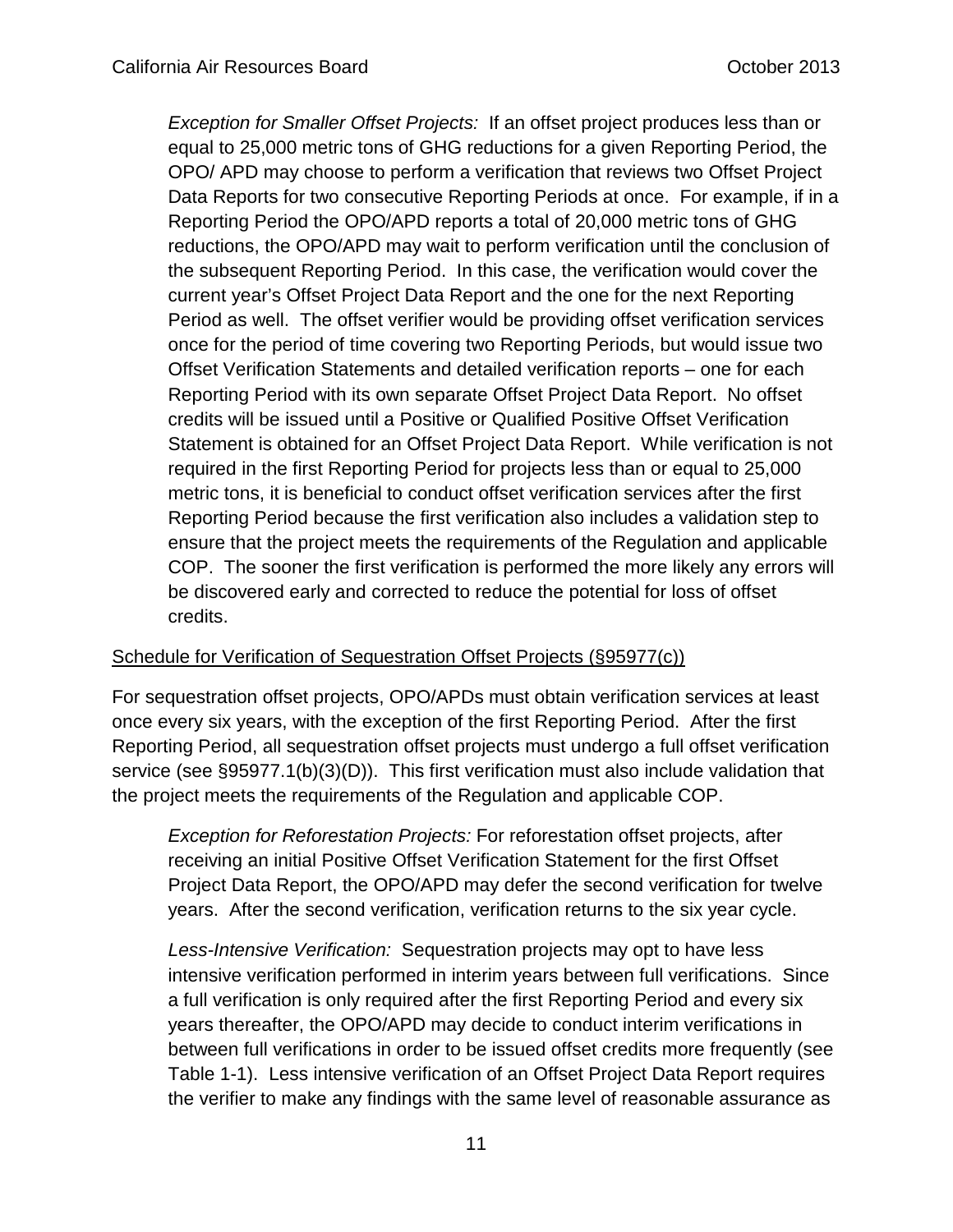during full offset verification services. Less intensive verification requires data checks and document reviews of an Offset Project Data Report based on the analysis and risk assessment in the most current sampling plan developed as part of the most recent full offset verification. A site visit is not required for lessintensive verification. Section 10.2.3 of Compliance Offset Protocol U.S. Forest Projects, October 20, 2011 provides specific requirements that must be met to qualify for less intensive verification. Specifically, this section of the protocol describes that less intensive verification may not be performed if there have been significant changes in methodologies or updates to the forest carbon inventory program, or there has been a change in the verification body since the previous verification.

An OPO/APD may be issued offset credits in the interim years between full verification services if they receive a Positive Offset Verification Statement. There will be a true up in the year in which full offset verification services are conducted. If more offset credits were issued in the interim years than should have been, they will be deducted from the number issued in the year of full offset verification services. If less were issued than should have been, more offsets will be issued in the year of the true up.

| Year                                            | <b>Y1</b> | Y2                              | Y3                              | Y4                              | Y <sub>5</sub>                  | Y6                              | V <sub>7</sub> |
|-------------------------------------------------|-----------|---------------------------------|---------------------------------|---------------------------------|---------------------------------|---------------------------------|----------------|
| <b>Verification Type</b>                        | Full      | Less<br>Intensive<br>(optional) | Less<br>Intensive<br>(optional) | Less<br>Intensive<br>(optional) | Less<br>Intensive<br>(optional) | Less<br>Intensive<br>(optional) | Full           |
| <b>Verification Body</b><br>$(A \text{ or } B)$ | A         | Α                               | Α                               | Α                               | A                               |                                 | в              |

<span id="page-11-1"></span>**Table 1-1: Six Year Verification Cycle for Sequestration Projects**

# <span id="page-11-0"></span>**1.4.2. Verification Timing Requirements (§95977(d))**

All Offset Verification Statements are due to an Offset Project Registry within nine months after the conclusion of the Reporting Period for which offset verification services were performed. If the applicable deadline for submitting the Offset Verification Statement is not met, neither registry offset credits<sup>[3](#page-9-3)</sup> nor ARB offset credits will be issued for the GHG reductions or removal enhancements achieved by the offset project during that Reporting Period. Thus, submitting the Offset Verification Statement on time to the Offset Project Registry is essential to being eligible for the issuance of registry offset

<span id="page-11-2"></span><sup>&</sup>lt;sup>3</sup> "Registry offset credits" refers to offset credits issued by approved Offset Project Registries for GHG reductions or removal enhancements achieved using Compliance Offset Protocols, as defined in section 95802(a) of the Regulation.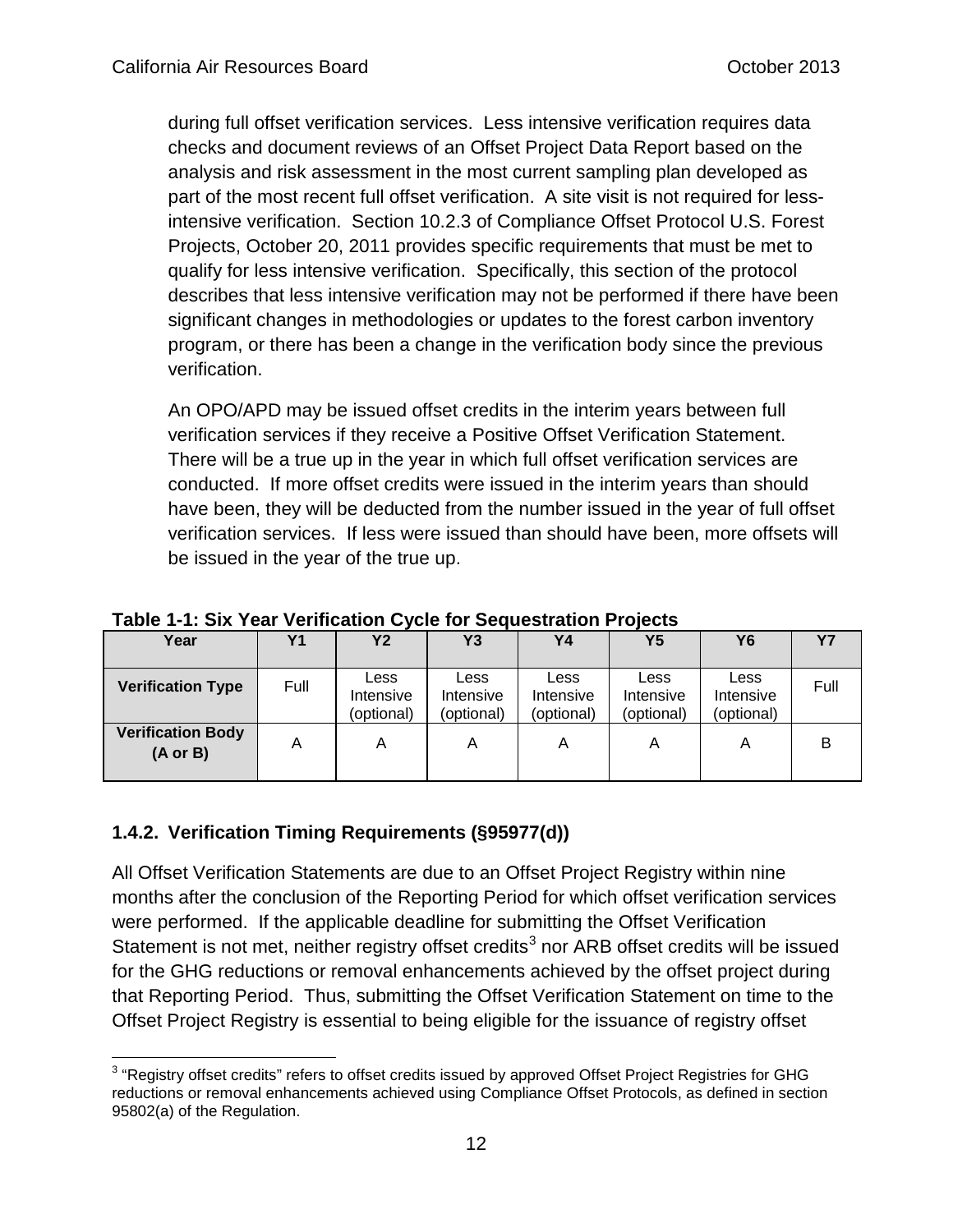credits and ARB offset credits. When accepting a contract to perform offset verification services, the verification body needs to consider the timing of when the Offset Verification Statement must be submitted to an Offset Project Registry. There are regulatory constraints that can reduce the amount of time a verification body has to conduct the offset verification services, including when the Notice of Offset Verification Services must be submitted to an Offset Project Registry and ARB, and requirements around dispute resolutions. The verification body should consider the time available to complete the verification, before accepting the contract. In addition, OPO/APDs should also be aware of timing constraints when contracting for offset verification services. OPO/APDs should be organized and have pertinent information available for the offset verification team, such as the information required to develop an Offset Verification Plan (see section 95977.1(b)(3)(A)), to facilitate an efficient verification.

#### <span id="page-12-0"></span>**1.4.3. Verifying Multiple Offset Project Data Reports**

In the event that the verification body is verifying multiple Offset Project Data Reports in one offset verification service, the verification body must produce a detailed verification report and Offset Verification Statement for each Offset Project Data Report. The verification body may create one sampling plan for all Reporting Periods verified under the same offset verification services; however, this sampling plan must be provided to ARB and the Offset Project Registry for each Reporting Period, if requested. There must be an Offset Project Data Report for each Reporting Period. The first Offset Project Data Report may cover 6 to 24 months of consecutive data. Verifying multiple reports in one offset verification services can occur if an OPO/APD elected to defer verification, and this could also occur if the verification body is conducting verification of early action projects. For more information regarding verification of early action projects, please see Chapter 6 of ARB's Instructional Guidance Document at the following web address and check ARB's website for any Frequently Asked Questions that may be developed on the topic:

[http://www.arb.ca.gov/cc/capandtrade/offsets/offsets.htm.](http://www.arb.ca.gov/cc/capandtrade/offsets/offsets.htm)

#### <span id="page-12-1"></span>**1.5. Offset Verification Activities**

Table 1-2 is a brief outline of the kinds of activities specified in section 95977.1 that must be included in offset verification. The Regulation also requires that an offset verifier use their professional judgment in key areas. For example, the Regulation does not state how many data checks an offset verifier must conduct, but does require that an offset verifier use their professional judgment to determine how many data checks are required to assure themselves that there is reasonable assurance that no offset material misstatement exists. More detail on the core verification activities can be found in Chapter 5 of this document.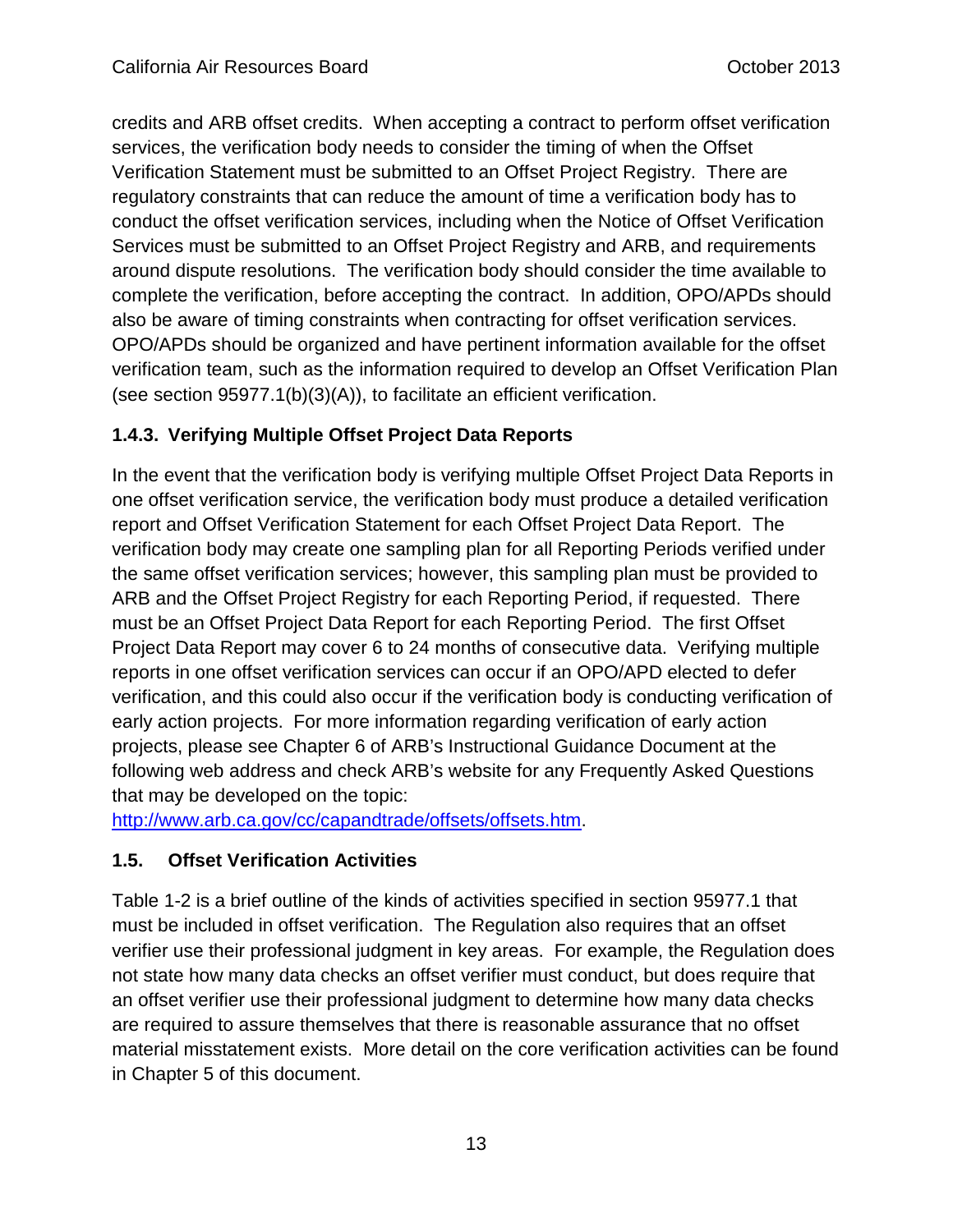#### **Table 1-2 Schedules of Offset Verification Regulatory Activities**

- 1. An ARB-accredited verification body is contracted for services by an OPO/APD;
- 2. The verification body submits the following information: $<sup>4</sup>$  $<sup>4</sup>$  $<sup>4</sup>$ </sup>
	- Notice of Offset Verification Services (NOVS) to ARB and the Offset Project Registry with which the offset project is listed
	- Conflict of Interest (COI) self-evaluation information to the Offset Project Registry with which the offset project is listed (see §95979(e))
- 3. Offset verification services cannot begin until 10 working days after submitting the NOVS unless agreed to by ARB;
- 4. The offset verification team conducts core verification activities, including:
	- Conduct verification planning meeting with OPO/APD
	- Develop Offset Verification Plan
	- Develop sampling plan
	- Conduct and document risk assessment
	- Conduct site visit
	- Evaluate and understand data management systems
	- Ensure all GHG emission sources, sinks, and reservoirs identified and reported
	- Perform interviews of appropriate OPO/APD staff
	- Perform data checks
	- Determine if the Offset Project Data Report is free of offset material misstatement, and is in conformance with all regulatory requirements
- 5. Based on the review by the offset verification team, the OPO/APD must make any possible improvements to the Offset Project Data Report;
- 6. The verification body prepares a draft detailed verification report and an Offset Verification Statement.
- 7. Prior to finalizing the Offset Verification Statement, the offset verification team must have a final discussion with the OPO/APD explaining its findings and any unresolved issues. If the offset verification team will propose an Adverse Offset Verification Statement, the OPO/APD must have at least 10 working days to correct any issues;
- 8. The lead verifier on the offset verification team attests to ARB that the offset verification team had carried out all the offset verification services as required by

<span id="page-13-0"></span><sup>&</sup>lt;sup>4</sup> The verification body may not submit an NOVS or COI for an offset project until after the project has been listed with an Offset Project Registry.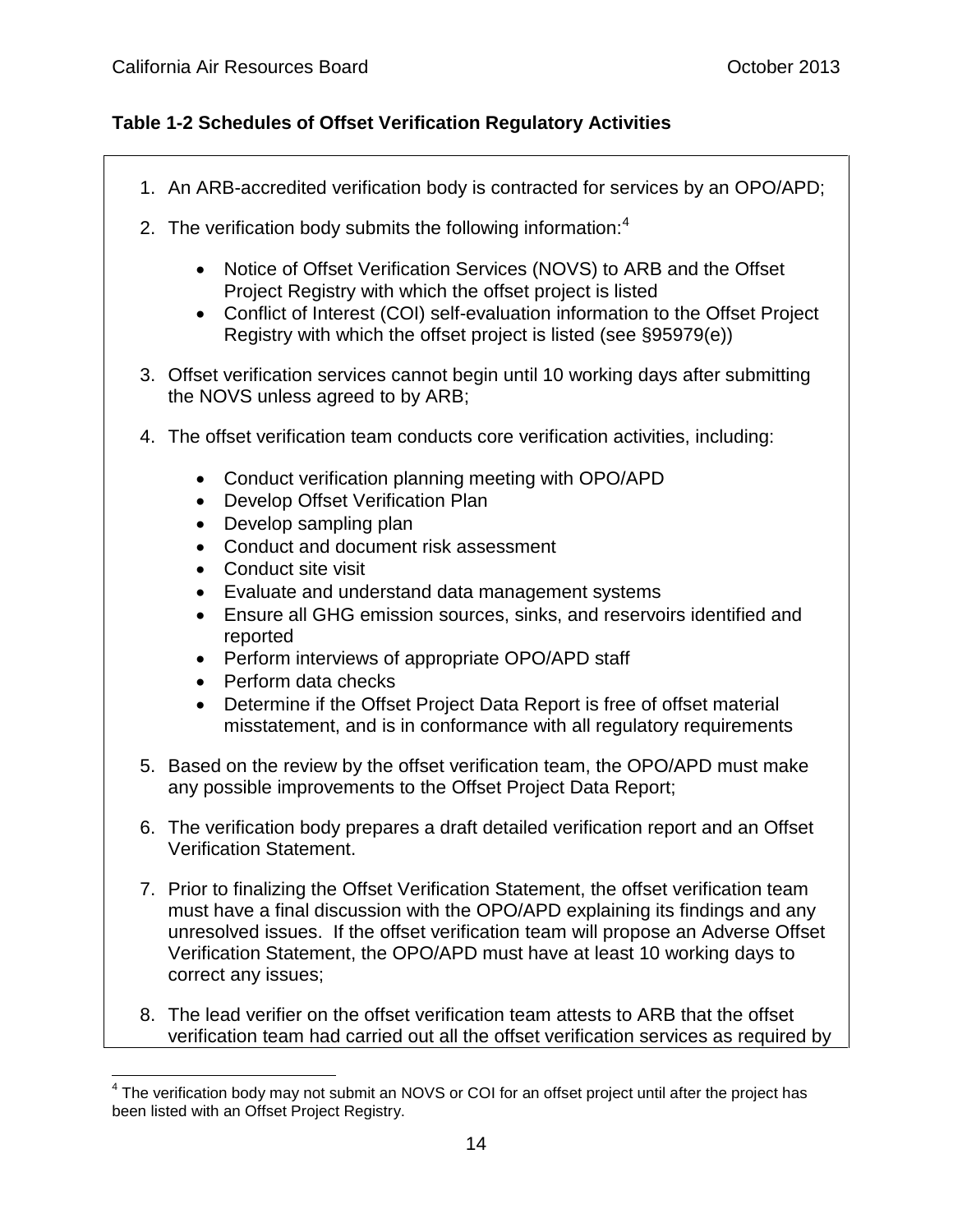the Regulation. An ARB-accredited lead verifier from within the verification body who was not part of the offset verification services for the OPO/APD conducts an independent review and determines whether they concur with the offset verification team findings and that the regulatory requirements have been complied with; and

9. The verification body submits the final detailed verification report and Offset Verification Statement to the OPO/APD and the Offset Project Registry.

#### <span id="page-14-0"></span>**1.6. Offset Verification Standard**

Offset verifiers must assess an Offset Project Data Report for accuracy and for conformance with the regulatory requirements in the Cap-and-Trade Regulation and the applicable COP. The Cap-and-Trade Regulation can be accessed at [http://www.arb.ca.gov/cc/capandtrade/capandtrade.htm.](http://www.arb.ca.gov/cc/capandtrade/capandtrade.htm) The approved Compliance Offset Protocols can also be accessed at this website.

ARB understands that the Climate Action Reserve (Reserve) and the American Carbon Registry (ACR) may have issued various types of guidance, errata, and clarification documents related to the implementation of the voluntary protocols under the Reserve's and ACR's voluntary offset programs. For the purposes of the Compliance Offset Program, only ARB-issued guidance for Compliance Offset Protocols is considered valid.

#### <span id="page-14-1"></span>**1.6.1. Regulatory Quality Standards**

Offset Project Data Reports submitted to ARB and Offset Project Registries must be free from offset material misstatement, avoid bias in the selection and presentation of information, and provide a credible and balanced account of the offset project's project baseline emissions, actual project emissions, and GHG reductions and removal enhancements. The verification body must be able to state with reasonable assurance, as defined in §95802(a), that the reported GHG emission reductions and removal enhancements are no more than a 5 percent overstatement of the "true" GHG emission reductions and removal enhancements. This is applied to the total reported emission reductions and removal enhancements from all GHG emission sources, sinks, and reservoirs within the offset project boundary for that Reporting Period. To effectively implement this provision, the overstatement must be no more than 5.00 percent rounded to three significant figures. There is no limit on understatement of GHG emission reductions and removal enhancements. For example, if during verification an Offset Project Data Report was found to have a 5.004 percent overstatement error; the report could receive a Positive or Qualified Positive Offset Verification Statement because when rounding to three significant figures the error becomes 5.00 percent.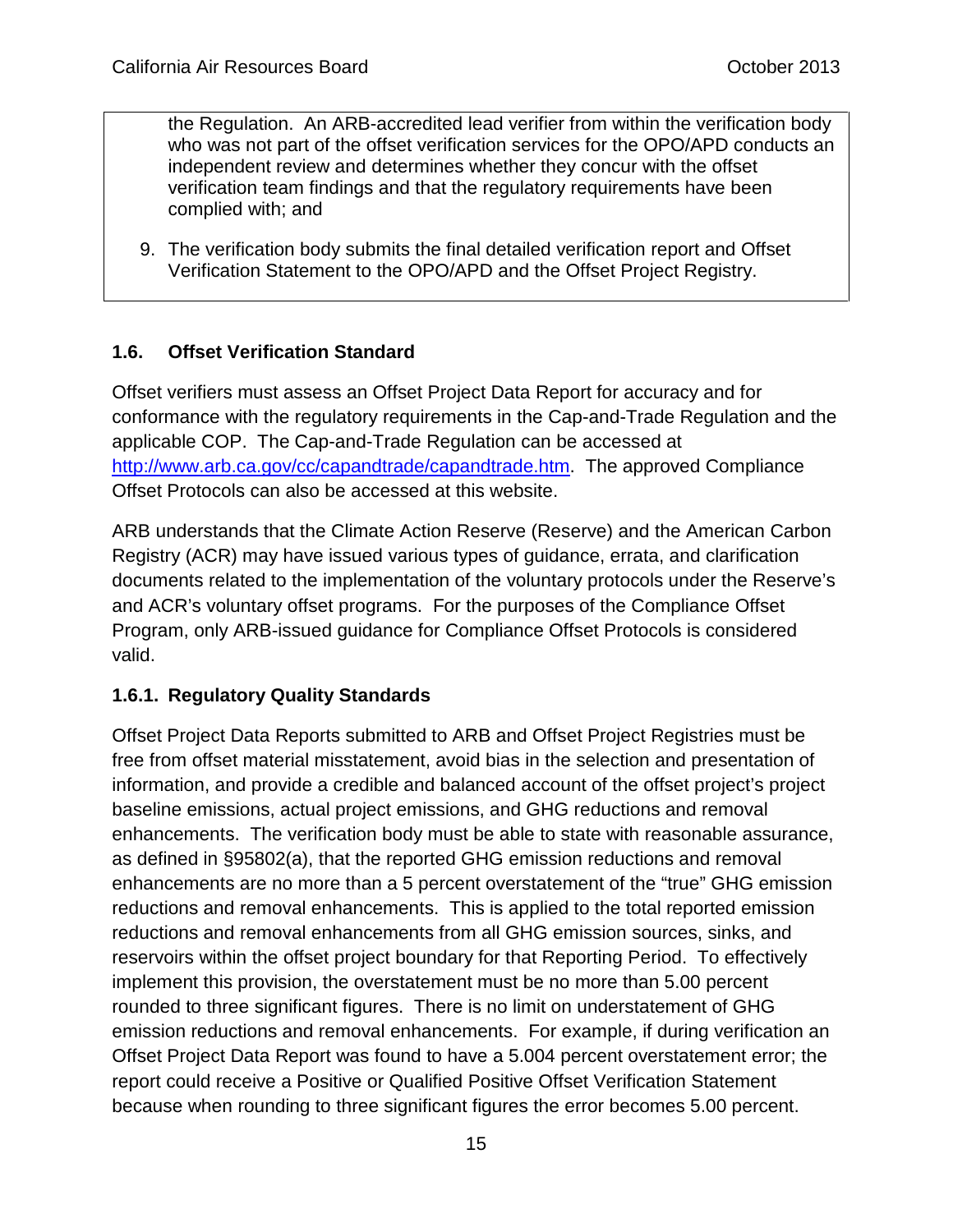However, a 5.005 percent overstatement error, when rounded to three significant figures (5.01 percent), would be an offset material misstatement and result in an Adverse Offset Verification Statement. The verification body must also confirm that all applicable methodologies and requirements have been met in the calculation and reporting of the GHG emission reductions and removal enhancements.

It is possible that during the offset verification process, differences will arise between the GHG emission reductions and removal enhancements totals determined by the OPO/APD and those calculated by the verifier during data checks. If discrepancies, errors, and omissions occur that lead the verification body to believe the reported total GHG reductions or removal enhancements exceed the "true" GHG emission reductions and removal enhancements by greater than 5.00 percent, this is considered an offset material misstatement. If an Offset Project Data Report meets the "free of offset material misstatement" requirements of the Regulation, then it means errors found during verification would not cause a greater than 5.00 percent overstatement in total GHG emission reductions and removal enhancements reported by the OPO/APD.

# **1.6.1.1. Uncertainty**

The verification body may find errors that may or may not lead to offset material misstatements in the Offset Project Data Report. Besides the risk of using the incorrect emission factors, models or calculation methods, there is an inherent or "design" uncertainty associated with the accuracy of monitoring equipment, modeling, emission factors, laboratory test methods, and some calculation methodologies which may cause the data to deviate from the "true" GHG reductions or removal enhancements. ARB recognizes this inherent uncertainty, and the Regulation does not require verifiers to include these inherent uncertainties when evaluating for offset material misstatement, provided that all monitoring equipment, models and calculation methodologies conform to the accuracy requirements of the Regulation and applicable COP. If a meter meets the defined accuracy requirement of the Regulation and COP, the meter readings are assumed to be true and accurate. If there is a specific accuracy requirement in the applicable COP, such as for fuel use measurements, and the measurements do not conform to a required accuracy standard, then the uncertainty will need to be included in the evaluation of potential offset material misstatement. Similarly, the output of approved growth models or allometric equations is assumed to be true and accurate as long as all inputs are correct. Unlike metering, where a nonconformance may be evaluated for uncertainty, the use of models or allometric equations that do not conform to the Regulation or applicable COP would result in an Adverse Offset Verification Statement because there would be a nonconformance with the requirements in the COP. Under the regulation and COP, forestry projects may not receive Qualified Positive Offset Verification Statements. Please see Chapters 3 and 4 of this document for further explanation.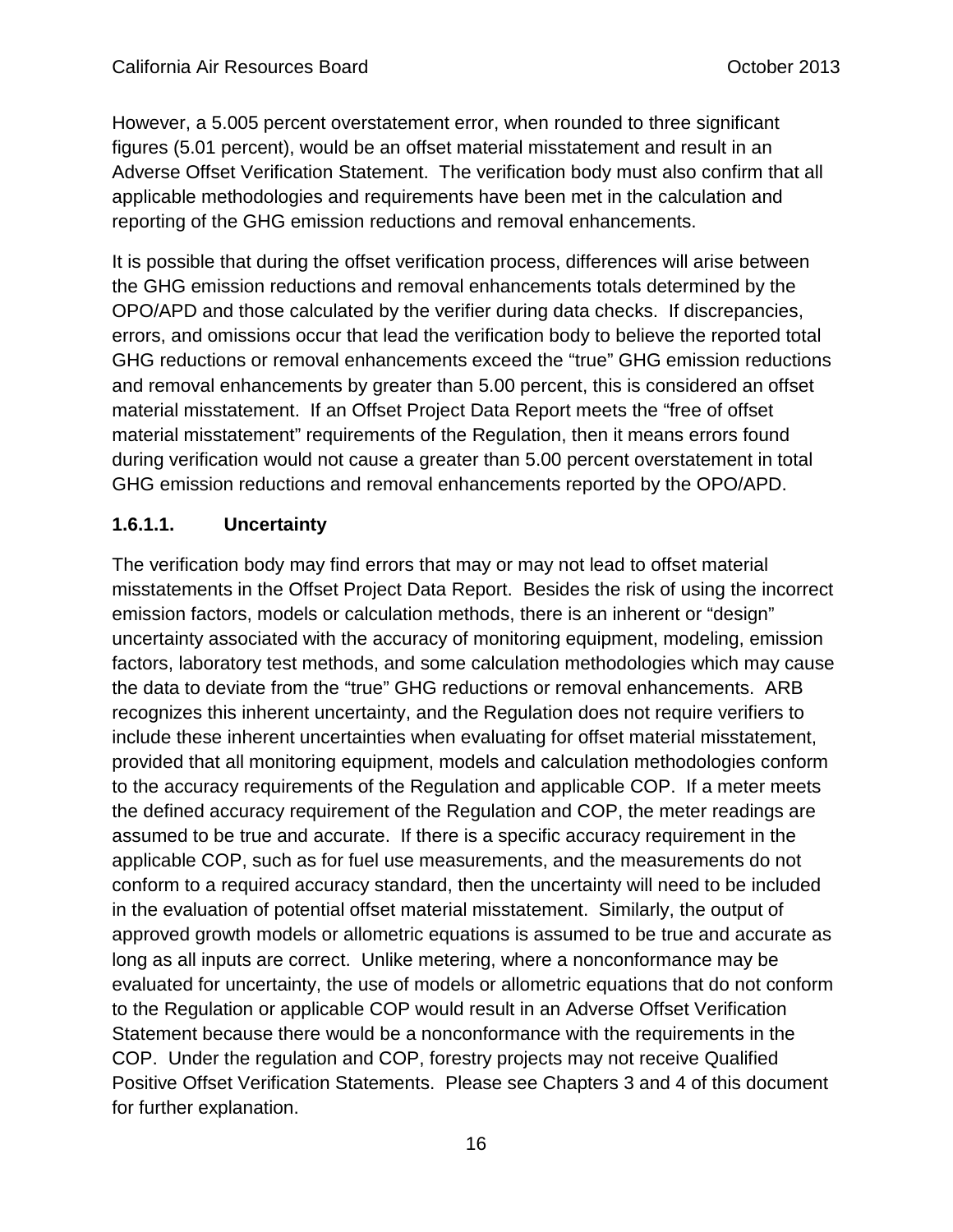#### **1.6.1.2. Professional Judgment**

The Regulation requires offset verifiers to use their professional judgment when performing offset verification activities.

Professional judgment, as defined in section 95802(a), is the ability to render sound decisions based on professional qualifications and relevant GHG accounting and auditing experience.

Application of an offset verifier's professional judgment is required in the following areas:

- Collection and review of information needed to conduct the offset verification activities; and
- The number of data checks required for the team to conclude with reasonable assurance whether the reported GHG reductions or removal enhancements are free of offset material misstatement and the Offset Project Data Report otherwise conforms to the requirements of the Regulation and applicable COP.

An offset verifier may not use professional judgment on whether or not to confirm that the offset project meets all of the eligibility criteria required by the COP and/or the Regulation. In addition, an offset verifier may not use professional judgment on which COP requirements must be met. All requirements in a COP must be met, unless otherwise indicated in the COP.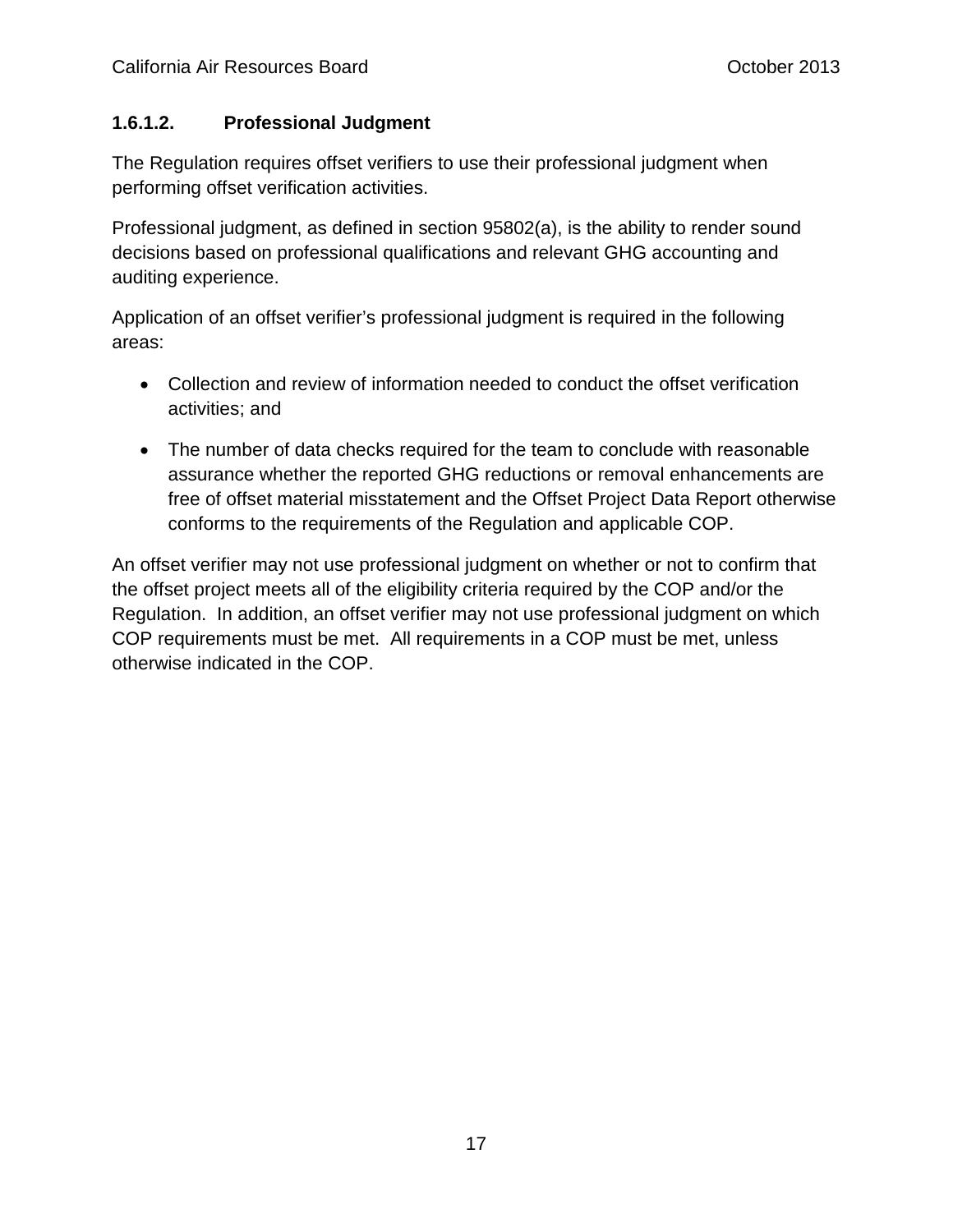# <span id="page-17-0"></span>**CHAPTER 2. Preparing for Offset Verification**

The Regulation and COPs together specify practices for the quantification, reporting, and verification of project baselines and GHG reductions and removal enhancements. Prior to performing any offset verification activities, a number of procedural steps must occur to ensure that the obligations and responsibilities of the verification body and the OPO/APD are clear. Chapter 2 provides an overview of these steps for the verification body and OPO/APD. Chapter 2 also includes additional information for the offset verification team as they prepare to provide offset verification services. [Figure 2-1](#page-17-1) provides an overview of the offset verification process.

# <span id="page-17-1"></span>**Figure 2-1**

**Overview of Offset Verification Process** 

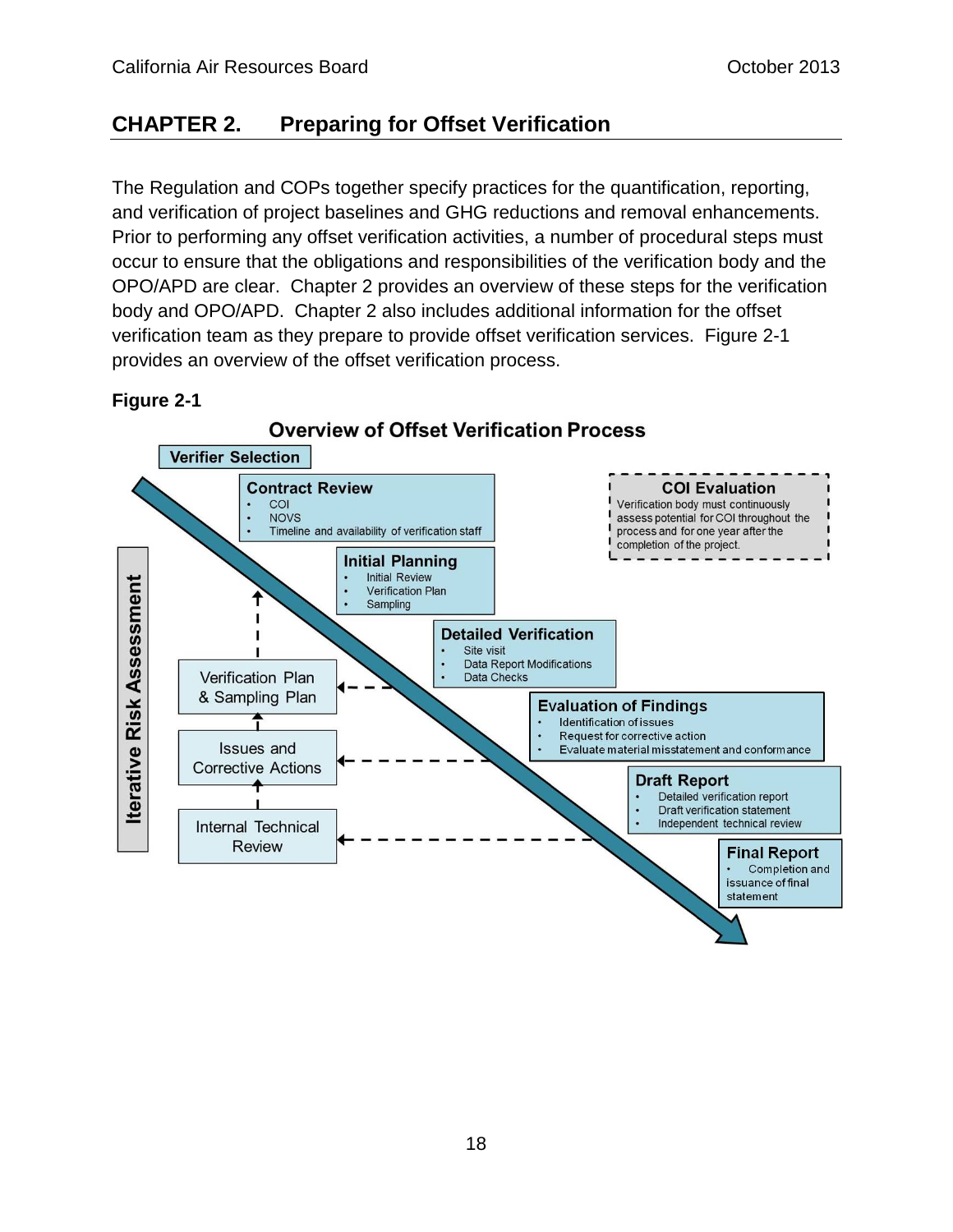#### <span id="page-18-0"></span>**2.1. Guidance: Preparing for Offset Verification – OPO/APDs**

This section includes brief explanations of the steps an OPO/APD must take in preparing for a verification of an Offset Project Data Report.

#### <span id="page-18-1"></span>**2.1.1. Summary Steps for the OPO/APD to prepare for Verification**

To prepare for a verification of an Offset Project Data Report, the OPO/APD should first identify approved verification bodies from ARB's accredited list. After identifying potential verification bodies, the OPO/APD should take the following steps to continue with offset verification services:

- Negotiate a contract with a verification body accredited by ARB to verify Offset Project Data Reports;
- Assemble the complete GHG inventory, including all GHG sources, sinks and reservoirs within the offset project boundary and associated documents necessary for the verification body to verify the Offset Project Data Report.

#### <span id="page-18-2"></span>**2.1.2. Select an Offset Verifier**

To initiate the offset verification process, the OPO/APD may review the list of verification bodies accredited by ARB to verify Offset Project Data Reports available on ARB's website [http://www.arb.ca.gov/cc/capandtrade/offsets/offsets.htm.](http://www.arb.ca.gov/cc/capandtrade/offsets/offsets.htm)

ARB staff recommends that OPO/APDs review the entire list of ARB-accredited verification bodies and evaluate each company's expertise, experience, and resources to successfully complete the offset verification, including their ability to verify the project type. The OPO/APD should also confirm that the selected verification body can meet the COI rotation of verification body requirements before contracting. After reviewing the list of potential verification bodies, ARB recommends that the OPO/APD provide as much information about the OPO/APD's Offset Project Data Report and the data management system as possible to verification bodies that are interested in bidding on the offset verification. This will assist each verification body in understanding the level of effort and managing their business risk and costs associated with providing offset verification services for the OPO/APD, resulting in the most accurate quote possible.

# <span id="page-18-3"></span>**2.1.3. Contracts with the Verification Body**

It can be difficult for offset verification bodies to accurately estimate the total number of hours required to complete an offset verification before the commencement of offset verification services. The verifier generally will not know in advance what issues may arise during the offset verification, the organization and availability of data and records, the transparency of data management systems and documentation, or other unforeseen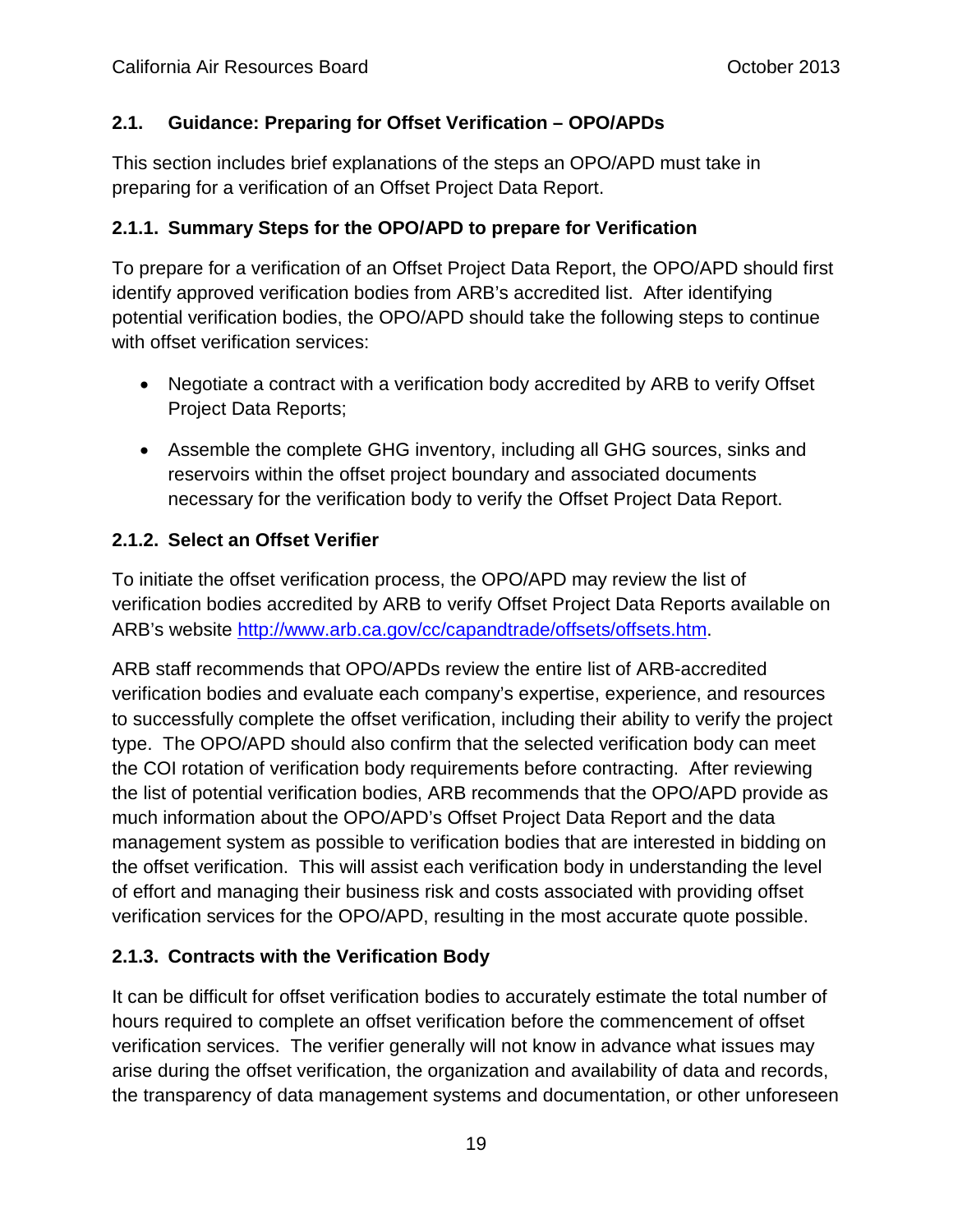circumstances. When contracting with an OPO/APD, the verification body should consider contingency clauses where the total cost of the offset verification can be increased if significant issues arise that require them to expand the scope of offset verification, or the OPO/APD is not forthcoming with needed information. Verification bodies have a regulatory obligation to conduct a thorough verification in accordance with all regulatory requirements, and need to carefully consider their ability to fulfill their regulatory obligations when contracting.

If the OPO/APD chooses to undergo a competitive bidding process, they may solicit bids from several ARB-accredited verification bodies. ARB suggests the OPO/APD consider signing a non-disclosure agreement with each prospective bidder in order to share needed information but prevent confidential information from becoming compromised during the process. This agreement may require both the OPO/APD and verification body to sign the non-disclosure agreement before any confidential data is exchanged between the parties.

It is recommended that an OPO/APD consider asking for technical proposals from any potential bidders that include (but are not limited to) the following information:

- History and description of the verification body and its organization;
- Project types the verification body has staff or contractors available to perform;
- Estimate of time required to complete the offset verification service, including calendar of proposed dates, timeframe to respond to corrective action requests, and timing of submittal of Offset Verification Statement(s);
- How information will be shared, including a non-disclosure policy;
- Price for providing offset verification services and duration of the contract;
- Proposed ARB-accredited offset verifiers who will perform the services;
- Approach for completing the offset verification services and how results will be provided to the OPO/APD; and
- Contingency ("What if") clauses to cover any other risks or issues identified by the verification body that necessitate expanding the scope and time required to complete offset verification services.

Once the OPO/APD has received competitive bids from accredited verification bodies, the OPO/APD will select a verification body and negotiate a contract. Prior to beginning any actual offset verification services, the selected verification body must submit a selfevaluation of its conflict of interest (COI) to the Offset Project Registry at which the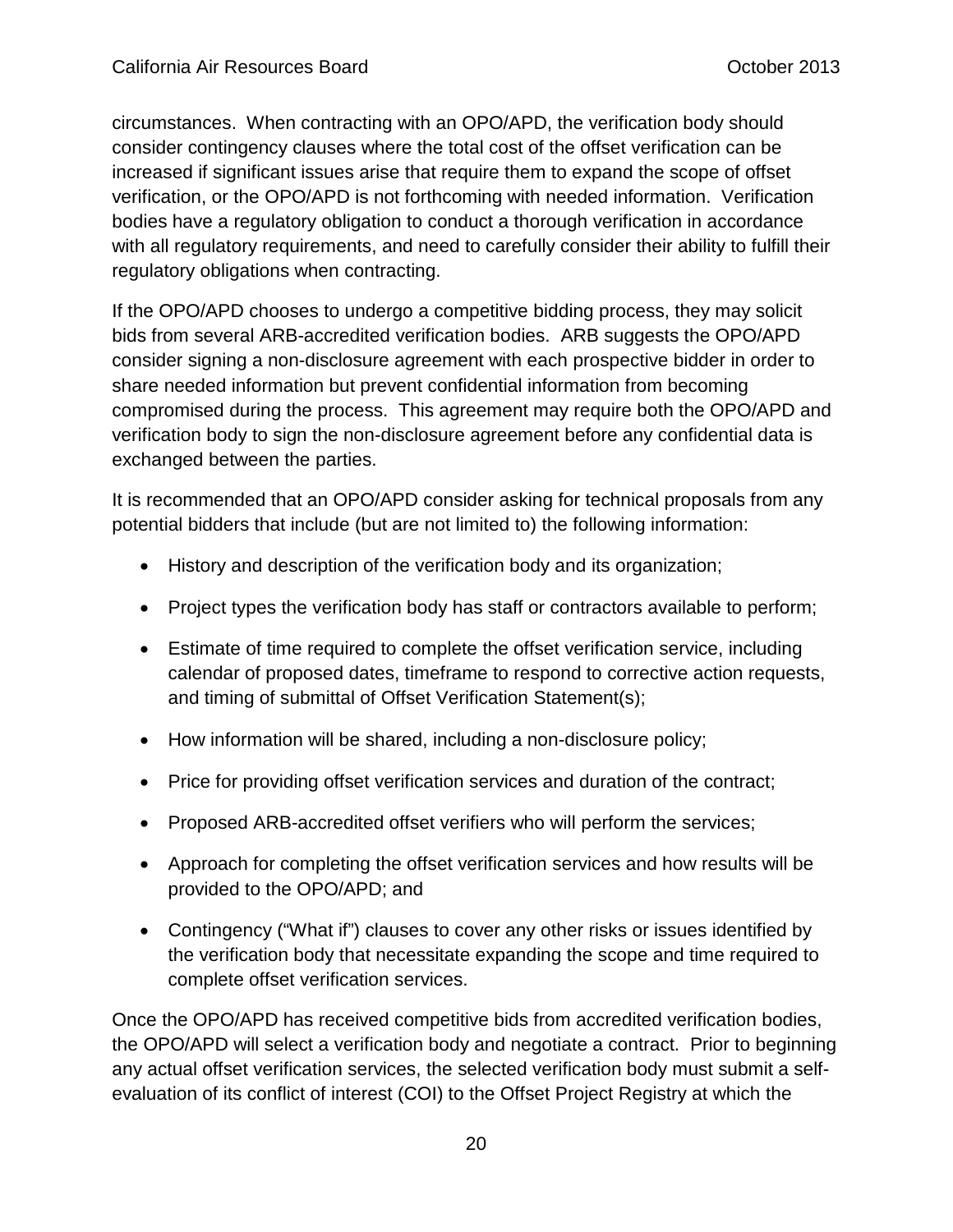offset project is listed, as specified in section 95979(e). The self-evaluation of COI must be applied between the verification body, any members of the verification team, any subcontractors working on the offset verification team, and the OPO and APD, if applicable. To comply with this requirement, the verification body may use ARB's COI form available on ARB's Cap-and-Trade website and the Offset Project Registry's website.

**Important - Submittal of COI self-evaluations:** Verification bodies must submit COI self-evaluations to the applicable Offset Project Registry. The Offset Project Registry must approve the COI. Offset verification services may commence before the Offset Project Registry has approved the COI; however, this is at the risk of the verification body and OPO/APD, as the Offset Project Registry may determine that there is an issue with the COI and that offset verification services cannot be conducted between the two parties. ARB recommends that the verification body submit the COI in advance of commencing offset verification services, so that they may get final approval before services begin. In addition, the verification body must submit a Notice of Offset Verification Services (NOVS) to ARB and the applicable Offset Project Registry before offset verification services may commence. The verification body may begin offset verification services for an OPO/APD 10 working days after the NOVS is received by ARB and the Offset Project Registry.

The OPO/APD may choose to wait to finalize its contract with a verification body until after the verification body has submitted its COI self-evaluation. The OPO/APD may also request that bidders submit a COI self-evaluation at the time of bidding. The contract is for direct services between the OPO/APD and the verification body. ARB will not negotiate any part of the contract on behalf of either party. The section below lists some of the items to consider when negotiating the contract.

# <span id="page-20-0"></span>**2.1.4. Contract Terms and Conditions – Items to Consider**

The following provides some contract terms and conditions that the verification body could consider when drafting contracts with OPO/APDs:

- Confirmation of the Verification Process The contract may identify the Offset Project Data Report(s) that will be verified.
- Confirmation of the Verification Body The contract may state that the verification body is accredited by ARB to perform offset verification services.
- Verification Standard The contract terms may include a statement that the Offset Project Data Report will be verified against the Regulation and applicable COP.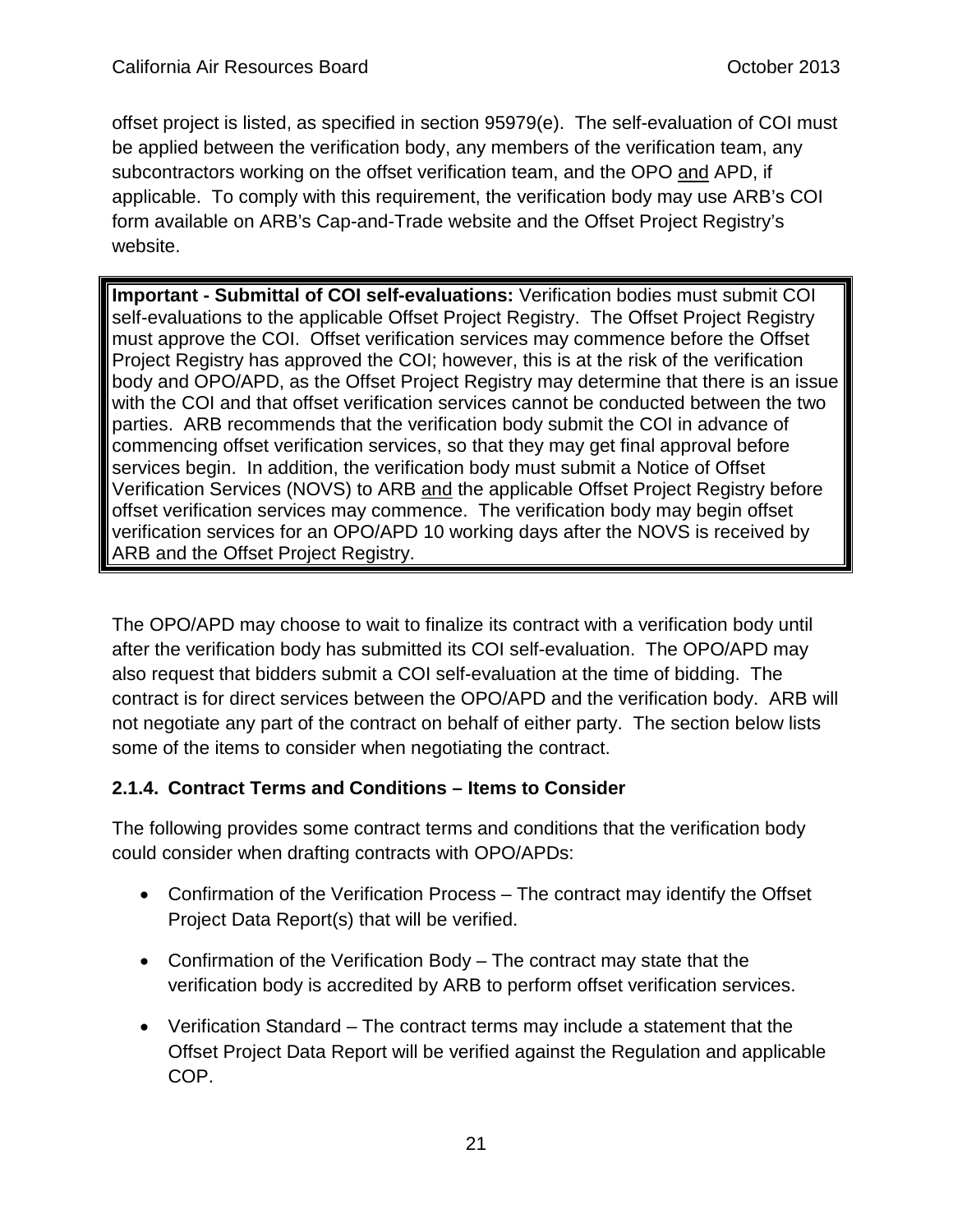- Non-disclosure Terms Both parties may agree on methods for identifying and protecting proprietary information.
- Project Access Both parties may agree on the verification body's site visits to the offset project, or any other location deemed necessary by the verification body.
- Documentation and Data Requirements Both parties may agree on how and when data, calculations, and other necessary information will be provided to the verification body.
- Duration of Contract The contract may include timing requirements for frequency of verification such as discussed in Chapter 1 of this guidance document and requirements for rotation of verification bodies every six years.
- Schedule Both parties may agree on a schedule to complete the offset verification services and for the delivery of the detailed verification report and the Offset Verification Statement.
- Payment Terms and methods of payment may be determined and included in the contract. Typical payment terms include total value and schedule of payments.
- Contingency ("What if") Clauses The contract may include terms to cover expanding the scope and time required to complete offset verification services when issues identified by the verification team warrant this.
- Data/Misstatement Corrections The parties may want to come to an understanding on how data issues that need correction will be handled and the schedule for these situations to be corrected.

**Note:** The verification body may not provide guidance or assistance regarding how to remedy issues that arise during offset verification services. This is considered consulting. The verification body must only identify the issues that arise and the corresponding regulatory requirements.

• Contacts – Both parties may identify their respective key contact(s).

#### <span id="page-21-0"></span>**2.1.5. Issues for OPO/APDs to Consider**

The commercial value of the fee bid (the total cost for the OPO/APD) may vary greatly between verification bodies. OPO/APDs are urged to look closely at the reputation and experience of the verification body in the applicable project type. A firm that has experience with similar types of projects may have a better understanding of the specific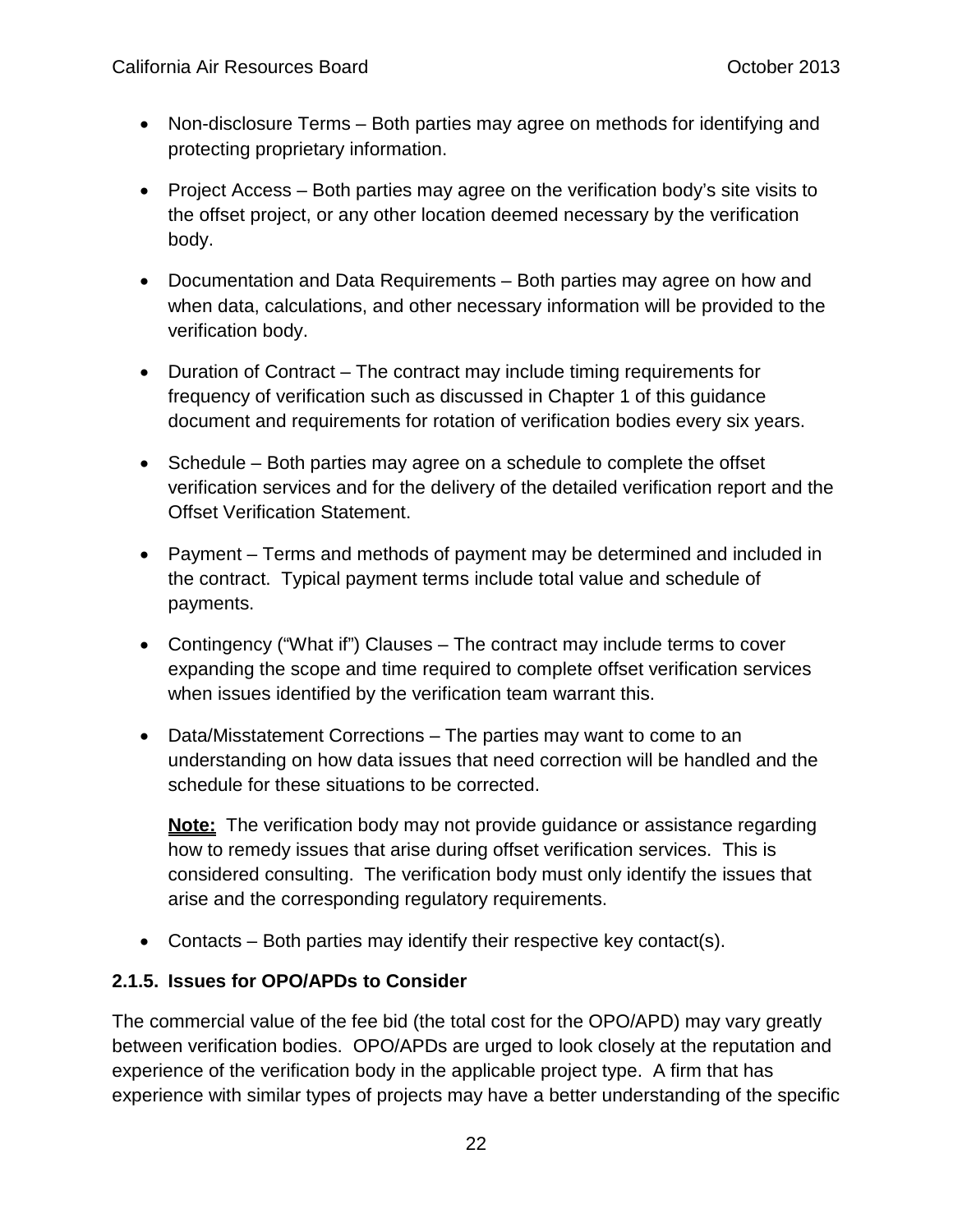project operations, be able to provide more efficient offset verification services to the OPO/APD, and provide a more accurate cost estimate.

A well-organized project accounting system and data management system may make offset verification a more straightforward process, which translates into less work for the verification body. If the OPO/APD does not provide sufficient information to the verification body, it may not be able to accurately estimate the time necessary for providing offset verification services, which could result in higher cost verification than if more detailed information was provided at the outset.

Because offset verifiers are required to submit an Offset Verification Statement with their opinion of offset material misstatement and conformance with the Regulation and applicable COP, they will need adequate time to review the data. It is very important for both the OPO/APD and verification body to negotiate the total cost of the offset verification while understanding that the verification deadline in the Regulation is not negotiable.

# <span id="page-22-0"></span>**2.2. Guidance: Preparing for Verification – Verification Bodies**

When determining the scope of the contract with the OPO/APD, the verification body will need to determine the feasibility of providing offset verification services, and understand and manage the available resources and competencies of the verification body's staff. The verification body will also need to understand the scope and boundaries of the project and Offset Project Data Report, including applicability and complexity of the GHG emission sources, sinks and reservoirs within the offset project boundary. This includes travel costs and the geographic extent of the offset project boundary. The verification body will also want to understand, in general terms, how data is processed (i.e., in an automated system or by several people in an informal fashion).

Because the costs associated with offset verification are largely dictated by the quality and transparency of the data management system, the scale of GHG emission reductions or removal enhancements may not be a good guide to verification complexity and time required. A very large and complex project with an excellent data management system may be easier (quicker, and therefore cheaper) for the verification body to verify, than a smaller project with a poor accounting system that requires much more time to track data through the data collection and reporting system.

# <span id="page-22-1"></span>**2.2.1. Issues for Verification Bodies to Consider**

Offset verifiers have been trained to manage their business risks associated with providing offset verification services under ARB's Regulation. Therefore, verification bodies should only consider accepting contracts with OPO/APDs where they have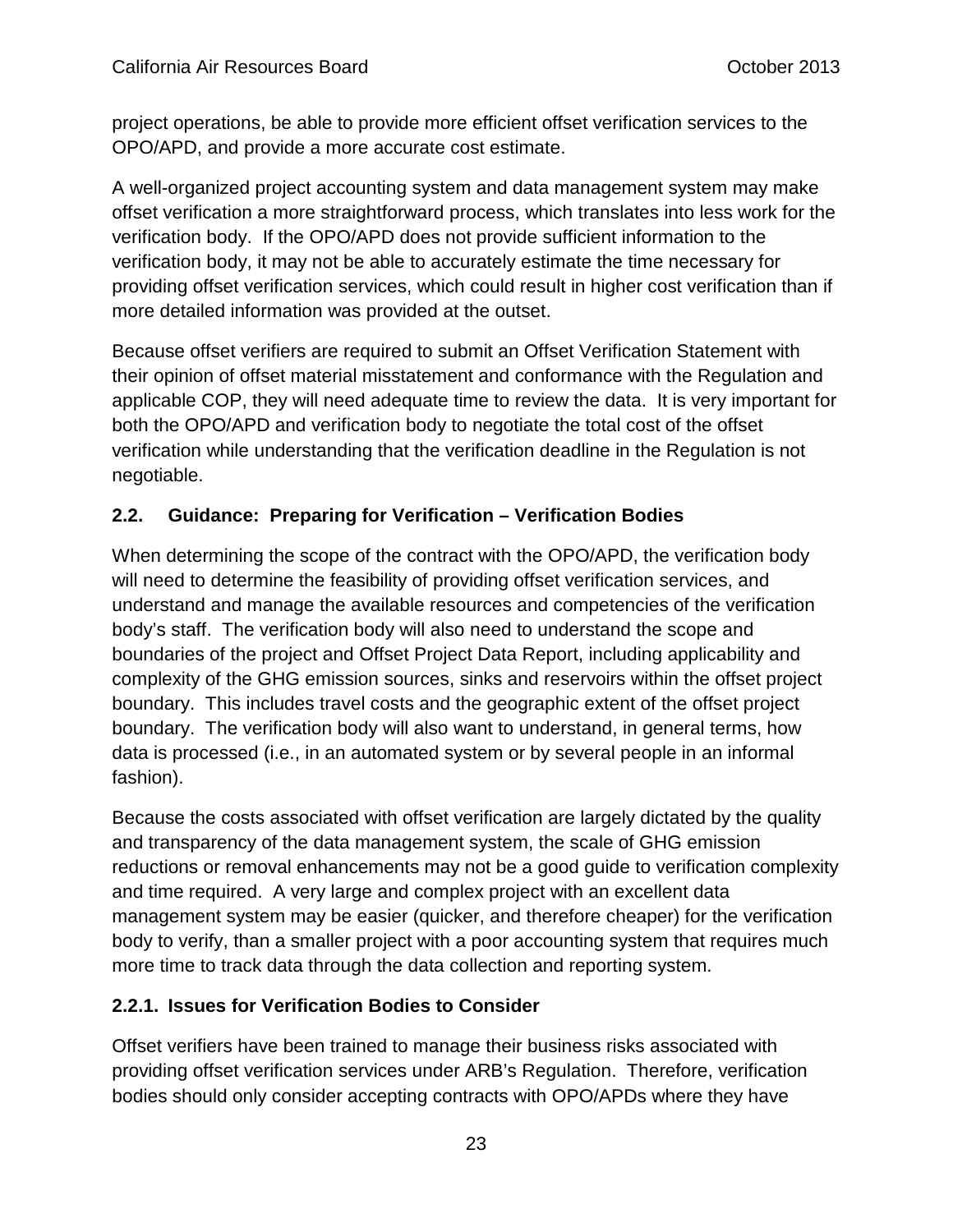enough expertise and resources to complete all requirements within the timeframe of the Regulation. Verification bodies should consider their workload and schedules before agreeing to perform work.

In the event that a verification body is unable to receive needed information from an OPO/APD in a reasonable amount of time, the verifier may contact ARB or the Offset Project Registry to coordinate the gathering information.

#### <span id="page-23-0"></span>**2.2.2. Verification Team Roles**

Various roles and responsibilities of the personnel providing offset verification services, as defined in section 95802(a), include:

**Verification body** means a firm accredited by ARB, which is able to render an Offset Verification Statement and provide offset verification services for Offset Project Operators or Authorized Project Designees subject to providing an Offset Project Data Report under this article.

**Offset Verification Team** means all of those working for a verification body, including all subcontractors, to provide offset verification services for an Offset Project Operator or Authorized Project Designee.

**Verifier** means an individual accredited by ARB to carry out offset verification services as specified in sections 95977.1 and 95977.2.

**Lead Verifier** means, for purposes of this article, a person that has met all of the requirements in section 95132(b)(2) of MRR and who may act as the lead verifier of an offset verification team providing offset verification services or as a lead verifier providing an independent review of offset verification services rendered.

**Lead Verifier Independent Reviewer** means, for purposes of this article, a lead verifier within a verification body who has not participated in conducting offset verification services for an Offset Project Developer or Authorized Project Designee for that current Offset Project Data Report and who provides an independent review of offset verifications services rendered for an Offset Project Developer or Authorized Project Designee as required in section 95977.1(b)(3)(R). This position may not be subcontracted.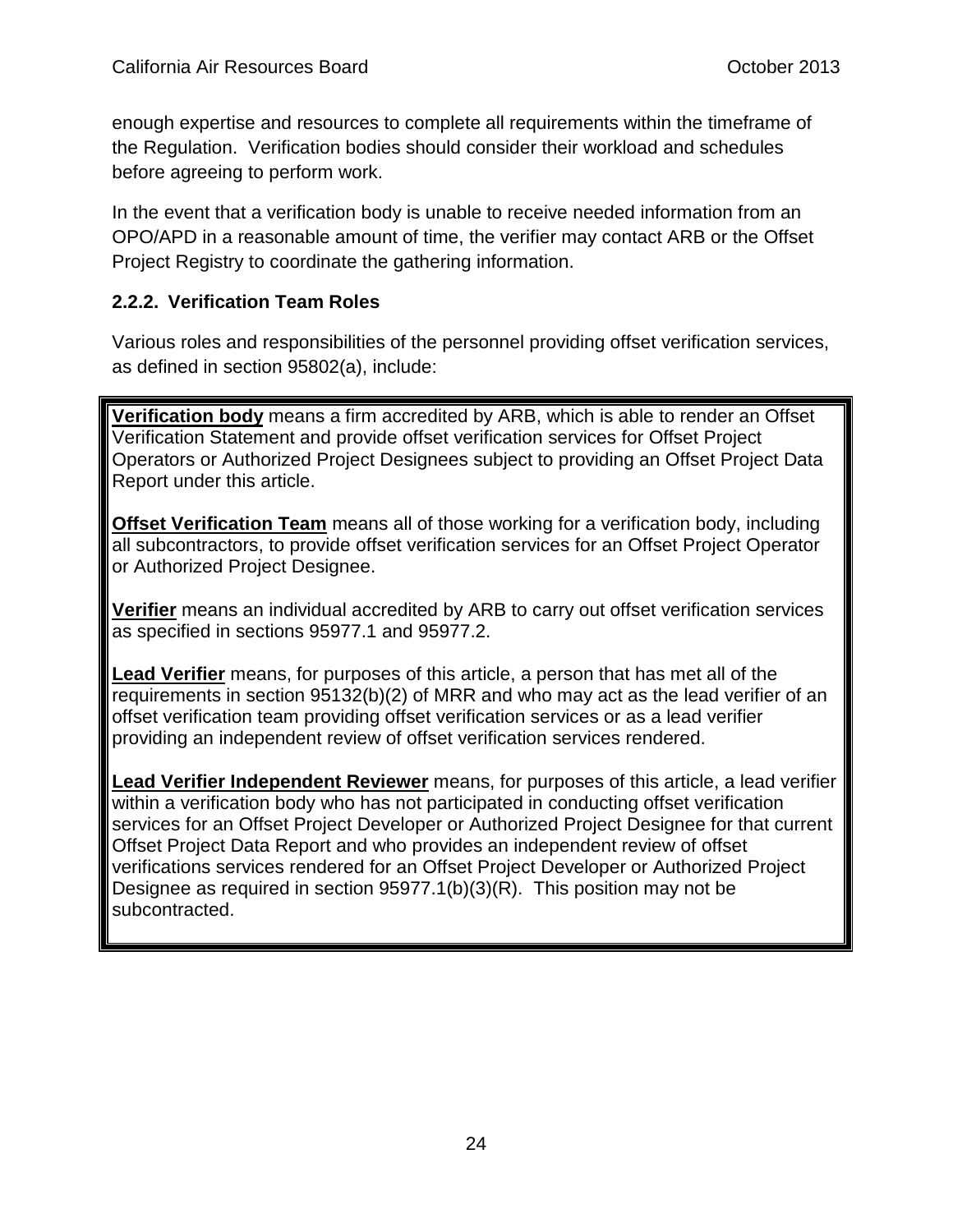**Offset Project Specific Verifier** means an accredited offset verifier or lead verifier who also has a specific accreditation by ARB to carry out offset verification services as a specialist in one or more of the following project types and in an ARB Compliance Offset Protocol:

- U.S. Forest Projects
- Urban Forest Projects
- Livestock Projects
- Ozone Depleting Substances

An offset project specific verifier has specific knowledge, skills, and competencies related to the project type to understand any complex issues. An offset verification team must have at least one ARB-accredited offset project specific verifier for an offset project of that type. The offset project specific verifier must be part of the team that conducts the site visit.

**Accredited Subcontractor** is someone accredited by ARB to perform offset verification services as a verifier, or offset project specific verifier. A verification body may use an ARB-accredited subcontractor for some offset verification services. However, they cannot be used as the lead verifier independent reviewer for the offset verification team. A verification body may subcontract with an ARB-accredited offset project specific verifier to provide offset project specific offset verification services to an OPO/APD.

**Technical Staff** may be a non-ARB-accredited offset verification team member, employed by the verification body (directly or by contract), and overseen by an ARBaccredited offset verifier to support the offset verification once an Offset Verification Plan and sampling plan are developed. The person in this role may provide special knowledge or expertise regarding an offset project type, or could be gaining relevant work experience by participating on the offset verification team as a trainee offset verifier. Technical staff must be under the direct supervision of an ARB accredited verifier at all times during the verification process. ARB has interpreted "direct supervision" to mean daily, close contact that allows the ARB accredited verifier to quickly respond to the needs of the technical expert. Technical staff may not independently act on an offset verification.

**Administrative Personnel** may provide administrative assistance to the offset verification team and the verification body. These persons may account for up to three of the total staff allowed for a verification body to meet the accreditation requirements.

**Verifier In Training** is someone that works for the verification body and is working to gain the relevant experience needed to become an ARB-accredited offset verifier.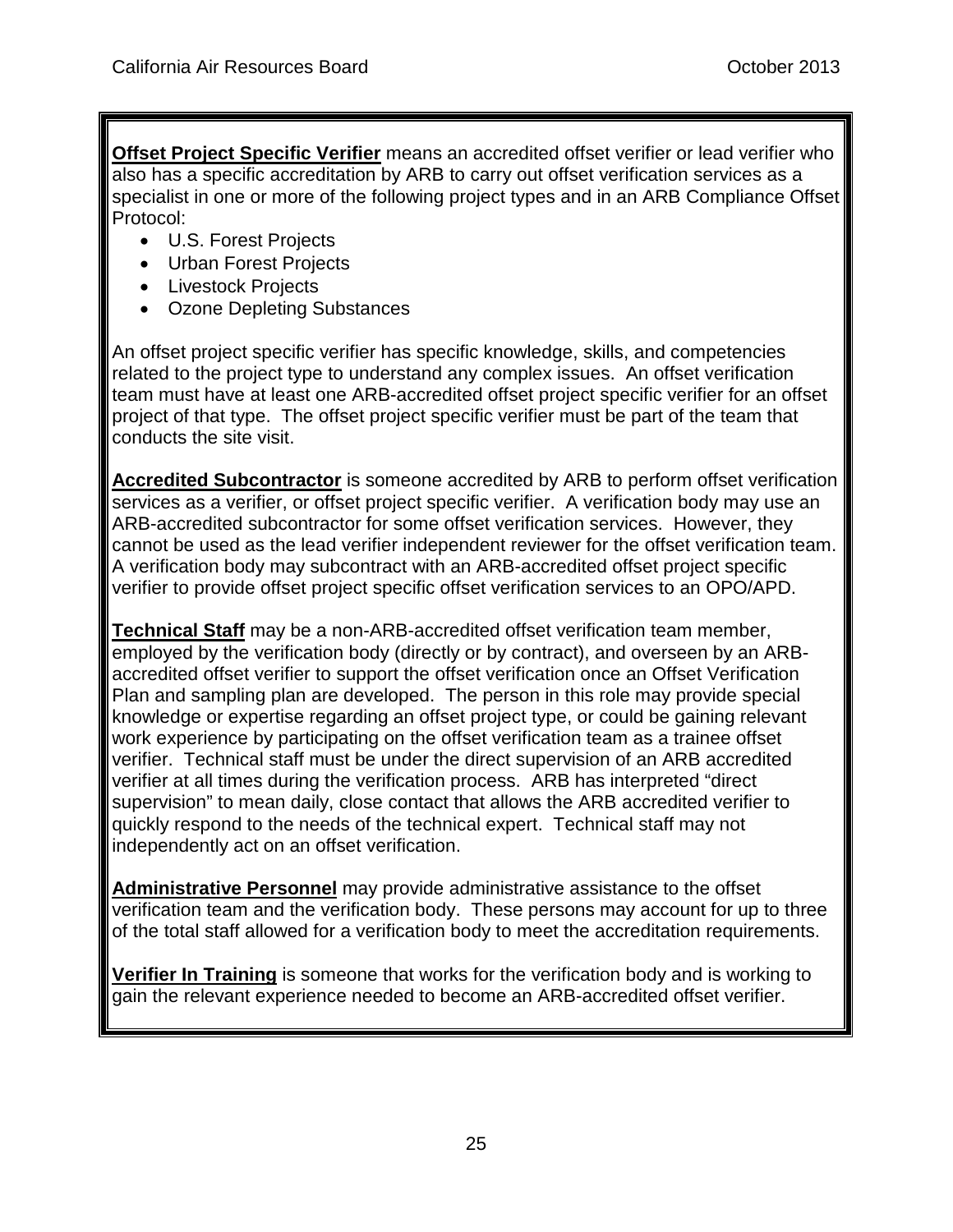# **Examples of Verification Related Tasks by Team Role**

Tasks only an ARB-accredited lead verifier or offset verifier is allowed to complete:

- Evaluate COI requirements
- Manage the planning and functions of the offset verification team
- Develop an Offset Verification Plan and sampling plan
- Interpret data checks and risk analyses as they relate to the sampling plan
- Develop an issues log and convey information about the issues to the OPO/APD
- Request revisions to the Offset Project Data Report
- Provide an Offset Verification Statement and detailed verification report
- Complete all other tasks in Regulation and applicable COP

Tasks that may be completed by the non-accredited technical staff under the direct supervision of an ARB-accredited offset verifier:

- Collect documents and other information from the OPO/APD at the request of the lead verifier
- Email documents on behalf of the verification team (recommend to cc the lead verifier)
- Assist with site visit
	- o Review a subset of meters, sampling, and calibration records
	- o Take notes and compile a written summary of a site visit for the lead verifier
- Technical assistance related to complicated process units or unit configurations
	- o Explain chemistry/physics of process
	- o Identify areas where measurement(s) may be difficult or complex
	- o Interpret meter installation/calibration/maintenance procedures
	- o Visually inspect fuel meters
	- o Interview process engineer to better understand a technical issue
- Re-measurement of selected sample plots after they have been identified by an ARB accredited verifier
- Conduct very limited data checks of a subset of calculations for which an ARBaccredited offset verifier has already established how to perform the calculation
- Format documents and reports ARB-accredited offset verifier must complete the assigned verification tasks, but then may send the text of each section of the detailed verification report to a non-accredited staff person to be formatted in a final detailed verification report

Tasks that may be completed by a non-technical staff person:

- Handle scheduling and organization of offset verification services for the verification body
	- o Ensure deadlines are met
	- o Handle logistics of site visits, including managing documents and record for each OPO/APD
	- $\circ$  Facilitate internal discussions and exchange of information within the verification body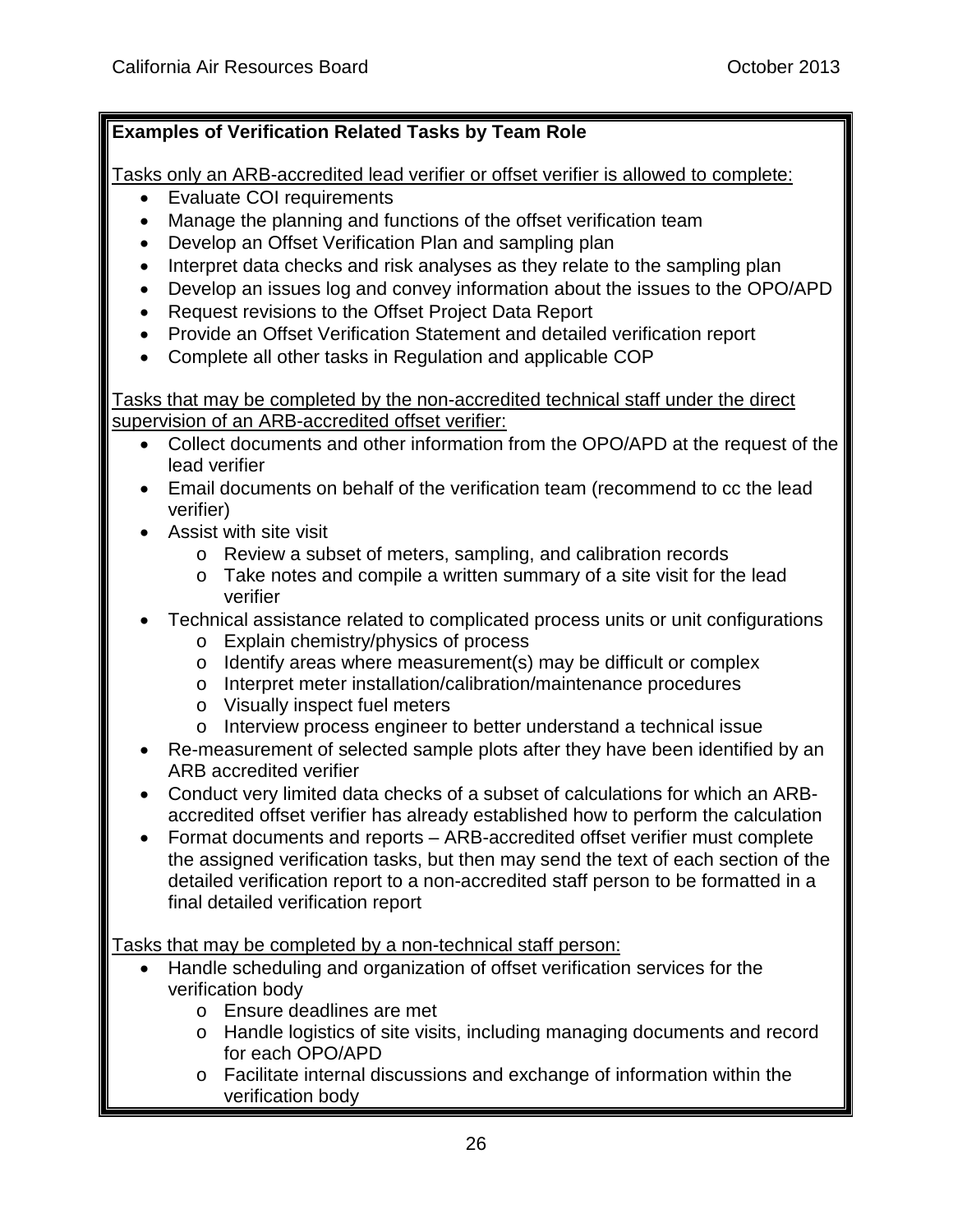#### <span id="page-26-0"></span>**2.2.3. Subcontracting**

A verification body has specific requirements that it must follow if it elects to use subcontractors when providing offset verification services.

Section 95132(e) of MRR sets forth requirements which apply to any verification body using subcontractors. These include:

- 1. All subcontractors must be accredited by ARB to perform the offset verification services for which the subcontractor has been engaged by the verification body;
- 2. The verification body must assume full responsibility for offset verification services performed by subcontractor offset verifiers or verification bodies;
- 3. A verification body shall not use subcontractors to meet the minimum staff total or lead verifier requirements;
- 4. A verification body or offset verifier acting as a subcontractor to another verification body shall not further subcontract or outsource verification services for an OPO/APD;
- 5. A verification body that engages a subcontractor is responsible for applying COI between its subcontractor and the OPO/APD for which it will provide offset verification services; and
- 6. The verification body may not use a subcontractor as the independent reviewer.

Non-accredited technical experts may be hired as subcontractors to assist with specific technical questions, such as those related to metering or measurement accuracy, but may not provide offset verification services. The tasks that may be performed by nonaccredited technical experts in Section 2.2.2 apply to subcontracted technical experts as well as those employed by the verification body.

Verification bodies may subcontract part of their verification services (see section 95132(e) of the Mandatory GHG Reporting Regulation) to another ARB-accredited verification body or verifier. However, the subcontracted entity may not further subcontract any offset verification services. If a verification body is subcontracting with an individual subcontractor directly as an ARB-accredited verifier to perform offset verification services, that subcontract would be with the individual verifier, and not with the subcontractor's verification body. The subcontracted individual would not be able to subcontract out any offset verification services to any other of the verification body's employees. On the other hand, an accredited verification body may subcontract with another verification body directly to perform offset verification services and only one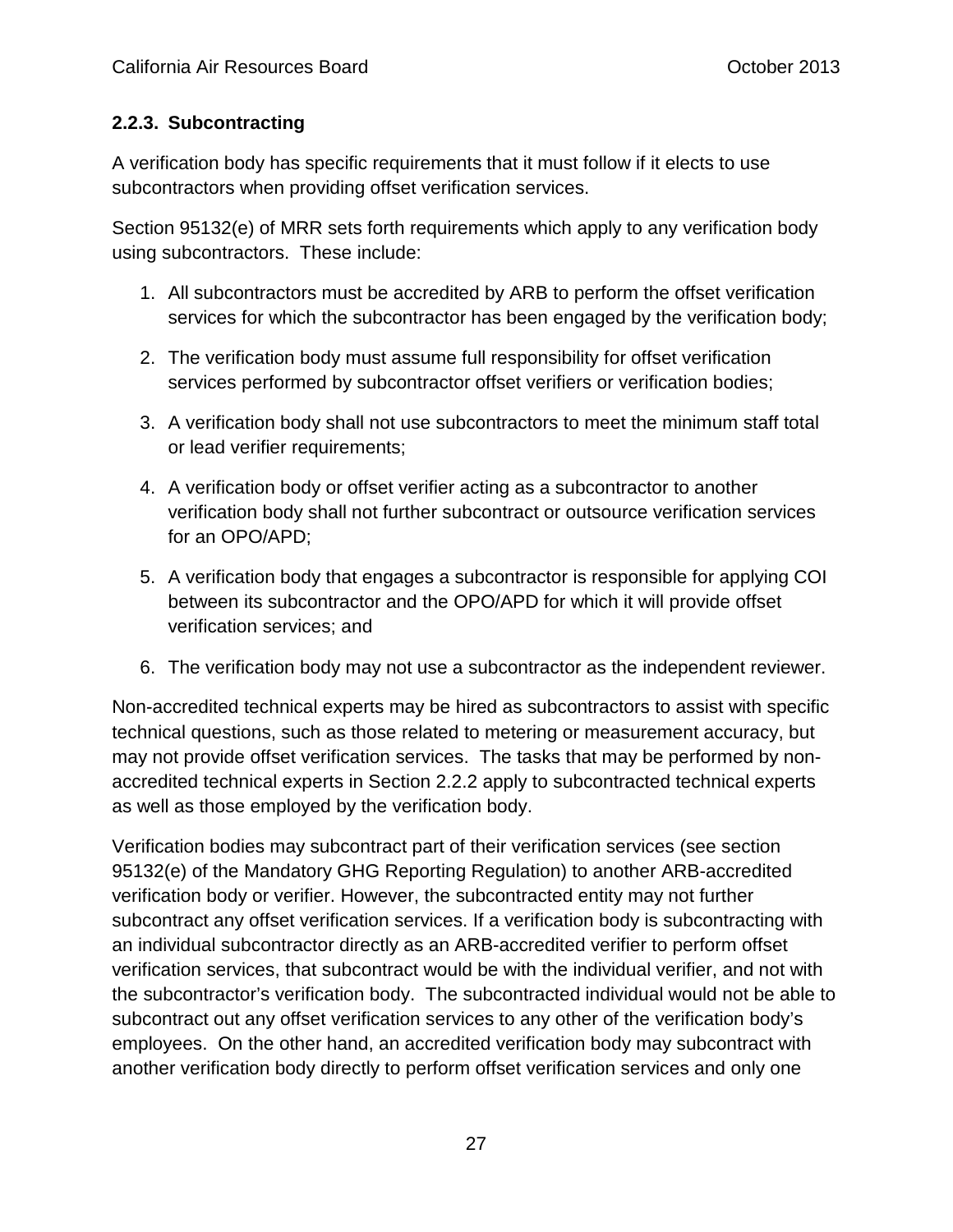contract would be needed. Offset verification services are those defined in section 95977.1 of the Regulation.

# <span id="page-27-0"></span>**2.2.4. Notification of Offset Verification Services (NOVS)**

Section 95977.1(b)(1) of the Regulation requires the verification body to provide a NOVS to the applicable Offset Project Registry and ARB of its intention to initiate offset verification services. The NOVS must be submitted a minimum of **ten working days** prior to the start of offset verification services, pursuant to §95977.1(b)(1), in order to give ARB and the Offset Project Registry the opportunity to make any arrangements to accompany the offset verification team on site visits and to monitor the offset verification activities. The OPR or ARB will notify the verification body if the form is incomplete. In addition, if any information contained in the NOVS changes after it has been submitted, for example the verification team or site visit dates, the verification body is required to resubmit the NOVS with the updated information as soon as the change is made, but at least 5 days prior to the start of offset verification services. The NOVS contains the following items as required in section 95977.1(b)(1):

**OPO/APD Information –** The notice includes general information about the OPO/APD, including contact information, address, telephone number, and email address;

**Project Information –** The notice includes the location that will be subject to offset verification services, the type of offset project and the applicable COP, as well as the crediting period length;

**Staff List –** The notice includes a list of staff that will provide services as the offset verification team, including the names of each offset verification team member, the lead verifier, independent reviewer, and each subcontractor, if applicable;

**Role of Each Team Member –** The roles and responsibilities that each offset verification team member will have during the offset verification must be clearly stated in the notice: $5$ 

**Note:** The lead verifier on the offset verification team is responsible for attesting that the offset verification team has carried out all the offset verification services as required by the Regulation and applicable COP. The lead verifier independent reviewer, who conducts the independent review of the offset verification services on behalf of the verification body, cannot be involved in the verification services for the OPO/APD for the Offset Project Data Report(s) being verified.

 $<sup>5</sup>$  The verification body must identify the offset verifier acting as the Offset Project Specific Verifier for the</sup> project is on the COI and NOVS. The lead verifier is allowed to act as the Offset Project Specific Verifier and this must be clearly noted in the COI and NOVS,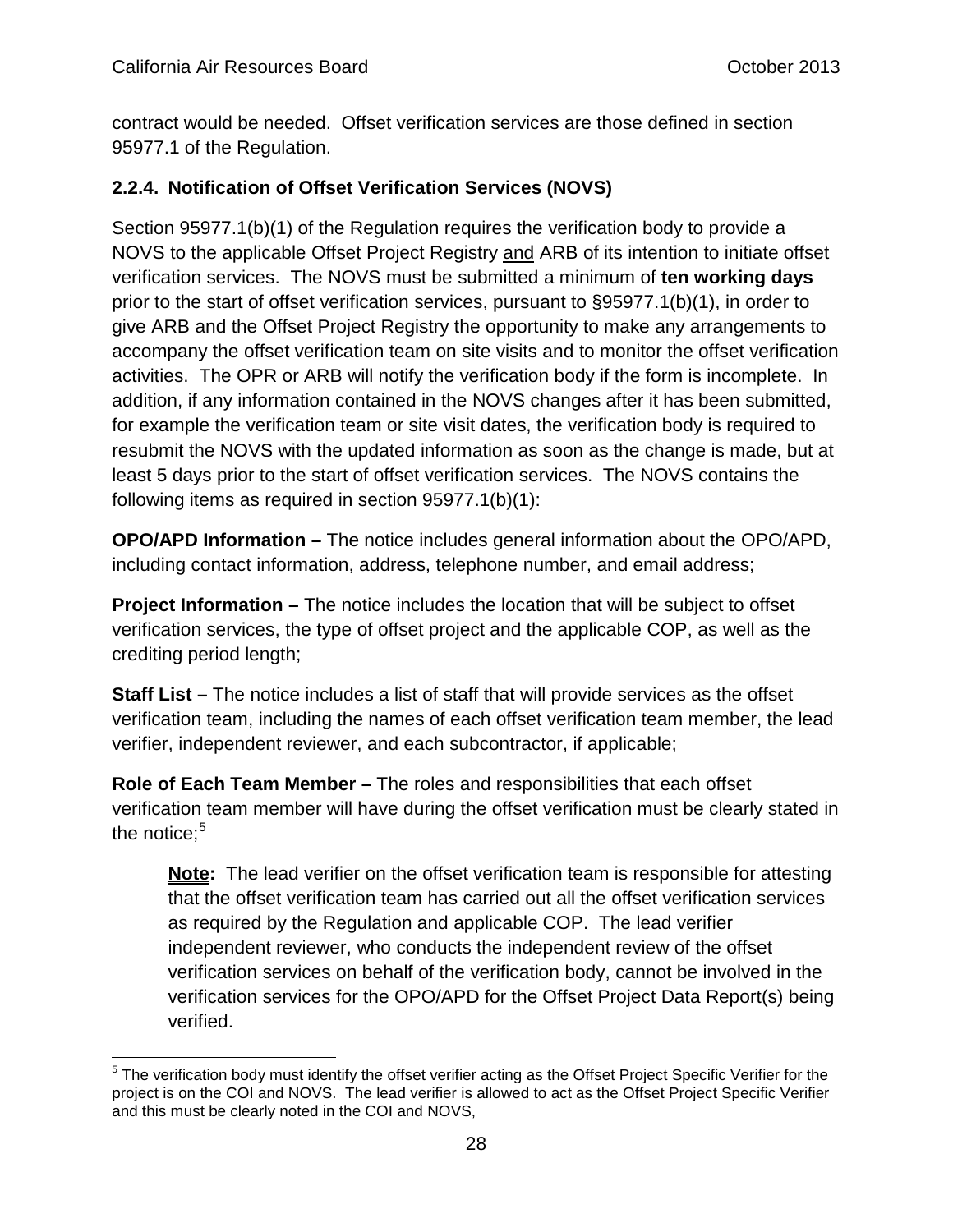**Skills Documentation –** The notice must include documentation that the offset verification team has the skills required for the offset verification. The offset verification must also have an ARB-accredited protocol specific verifier for that project type; and

**Additional Information –** The notice also includes the expected date(s) of the site visits. Any change in the planned site visit(s) must be communicated to the Offset Project Registry and ARB staff before the site visit may commence.

**Note:** Under section 95977.1(b)(2) of the Regulation, if information regarding offset verification team members, the OPO/APD, project information, and planned dates for site visits change after submitting the NOVS to ARB and the Offset Project Registry, the verification body must submit updated NOVS information to ARB and the Offset Project Registry. If changes are made to the staffing of the offset verification team prior to starting offset verification services the verification body must submit a new COI to the Offset Project Registry and ARB as soon as the change is made, but at least five days prior to the start of offset verification services. Once offset verification services begin, monitoring for COI situations must be implemented according to §95979(f).

# <span id="page-28-0"></span>**2.2.5. Self-Evaluation of Conflict of Interest (COI)**

The verification body must also submit a COI self-evaluation to the Offset Project Registry (§95979(e)). Conflict of interest, as defined in section 95802(a), means a situation in which, because of financial or other relationships with other persons or organizations, a person or body is unable or potentially unable to render an impartial Offset Verification Statement of a potential client's Offset Project Data Report, or the person or body's objectivity in performing offset verification services is or might be otherwise compromised.

Effective management of actual or perceived COI that verification bodies may have with the OPO and APD is critical to maintaining the credibility and integrity of the offset verification process. Because the offset verifier is reviewing the accuracy of the reported GHG reductions and removal enhancements, as well as the OPO/APD conformance with the requirements of the Regulation and applicable COP, the offset verification process must be independent, transparent, and free of any external bias for or against the OPO, APD, and the Offset Project Data Report.

The purpose of the COI submittal requirement is for the verification body to show its ability to determine and manage any real or potential conflict before performing offset verification services for an OPO/APD. The relationship between the verification body, its team members, and the OPO and APD must not create or appear to create a conflict of interest. The verification body must assess the potential for conflict between themselves and the OPO(s) and APD, as well as between entities related to the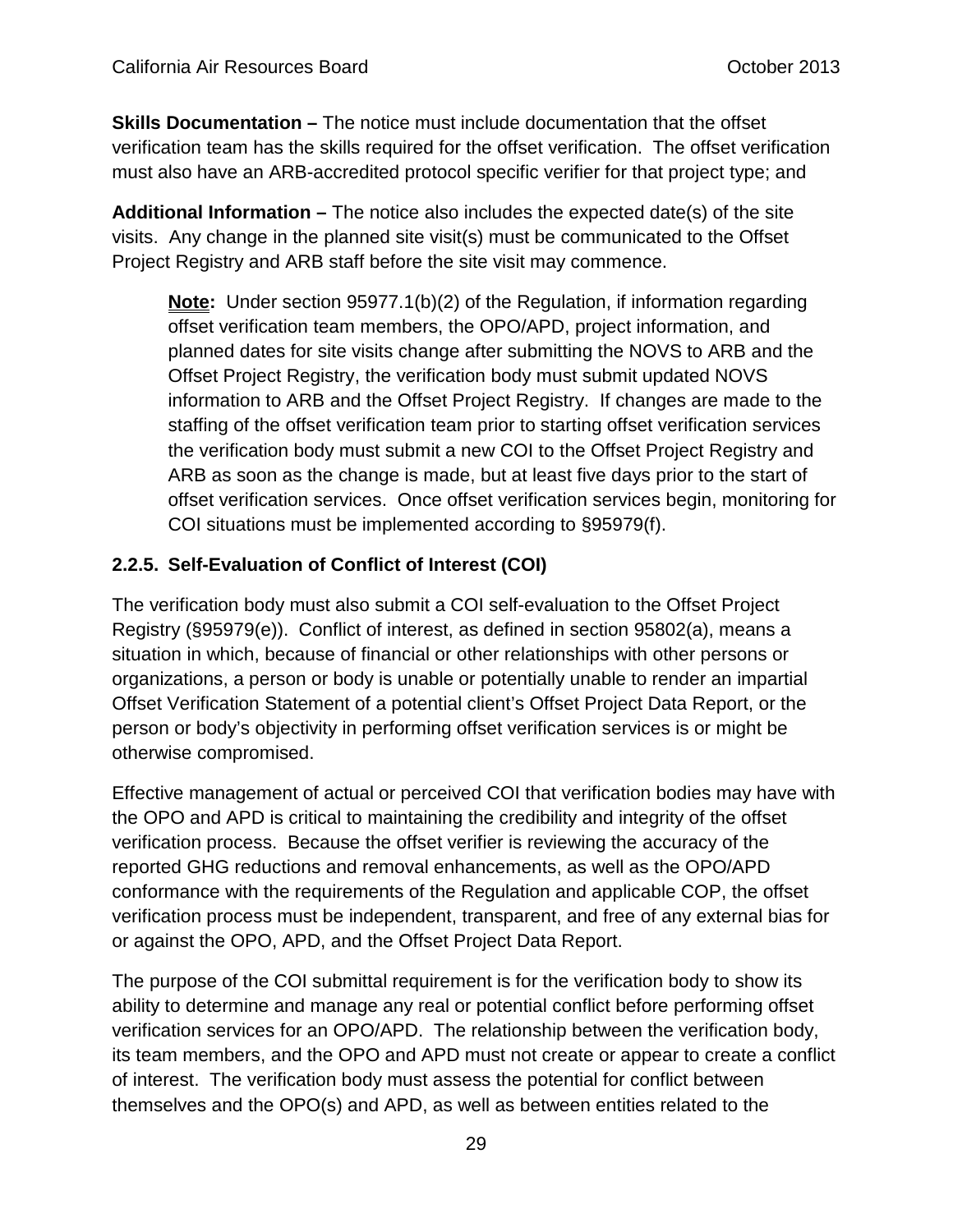verification body and companies that share management or ownership of the offset project to be verified. All individuals within the verification body and any subcontractors must be included in the COI review. The COI submittal will list specific tasks set forth in the Regulation that are considered to create a high potential for COI. Table 2-1 provides a partial list of requirements related to assessing the potential for COI.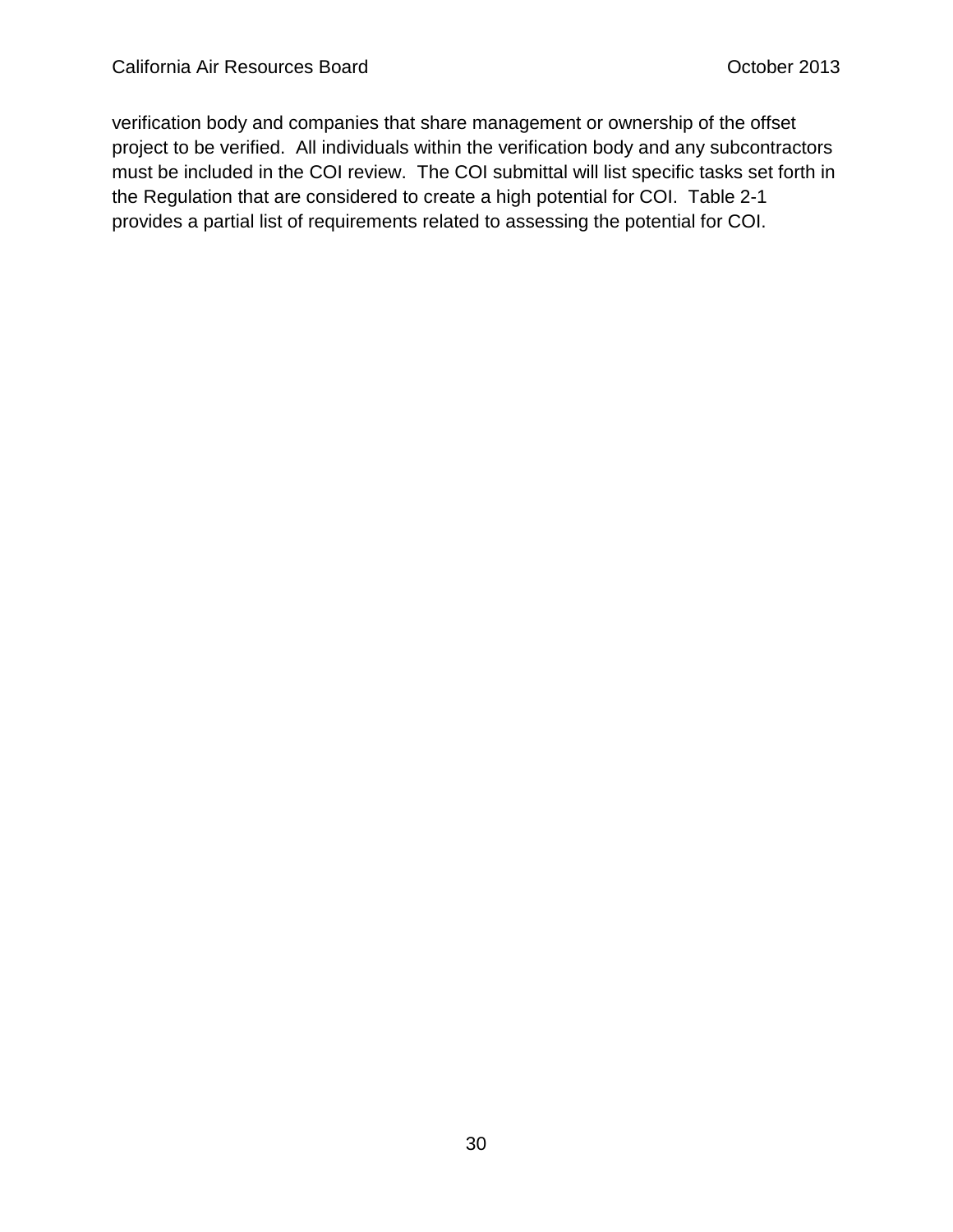| <b>High COI</b><br>§95979(b) | Verification may not commence                                                                                                                                                                                                                                                                                                                                                                                                                                                                                                              | <b>Low COI</b><br><b>Verification may</b><br>commence §95979(c)                                                                                                                                                                                | <b>Medium COI</b><br>Submittal of a COI mitigation<br>plan required §95979(d)                                                                                                                                                                   |  |  |
|------------------------------|--------------------------------------------------------------------------------------------------------------------------------------------------------------------------------------------------------------------------------------------------------------------------------------------------------------------------------------------------------------------------------------------------------------------------------------------------------------------------------------------------------------------------------------------|------------------------------------------------------------------------------------------------------------------------------------------------------------------------------------------------------------------------------------------------|-------------------------------------------------------------------------------------------------------------------------------------------------------------------------------------------------------------------------------------------------|--|--|
|                              | 1. Verification body and the OPO or<br>APD share any senior<br>management staff or board of                                                                                                                                                                                                                                                                                                                                                                                                                                                |                                                                                                                                                                                                                                                | If the COI is not determined to<br>be high or low, then it is<br>deemed medium.                                                                                                                                                                 |  |  |
|                              | directors' memberships, or any of<br>the senior management staff of<br>the OPO or APD have been<br>previously employed by the<br>verification body (or vice versa) in                                                                                                                                                                                                                                                                                                                                                                      | No potential conflict of<br>interest is found.<br>Over the last 5 years,                                                                                                                                                                       | Verification body submits a<br>COI mitigation plan that<br>includes (but is not limited to):                                                                                                                                                    |  |  |
|                              | the last 3 years.<br>2. Within the past 5 years, any staff<br>of the verification body or any<br>related entity has provided the<br>OPO or APD with services<br>associated with GHG emissions,<br>health and safety, accounting,<br>financial statements, appraisals,<br>opinions, legal services, broker-<br>dealer (see full listing of specific<br>high-COI tasks in $\S 95979(b)(2)$ ).                                                                                                                                                | any non-verifying<br>services provided by a<br>member of the<br>verification body or<br>subcontractor to the<br>OPO or APD are<br>valued at less than 20<br>percent of the<br>proposed verification<br>fee, except where<br>medium conflict of | 1. Demonstration that<br>conflicted staff have<br>been removed or<br>insulated from the<br>offset project.<br>2. Explanation of the<br>changes to the<br>organizational structure<br>or verification body to<br>remove conflict of<br>interest. |  |  |
|                              | 3. Any staff member of the<br>verification body has provided<br>verification services for the OPO<br>or APD within in the last 3 years,                                                                                                                                                                                                                                                                                                                                                                                                    | interest related to<br>personal or family<br>relationships is<br>identified.                                                                                                                                                                   | 3. Other information that<br>addresses the sources<br>for COI.                                                                                                                                                                                  |  |  |
|                              | except as allowed in the<br>Regulation (i.e., rotation of<br>verification bodies)                                                                                                                                                                                                                                                                                                                                                                                                                                                          |                                                                                                                                                                                                                                                | <b>Offset Project Registry will</b><br>evaluate the COI mitigation<br>plan during its review to                                                                                                                                                 |  |  |
|                              | 4. Any staff member of the<br>verification body provides any<br>type of incentive to an OPO or<br>APD to secure an offset<br>verification services contract.<br>(The term incentive is used where<br>a gift or work in-kind may<br>compromise the objective review<br>of an Offset Project Data Report.<br>A discount for multi-year<br>contracting, reducing price during<br>bidding or negotiation or similar<br>incentives does not jeopardize an<br>objective review of the data report<br>and would not be considered a<br>conflict.) |                                                                                                                                                                                                                                                | determine if offset verification<br>services may proceed.                                                                                                                                                                                       |  |  |

#### **Table 2-1: Conflict of Interest Determinations – Partial List of Regulatory Requirements**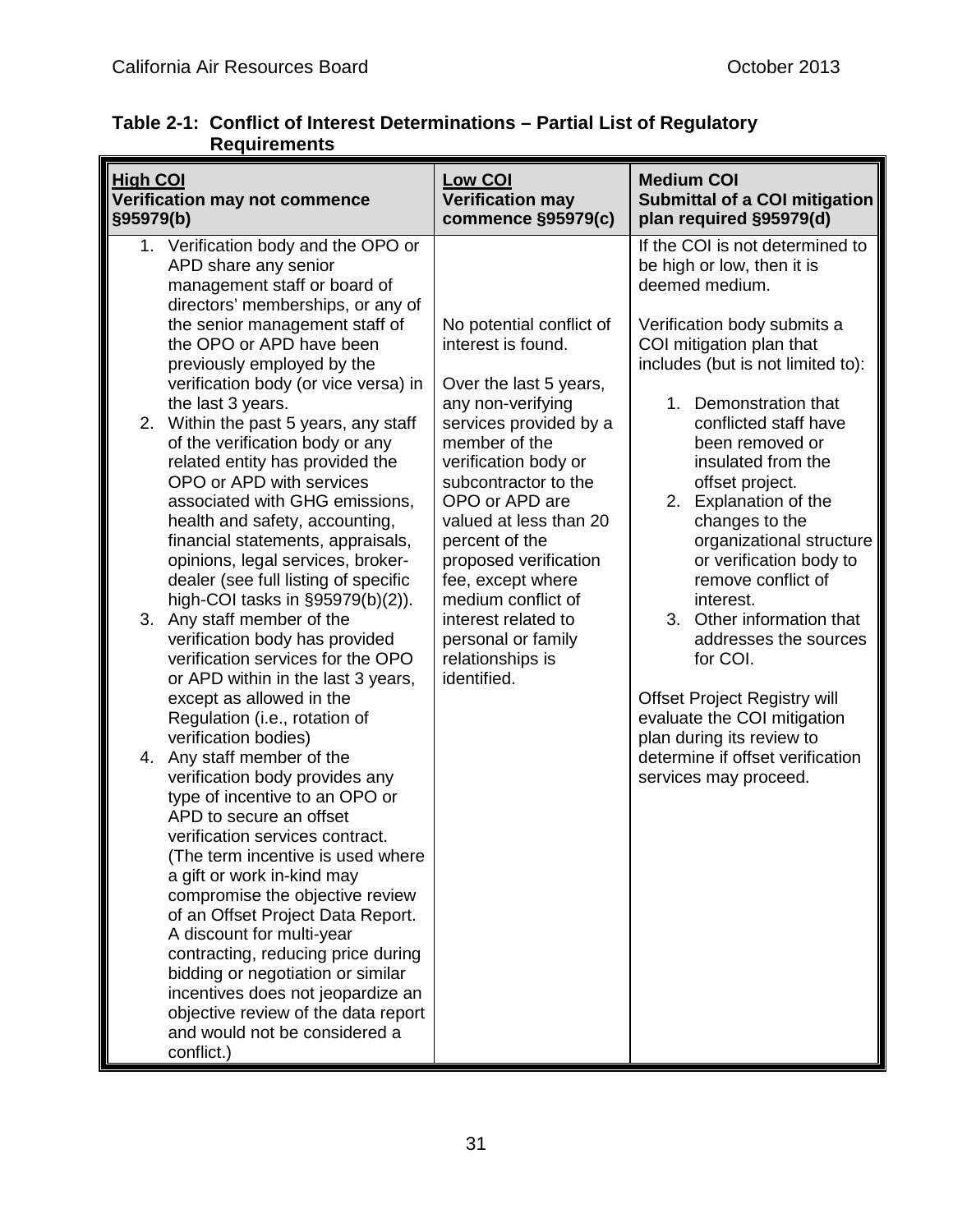The Offset Project Registry will evaluate the COI and determine whether the verification body may perform offset verification services (§95987(c)). The verification body and OPO/APD may move forward with offset verification services before the Offset Project Registry approves the COI, however, this is at the risk of the verification body and OPO/APD. It is recommended that the verification body submit the COI information to the Offset Project Registry sufficiently in advance of beginning offset verification services so that the verification body can receive approval from the Offset Project Registry before moving forward with offset verification services.

After the COI information is submitted, the Offset Project Registry reviews and evaluates the information to determine whether the verification body's level of risk of COI associated with the OPO and APD meets the regulatory requirements to allow offset verification activities to proceed. ARB will also receive the COI self-evaluation submitted and will notify the verification body if there are any concerns; however the verification body does not have to wait for ARB's evaluation before moving forward with offset verification services.

The Offset Project Registry will notify the verification body if the COI information is not complete. There is no timeframe specified in the Regulation for the Offset Project Registry to evaluate the verification body's potential conflict of interest with the OPO and APD. ARB recommends that the Offset Project Registry review the COI as soon as possible so that the verification body may move forward with offset verification services at a reduced risk.

- If there is a **high** potential for COI, **verification services may not proceed.**
- If there is a **low** potential for COI, **verification services may proceed.**
- If there is a **medium** potential for COI, the verification body **must submit a plan to avoid, neutralize, or mitigate** the potential COI to the Offset Project Registry and the Offset Project Registry must approved the mitigation plan.

Once the potential for COI has been reviewed by the Offset Project Registry, it will notify the verification body in writing of its determination. If there are any changes to the offset verification team, the verification body must resubmit the COI form to the Offset Project Registry and ARB. If a conflict of interest occurs after the commencement of offset verification services, the verification body must immediately disclose this information to the Offset Project Registry and ARB (§95979(f)(1)). The verification body is required to monitor for potential conflict of interest situations for one year after the completion of offset verification services for an offset project (§95979(f)(2)). If the verification body anticipates that a conflict of interest will emerge during the offset verification services, it must notify ARB and the Offset Project Registry within 30 calendar days (§95979(f)(3)).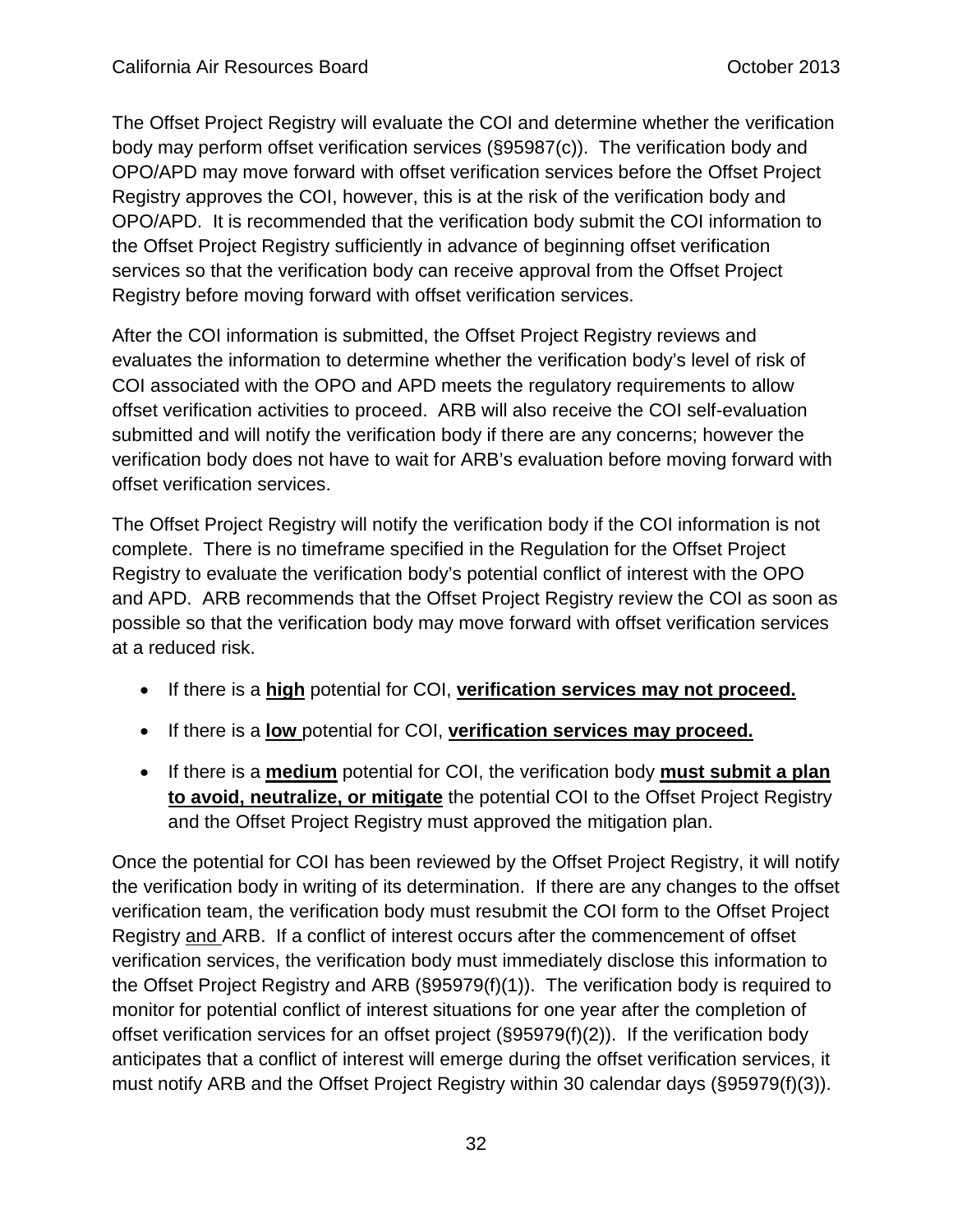ARB will provide a COI form to assist in submitting the required information. This form can be found by going to the ARB Cap-and-Trade website: <http://www.arb.ca.gov/cc/capandtrade/offsets/offsets.htm>

# <span id="page-32-0"></span>**2.2.6. Percentage of Fee**

Section 95979(c) states that COI will be deemed to be low where there is no high COI, and where any non-verification services provided by any member of the verification body to the OPO or APD in the last five years are valued at less than 20 percent of the proposed fee for offset verification services, except where medium COI related to personal or family relationships is identified pursuant to §95979(d). Therefore, §95979(e)(3)(B)(3.) and (5.) require specific information regarding the cost of past services provided by the verification body to the OPO or APD.

% of fee = 100% \* (sum of fees or estimated value for all services provided to OPO and APD from any member of the verification body in past five years) / (proposed fee for current offset verification)

If the % of fee is greater than 20%, the potential for COI cannot be low.

# <span id="page-32-1"></span>**2.2.7. Rotation of Verification Bodies**

Section 95977.1(a) of the Regulation requires that the OPO/APD not have more than six consecutive years of offset project data verified by the same verification body or verifier(s) to avoid potential COI issues from a lengthy business relationship. This is applied at both the verification body and individual verifier levels. In addition, the OPO/APD may only contract with a previous verification body or verifier(s) if at least three years of offset project data have been verified by a different verification body or verifier(s) before the previous verification body is selected again. This allows a verification body to remain impartial with each of their clients. This requirement will reduce complacency that may occur given the comfort and familiarity a verification body may develop with an OPO/APD's Offset Project Data Report Review after successive review. Verification bodies are also not allowed to use any subcontractors that have been involved with the OPO/APD for more than six years. The six year rotation requirements and the three year waiting period also apply to any subcontractors that may be on the offset verification team for an OPO/APD.

# <span id="page-32-2"></span>**2.2.8. Examples of COI Situations**

There is no way to specify every COI situation that may exist. Below are a few examples of possible COI situations, with discussions and ARB findings based on regulatory requirements.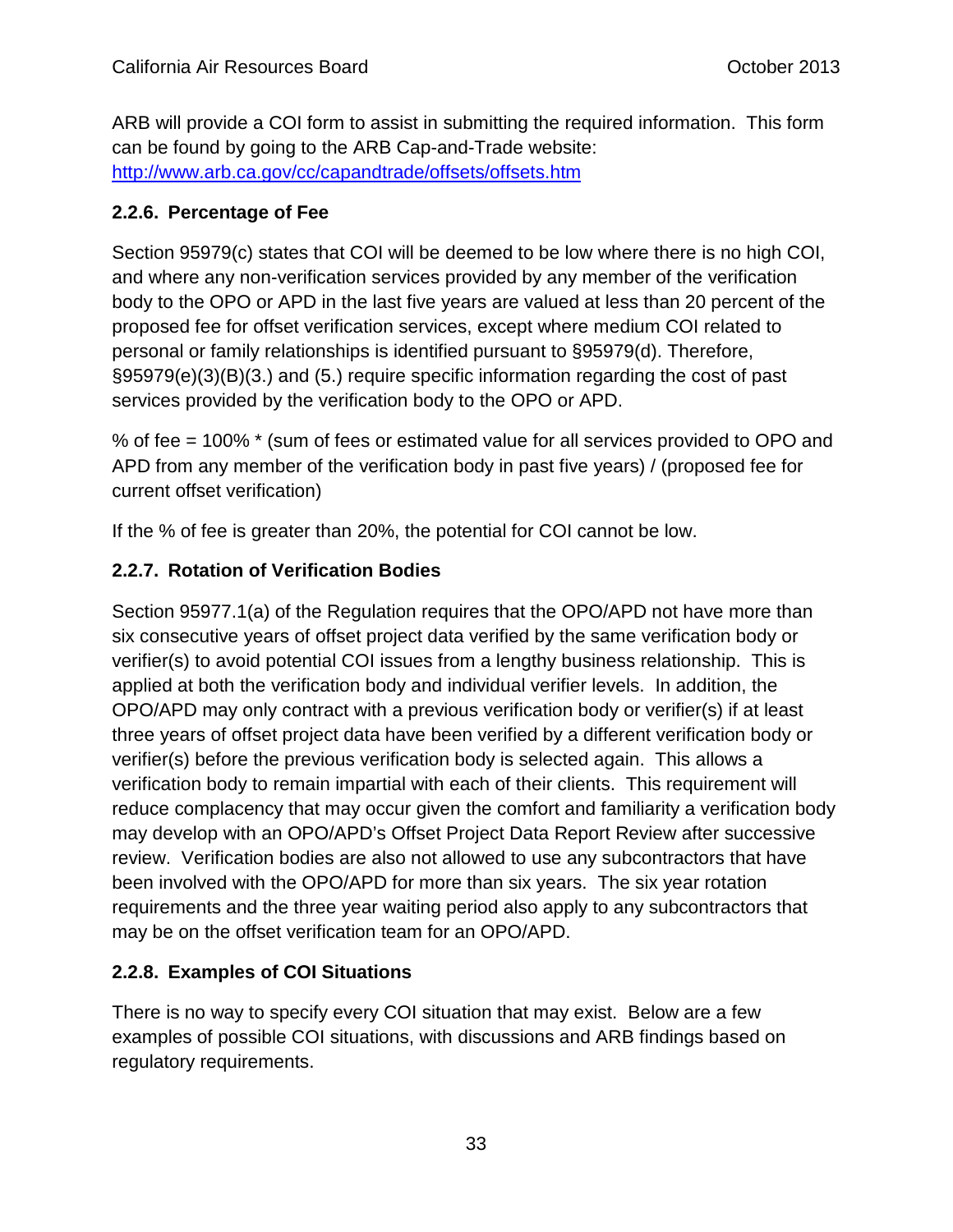# **Example 1 – High Risk COI: Verification Body Employee Previously Assisted OPO/APD Develop a GHG Inventory While Working for a Different Company**

An employee of a verification body assisted in developing a GHG inventory for an OPO or APD two years ago while that employee was working for a different company. The verification body has not previously had any business relationships with the OPO or APD and wants to verify the OPO/APD's Offset Project Data Report. Is there a conflict of interest in this case, and can the offset verification services proceed?

Discussion: As stated in 95979(b)(2), there is automatically a high COI if any staff member of the verification body has provided any of the listed services within the last five years. As a result, there would be a high COI between the verification body and the OPO or APD. It does not matter by whom the staff member was employed at the time the high-risk services were provided, and isolating the staff member in question from the verification team would not be sufficient to mitigate the potential for COI in this case. The offset verification services could not proceed in this example.

Recommendations: ARB recommends that verification bodies have sufficient procedures in place to identify not only all past work the verification body has provided for a potential verification client, but also work that staff members conducted for the OPO or APD while employed by other organizations within the last five years. Not all past work with an OPO or APD constitutes a high COI, but verification bodies will need to be aware of and disclose all past work with the OPO or APD so that the potential for COI can be identified, and if possible, mitigated.

# **Example 2 – High Risk COI: Verification Body did prior CEQA Evaluations for the OPO or APD**

Within the past three years, the verification body was responsible for reviewing an environmental analysis for a project implemented by an OPO or APD under the California Environmental Quality Act (CEQA). Members of the verification body specifically reviewed the calculations to account for GHG impacts, mitigation plans for managing GHG impacts, and suggested and reviewed alternative methods to reduce those impacts. Is there a COI? Can the offset verification services proceed?

Discussion: When a verification body has conducted a CEQA analysis that includes an evaluation of GHG emissions, impacts and/or mitigation, this would result in a high COI under §95979(b)(2)(B) of the Regulation. CEQA climate change impacts analysis is considered greenhouse gas related engineering analysis, and creates a high COI. The offset verification services could not proceed in this example.

Recommendations: Since no offset verification services can take place between an OPO or APD and a verification body where there is a potential for high COI, ARB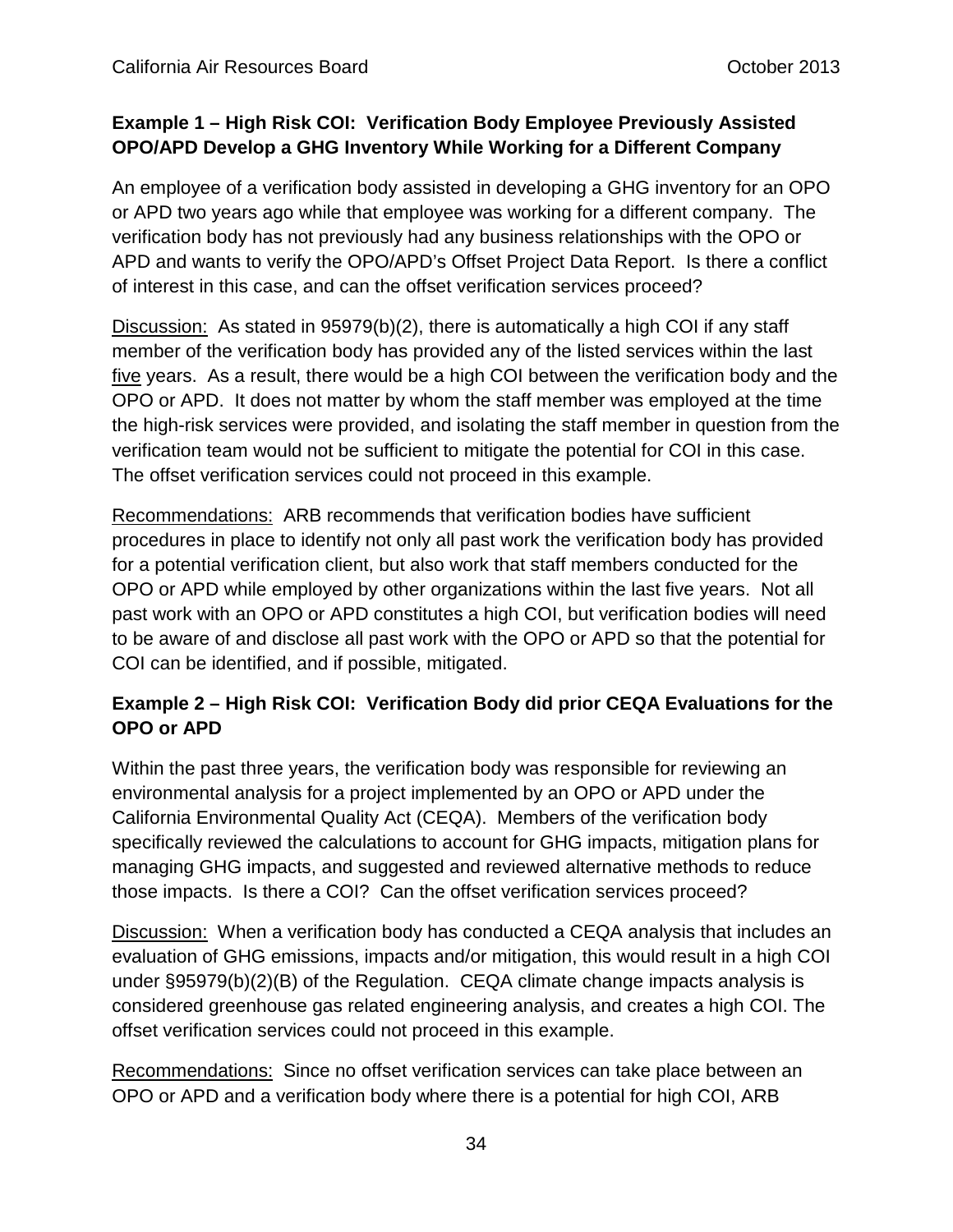recommends verification bodies be aware of their entire company's prior consulting work as well as the consulting work of any subcontractors hired on this job and avoid verification in any instance where CEQA analysis or other potentially high COI work has taken place.

# **Example 3 – Medium Risk COI**

In the past five years, a verification body has conducted non-greenhouse gas related consulting services for an OPO or APD for a total fee of \$7,000. The services were not any of the specified high-risk activities listed in §95797(b)(2). The verification body is now proposing to verify the OPO/APD's Offset Project Data Report for \$10,000. Is there a conflict of interest in this situation, and what actions may be taken for the offset verification to proceed?

Discussion: As long as the consulting services provided to the OPO or APD do not include any activities designated in the Regulation as high risk, the potential for COI would generally be medium. The potential for COI would only be low if the past services were valued at less than 20% of the proposed offset verification fee. In this case, they constitute 70% of the proposed fee (\$7,000 / \$10,000), so the COI would be medium.

A medium potential for COI requires a mitigation plan for the offset verification to proceed. This would include isolating any individuals who have provided consulting services to the OPO or APD in the past from the offset verification team.

Recommendations: ARB recommends that verification bodies develop procedures for isolating individuals with medium potential for COI from an offset verification team. In general, no offset verification team members, including subcontractors, can have provided any services to the OPO or APD within the last five years. Individuals that have provided non-high risk services must be isolated from the offset verification team (§95979(d)).

#### **Example 4 – ISO Management System Development**

A verifier works for a verification body that has conducted ISO management system development. Would this create a high, medium, or low conflict of interest?

Discussion: This will depend on the scope of the ISO management system development. If it does not encompass any of the specifically identified high COI tasks in section 95979 of the Regulation, including ISO 14001 certification, it would be likely be medium. If the development includes any of the identified high COI tasks, the COI would be high and the verification body would be precluded from performing the verification.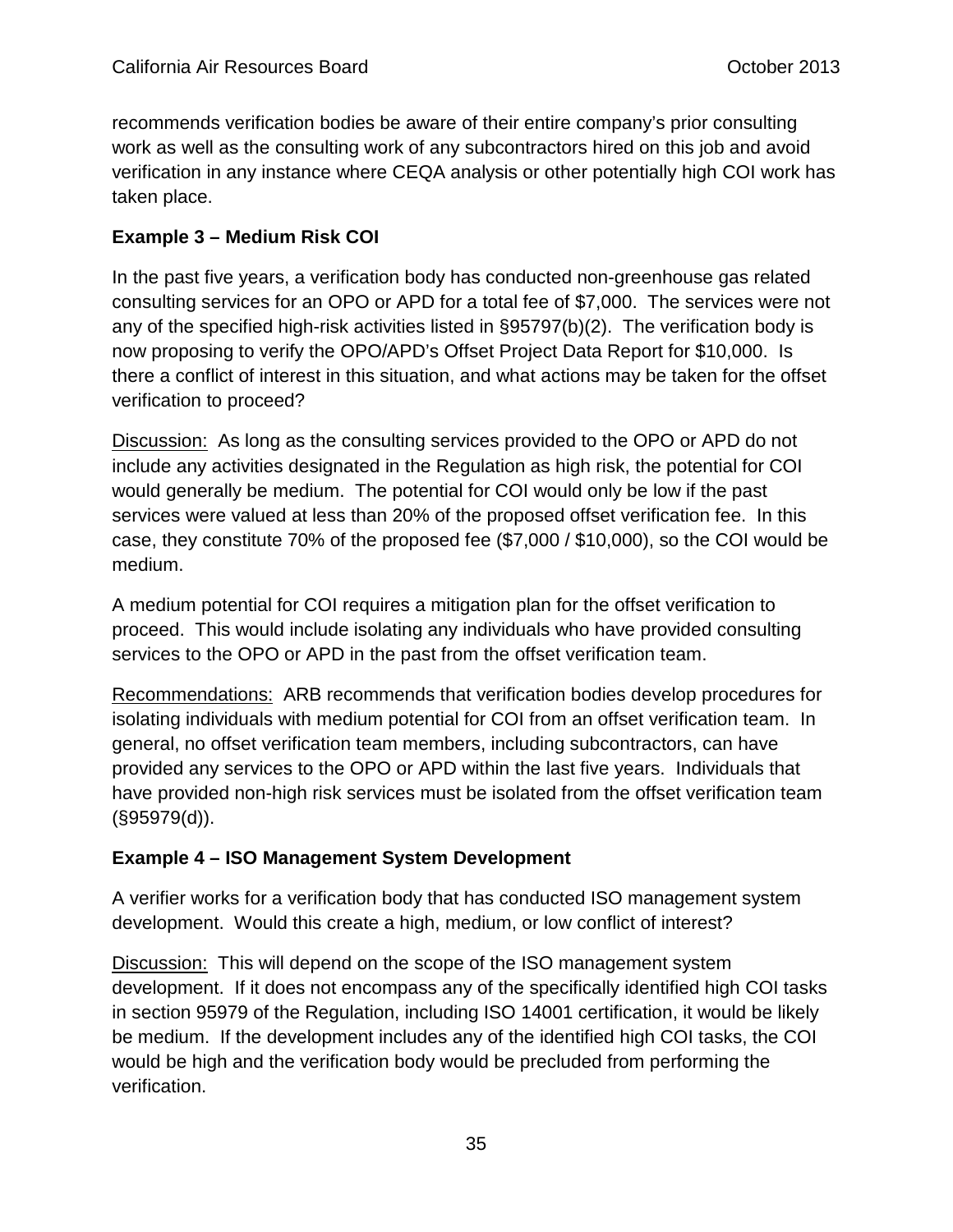Recommendations: The verification body should disclose the relationship on the conflict of interest self-evaluation form and describe the services provided. Unlike with a medium conflict of interest, high risk services cannot be mitigated and all employees of the verification body are prohibited from doing any offset verification work a high conflict of interest. The verification body may consult ARB and the Offset Project Registry to help determine how to classify the services that were provided under ISO.

# **Example 5 – OPOs or APDs who Hire a Company to Prepare their Offset Project Data Report**

An OPO or APD contracts a consulting company to prepare and submit their Offset Project Data Report to an Offset Project Registry. The OPO or APD then contracts a verification body to perform offset verification services. Additionally, the consulting company and the verification body have a previous business relationship. Is there a conflict between any of the parties?

Discussion: ARB's COI policy stipulates that there is not to be any conflict or potential COI between the OPO or APD and the verification body. As long as the verification body's prior business relationship with the consultant has nothing to do with this offset verification, there is no obvious conflict for these purposes.

Recommendations: If the verification body and the consultant have an ongoing business relationship, it is recommended they take precautions to insulate the overlapping portions of their businesses and these situations where they are associated with different parties involved in an offset verification.

#### **Example 6 – OPOs or APDs who Contract a Company to Facilitate their Contracts**

An OPO or APD hires a company for the sole purpose of acquiring and facilitating contractual relationships for them. The contracting company hires both a consultant to prepare the Offset Project Data Report for the OPO/APD and a verification body to carry out verification services for them. Is there any potential for conflict between the verification body and either the contracting company or consulting company?

Discussion: Assuming that the verification body has assessed a low risk with the OPO and APD, offset verification services may occur. However, because the contracting company is acting as an agent of the OPO/APD, the verification body must evaluate conflict with the contracting company, in addition to the OPO and APD, and maintain a conflict-free status with the contracting company as well.

Recommendations: If the verification body has any prior or ongoing relationships with either the contracting company or the consulting company, they should take steps to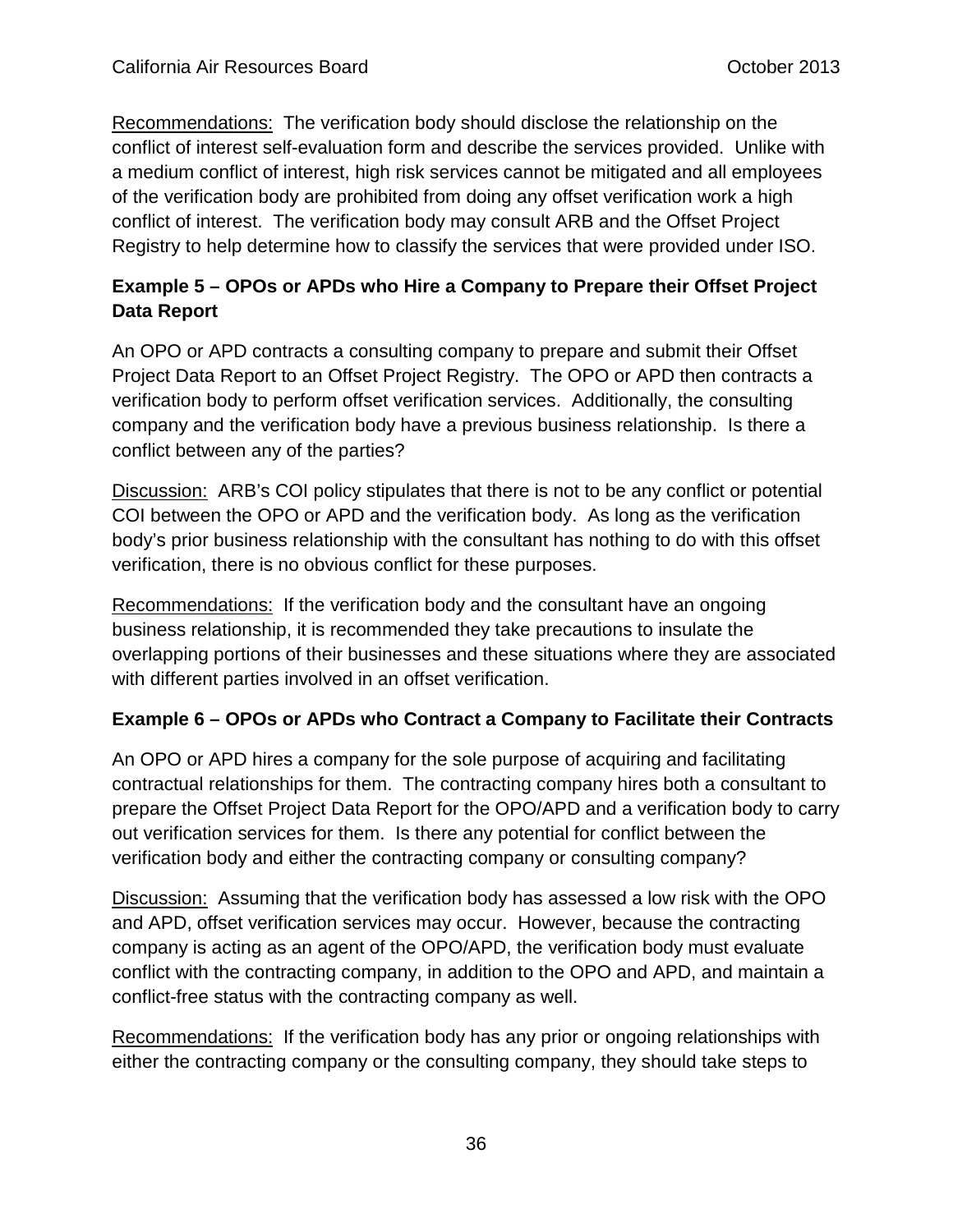insulate those business obligations from the offset verification services for this OPO/APD.

#### **Example 7 – Previously Undisclosed Conflict is Discovered During a Verification**

A verification body provides its COI information to an Offset Project Registry stating that they have low conflict with the OPO and APD for which they are performing offset verification services. The Offset Project Registry reviewed the information and concurred with the self-evaluation. During the offset verification process, a high conflict is discovered between the OPO or APD and verification body.

Discussion: When filing COI information with an Offset Project Registry, the verification body is always expected to perform its due diligence thoroughly. However, there may be times when new information is discovered during the offset verification. Under §95979(f)(1), the verification body is required to monitor its COI. If the verification body determines that there is a potential COI, it is the obligation of the verification body to make full disclosure to the Offset Project Registry in writing. The disclosure must include a description of actions taken or proposed to be taken to avoid, neutralize or mitigate the potential COI. When emerging potential conflicts arise during offset verification services according to §95979(f)(3), it is the obligation of the verification body to notify ARB and the Offset Project Registry within 30 days. This provision applies if during offset verification services an emerging COI is found. If the Offset Project Registry determines that the potential COI is high or medium, and if medium the conflict cannot be mitigated, the verification body will be unable to continue providing offset verification services for that OPO and APD. The verification body may also be subject to suspension or revocation of accreditation by ARB. If the Offset Project Registry determines that the potential conflict is low or medium, and if medium the conflict can be mitigated, the verification body can continue to provide offset verification services for that OPO/APD.

Verification bodies that fail to disclose conflicts are in violation of the Regulation and may be subject to enforcement action, including rescinding accreditation of the verification body, its verification staff, and its subcontractor(s) (§95979(f)(6)).

Recommendations: Late discovery of conflict is troublesome and potentially costly to both the verification body and the OPO/APD, and this example underscores the importance of thorough COI self-evaluations by the verification body. There may be serious consequences for failing to identify and disclose a potential COI, but ARB understands that mistakes can sometimes be made and the consequences will be minimized when verification bodies follow their legal obligation to disclose any new potential conflicts that emerge.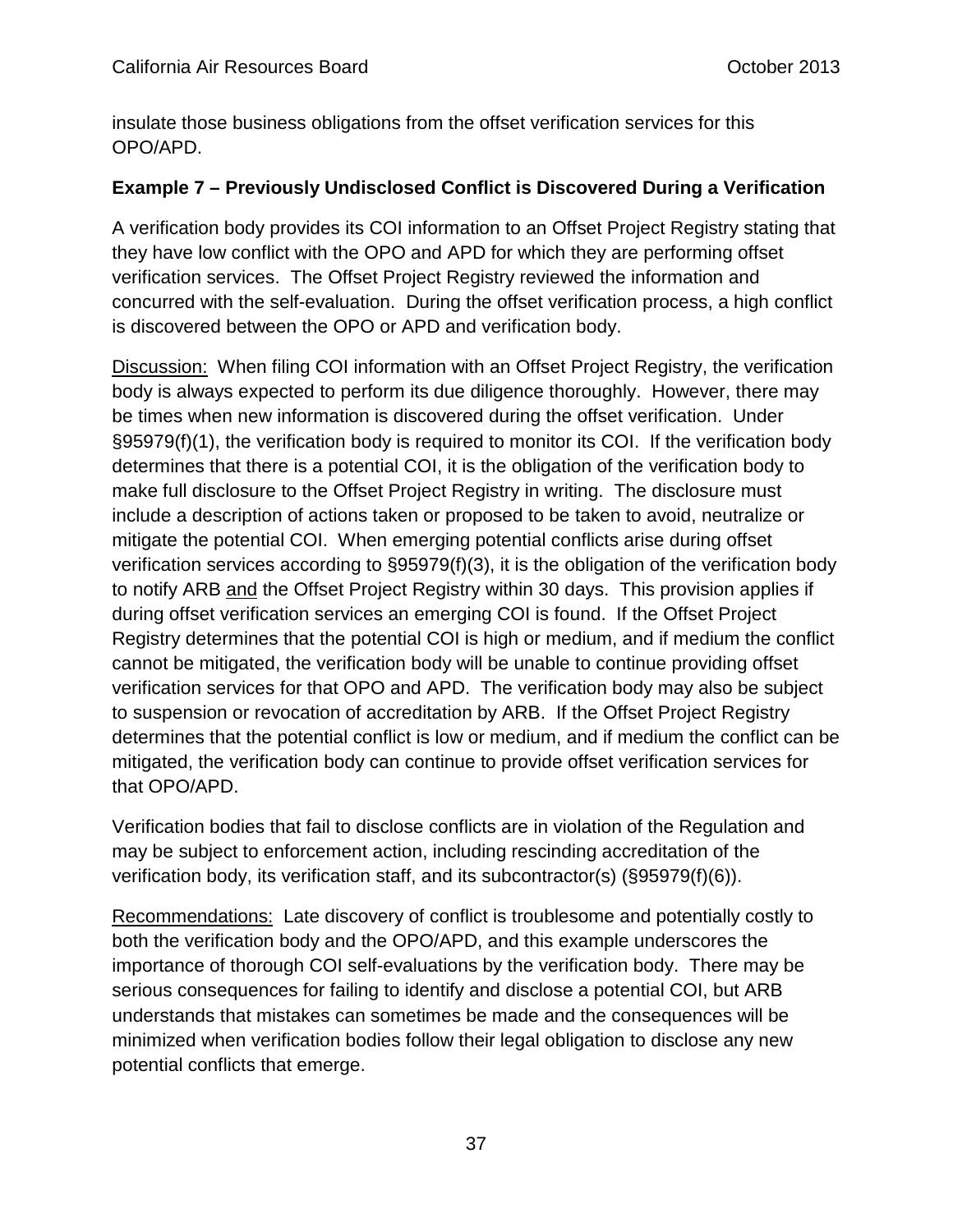#### **Example 8 – Emerging Conflict after Offset Verification Services are Complete**

What obligation does a verification body have to monitor potential COI after the Offset Verification Statement has been issued? For example, what would happen if a verification body enters into a consulting contract with the OPO or APD? What if a member of the offset verification team leaves and is hired by the OPO or APD?

Discussion: The verification body has an obligation to monitor emerging COI for a period of one year after completing offset verification services (§95979(f)(2)). The verification body must notify ARB and the Offset Project Registry within 30 days of entering into any new contract with an OPO or APD for which it provided offset verification services within the previous year (§95979(f)(2)).

Depending on the nature of the conflict, ARB may void a verification finding, and the accreditation of the verifier and the verification body may be rescinded (§95979(f)(6)). For instance, entering into any contract for an activity that constitutes a high risk for COI under §95979(b) may result in the Offset Verification Statement being voided. Entering into a contract for any activities not designated as high risk would require a detailed disclosure submitted to ARB and the Offset Project Registry (§95979(f)(2)).

A member of the offset verification team being hired by the OPO or APD within a year would constitute a high risk that may necessitate voiding the offset verification finding and the individual's accreditation. ARB recognizes that the verification body would have little control over such a situation, but the OPO or APD may then be required to have their Offset Project Data Report re-verified by a different verification body.

Recommendations: The verification body should be very cautious about entering into any kind of consulting arrangement with the OPO or APD. If a conflict is found, the Offset Verification Statement may be voided and the verification body and any verifiers involved may be at risk of having their accreditations revoked.

# **2.3. Offset Verification Timeline**

The Regulation provides a flexible timeline for offset verification. The Regulation includes rolling reporting and verification deadlines, as opposed to the fixed deadlines of the MRR. The annual Offset Project Data Report must be submitted within 4 months of the end of the Reporting Period. Offset verification must be finished within 9 months of the end of the Reporting Period for which offset verification services are being performed. Offset verification services conclude when the verification body has submitted the detailed verification report and the Offset Verification Statement to the Offset Project Registry. The Offset Project Registry may request changes to these documents based on their review; however, those may be addressed after the conclusion of the 9 months, if necessary. The verification body should work to address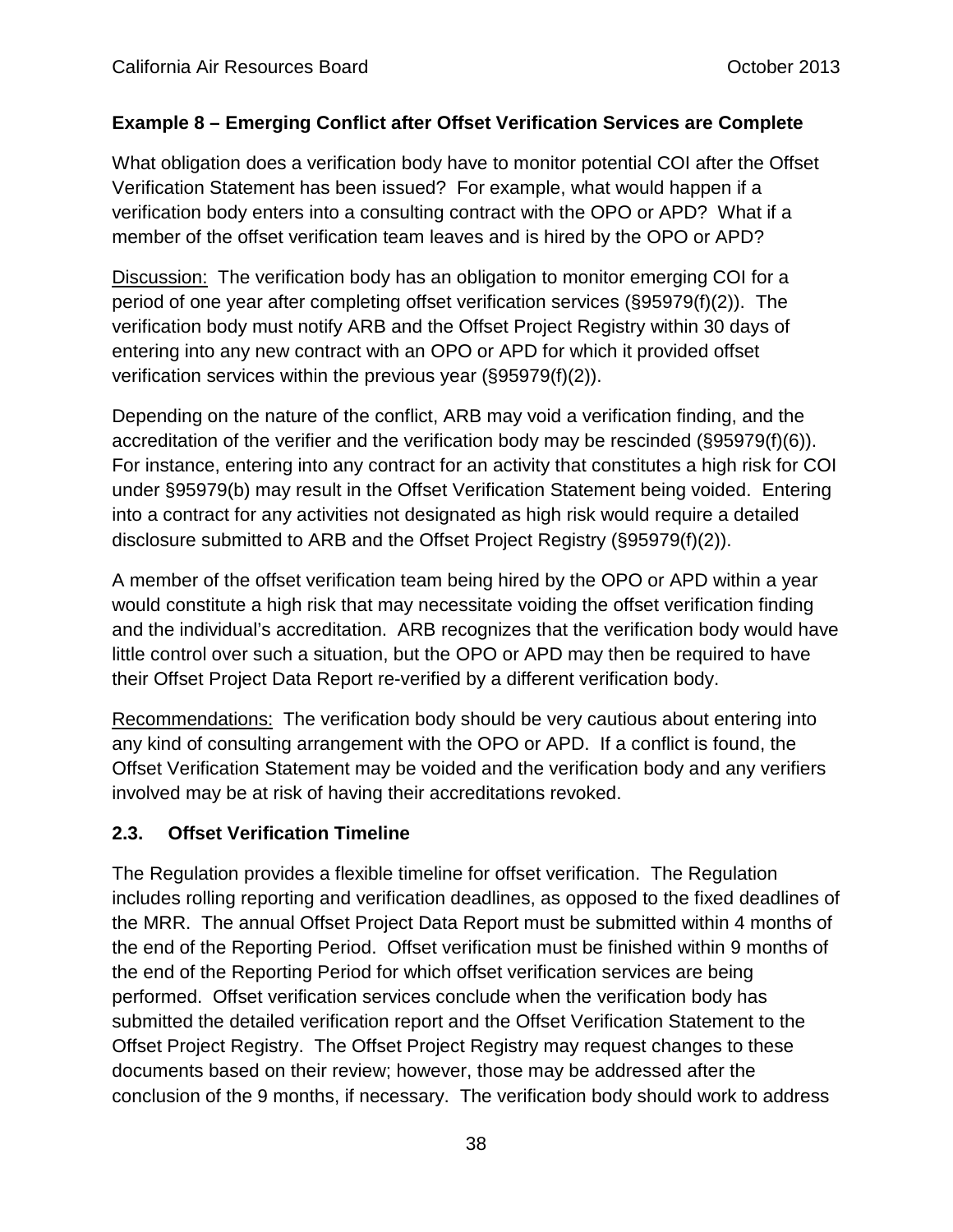any issues or provide clarification to the Offset Project Registry as quickly as possible so that the Offset Project Registry may make a determination on crediting. Although the deadlines in the Regulation are designed to provide flexibility, the logistics of procuring an offset verification body, providing COI and NOVS information, and working through possible correctable conformance issues place a time constraint on both the OPO/APD and the offset verification team.

To more fully understand all of the elements that affect this timeline, consider an example of an offset project in which the Reporting Period ends February 1. Technically, under the Regulation the OPO/APD of this project has until June 1 to submit its annual Offset Project Data Report. For our example, the OPO/APD submits its Offset Project Data Report early on April 1. Assuming the OPO/APD begins the verifier selection process in January, it will take several weeks to research verification bodies, solicit bids, and choose a verification body and finalize contracts. If the verification body is chosen by March 1, they will take a number of days to file the COI and NOVS information. While the COI does not need to be approved before beginning offset verification services, ARB recommends it be submitted to the Offset Project Registry far enough in advance of beginning offset verification services to ensure that the Offset Project Registry has time to approve the COI before activities begin. The NOVS must be submitted at least 10 working days prior to start of verification services (§95977.1(b)(1)). For this example it is possible that offset verification services could begin as early as mid-March (some verification activities can begin prior to Offset Project Data Report submissions; however, the verifier must be careful not to consult). In this case the verification team has slightly over 7 months, or until November 1 to conduct offset verification services. Because the OPO/APD began the verification body contracting process early and had compiled the data required for the Offset Project Data Report early, the offset verification team has 2 extra months to conduct its verification (7 months instead of 5 months).

If the OPO/APD has waited the full four months (i.e., until June 1) to submit the Offset Project Data Report and contract with a verification body, the offset verification timeframe could be even more condensed while the verification body plans activities and submits the necessary COI and NOVS information.

Because verification is an iterative process, all parties are urged to consider the amount of time that will be spent gathering information and fixing correctable issues. To avoid missing the verification deadlines, ARB strongly recommends that OPO/APDs plan ahead by securing their verification body well in advance of their reporting deadlines. It is recommended that verification bodies submit their COI information as soon as possible, upon commencing their contract with the OPO/APD or before, ensuring they update them as often as needed, to avoid further delay in performing offset verification services.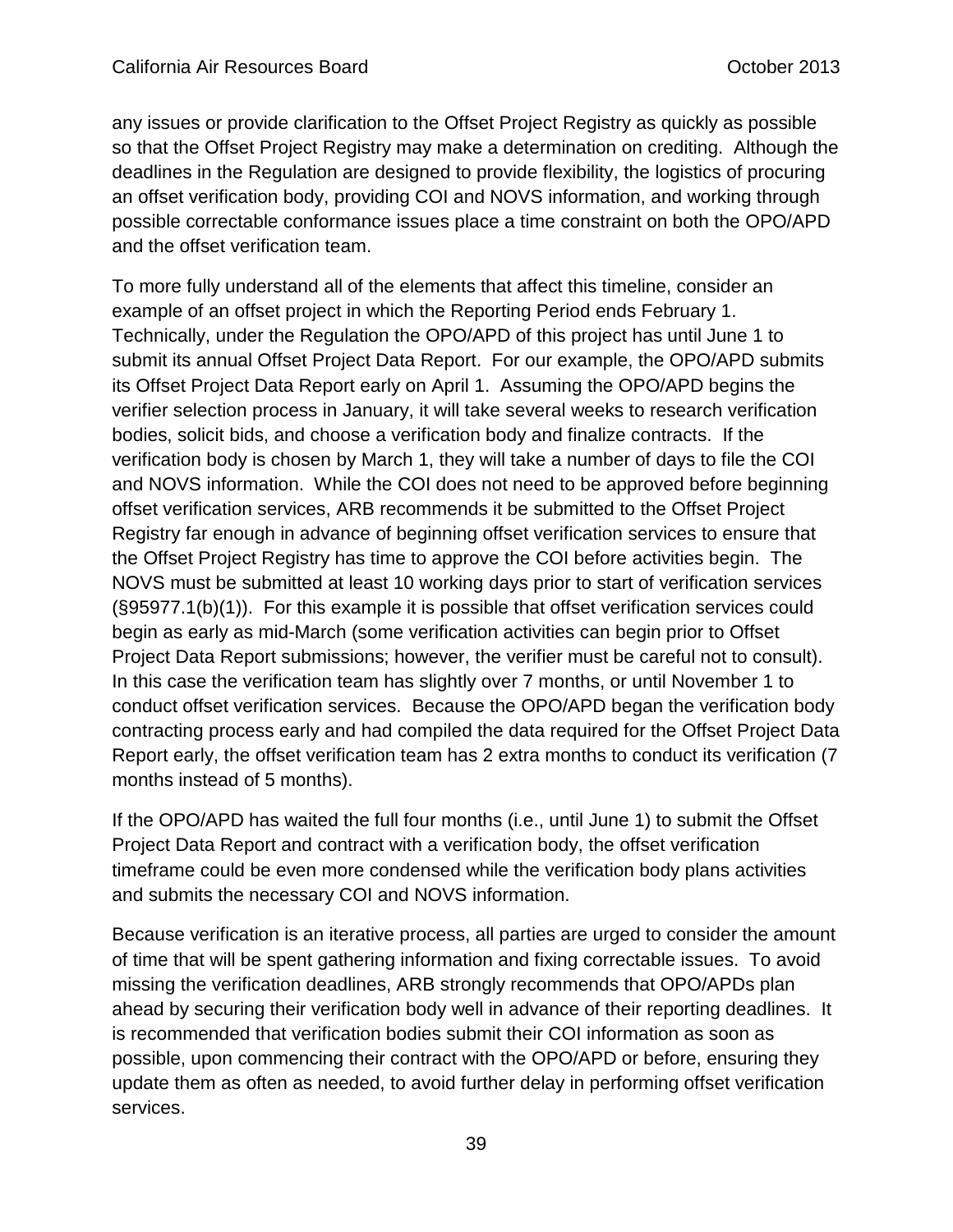# **CHAPTER 3. Verifying Offset Project Eligibility**

Offset projects must meet both the requirements in the Regulation and applicable COP. The Regulation includes specific criteria that must be met to be an eligible offset project. Many of these criteria can be found in §95973 of the Regulation, while others can be found in the remainder of Subarticle 13 and in the applicable COP. Each COP is approved based on general criteria in the Regulation (section 95972) and contains specific requirements that offset projects of that type must meet. The COPs expand on general requirements in the Regulation.

Some aspects of eligibility of the offset project will be looked at by the Offset Project Registry at the time of listing; however, the offset verification team must also check these requirements at the time of the first offset verification, or for any offset project seeking a renewed crediting period. These eligibility criteria are best evaluated at the beginning of the process to ensure that the verification body is not wasting time and money on verification activities for a non-eligible offset project.

# **3.1. Validation**

In many offset systems, the check on the eligibility requirements is often a separate validation step. ARB has combined this step into the first year of verification to streamline the compliance offset program. The first verification performed provides assurance that the offset project has been set up to conform to the requirements of the Regulation and the applicable COP. All of the eligibility criteria must be confirmed and are not subject to sampling; each of the criteria must be checked by the offset verification team.

There are specific things that offset verifiers will need to check during the first verification to ensure that the offset project meets the requirements of the Regulation and applicable COP. These include all the requirements listed in §95977.1(b)(3)(D)(1.) and (2.) of the Regulation. These requirements are discussed in more detail in Section 5.3.1 of this guidance document.

# **3.2. Identifying the OPO and APD**

An *Offset Project Operator* is the entity, or entities, with the legal authority to implement the offset project. This can be applied in the following manner, which is not meant to be an exclusive list. If there is any question about who has the legal authority to implement the offset project, contact ARB.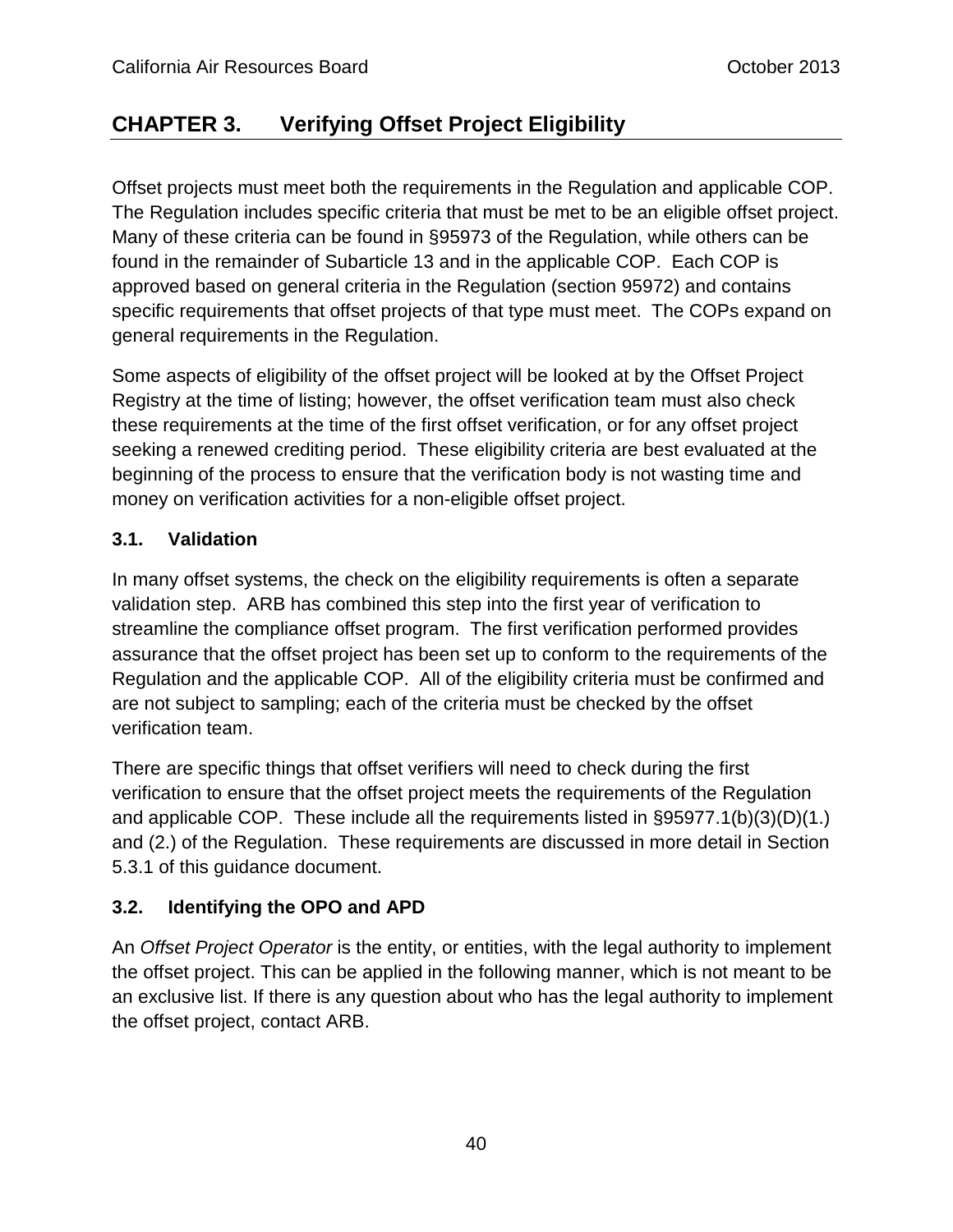- Livestock Projects The OPO may be:
	- o The actual owner of the property; and/or
	- o The owner of the digester control technology.

If there are other owners or parties that have interest in the offset project or activities associated with the offset project, the OPO may wish to have external third-party contracts with these parties to establish ownership associated with the offset project and/or the offset credits. If the OPO is an owner of the control technology as opposed to the landowner, the verification body may verify ownership through contracts established between entities.

- ODS Projects The OPO may be:
	- o The owner (can be the purchasing party) of the ODS material; or
	- o A party arranging for the destruction of ODS gas on behalf of ODS gas owner(s).

No matter who the OPO is, that person must have, or be able to provide, point of origin documentation, even if they are not the party that owns the ODS gas. If the OPO is the party arranging for the destruction of the ODS gas there may be multiple sources and owners of the ODS gas that will be lumped into one destruction event. The party arranging for the destruction of the ODS gas may have external third-party contracts with the owners of the ODS gas to establish ownership associated with the offset project and/or the offset credits.

- Urban Forestry Projects The OPO may be the municipality, utility or educational campus.
- Forest Offset Projects For forest offset projects there may be multiple forest owners. For instance, aspects of a forest offset project, such as soil carbon, which is included as a required pool in the case of intensive site preparation, may extend beyond the scope of timber rights. Entities that have ownership of non-timber rights within the project area likely will have some control over activities that may affect forest management or carbon sequestration. Given all the potential variables and entities that may share ownership or an interest in the property, a single forest owner must be designated as the Offset Project Operator, and that forest owner will have the primary responsibility for managing the forest project in conformance with the protocol and the Regulation, while all forest owner(s) will still share responsibility for all commitments associated with the forest offset project.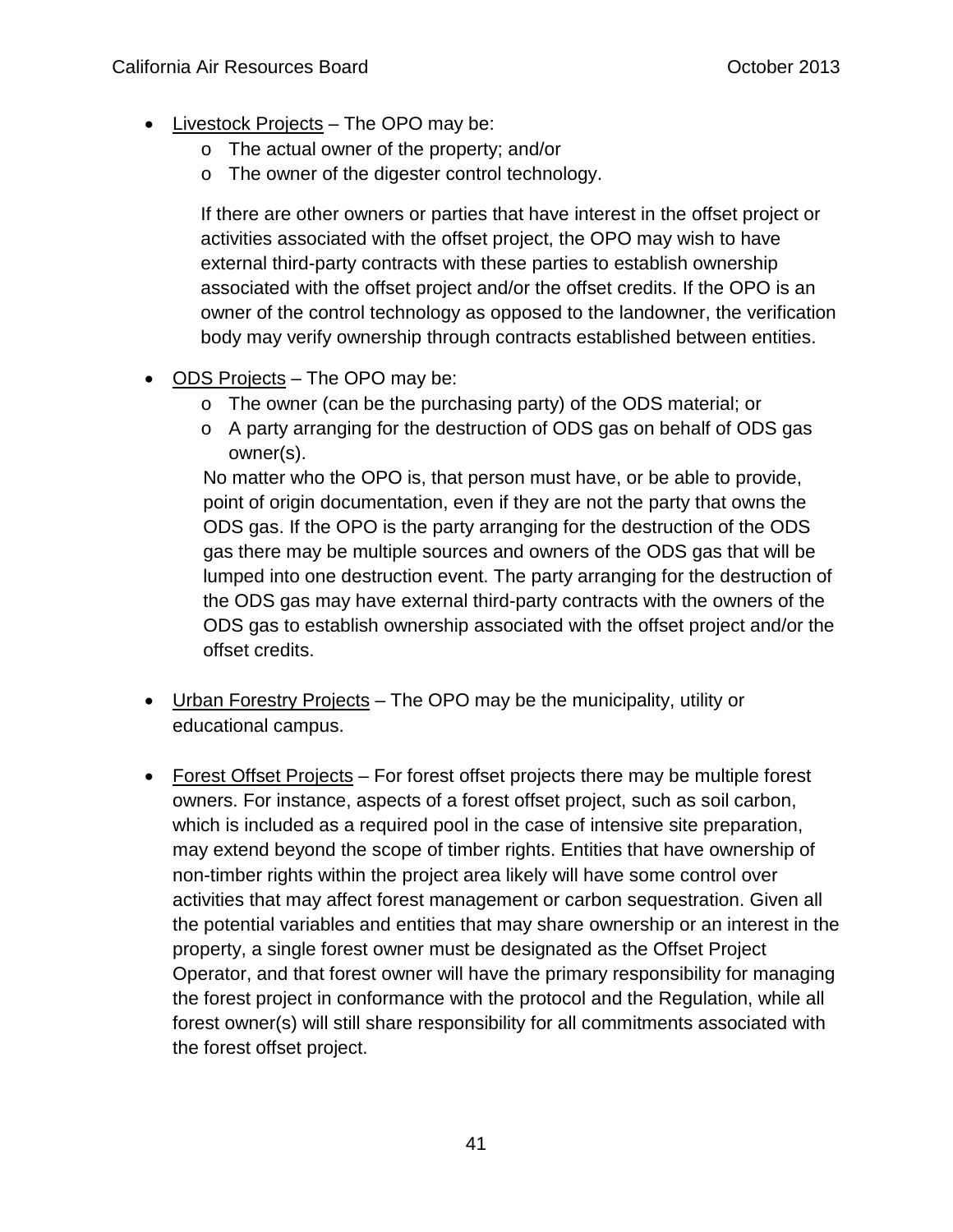The definition of "forest owner" designates owners of "real" property in the forest as forest owners. In some cases, this could be the fee holder or timber rights holder. When designating one forest owner for purposes of the Offset Project Operator, the forest owner(s) may define in private contracts any specific roles and responsibilities for implementing a forest offset project, including which party(ies) will assume liability for certain parts of the project implementation.

However, the Regulation does not specify the roles and responsibilities of specific private parties with interest in the forest project, land, or rights, except to note that all forest owners are ultimately responsible for compliance with the Regulation and COP. As such, the specific designation of roles and responsibilities is left up to the private parties with interests in the forest project, land, or rights. Depending on the circumstance, ARB has the ability to assess liability against all forest owners associated with a forest offset project.

Offset Project Operators are required to register with ARB, list offset projects, monitor and report, contract for verification services, and provide information, documentation, and attestations to ARB. Some of these duties may be delegated to an Authorized Project Designee.

# **3.3. Project Definition**

An offset project is a specific activity or a set of activities that reduce GHG emissions or sequester additional carbon (remove carbon from the atmosphere). Every COP clearly defines the type of activity (or activities) that constitute on offset project for that project type. The offset verification team will want to look at the "Offset Project Definition" section in the applicable COP to confirm this information.

# **3.4. Compliance Offset Protocols**

New offset projects must be developed according to approved COPs. A list of approved COPs can be found on ARB's website:

[http://www.arb.ca.gov/cc/capandtrade/offsets/offsets.htm.](http://www.arb.ca.gov/cc/capandtrade/offsets/offsets.htm)

# **3.5. Offset Project Location**

Each COP establishes where offset projects using the protocol can be located. Some COPs may have a limited geographic scope due to lack of available data for establishing accurate emission factors or quantifying GHG reductions or removal enhancements in a particular geographic area. Section 95973(a)(3) of the Regulation establishes that offset projects must be located in the United States and its Territories, Canada, or Mexico, although the COPs may further limit this location requirement. For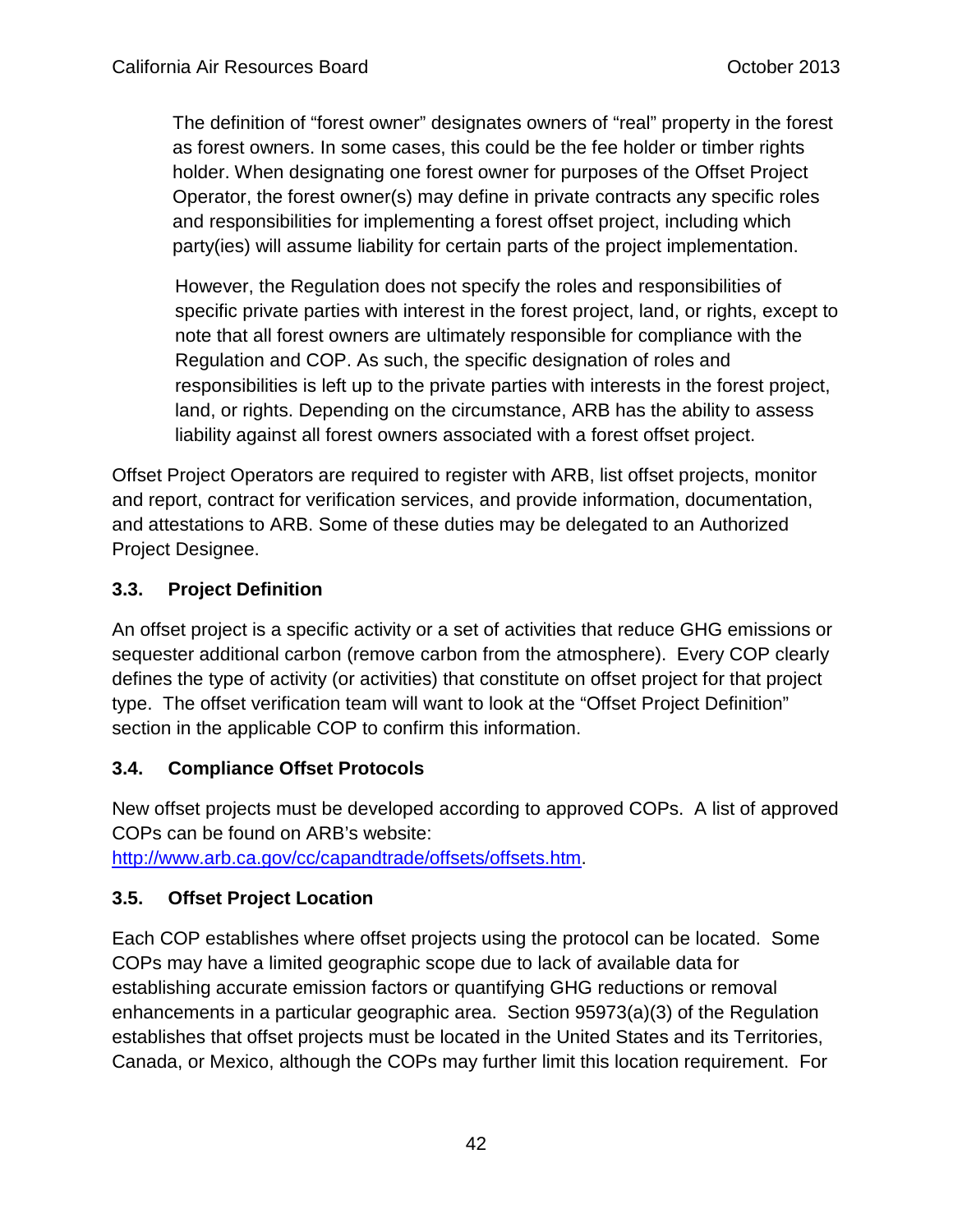example, Compliance Offset Protocol Livestock Projects, October 20, 2011 is only applicable in the United States and may not be used in Canada or Mexico.

#### **3.6. Offset Project Commencement Date**

The Regulation requires that the Offset Project Commencement date for offset projects be after December 31, 2006, unless otherwise specified in the applicable COP. For example, a COP may specify a later Offset Project Commencement cut-off date. Offset verifiers should look at the requirements in Section 3 of the applicable COP for rules regarding Offset Project Commencement for the offset project type.

**Note:** There is one exception in the Regulation for allowing an Offset Project Commencement date before December 31, 2006. If the project came into the compliance offset program as an early action offset project and later transitions to a COP that offset project may have an Offset Project Commencement date before December 31, 2006 (see section 95973(c) of the Regulation). For more information on early action projects please see Chapter 6 of the Instructional Guidance Document, which can be found here:

[http://www.arb.ca.gov/cc/capandtrade/guidance/chapter6.pdf.](http://www.arb.ca.gov/cc/capandtrade/guidance/chapter6.pdf)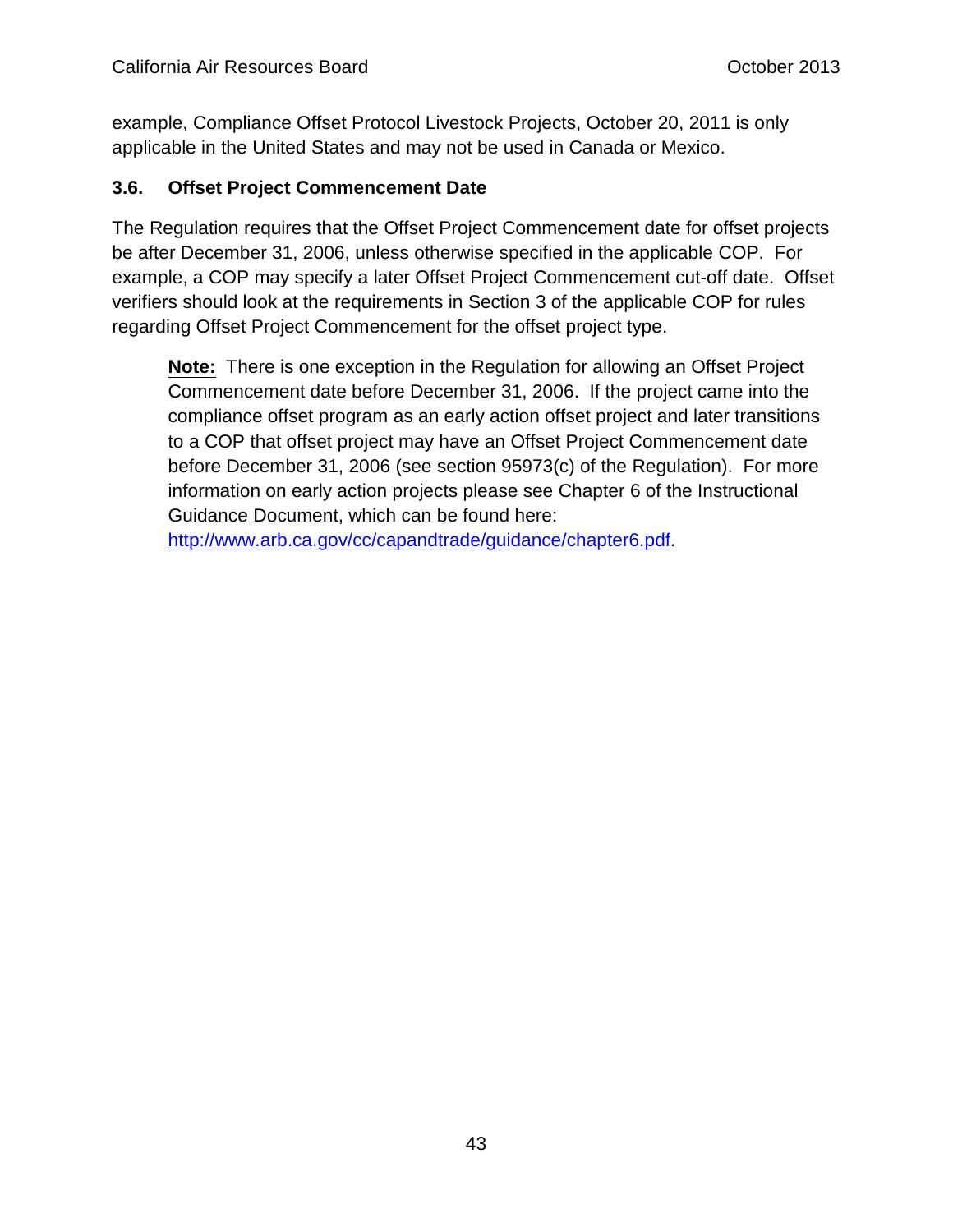# **CHAPTER 4. Quantifying GHG Reductions and GHG Removal Enhancements**

Chapter 4 focuses on important information for offset verifiers related to quantifying GHG reductions and removal enhancements achieved by an offset project. This chapter deals with establishing project baseline emissions and actual project emissions (or sequestration). Both of these are needed in order to determine the number of GHG reductions and removal enhancements that are achieved by the offset project.

GHG reductions and removal enhancements are quantified by comparing actual project emissions (or sequestration) to a project baseline. Project baseline emissions (or sequestration) are those that would have occurred in the absence of the offset project. Actual project emissions (or sequestration) are the actual emissions (or sequestration) that occurs within the offset project boundary after the implementation of the offset project or activities. Simplistically, for non-sequestration projects, actual project emissions must be subtracted from the project baseline emissions in each Reporting Period to quantify the net GHG reductions from the offset project. For sequestration projects, the initial carbon stocks present in the project baseline scenario must be subtracted from the actual amount of carbon that the offset project sequestered in each Reporting Period to quantify GHG removal enhancements for each Reporting Period.

#### **4.1. Project Baseline Emissions**

ARB uses standardized methods to calculate project baselines. Each COP provides requirements for how to calculate project baseline emissions (or sequestration) for that offset project type.

The verification of the first Offset Project Data Report is extremely important because it serves as a validation step in the offset project crediting process. During the first verification, the offset verification team will want to closely assess project baseline emissions (or sequestration) to ensure the baseline is set accurately and conforms to the requirements of the Regulation and COP. Depending on the project type, project baseline emission (or sequestration) estimates may either be fixed at the outset of a project, or they may be regularly updated using actual data collected during the offset project's operation (used to infer baseline conditions). Therefore, it is extremely important that the offset verification team assess these inputs and calculations with great care. It is also important for the offset verification team to review the baseline emissions (or sequestration) for each year that it performs offset verification services, to ensure that no errors, omissions, or discrepancies were previously overlooked. It is even more important for any new verification body to fully review the baseline emissions (or sequestration) for an offset project during that verification body's first verification of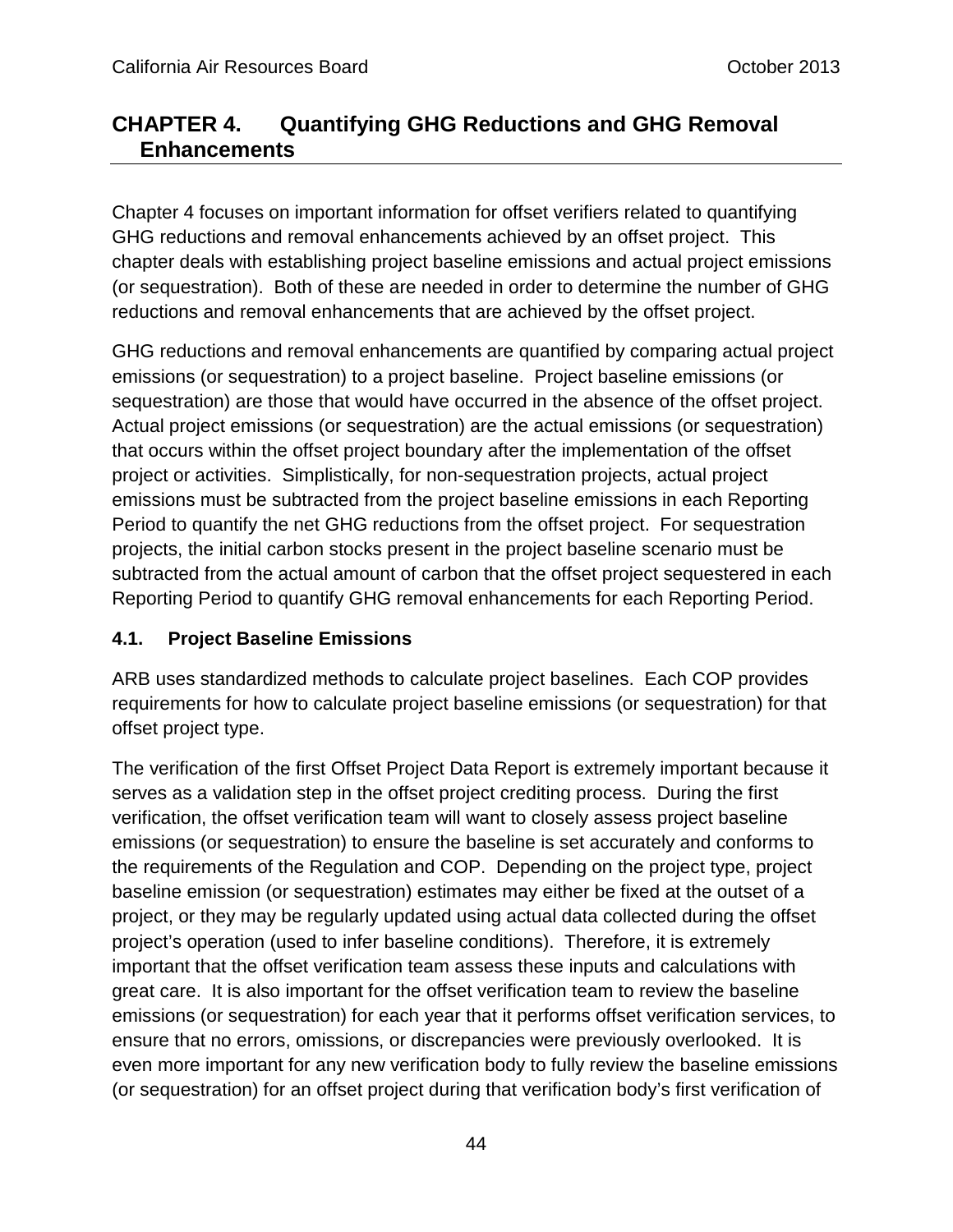the project. This will ensure that the new verification body has a full understanding of the inputs and calculations used to estimate baseline emissions (or sequestration).

# **4.2. Actual Project Emissions**

Actual project emissions are quantified based on as much actual measurement as possible. In the case of some project types, such as forestry, modeling and sampling must be used to calculate actual project emissions (or sequestration). Each COP specifies how to calculate actual project emissions (or sequestration) for an offset project of that type. Offset verifiers will want to make sure that these methods are used.

# **4.3. Calculating GHG Reductions and Removals**

GHG reductions and removal enhancements are calculated by periodically comparing project baseline emissions (or carbon stocks) to actual project emissions (or sequestration) over a specified period of time.

# **4.3.1. Non-sequestration Projects**

In general, for non-sequestration projects the GHG reductions are equal to the project baseline emissions minus actual project emissions.

GHG reductions are achieved when the actual project emissions are lower than the calculated project baseline emissions over that period of time.

# **4.3.2. Sequestration Projects**

In general, for sequestration projects the GHG removal enhancements are equal to the incremental amount of carbon actually sequestered (actual project sequestration) minus the incremental amount of carbon expected to be sequestered under the baseline scenario (project baseline sequestration).

GHG removal enhancements are achieved when the offset project results in carbon sequestration that exceeds the amount of carbon that was determined to be stored in the baseline scenario.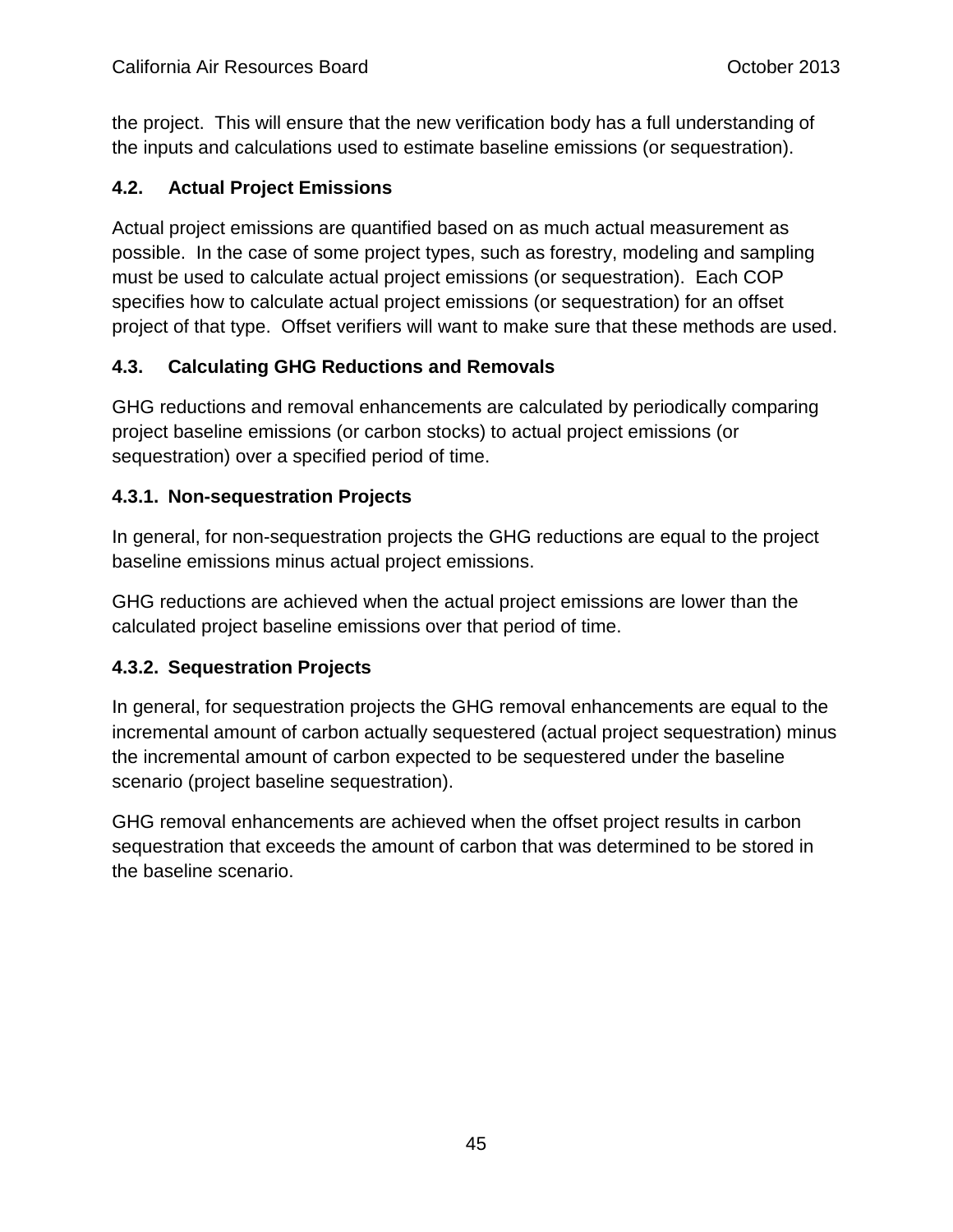# **CHAPTER 5. Core Offset Verification Activities**

Chapter 5 provides the offset verification team members with information regarding the Regulation's requirements for conducting the core offset verification activities, including developing an Offset Verification Plan, developing a sampling plan, conducting site visits, and conducting data checks. Chapter 3 also contains a discussion of potential issues that could lead to offset material misstatement. More information about specific project types can be found in the Frequently Asked Questions documents by project type on ARB's webpage.

# **5.1. Planning – Initial Review of Systems and Processes**

The first step in the development of an Offset Verification Plan is to obtain some basic information from the OPO/APD. An information review provides the offset verification team the initial opportunity to review the offset project related data and assess where to focus offset verification efforts.

Table 5-1provides a list of information and documents that, at a minimum, could be reviewed both in the initial planning and during the detailed offset verification activities by the offset verification team to assess potential risks for errors and omissions when developing an Offset Verification Plan.

| <b>Topic</b>           | <b>Activity/Document Review</b>                                                                                                         |
|------------------------|-----------------------------------------------------------------------------------------------------------------------------------------|
| <b>Data Management</b> | Gather sufficient evidence/documentation                                                                                                |
| <b>Systems</b>         | Written procedures – Data collection, data entry,<br>$\bullet$<br>information management, QA/QC, etc.                                   |
|                        | Inventory plans, sampling plans, modeling plans.<br>$\bullet$<br>project plans, layout maps, plot maps, site plans                      |
|                        | Identify point of data aggregation (field office,<br>$\bullet$<br>headquarters, consultant, OPO/APD)                                    |
|                        | Evaluate the management system and parameters<br>$\bullet$<br>that are tracked                                                          |
|                        | Inspect data acquisition and handling system<br>$\bullet$<br>(calculation spreadsheets, imbedded algorithms<br>and equations, modeling) |
|                        | Information process flows (traceability of data)<br>$\bullet$                                                                           |
|                        | Conduct interviews and examine documents and<br>$\bullet$<br>records (relevant correspondence)                                          |

| Table 5-1: Items to Consider about Data Management Systems |  |  |  |
|------------------------------------------------------------|--|--|--|
|------------------------------------------------------------|--|--|--|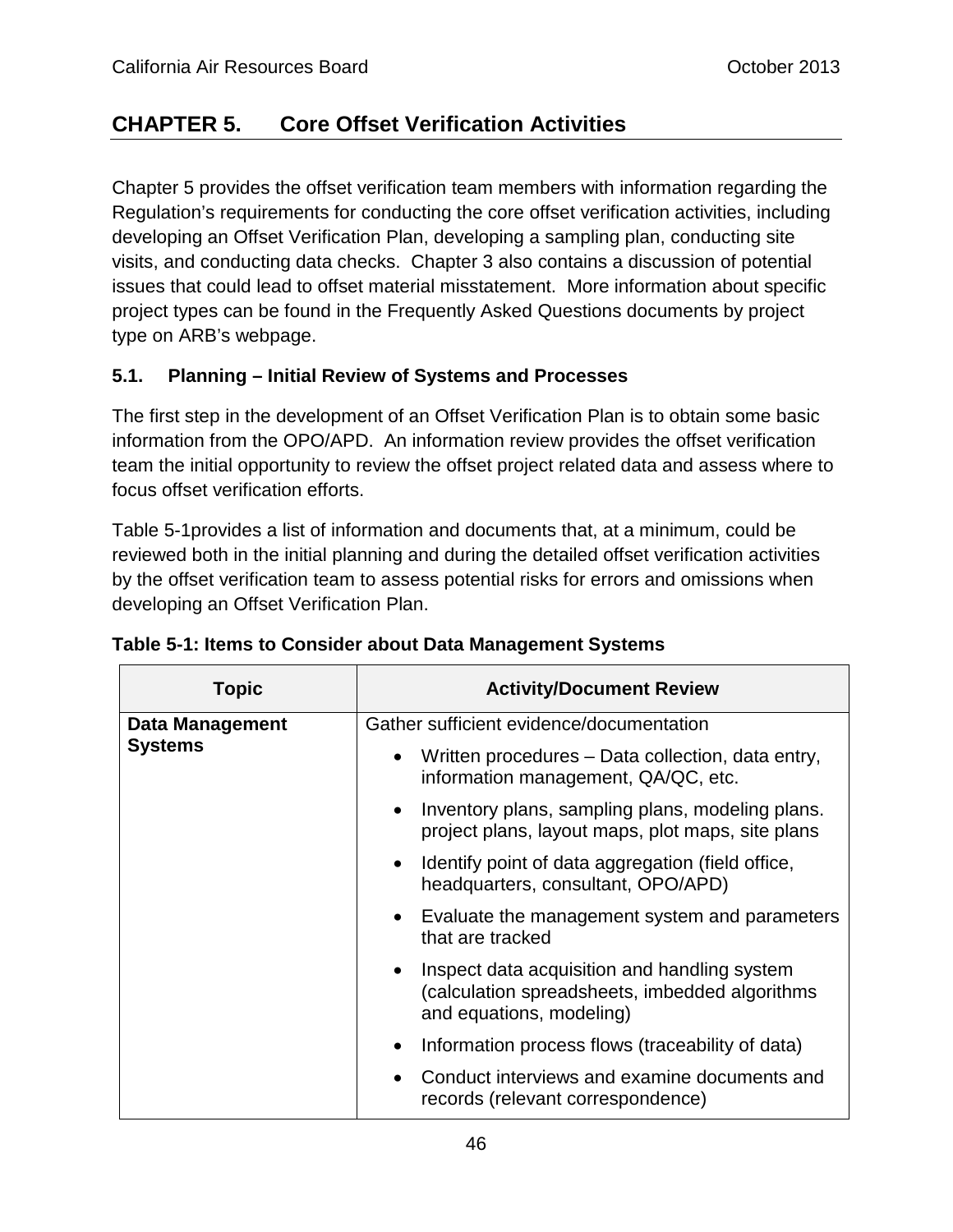|                                                                                                               | Observe staff and systems during daily operations<br>$\bullet$<br>where possible                                                                                |  |  |  |  |
|---------------------------------------------------------------------------------------------------------------|-----------------------------------------------------------------------------------------------------------------------------------------------------------------|--|--|--|--|
| <b>Responsibilities for</b><br>Developing and<br><b>Implementing the Offset</b><br><b>Project Data Report</b> | Each COP specifies what needs to be done for<br>developing and implementing the Offset Project Data<br>Report:<br>GHG sources, sinks, and reservoirs to include |  |  |  |  |
|                                                                                                               | Documentation requirements<br>Plans<br>Calculations, equations, models                                                                                          |  |  |  |  |
| <b>Training</b>                                                                                               | Training manuals and records and training course<br>materials                                                                                                   |  |  |  |  |
|                                                                                                               | Standard operating procedures manual                                                                                                                            |  |  |  |  |
|                                                                                                               | Consultant qualifications statement                                                                                                                             |  |  |  |  |
|                                                                                                               | Monitoring plan/protocols                                                                                                                                       |  |  |  |  |
| <b>Methodologies</b>                                                                                          | Evaluate calculation methodologies for conformance with<br>the Regulation and applicable COP                                                                    |  |  |  |  |
|                                                                                                               | Equations and emissions factors used                                                                                                                            |  |  |  |  |
|                                                                                                               | Sampling                                                                                                                                                        |  |  |  |  |
|                                                                                                               | <b>Models</b>                                                                                                                                                   |  |  |  |  |
|                                                                                                               | QA/AC plans for data collection systems                                                                                                                         |  |  |  |  |

# **5.2. Offset Verification Plan**

The Offset Verification Plan will provide a roadmap for conducting offset verification activities by outlining the specific activities to be conducted during offset verification services and identifying the expected timeline for completion of each activity. *Developing an Offset Verification Plan is a required element of every verification, and specific requirements are addressed in sections 95977.1(b)(3)(B)(1.)-(4.).* Offset Verification Plans may vary according to the approach of a verification body, the offset project type, the size and complexity of the offset project, and the GHG sources, sinks, and reservoirs within the offset project boundary. This guidance contains some key elements that must be included in every Offset Verification Plan.

Before developing the Offset Verification Plan, the offset verification team is required to obtain and review the following information:

• Information to allow the offset verification team to develop a general understanding of offset project boundaries, project baseline emissions, and annual GHG reductions and removal enhancements;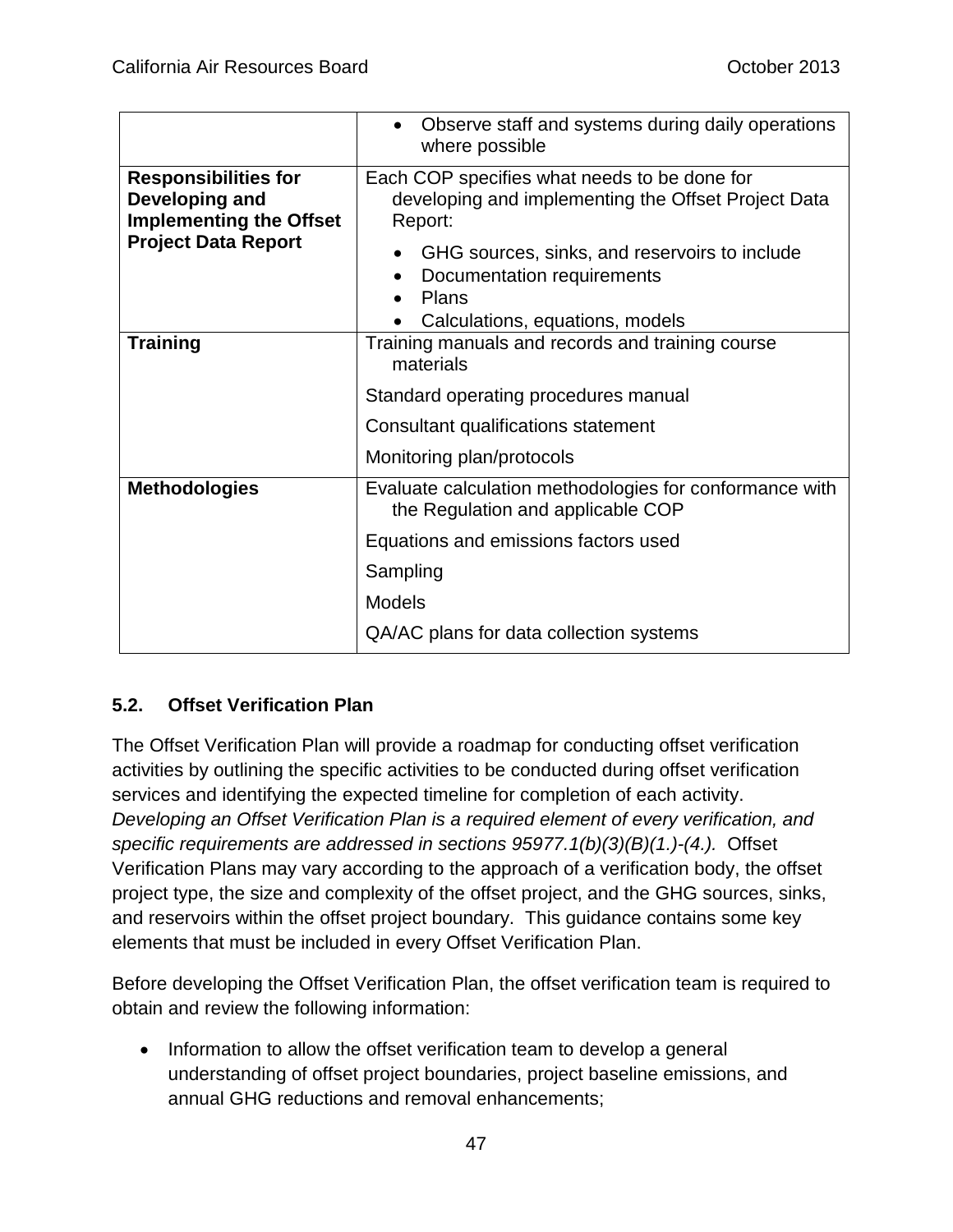- Information regarding the training or qualifications of personnel involved in developing the Offset Project Data Report;
- The name and date of the COP used to quantify and report project baselines, GHG reductions and removal enhancements, and other data required in the COP; and
- Information about any data management systems, offset project monitoring systems, sampling, and models used to track project baselines, GHG reductions and removal enhancements, and other required data as applicable in the COP.

A review of the preceding information will enable the offset verification team to develop a sufficient understanding of an offset project so that they are able to effectively scope out the offset verification activities. The Offset Verification Plan itself will identify expected dates of meetings, site visits, completion of offset verification services, and other relevant dates at the verifier's discretion. The plan must also include a description of the types of document and data reviews to be conducted during the verification. (section  $95977.1(b)(3)(A)(1)-(4.$ ). The description of these reviews in the Offset Verification Plan may involve a "high level" discussion; the detailed descriptions of specific document and data reviews will be included in the sampling plan and addressed through the data checks. At a minimum, sections 95977.1(b)(3)(A)(1.)–(4.) require the Offset Verification Plan to contain the following information:

- Dates of proposed meetings and interviews with personnel related to the offset project;
- Dates of proposed site visits;
- Types of proposed document and data reviews; and
- Expected date for completion of the offset verification services.

In order to fulfill the verification requirements of the Regulation, ARB recommends the offset verification team also discuss the scope of the offset verification services with the OPO/APD and request any information and documents needed for initial offset verification services. This may be conducted during an initial kick-off meeting or phone call with the OPO/APD. The Offset Verification Plan can be adjusted once the OPO/APD has provided the necessary preliminary information. *The Offset Verification Plan is a living document and should be modified or updated as the verification progresses, such as if a date of a meeting or site visits changes.*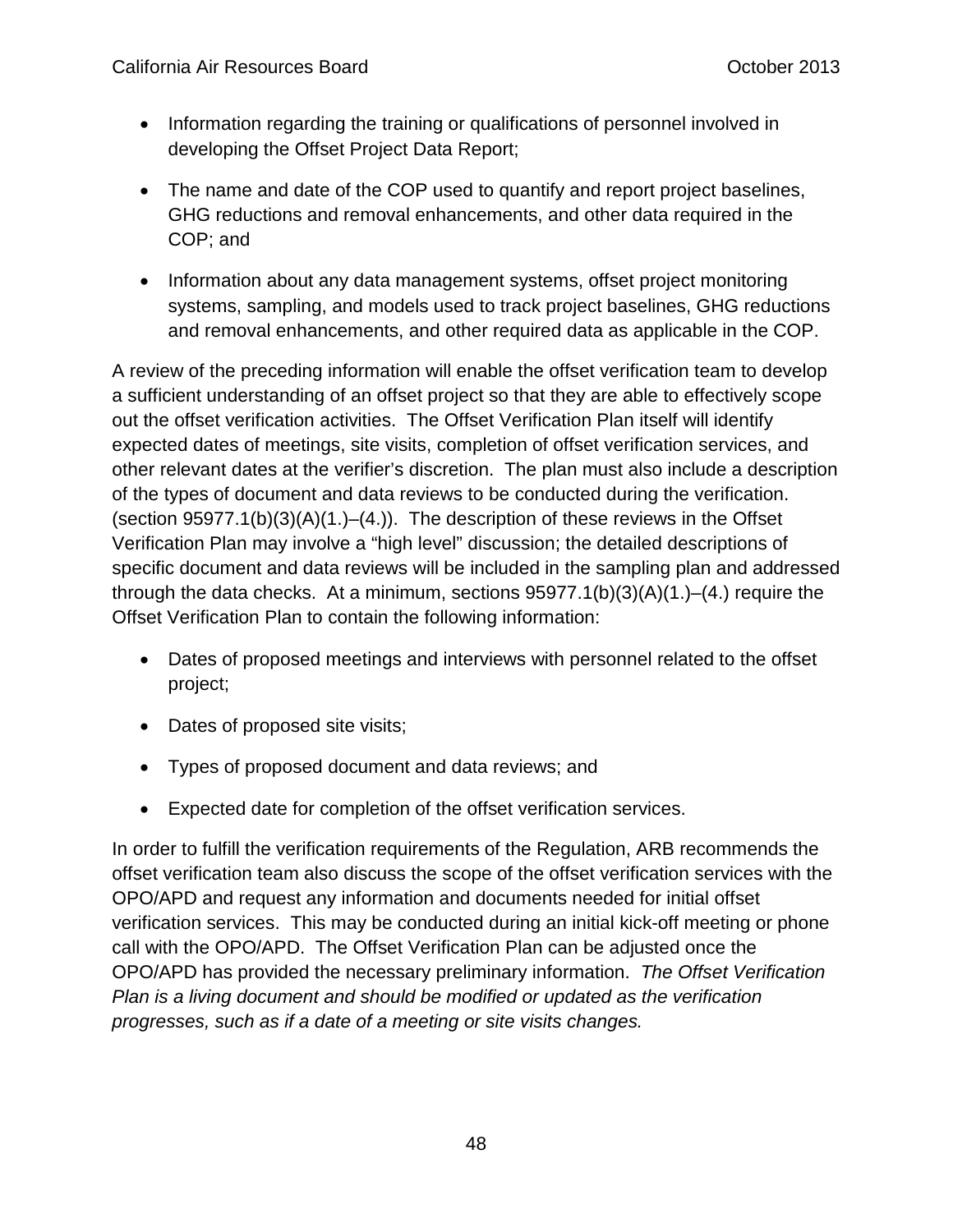# **5.3. Site Visits**

The Regulation requires a site visit for an offset project following a Reporting Period in which full verification services are required or the OPO/APD elects to complete a full verification. A site visit is optional during less-intensive verification. For each project type the expertise of the project specific specialist will be essential for conducting a successful site visit. The offset verification team may decide that more than one site visit is needed to gain access to the personnel, to review original documents, to sample plots, or to evaluate conformance of monitoring equipment involved in developing the Offset Project Data Report. It is important to note that offset verifiers should always confirm information given to them by the OPO/APD by reviewing original documents and triangulating the information with a third source of information such as a regulatory agency or website. Offset verifiers may not solely rely on attestations and statements made or provided by the OPO/APD to verify information. The offset verifiers should always seek additional sources of information that will confirm the information and statements provided by the OPO/APD.

# **5.3.1. Site Visit Planning**

A successful site visit begins with effective planning. Time onsite may be limited, and the offset verification team will want to maximize use of its time so that it is able to complete all of the required verification tasks and gather other relevant information. In preparation before the site visit, the offset verification team should begin with a background review of the offset project's operations and GHG sources, sinks, and reservoirs. To do this the offset verification team may want to focus on the Offset Project Data Report(s) to be verified and any past reports, but also look at other relevant documents (see Table 5-2). For example, inspecting water or building permits can aid in determining regulatory requirements that the OPO/APD must meet. Making an inventory list of GHG sources, sinks, and reservoirs, measurement devices, equations, models, or other checklists that could aid in verification while on site is also recommended. This type of review may be conducted as part of the Offset Verification Plan and sampling plan preparation.

The size and complexity of offset projects will vary, and ARB does not specify a minimum amount of time that the offset verification team should spend on site. Professional judgment will be required to ensure a thorough offset verification is completed and that the verification body can issue a verification opinion based on reasonable assurance. The preparedness of the OPO/APD and offset verification team, the number of offset verification staff onsite, and the amount of work the offset verification team chooses to do onsite as opposed to in the office, will also affect the length of the site visit. ARB expects that site visits for more complex project types such as forestry may take longer than site visits for project types such as ODS, with more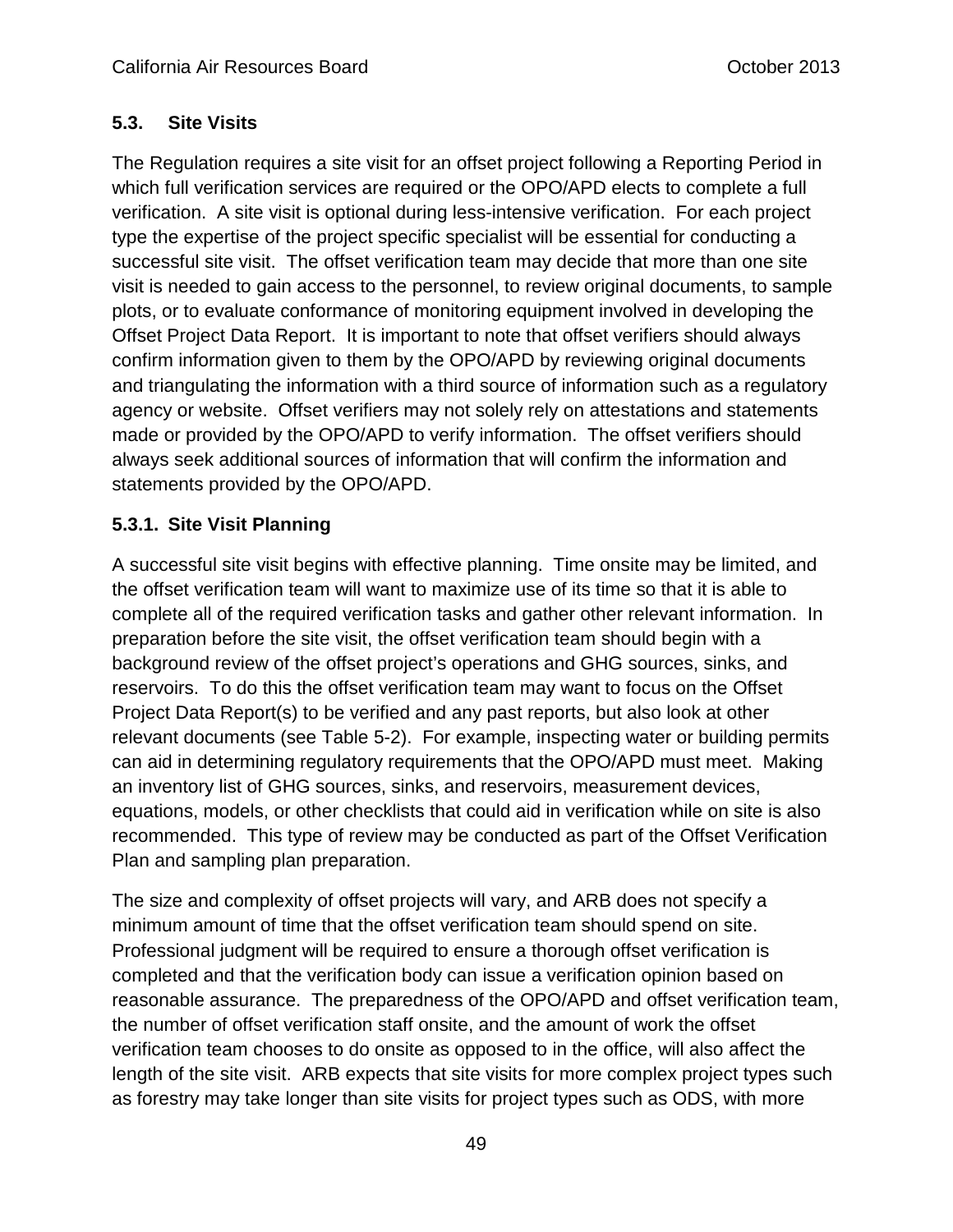than one offset verifier and the required project type specific expert present. When planning a site visit, the offset verification team must allow enough time on site to complete required activities such as reviewing the offset project boundary, project baseline calculations and modeling, inventory of GHG sources, sinks, and reservoirs, data measurement and management systems review, interviews, and data collection. The forestry protocol has the additional requirements for sampling that specify when sampling is completed. This may be hard to determine in advance due to the fact that it will be influenced by the accuracy of the original sampling.

Before the site visit, the offset verification team is strongly encouraged to discuss the scope of the onsite activities with the OPO/APD, including any proposed meetings and interviews with the offset project related personnel. If data is housed separately or part of the offset project operations is located at a separate location, the offset verification team may find it necessary to visit multiple sites to review offset project operations and data management systems. Effective communication between the offset verification team and OPO/APD in advance will help to ensure the site visit goes smoothly. It is strongly recommended that the offset verification team provide the OPO/APD with a detailed agenda and list of expectations in advance, including data and documentation that the team will want to review while onsite, plots to be sampled to speed identification, and personnel to be interviewed. This will enable OPO/APDs to make the preparations necessary to ensure that the offset verification team is able to meet with all appropriate offset project related staff and have access to all necessary data, documents, facilities, and sites in order to conduct the required offset verification activities. This will also improve the efficiency of how time is spent onsite because time at the offset project is generally limited, and many records can take a significant amount of time to retrieve if the OPO/APD does not have advanced notice of the types of data that will need to be available. If the offset verification team wants to have access to staff with expertise in particular areas relevant to the offset verification, it will need to coordinate with the OPO/APD to ensure the staff is available during the site visits.

While the sampling plan does not need to be completed before the site visit, it is highly recommended that the offset verification team conduct a preliminary risk assessment (based on the quantity of GHG reductions or removal enhancements and degree of uncertainty) to the extent possible so that the offset verification team has a plan for what GHG sources, sinks, and reservoirs to investigate in more detail while onsite. The offset verification team is also strongly encouraged to review project baseline, GHG reduction and removal enhancement calculation methods, and measurement techniques for conformance with the Regulation to the extent possible before going onsite to help inform investigations while on site. Preparation of a sampling schedule in advance can allow for better optimization of the limited time onsite.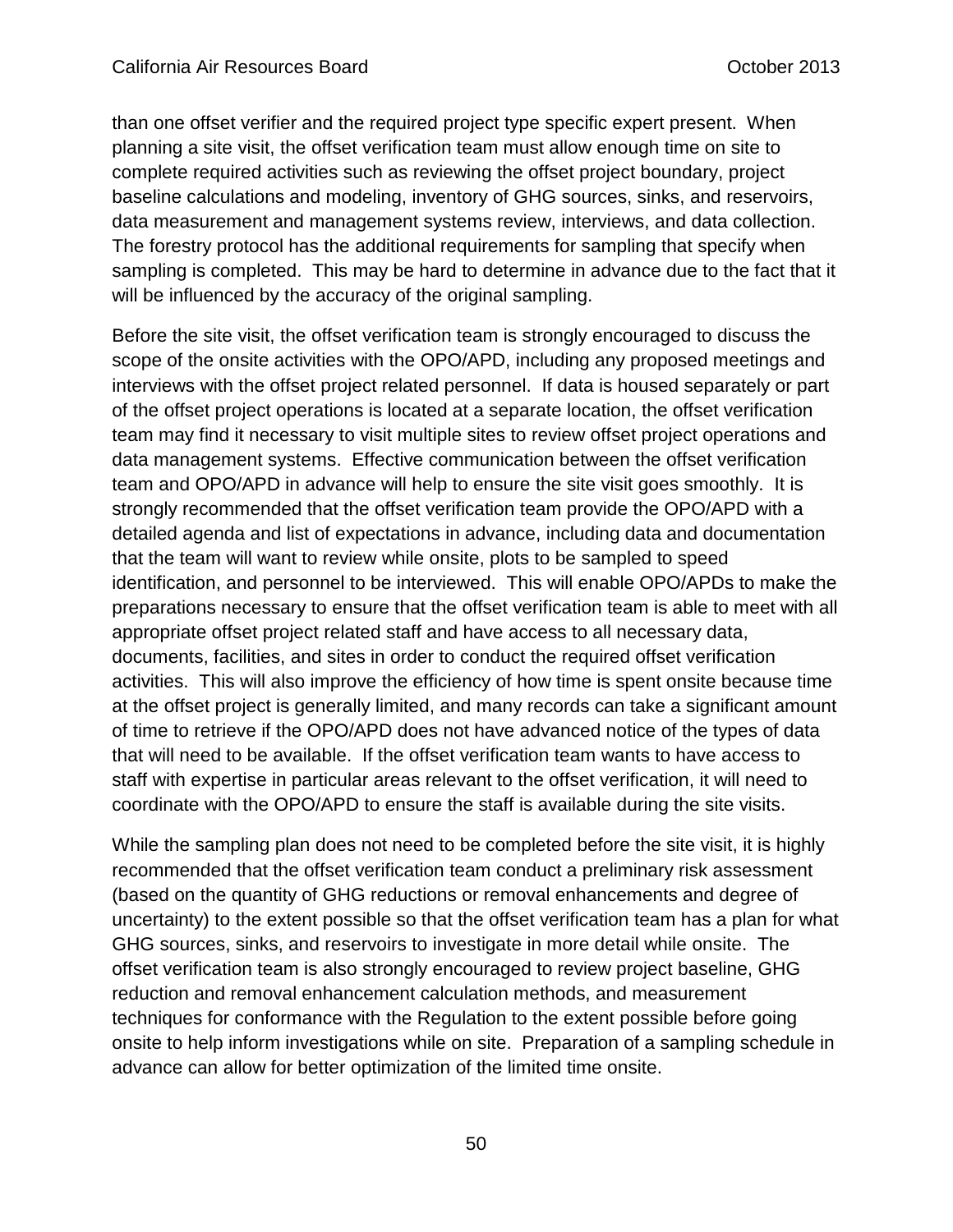In section  $95977.1(b)(3)(D)(1)$ , the offset verification team is required to conduct the following activities during the initial site visit:

- Assess offset project eligibility and ensure the offset project meets the eligibility requirements in section 95973 and the applicable COP;
- Review the information submitted for listing as specified in §95975;
- Confirm that the offset project boundary is appropriately defined;
- Review project baseline calculations and modeling;
- Assess the operations, functionality, data control systems, and review GHG measurement and monitoring techniques; and
- Confirm that all applicable eligibility criteria to design, measure, and monitor the offset project conform to the requirements of the Regulation and applicable COP.

In section  $95977.1(b)(3)(D)(2)$ , the offset verification team is required to conduct the following activities during the initial and each subsequent site visit:

- Check that all offset project boundaries and GHG sources, sinks, and reservoirs in the applicable COP are identified appropriately;
- Review and understand the data management systems used by the OPO/APD to track, quantify, and report project baselines, GHG reductions and removal enhancements, or other data required as applicable in the applicable COP. This includes reviewing data collection processes and procedures, sampling techniques and metering accuracy, quality assurance/quality control procedures and processes, and missing data procedures. The offset verification team member(s) must evaluate the uncertainty and effectiveness of these systems;
- Interview key personnel involved in collecting offset project data and preparing the Offset Project Data Report;
- Make direct observations of equipment for data sources and equipment supplying data for GHG emission sources in the sampling plan determined to be high risk;
- Collect and review other information that, in the professional judgment of the team, is needed in the verification process;
- Confirm the offset project complies with all local, state, and federal regulatory requirements as specified in the applicable COP, including health and safety regulations; and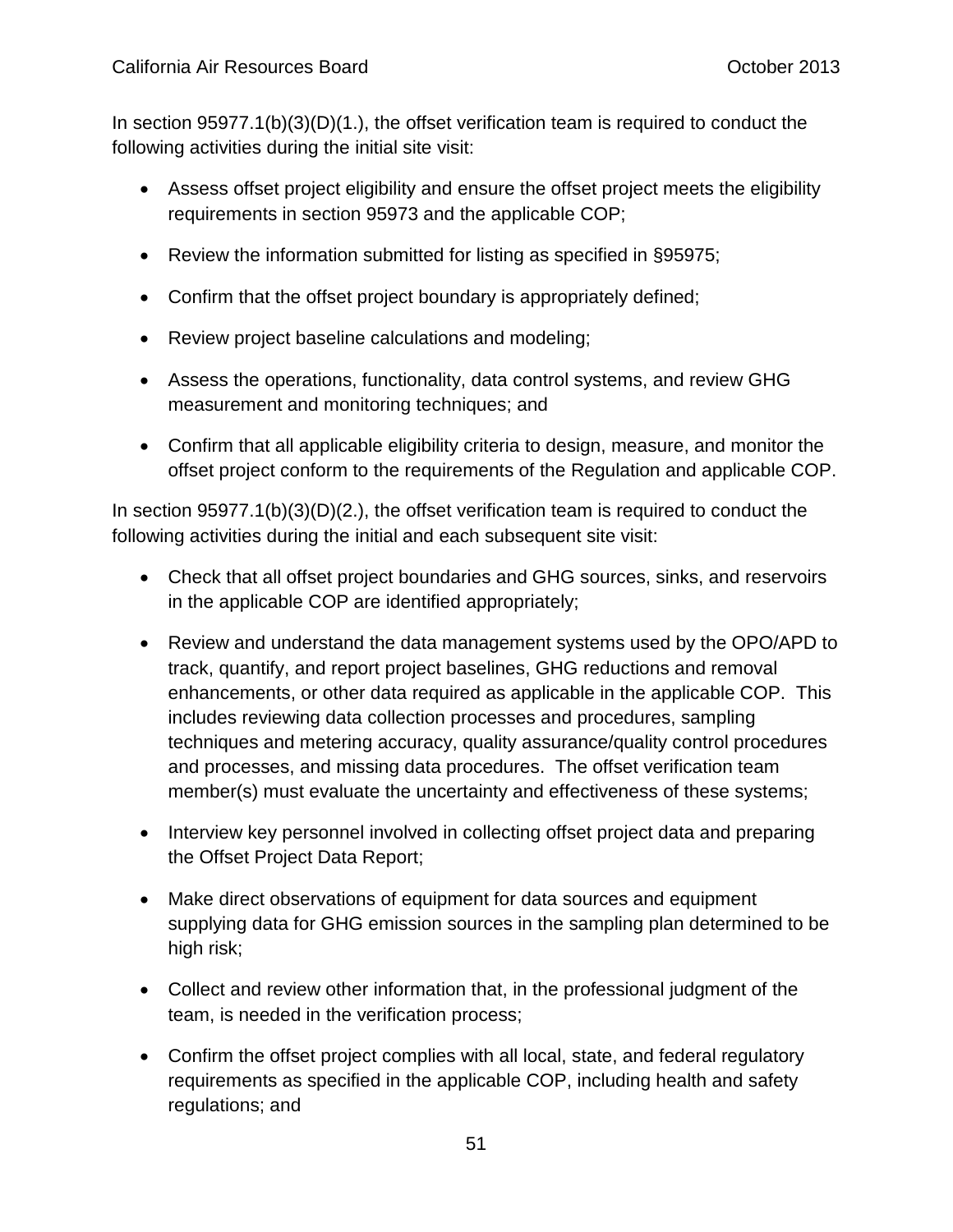**Note:** The review of compliance with laws and regulations performed by the offset verification team is only limited to those activities, equipment, or practices that are directly related to the offset project activities for all project types except ODS projects. The offset verification team is not responsible for enforcing any requirements or independently making a determination about whether the project is in violation of any requirements. The offset verification team should conduct a review to see which local, state, and national laws and regulations are applicable to the offset project activities in the jurisdiction in which the project is located and ensure that there have been no violations issued by a government body for noncompliance with the carrying out of the offset project activities. If, for example, at a digester project, a flaring device which is used for the destruction of the methane that is being credited under the COP has received a violation for not being properly permitted, the team would note in the issues log that there is a noncompliance with those regulatory requirements. However, if a violation has been received for dairy equipment related to processing milk, that violation would be outside the scope of the offset project activities and would not be relevant to assessing noncompliance or nonconformance under the Regulation because the dairy operations do not directly affect the operation of the offset project and the destruction of the methane that could ultimately be issued credit by ARB.

• Review all chain of custody documents required by the COP.

**Note:** The last two items of this list may also be conducted as part of a desk review (section 95977.1(b)(3)(D)(2.)(i.)).

#### **5.3.2. GHG Sources, Sinks, and Reservoirs Inventory Review**

Each COP has a list of GHG sources, sinks, and reservoirs and identifies them as included or excluded in the offset project boundary. To verify that all applicable GHG sources, sinks, and reservoirs have been correctly reported, the offset verification team will likely need to conduct a walk-around of the offset project, interview staff, and review project diagrams, maps, and documentation. The offset verification team will also want to look for situations where the OPO/APD may have reported GHG sources, sinks, or reservoirs not required by the Regulation or applicable COP, incorrectly classified GHG sources, sinks, or reservoirs, or for potential double counting of reported GHG emission reductions and removal enhancements (such as an OPO/APD including GHG reductions or removal enhancements that occur outside the offset project boundary). When evaluating whether any GHG sources, sinks, or reservoirs have been omitted (or misreported), it will be helpful to review relevant documents such as process diagrams, air permits, maps, shipping documents, sales receipts, fuel invoices, log books, etc., and to conduct interviews with key staff on the offset project. Table 5-2 lists some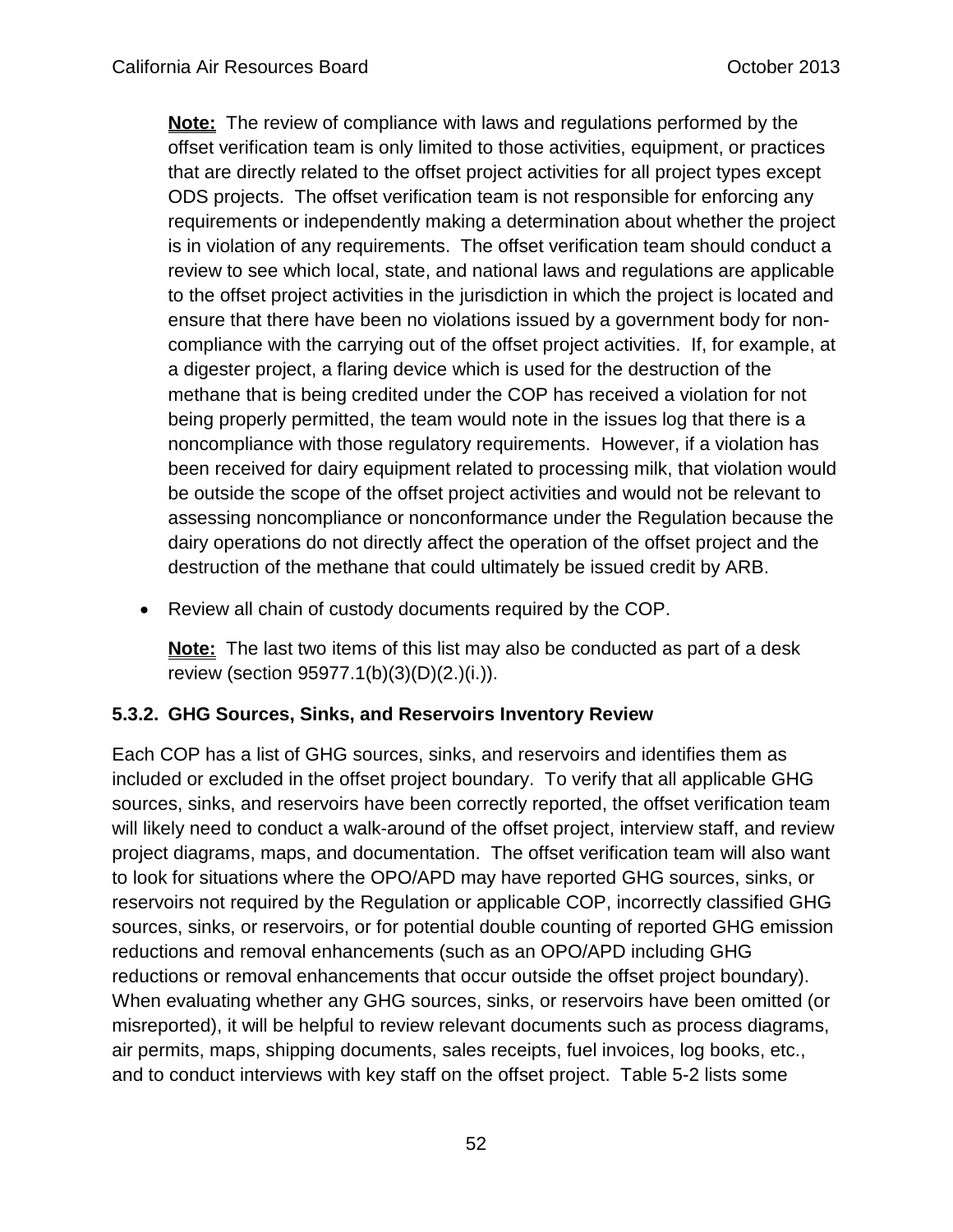documents that will assist the offset verification team in determining if all GHG sources, sinks, and reservoirs have been correctly identified.

#### **5.3.3. Data Management System Review**

Data management systems consist of everything from how the raw data is collected to developing the project baseline and calculating the GHG reductions and removal enhancements achieved by the offset project. When reviewing an OPO/APD's data management systems, the offset verification team may consider:

- How is the raw data collected? How does it enter the data management system (automated or manually)?
- Is it sampled data from a logbook and typed in or is it electronically generated in the field?
- Is the original data available if it is not an automated system?
- How centralized is data management and processing at the offset project? Is data from different GHG sources, sinks, and reservoirs managed on different systems or is all required data tracked in the same system?
- Is one individual responsible for managing and reporting GHG reductions and removal enhancements? Is the individual qualified to perform this function?
- Who has access to and analyzes the data? Is there security to prevent it from being changed?
- Is appropriate training provided to personnel assigned to GHG reductions and removal enhancements reporting duties? Are the personnel responsible for data collection qualified?
- Have the appropriate reviews occurred? For example, an urban forest project requires review by a professional urban forester.
- If the OPO/APD relies on external staff to perform required activities, are the contractors qualified to undertake such work? Is there internal oversight to assure the quality of the contractor's work?
- What data security mechanisms are in place?
- What are the calculation methodologies, sampling techniques, or models used to calculate project baselines, and GHG reductions and removal enhancements at the project level?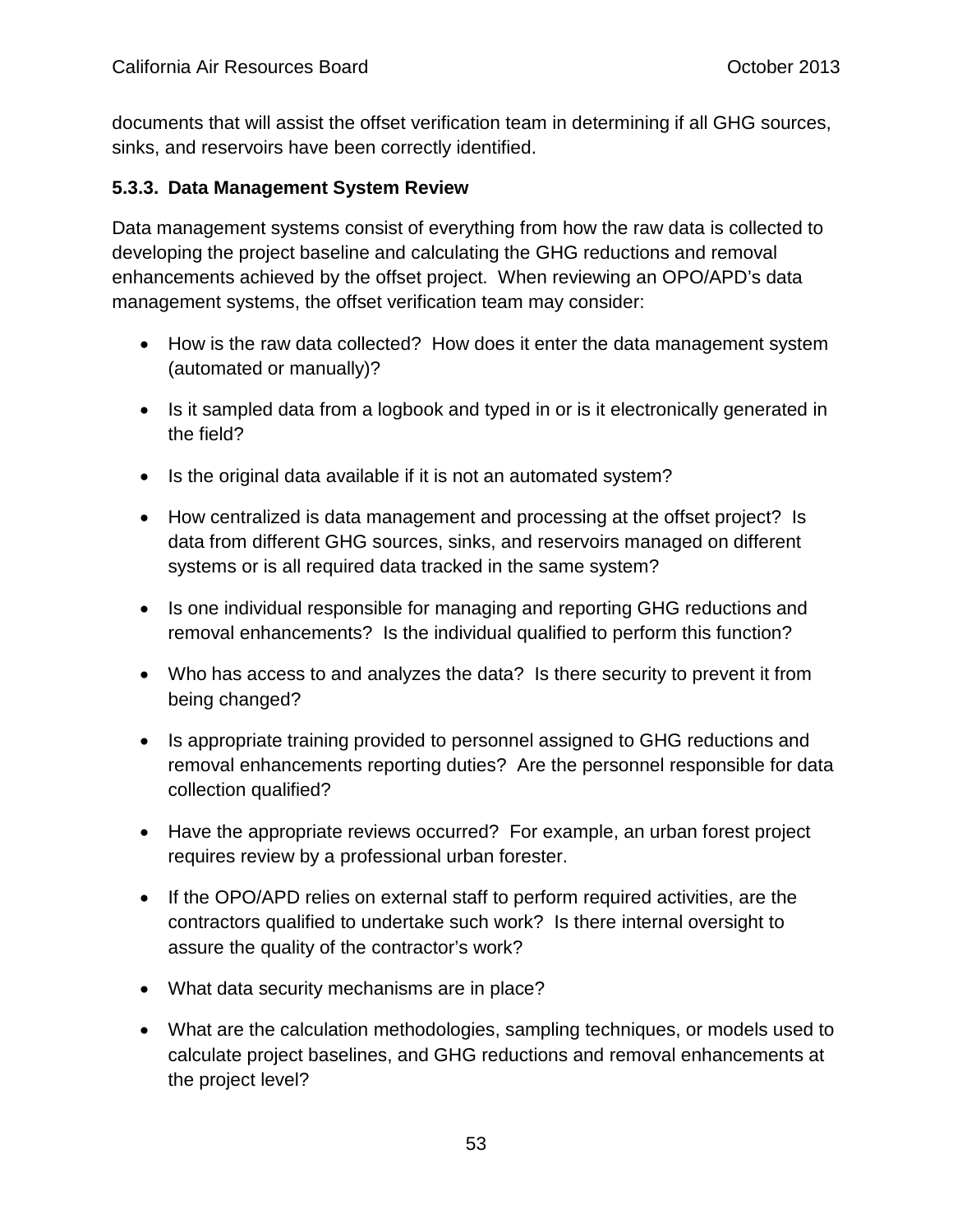- Are the emission factors and equations used to calculate project baselines and GHG reductions and removal enhancements found in the applicable COP? Does the data management system correctly capture data from different testing and sampling requirements? If the OPO/APD uses emission factors are they documented and appropriately used pursuant to the applicable COP?
- Does the system capture all the required GHGs from each source, sink, and reservoir category?
- Are procedures for data collection, modeling, processing, project baseline calculation and GHG reductions and removal enhancements calculation well documented? Are appropriate documents created to support and/or substantiate activities related to GHG emission reductions and removal enhancements reporting activities, and is such documentation retained appropriately?
- How transparent is the data management system?
- Are the models and equations used to estimate the project baseline and GHG emission reductions and removal enhancements appropriate for this purpose and allowed under the applicable COP?
- What parts of the system create the highest risk of introducing error or uncertainty into the project baseline and GHG reduction and removal enhancement calculations?

In evaluating the data management systems, the offset verification team needs to understand how data enters the system, understand where transformations or calculations are embedded within the systems, and assess the effectiveness and stability of these systems. Review of the data management system will inform the sampling plan and data checks. As part of the risk assessment for calculation uncertainty (section 95977.1(b)(3)(G)(3.)), offset verifiers should identify weaknesses in the systems that could lead to offset material misstatements or nonconformance in the Offset Project Data Report and document them in the issues log. Weaknesses in the data management system is not a nonconformance in itself, but shortcomings in the data management systems increase the likelihood that a nonconformance or offset material misstatement may be found in the Offset Project Data Report.

When reviewing the OPO/APD's data management systems, it is also pertinent to review the plans required by the relevant COP, such as sampling or modeling plans. Any concerns about the GHG inventory or procedures related to internal audit and review should be noted in the issues log. A weak or poorly documented inventory program or internal audit procedure would not directly result in a nonconformance;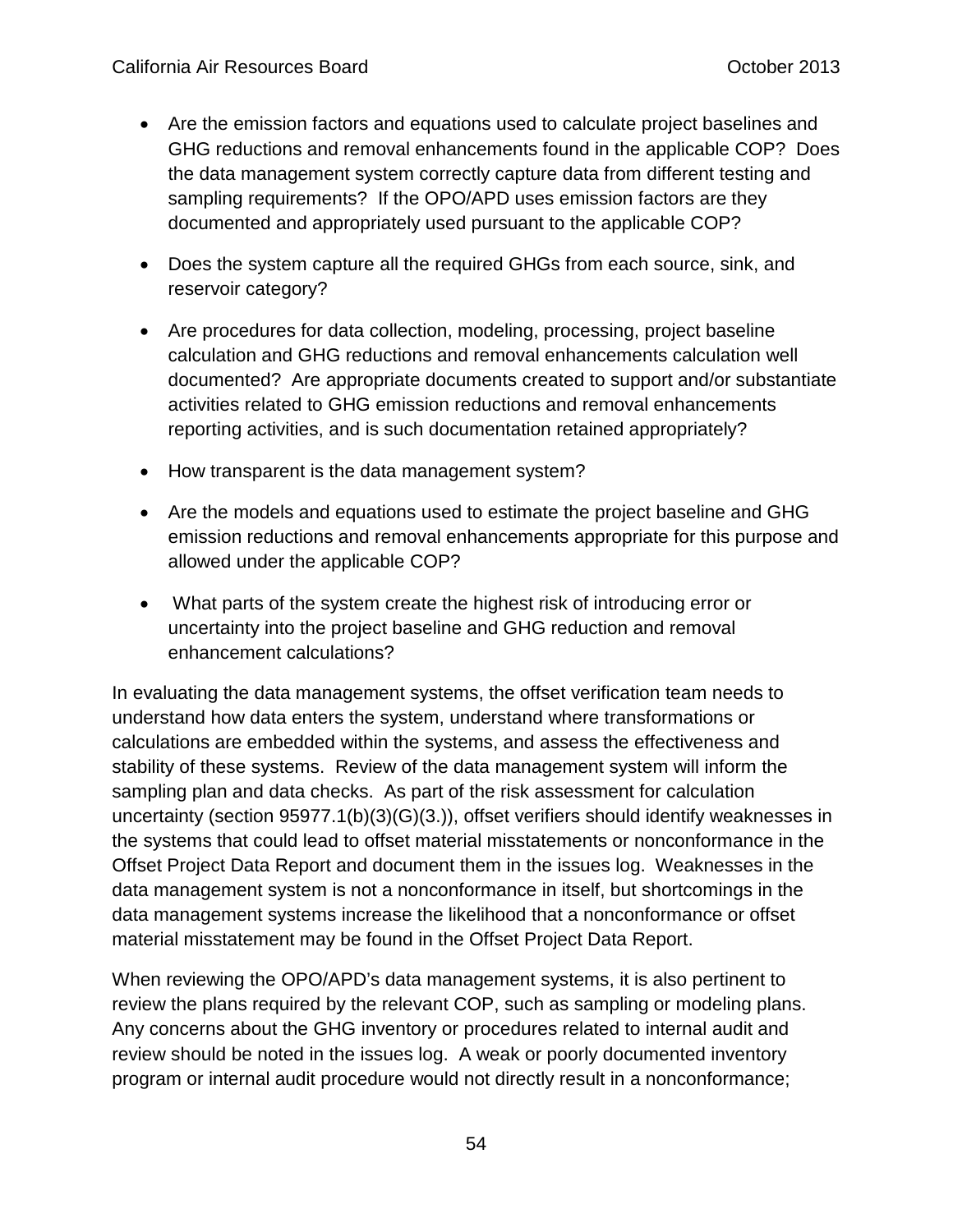however, weaknesses in these systems create a higher risk of nonconformance or offset material misstatement in the Offset Project Data Report.

Another issue relates to how complex it can become to track data from the OPO/APD's final GHG emission reductions and removal enhancements calculation spreadsheets back to the raw data. Not only may there be numerous GHG sources, sinks, and reservoirs involved, but there also may be multiple data layers associated with each GHG source, sink, or reservoir such that the final spreadsheet may have built upon multiple underlying spreadsheets and databases.

# **5.3.4. Review of Other Relevant Information**

The offset verification team has discretion to gather any other information relevant to the offset verification while on the site visit. Table 5-2 lists some documents that will assist the offset verification team to determine if all GHG sources, sinks, and reservoirs have been correctly identified.

| <b>Information/Data Required</b> | <b>Possible Supporting Documentation</b>                                                                                                                                                                                                                                                                                                                                                                                                                                                                                                                                  |  |  |
|----------------------------------|---------------------------------------------------------------------------------------------------------------------------------------------------------------------------------------------------------------------------------------------------------------------------------------------------------------------------------------------------------------------------------------------------------------------------------------------------------------------------------------------------------------------------------------------------------------------------|--|--|
|                                  | Review of GHG Reduction and Removal Enhancement Inventory                                                                                                                                                                                                                                                                                                                                                                                                                                                                                                                 |  |  |
| <b>General Documents</b>         | Offset Project Data Report<br>$\bullet$<br>Other relevant reports to local, state, or federal<br>$\bullet$<br>government, or other programs<br>Website of relevant local, state, and national<br>$\bullet$<br>environmental regulatory agencies to confirm regulatory<br>compliance<br>List of permits related to the offset project<br>٠<br>Offset project site maps, project plans, layout maps, plot<br>$\bullet$<br>maps<br>Listing documents submitted to the Offset Project Registry<br>$\bullet$<br>Prior Offset Project Data Reports or verification<br>documents |  |  |
| U.S. Forest Projects             | Corporate reports<br>Model documentation (modeling Plan, user's manual)<br>Sampling plan<br>Logbooks<br>Easements<br>Contracts<br>Governing jurisdiction's relevant laws, statues,<br>regulations and legally binding mandates may be<br>identified in building, air, or water permits<br>Certifications - with description of process<br>Photos (ground, air, satellite)<br>Appraisals<br>Leakage risk assessment                                                                                                                                                        |  |  |

**Table 5-2: Examples of Supporting Documents Relevant to Verification[6](#page-27-0)**

<span id="page-54-0"></span> $6$  Documentation reviewed while onsite should be original documentation.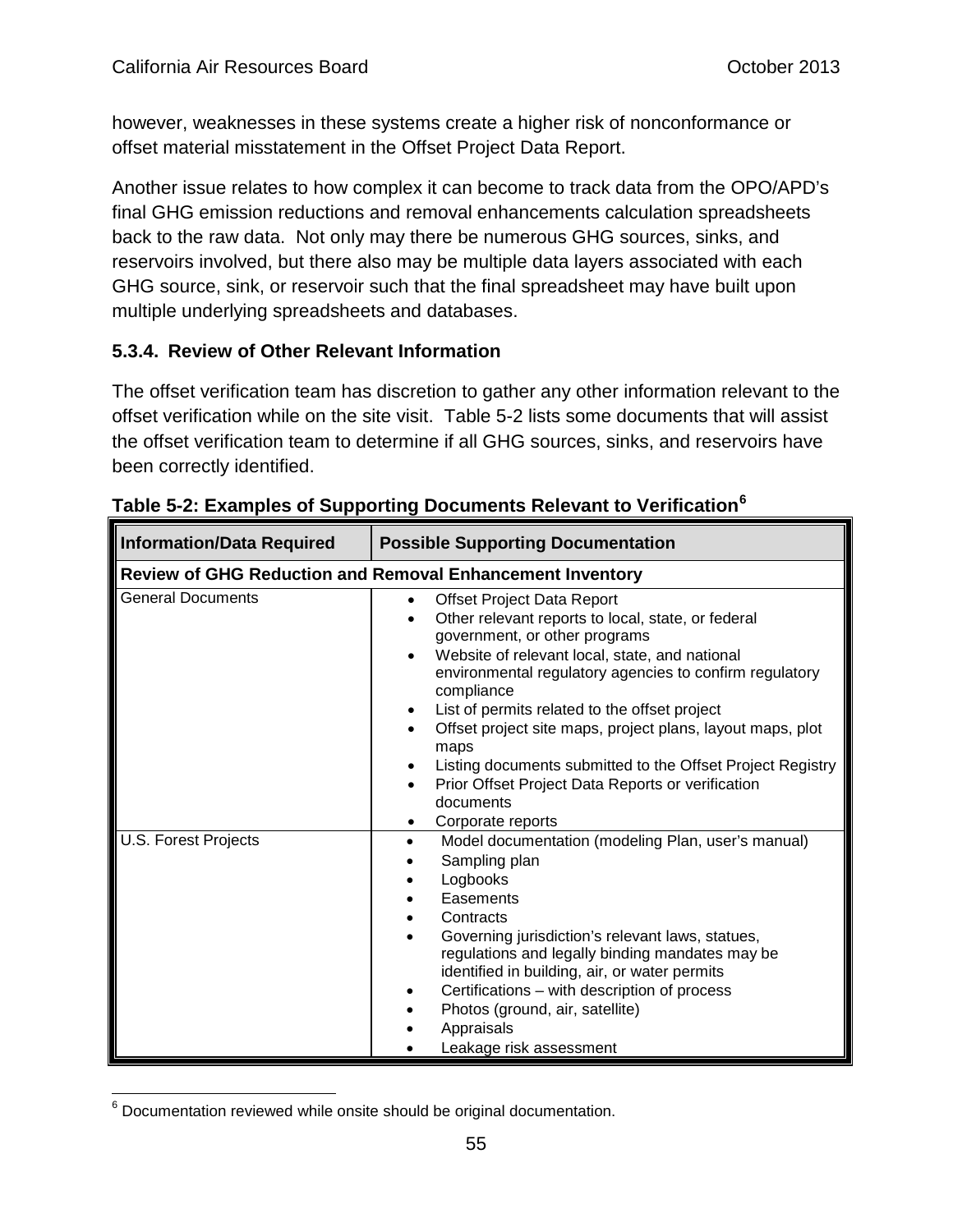|                                   | US Forest Protocol Resources on ARB website                   |
|-----------------------------------|---------------------------------------------------------------|
|                                   | Sales contracts, receipts                                     |
| <b>Ozone Depleting Substances</b> | Lab tests, chemical analysis results<br>$\bullet$             |
| (ODS) Projects                    | Point of origin and chain of custody documents                |
|                                   | Destruction facility permits                                  |
|                                   | Weigh tickets<br>$\bullet$                                    |
|                                   | Recovery Efficiency data                                      |
|                                   | Fuel usage                                                    |
|                                   | Electric utility bills                                        |
|                                   | Building foam documents<br>$\bullet$                          |
|                                   | Appliance foam documents<br>$\bullet$                         |
| Livestock Projects                | Livestock population counts<br>$\bullet$                      |
|                                   | Purchase sales data                                           |
|                                   | Weight data                                                   |
|                                   | Weather data                                                  |
|                                   | CEMS data extraction records                                  |
|                                   | Meter logs (maintenance, calibration)<br>$\bullet$            |
|                                   | Meter readings                                                |
|                                   | Digester logs                                                 |
|                                   | Lab tests, composition analysis results                       |
|                                   | Process flow/piping and instrumentation diagrams<br>$\bullet$ |
| <b>Urban Forestry Projects</b>    | GPS or GIS mapping<br>$\bullet$                               |
|                                   | Tree Maintenance Plan                                         |
|                                   | Municipality or utility budgets<br>$\bullet$                  |
|                                   | <b>Tree Monitoring Plan</b><br>$\bullet$                      |
|                                   | Fuel usage                                                    |
|                                   | <b>Equipment logs</b>                                         |
|                                   | Vehicle logs                                                  |

These documents should all be original documentation, as required under the Regulation. Examples of other relevant information or activities to undertake while onsite might include:

- Interview the appropriate personnel, such as engineers or modeling experts, as well as staff involved in compiling data and preparing the Offset Project Data Report;
- Review contracts, and other **original** documents such as fuel bills, utility bills, log books, invoices, laboratory test results, to substantiate reported data and ensure that data sampling and monitoring are conducted as described in the Regulation and applicable COP;
- Make direct observations of equipment (meters, scales, and calibration equipment, etc.);
- Review calibration records for metering devices; and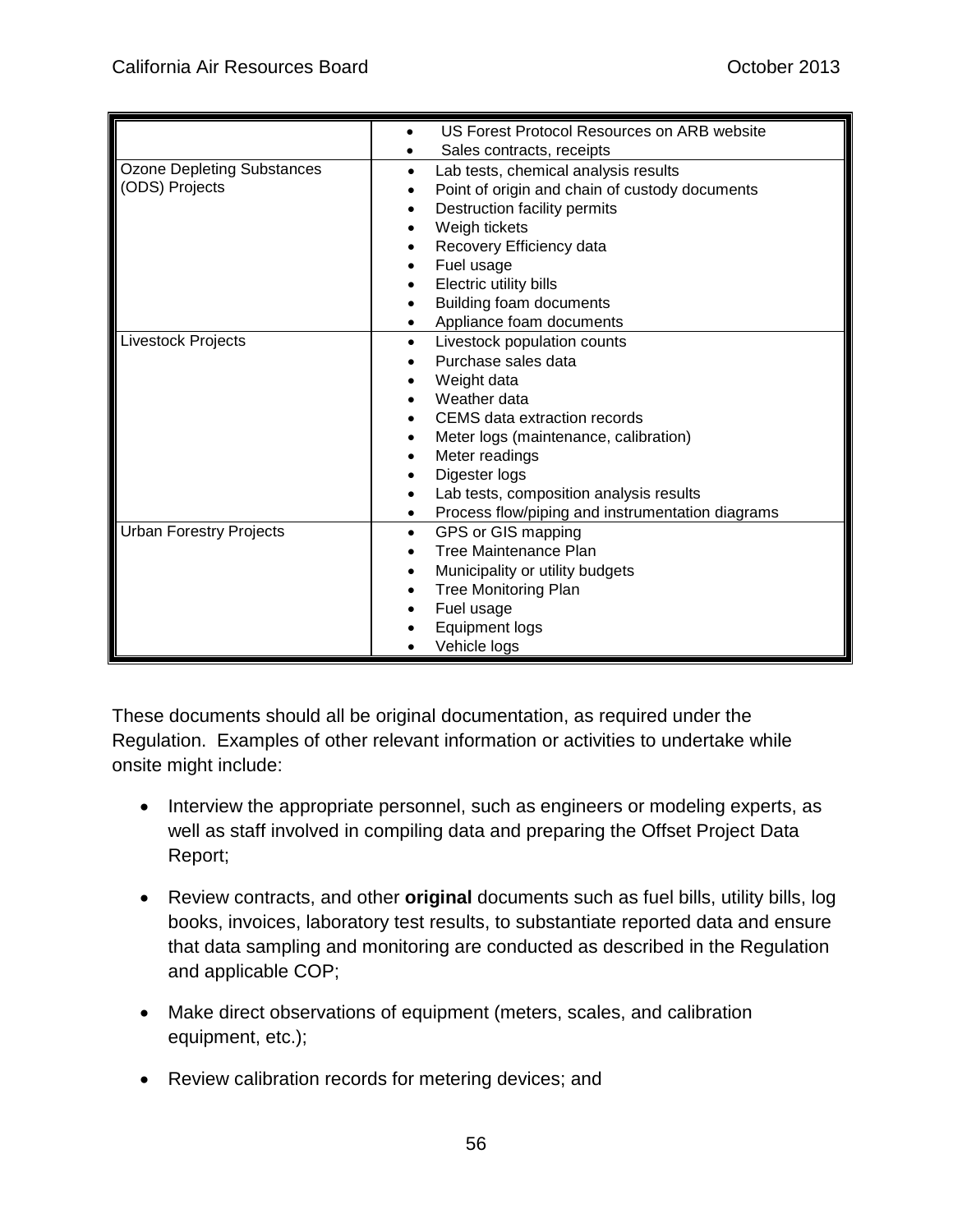• Assess conformance with metering requirements (metering records, installation location, operating conditions, calibration records and frequency, etc.).

Verifiers will need to use their professional judgment when determining both the quantity and nature of additional information to evaluate on their site visit, taking into account that the verification body must ultimately issue an Offset Verification Statement assessing for both offset material misstatement and conformance with the Regulation and applicable COP.

# **5.4. Sampling Plan**

The offset verification team does not have to assess every piece of data that was used by the OPO/APD to generate the Offset Project Data Report; rather, the offset verification team will take a risk-based approach in verifying the report. This involves a targeted sample of the project baseline emissions, GHG reductions and removal enhancements calculations, data acquisition, data processing, and data management systems to check for offset material misstatement and conformance with the Regulation and applicable COP. The sampling plan will identify those GHG sources, sinks, and reservoirs, data systems, and processes that pose the greatest risks of potential offset material misstatement or nonconformance. The sampling plan should guide the offset verification team during the offset verification in selecting which data requires further evaluation. For example, the US Forest Protocol is prescriptive about how to determine reasonable assurance of certain carbon pools. The offset verification team must keep this in mind when creating the sampling plan. Because of this, some parts of this section may not be applicable for forest offset projects. Also, please note that the eligibility criteria assessed in the first year of verification of an offset project are not subject to sampling. Please see section 3.1 of this guidance document for more information on eligibility criteria.

The sampling is developed based on a strategic analysis of the inputs to the Offset Project Data Report, rigor of the relevant data management systems, detail and rigor of required plans, and the level of coordination within an OPO/APD's organization to manage the data and systems used to develop the Offset Project Data Report.

Fundamental to the process is the concept of risk. In the context of offset verification, the two factors that contribute to risk of offset material misstatement for a GHG source, sink, or reservoir are: 1) magnitude of GHG reductions and removal enhancements, and 2) calculation uncertainty. The latter category can be interpreted broadly to include uncertainties that measurements or modeling is accurate, that data management systems will produce an accurate result for the GHG source, sink, or reservoir and that the calculations were conducted accurately and using a method in conformance with the Regulation and COP. Calculation uncertainty can take into account anything that may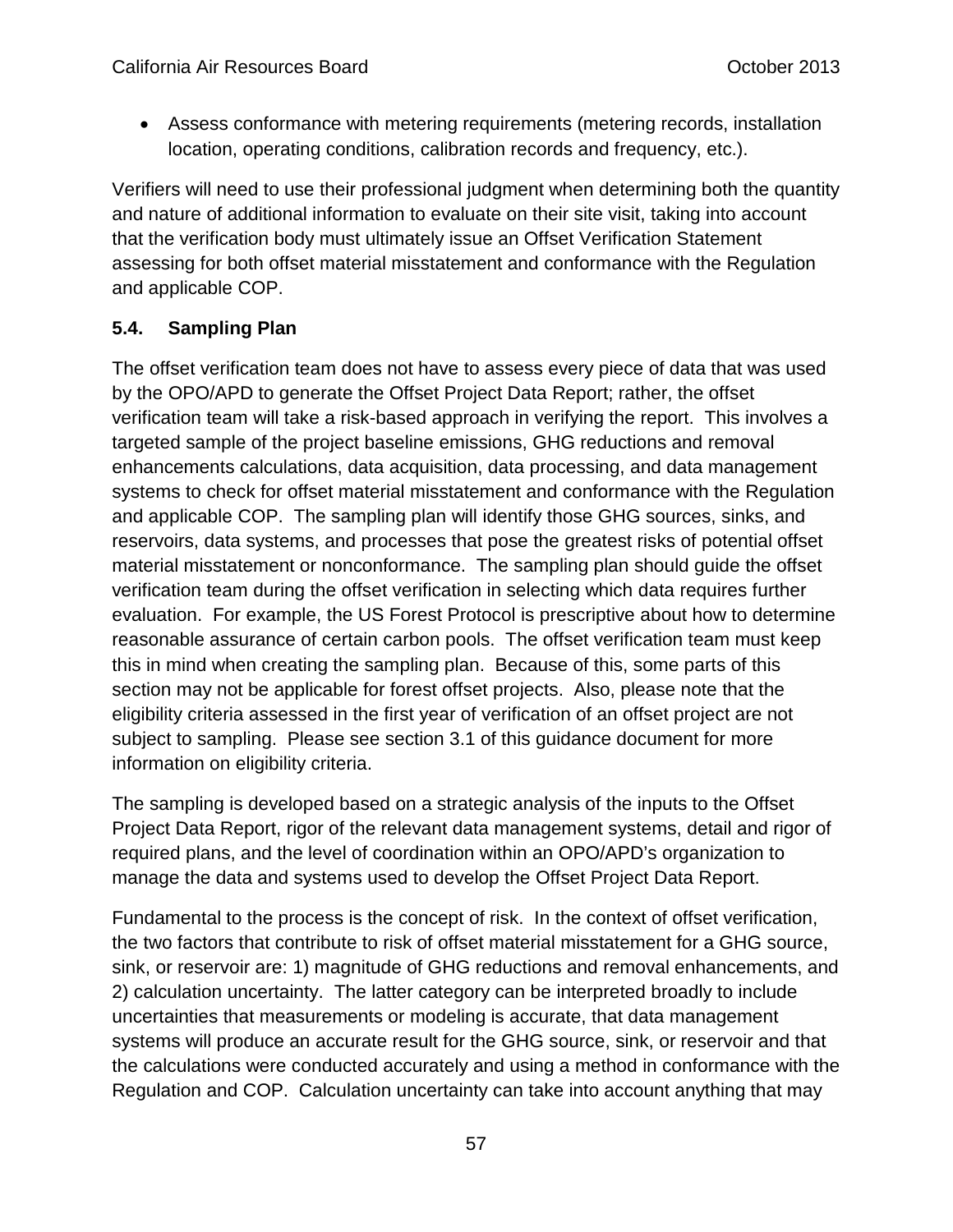lead to the offset material misstatement of reported GHG reductions and removal enhancements.

Each sampling plan is required by sections 95977.1(b)(3)(G)(1.)-(3.) to include the following four items:

- 1. A strategic analysis developed from document reviews and interviews to assess the likely nature, scale, and complexity of the offset verification services, which includes a review of the inputs used for the development of the Offset Project Data Report, the rigor and appropriateness of data management systems, and coordination within the organization to manage systems to develop the report;
- 2. A ranking of GHG sources, sinks, and reservoirs by the amount of contribution of total  $CO<sub>2</sub>e$  emissions, GHG reductions and removal enhancements;
- 3. A ranking of calculation uncertainty for GHG sources, sinks, and reservoirs; and
- 4. A qualitative narrative describing the uncertainty risk assessment, as applicable for the COP.

The second item requires the offset verification team to list every emitting activity or sequestration with the CO<sub>2</sub> emissions from highest to lowest. The third item will require both preliminary review and professional judgment. ARB does not expect that offset verifiers will be able to rank all the GHG sources, sinks, and reservoirs by uncertainty numerically for every offset project. Rather, offset verifiers should be able to rank in a relative sense what GHG sources, sinks, and reservoirs have relatively higher or lower risk of offset material misstatement for each offset project. This could be accomplished, for example, by ranking the risk as high, medium or low, or on a one to five scale. The purpose of this step is to ensure that GHG sources, sinks, and reservoirs with higher uncertainty are not neglected from subsequent sampling.

The **qualitative narrative** of the uncertainly risk assessment is an expanded synthesis of the information contained in the rankings, and includes more detail on specific risks. As stated previously, risk is based on the emissions or sequestration contribution of different GHG sources, sinks, and reservoirs, and the potential risks of offset material misstatement in the data acquisition equipment, data acquisition methods, data sampling and frequency, data processing, project baseline calculations, GHG reductions and removal enhancements calculations, data reporting, and management policies or practices. For example, in evaluating the uncertainty of the data acquisition equipment, a verifier may consider the type, age, and availability of maintenance records. For data processing, the verifier may consider how the data management system records and tracks data that supports GHG reductions and removal enhancements calculations (i.e. does it involve a simple spreadsheet with data entered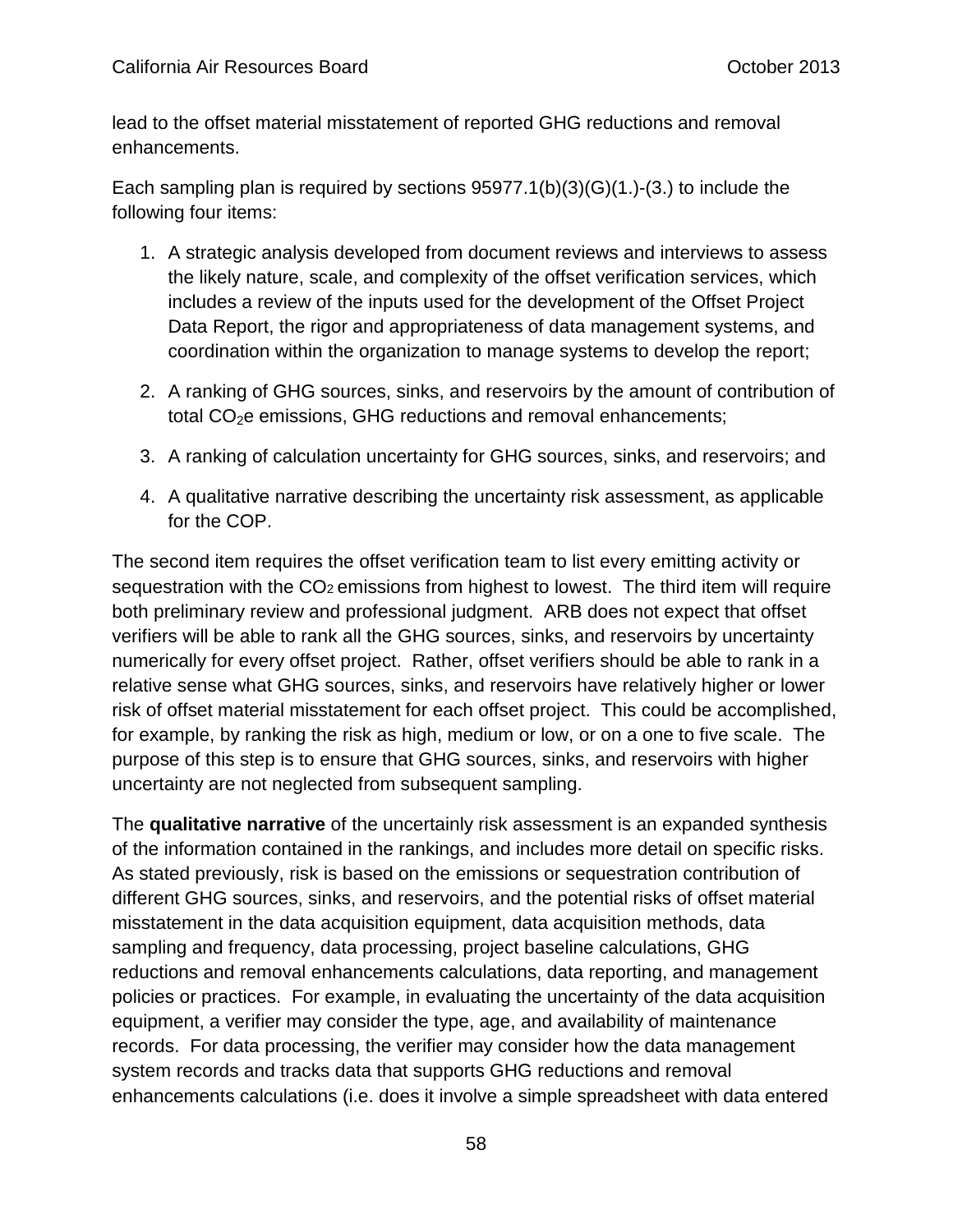by hand, or direct readings from a data logger?). For data sampling, the verifier should consider the appropriateness of the methods used. The risk assessment in the sampling plan evaluates how much confidence rests with the underlying infrastructure that generates GHG reductions and removal enhancements data in order to target the sampling that will follow.

Pursuant to section 95977.1(b)(3)(G)(3.), the verifier must consider the following areas of risk when developing the risk narrative:

- Data acquisition equipment;
- Data sampling and frequency:
- Data processing and tracking;
- Project baseline and actual project GHG emissions, GHG reductions, and GHG removal enhancements calculations, including sampling and modeling;
- Data reporting;
- Calibration records of metering devices;
- Chain of custody requirements; and
- Management policies or practices in developing the Offset Project Data Report.

Sampling plans are dynamic; as relevant information becomes available and potential issues emerge relating to offset material misstatement or nonconformance with the Regulation and COP, the offset verification team may make changes to the sampling plan. Developing most of the sampling plan prior to conducting the site visit will be helpful to inform onsite reviews, such as determining which sampling methods, meters, data and systems to evaluate in greater detail. However, the site visit will provide the offset verification team with considerably more information, so it becomes an iterative process, and revisions to the sampling plan following the site visit will be necessary in order to describe how the result of the evaluation of the systems and items in the risk narrative, and if/how the sampling will need to be expanded. *The risk narrative should be updated at the end of the offset verification process to identify how each risk was addressed. The risk narrative must be provided in the detailed verification report.*

The focus on risk in the sampling plan requirements is designed to help target the offset verification team's efforts in a way that will maximize both the effectiveness and the efficiency of the offset verification process. Spending extra time on planning will pay dividends later by targeting the offset verification team's efforts to focus on GHG sources, sink, and reservoirs with the greatest potential to contribute to an offset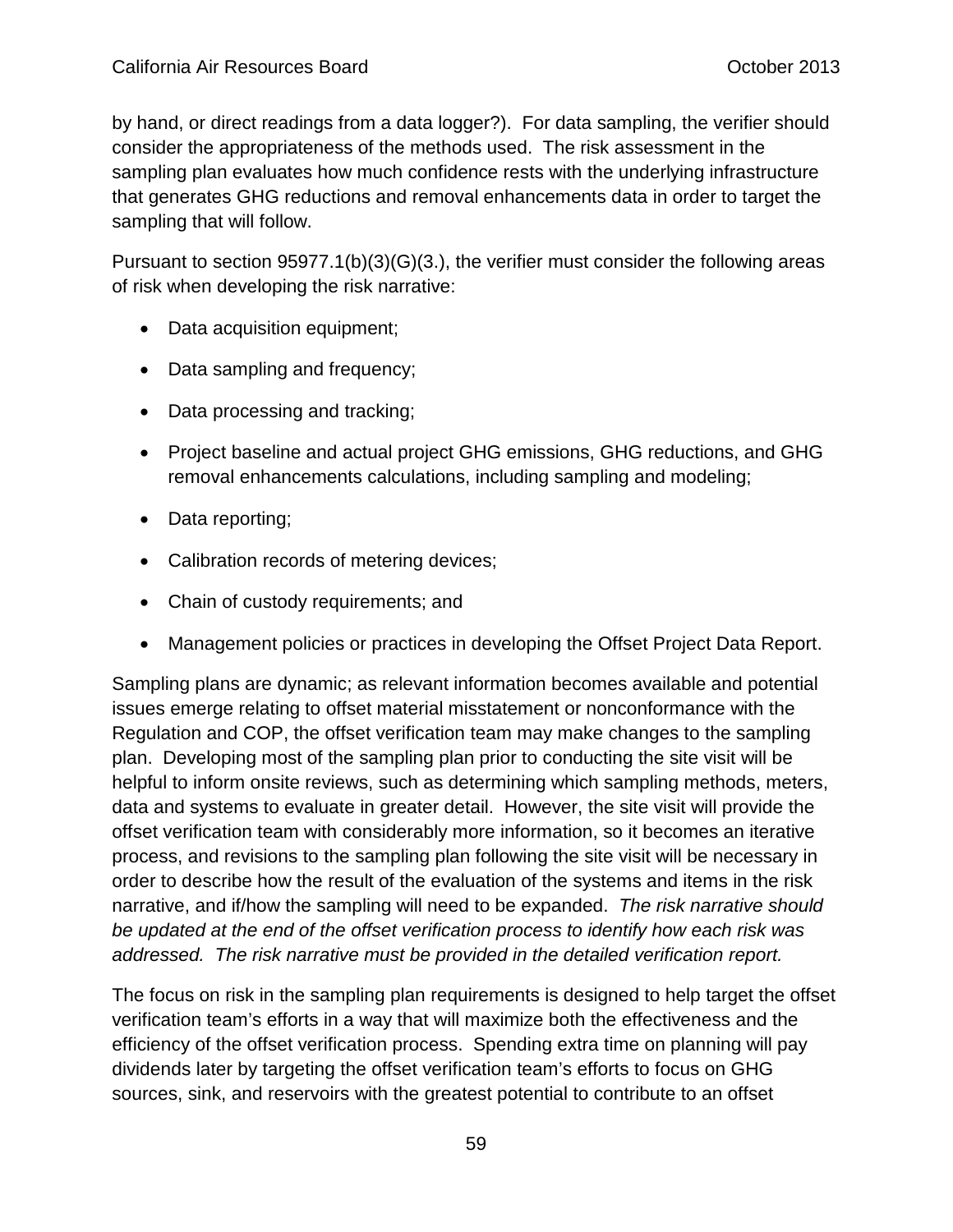material misstatement or result in a nonconformance with the Regulation and COP. Pursuant to section 95977.1(b)(3)(H), after all of the risk assessments have been completed, the sampling plan should identify:

- A list of targeted GHG sources, sinks and reservoirs and an explanation of why they were chosen;
- A list of methods used for data checks for each GHG source, sink, and reservoir; and
- A summary of data checks and document reviews conducted for each GHG source, sink, and reservoir.

In the context of risk, it is important that high risk GHG sources, sinks, and reservoirs are targeted for data checks, and that offset verification teams do not neglect to review data acquisition and data processing (especially for conformance with the Regulation and COP), as well as checking project baseline and GHG reductions and removal enhancements calculations. For example, for a high-risk source identified in the sampling plan, a verifier may review the meter for conformance with accuracy requirements in the Regulation and COP, and review analytical data capture rates in addition to independently calculating all or a subset of the emissions from that source. For forestry projects, where sampling is assumed to be high risk, the verifier must follow the procedures in the COP to determine the number of plots to sample.

The sampling plan must be updated and finalized prior to the completion of offset verification services. The final sampling plan must describe in detail how the GHG sources, sinks, and reservoirs with identified risk and subject to data checks, were reviewed for accuracy (section 95977.1(b)(3)(I)). The offset verification team must revise the sampling plan to describe tasks completed or needed to be completed by the offset verification team as relevant information becomes available and potential issues of offset material misstatement or nonconformance with the requirements of the Regulation and COP (section 95977.1(b)(3)(J)) emerge.

The sampling plan must be retained, as specified in section 95977.1(b)(3)(K), either in paper, electronic, or other format, for a period of not less than 15 years. Pursuant to section 95977.1(b)(3)(V), ARB or the Offset Project Registry may request a copy of the sampling plan at any time.

# **5.5. Data Checks**

To determine the reliability of the submitted Offset Project Data Report, the offset verification team will use data checks following the requirements of section 95977.1(b)(3)(L). This is not a duplication of all GHG reductions and removal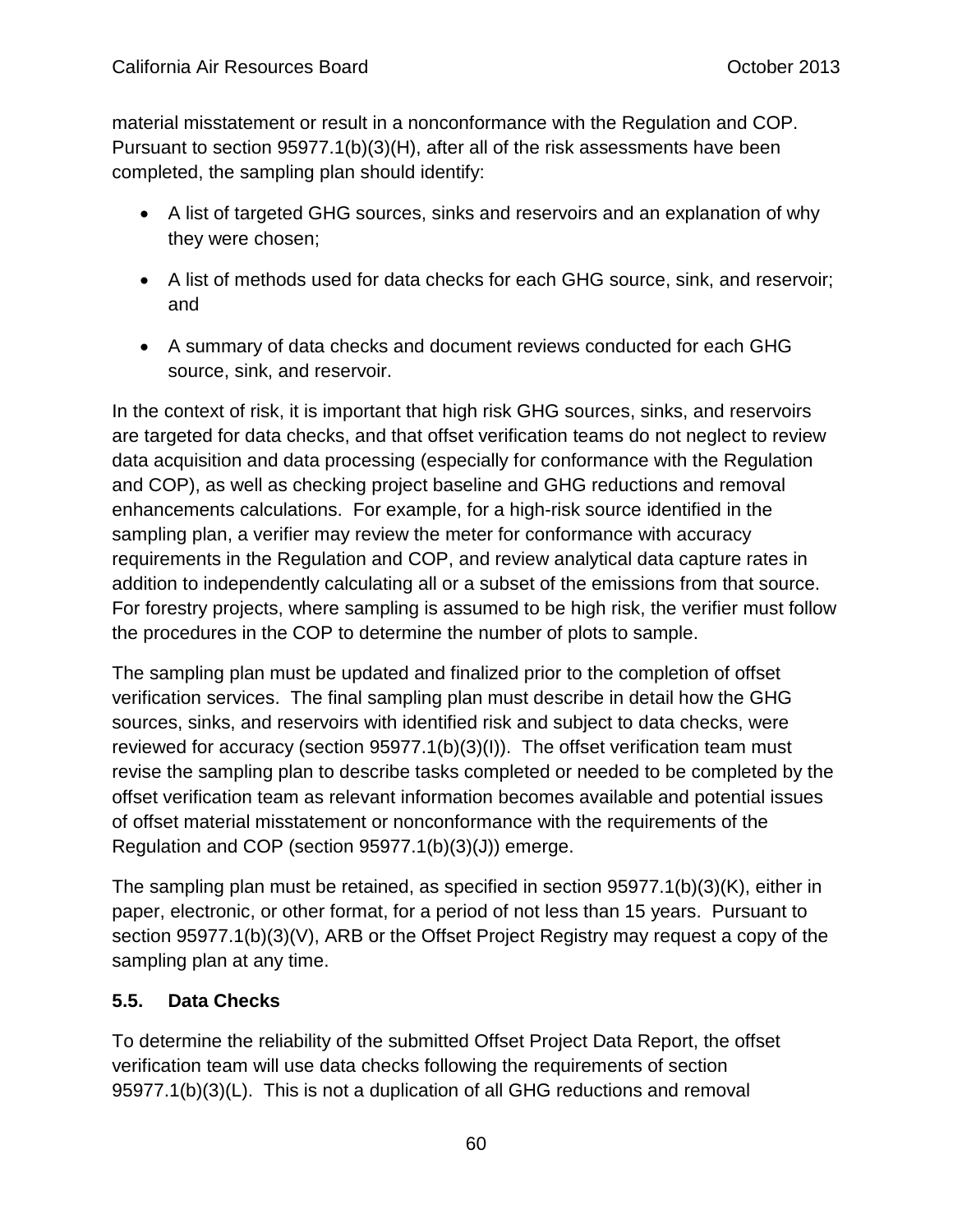enhancements calculations, but rather checking of specific subsets of the reported data based on areas of highest contribution of GHG reductions and removal enhancements or risk of uncertainty as identified in the sampling plan.

Selection of data subsets for checking involves a review of the largest contributions to overall GHG reductions and removal enhancements, as well as those associated with the greatest potential for offset material misstatement (highest uncertainty) in calculations of GHG reductions and removal enhancements. Data checks will establish if any of the GHG sources, sinks, and reservoirs identified in the sampling plan contributes to an offset material misstatement or nonconformance. Data checks may include retracing data from spreadsheets to the data sources, recalculating GHG reductions and removal enhancements estimates to check original calculations, or reviewing how/when calibrations were completed, etc. Again, the US Forest protocol is prescriptive of the number of plots to be sampled.

Figure 5-1illustrates the steps that GHG reductions and removal enhancements data goes through before it is entered into the Offset Project Data Report, from metering data or sampling methods, to the final input into the Offset Project Data Report. A single box in the diagram, like data processing, may actually involve multiple steps and data transformations in spreadsheets before the data is compiled into the final report.





The figure is meant to draw attention to the fact that data checks that focus exclusively on one part of the chain, such as the OPO/APD's final GHG reductions and removal enhancements calculation spreadsheets or the Offset Project Data Report, will neglect key components of the data chain (and consequently may miss significant errors or nonconformances). Human or technical errors can enter into any part of the chain, from instrumentation and sampling (accuracy, calibration, etc.), to data management/processing (unit conversions, incorrect sampling methods, modeling errors, appropriate equations/methods, temperature/pressure corrections, etc.), to final spreadsheet calculations and ultimate entry into any internal or external reporting programs or systems. The more stages there are in a data chain, the higher the risk for errors. In addition, systematic errors somewhere in the chain may go undetected if the results of the data output are plausible. For these reasons, it is recommended that the offset verification team's sampling and data checks address all aspects of the data chain, and for high-risk GHG sources, sinks, and reservoirs, be able to trace and recalculate data throughout the chain.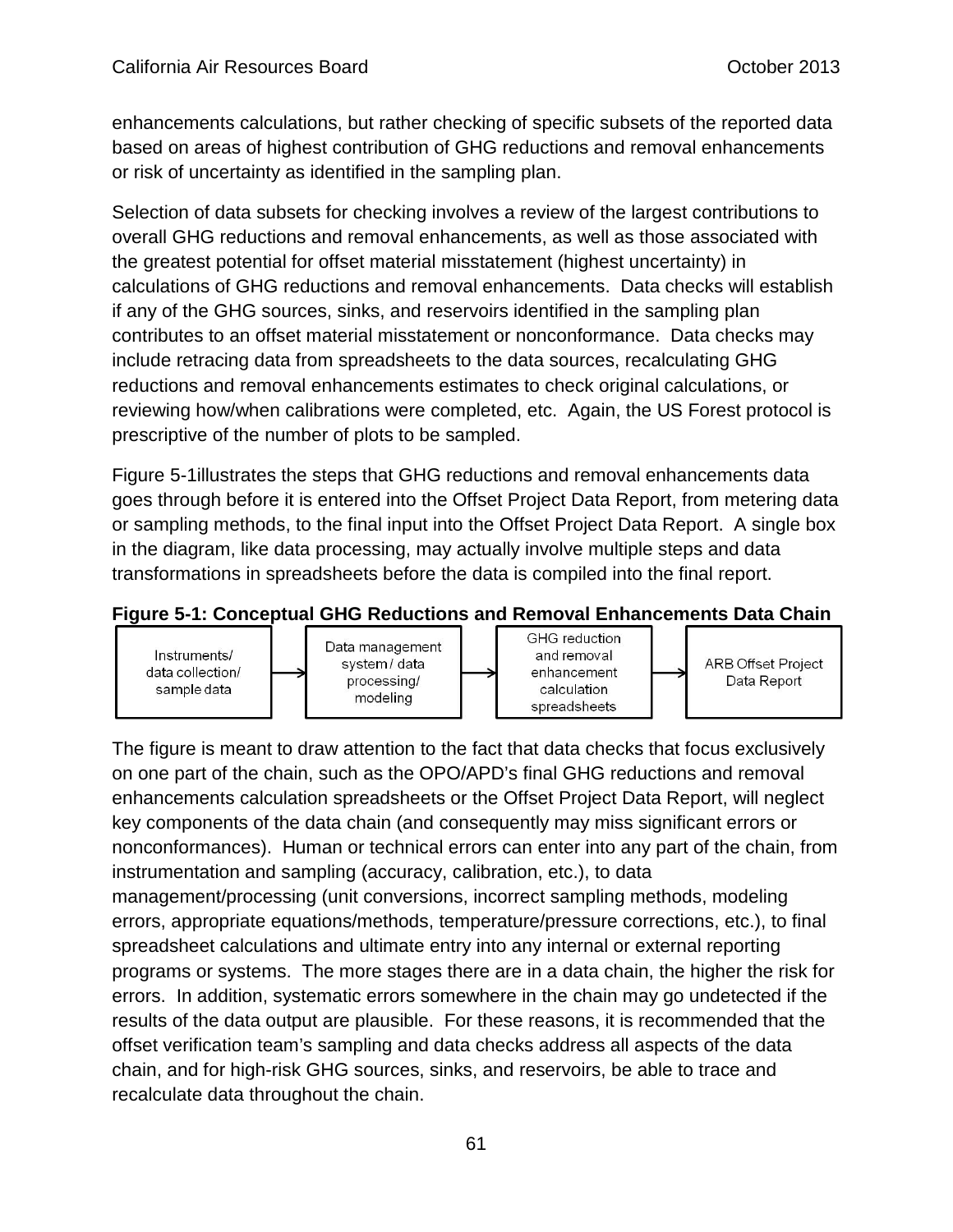Section 95977.1(b)(3)(L) requires the offset verification team to include the following when conducting data checks:

- Focus on the largest and most uncertain estimates of project baseline emissions and GHG reductions and removal enhancements;
- Ensure appropriate methodologies and emission factors are applied in calculating the project baseline and actual project GHG emissions, project emissions, GHG reductions and GHG removal enhancements in the COP;
- Choose GHG sources, sinks, and reservoirs for data checks based on relative sizes and risks of offset material misstatement or nonconformance as indicated in sampling plan; and
- Use professional judgment in the number of data checks required.

The Regulation also requires that at a minimum the data check must include (section 95977.1(b)(3)(L)(3.)):

- Tracing data to origin;
- Examining the process for data compilation and collection;
- Reviewing inventory plans for GHG sources, sinks and reservoirs;
- Recalculation to check original estimates (this is a recalculation of sample data to ensure that the data check is correct. This does not require the verifier to recalculate the entire project's GHG reductions and removal enhancements);
- Review of calculation methods;
- Review instrument calculation, if applicable; and
- Review models.

When conducting data checks by recalculating a sample of data as described in the sampling plan, it is necessary to choose representative data, with a reasonable scale of sampling to be able to provide a reasonable level of assurance as to the quality of the data. While the US Forest protocol is prescriptive of many of the data checks that must be conducted, it is not inclusive of all GHG sources, sinks, and reservoirs, and offset verification teams may still need to evaluate additional GHG sources, sinks, and reservoirs. The offset verification team will compare their own calculated results of the sample of data with the reported data in order to confirm the extent and impact of any omissions and errors. The team may need to investigate any source of discrepancies (i.e., are the errors systematic or random). When including data checks in the detailed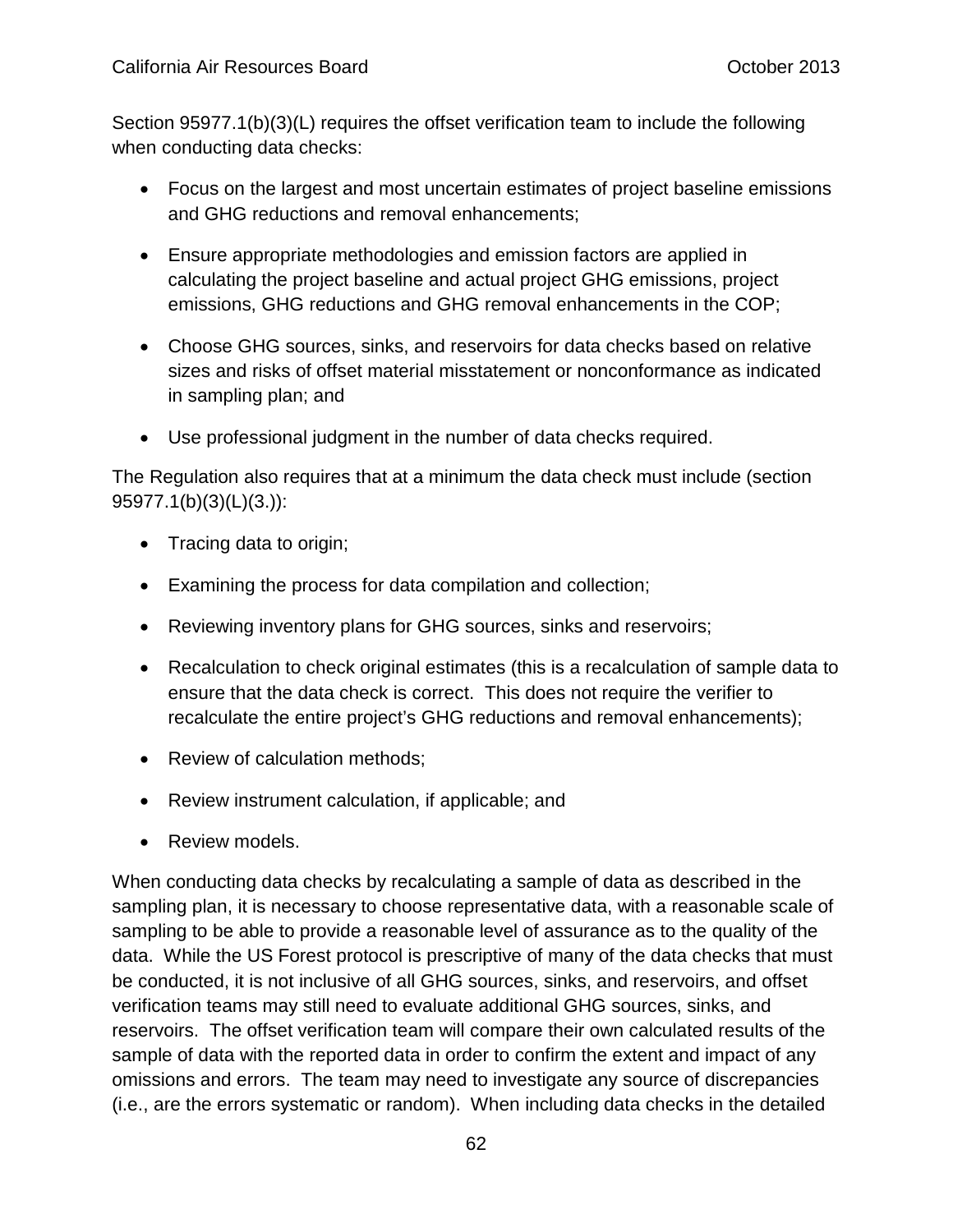verification report, transparency is critical. The offset verification team should adequately explain what each data check represents. Additionally, each step in the data check should be listed independently. For example, check modeling method used, and then confirm the GHG reductions and removal enhancements calculations as two separate line items rather than combining into one. If calculation mistakes are identified, the sampling plan may be amended to reflect this, and the tests and results of data checks should be documented in the issues log and the detailed verification report.

A good offset verifier will look at data with a skeptical eye and ask questions of multiple people in order to determine if the relevant information is widely known in the organization. Such questions may help the offset verification team determine if the GHG reduction and removal enhancement accounting process is important enough to the OPO/APD to have that information known by employees involved with the data.

Some offset projects may produce a large amount of raw data for the offset verification teams to review. Trending the data, comparing similar GHG sources, sinks, and reservoirs, and triangulating data are critical tools for the offset verification team. Trending data for a GHG source, sink, or reservoir over the year or several years (if possible) will allow the offset verification team to identify potential issues. Data from similar types of GHG sources, sinks, and reservoirs should be compared and examined for inconsistencies. Comparing the output to input or other parameters may provide a useful metric in determining the validity of data. Inconsistencies in the data do not necessarily indicate a problem; however, they do indicate the need for further examination. In order to do these comparisons, the offset verification team will have to obtain more than just the minimum data for calculating project baselines, project emissions and GHG reductions and removal enhancements; the team may need to obtain data on other process parameters for evaluation.

The offset verification team will follow data trails via documentation, people, and processes, and may need to ask for more information. If the team has trouble compiling information and documentation that supports project baseline emissions, project emissions, and GHG reductions and removal enhancements calculations and conformance requirements because the OPO/APD is not forthcoming, the team should contact ARB staff at [ghgoffsetverification@arb.ca.gov.](mailto:ghgoffsetverification@arb.ca.gov)

Each Offset Project Registry will have its own system for allowing offset verifiers to access OPO/APD reporting data. Please consult with the Offset Project Registry to learn how to use any tools or online databases for accessing this information.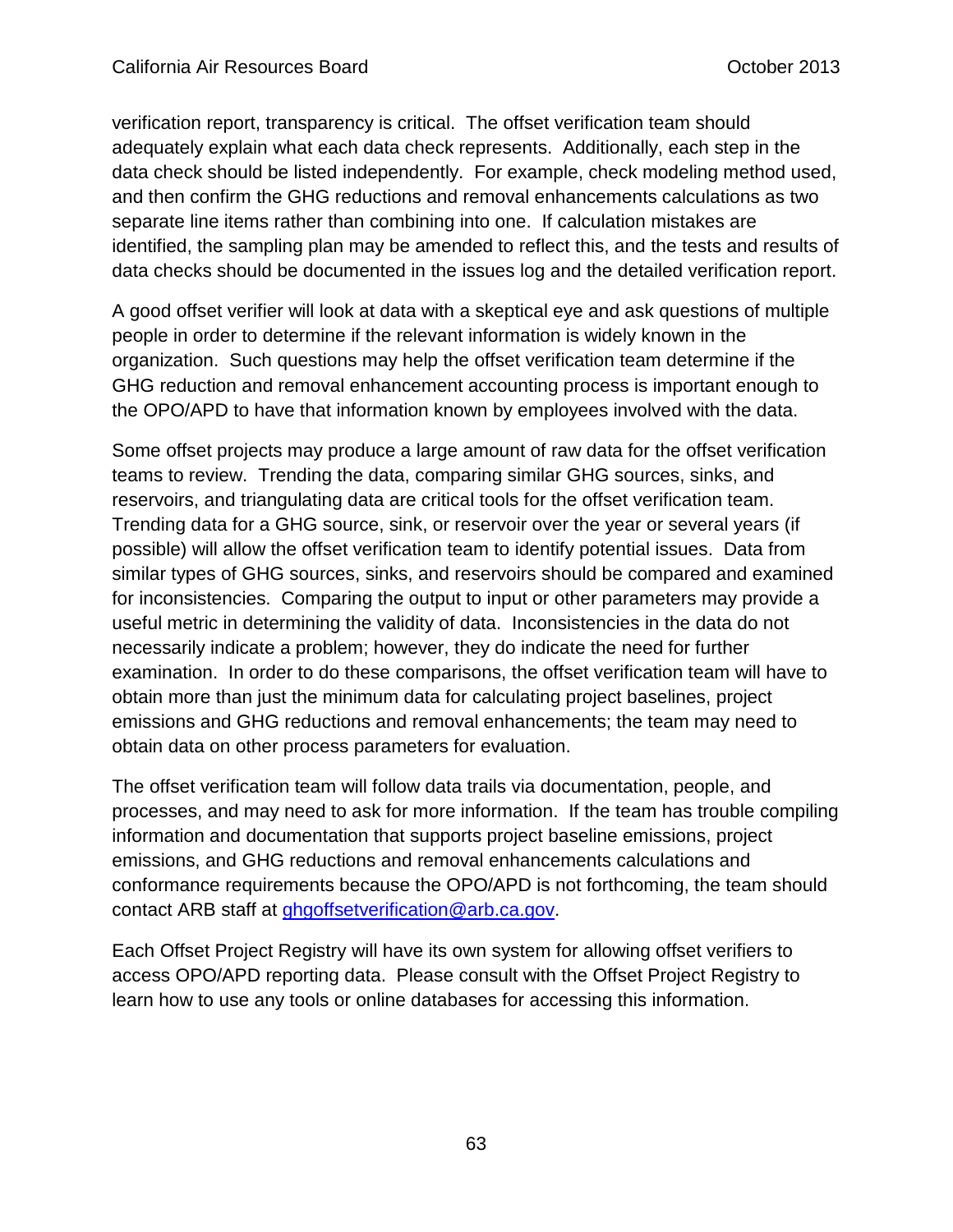#### **5.6. Assessing Offset Material Misstatement**

The following equation (section 95977.1(b)(3)(Q)) must be used to determine the percent accuracy of the OPO/APD's total reported GHG reductions and removal enhancements after all of the data checks have been completed.

$$
Percent\ error = \sum \frac{[Discrepancies + Omissions + Missreporting] \times 100\%}{Total\ reported\ emissions}
$$

The numerator consists of the sum of errors, omissions, or misreporting found by the offset verification team for the subset of data that was included in the data checks. If the team determines with reasonable assurance that the percent overstatement of the OPO/APD's total reported GHG reductions and removal enhancements are less than 5.00 percent of the "true value," the offset verification team can conclude that the Offset Project Data Report is free of offset material misstatement.

The inherent accuracy of measurement systems is not included in the calculation of percent accuracy (offset material misstatement threshold). If a meter conforms to the accuracy rate specified in the applicable COP and has been calibrated and maintained to the manufacturer specifications, the assumption is that the meter readings are the true value, and any uncertainty associated with that meter is not included for the purposes of assessing offset material misstatement. Similarly, for forest projects, for equipment used to determine tree diameter at breast height (dbh) and height or counting trees, the uncertainty of measurement is ignored for calculating offset material misstatement as long as it is used correctly. For other analytic data, such as methane content or ODS gas composition where a method is specified in the applicable COP, or using an approved forest model, the team should evaluate conformance with the method or model. However, uncertainties associated with the approved method or model would not be included in an assessment of offset material misstatement.

During the course of the data checks, the offset verification team may find that some GHG sources, sinks, and reservoirs may have been underestimated (resulting in a negative error) or some GHG sources, sinks and reservoirs have been overestimated (resulting in a positive error). When assessing for offset material misstatement, the equation accounts for the offsetting of positive and negative errors. Offset material misstatement is different from the Mandatory Reporting Regulation's material misstatement in two respects: First, it is based on the GHG emissions reductions and GHG removal enhancements, which are the difference between the project's baseline emissions (or sequestration) and the project's actual emissions (or sequestration). Second, there is no regulatory consequence for underreporting (i.e., any errors, omission, or misreporting that will result in understating the project's GHG reductions or removal enhancements is not an offset material misstatement). The following examples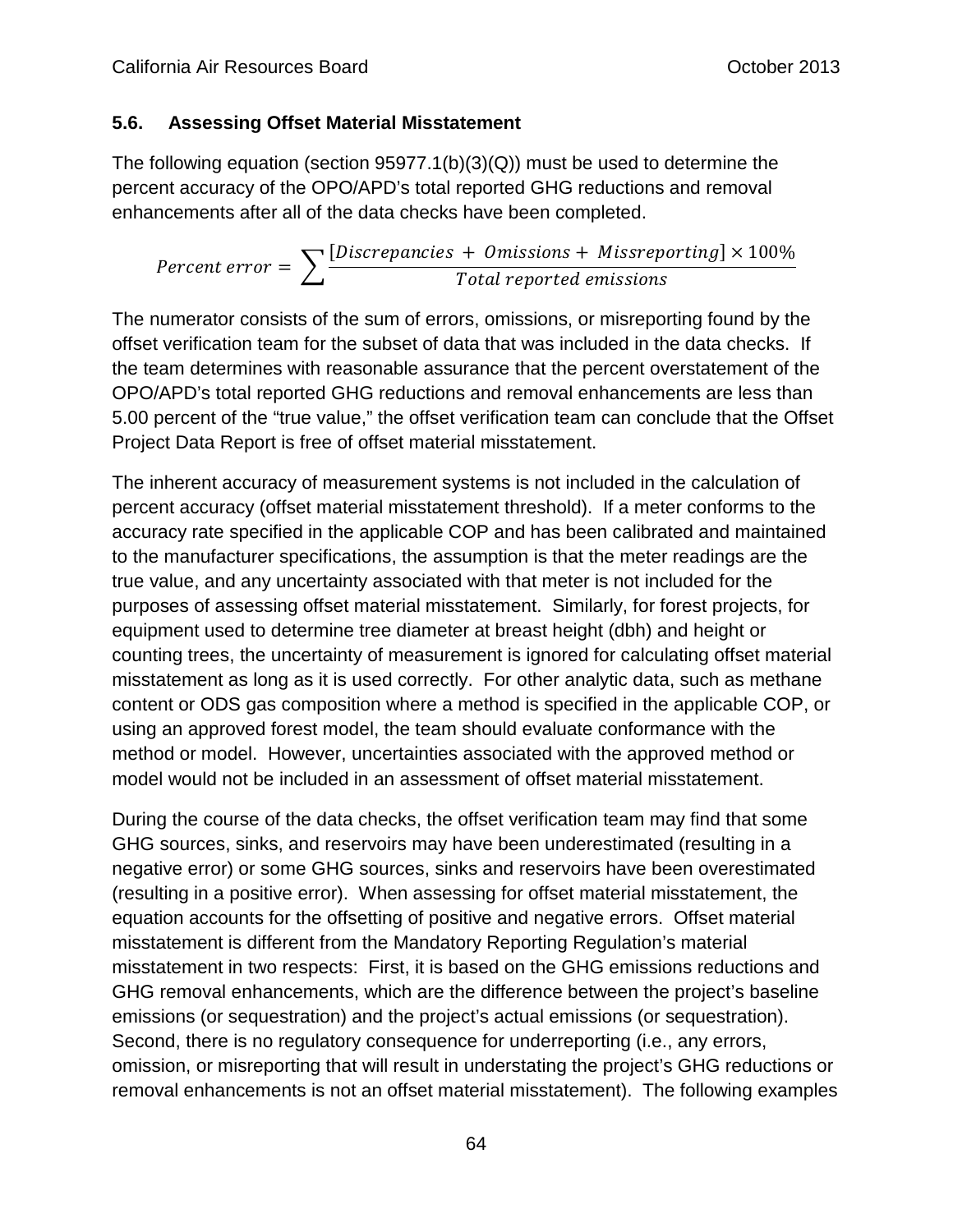illustrate how to assess for offset material misstatement using the offset material misstatement equation in the Regulation. In all cases where a fixable error is identified the OPO or APD must fix the error and resubmit the Offset Project Data Report to the Offset Project Registry.

#### **Example 1 – Offset material misstatement assessed based on total reported GHG reductions and removal enhancements**

Before moving into the example, it is important to note that emissions sources result in negative accounting towards total GHG reduction and removal enhancement totals. The emissions from sources must be netted out of the total GHG reduction and removal enhancement calculations. Sinks and reservoirs result in positive accounting towards total GHG reductions and removal enhancements. After all GHG sources, sinks, and reservoirs are reported there will be positives and negatives that will need to be accounted for in the overall total of GHG reductions and removal enhancements from the project. For the final calculation of offset material misstatement, the number is always an absolute value; however, it is qualified by being an overstatement or an understatement of total GHG reductions or removal enhancements. Only an overstatement of GHG reductions or removal enhancements of +5.00% would result in an offset material misstatement. Understatements of GHG reductions and removal enhancements do not constitute an offset material misstatement.

Consider a hypothetical ODS offset project where the offset verification team noted discrepancies in four GHG sources, sinks, and reservoirs contributing to its total reported GHG reductions and removal enhancements. After the offset verification team completes all of the data checks, a number of misstatements have been identified (summarized below). The team noted a discrepancy in the project emissions from transporting the ODS to the destruction facility due to an error in the ton-miles-traveled. Another discrepancy was noted in the refrigerant quantities used in the refrigerant baseline calculations for one of the 500 pound tanks. The team noted a third discrepancy in the substitute refrigerant calculation where the emissions factor for CFC-11 was used for CFC-12. All other refrigerants were correct. And finally the team noted that the OPO/APD had decided to report site specific transportation and destruction emissions rather than default values, but only entered a value for the transportation emissions, omitting the destruction emissions.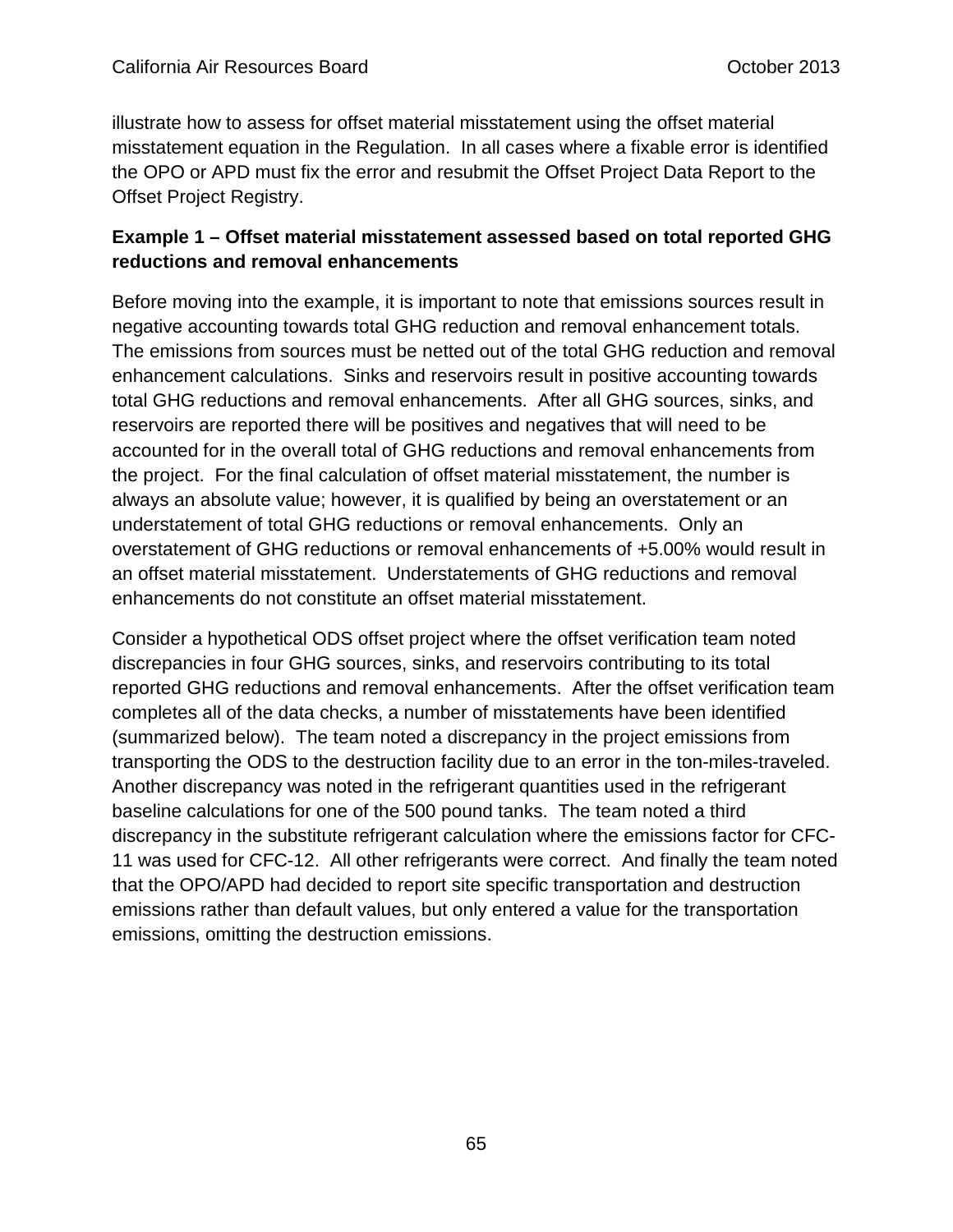|                                                                                                                                                                   | <b>Baseline</b><br>or<br>Project? | <b>Total</b><br><b>Reported</b><br><b>Emissions</b><br>(MTCO <sub>2</sub> e) | <b>Verifier</b><br><b>Calculation</b><br>(MTCO <sub>2</sub> e) | <b>Discrepancy</b><br>(MTCO <sub>2</sub> e) | $\frac{9}{6}$<br><b>Difference</b> | Impact on<br><b>Emission</b><br><b>Reductions</b> |
|-------------------------------------------------------------------------------------------------------------------------------------------------------------------|-----------------------------------|------------------------------------------------------------------------------|----------------------------------------------------------------|---------------------------------------------|------------------------------------|---------------------------------------------------|
| <b>Transport to</b><br><b>Destruction</b><br><b>Facility</b>                                                                                                      | Project                           | 5,000                                                                        | 4,000                                                          | $-1,000$                                    | $-20.00\%$                         | Under-<br>estimate                                |
| <b>Tank 43265</b><br><b>Baseline</b>                                                                                                                              | <b>Baseline</b>                   | 30,000                                                                       | 28,495                                                         | 1,505                                       | 5.02%                              | Over-<br>estimate                                 |
| <b>Substitute</b><br><b>Refrigerants</b>                                                                                                                          | Project                           | 5,000                                                                        | 6,000                                                          | 1,000                                       | 20.00%                             | Over-<br>estimate                                 |
| <b>Destruction</b><br><b>Emissions</b>                                                                                                                            | Project                           | $\overline{0}$                                                               | 11,000                                                         | 11,000                                      | 100.00%                            | Over-<br>estimate                                 |
| <b>Emission</b><br><b>Reductions</b><br><b>Calculated</b><br>for all other<br>Sources $7$<br><b>Related to</b><br>the Baseline<br>and Project<br><b>Emissions</b> | <b>NA</b>                         | 210,000                                                                      | <b>NA</b>                                                      | <b>NA</b>                                   | <b>NA</b>                          | <b>NA</b>                                         |
| <b>TOTAL</b>                                                                                                                                                      | <b>NA</b>                         | 250,000                                                                      | <b>NA</b>                                                      | 12,505                                      | 5.002%                             | <b>NA</b>                                         |

Is there an offset material misstatement in this example?

It is important to characterize the data checked GHG sources, sinks, and reservoirs correctly as either part of the baseline or project emissions. This will help identify if any discrepancy has an overstatement or understatement impact on the total reported emission reductions. The following basic emission reduction equation will help in understanding the impact of an identified discrepancy:

Emissions Reductions = Total Baseline Emissions – Total Project Emissions

The following equation applies the offset material misstatement equation to the project information in the table above:

Percent error = 100% \* (discrepancy in emissions reductions/ total reported emission reductions)

Percent error = 100% \* ((-1,000 + 1,505 +1,000 + 11,000)/ 250,000)

Percent error = 100\* (12,505/250,000)

Percent error = 5.002% (rounds to 5.00% at three significant figures)

 $7$  This comprises all other sources, sinks, and reservoirs for which data checks showed no discrepancy or data was not sampled.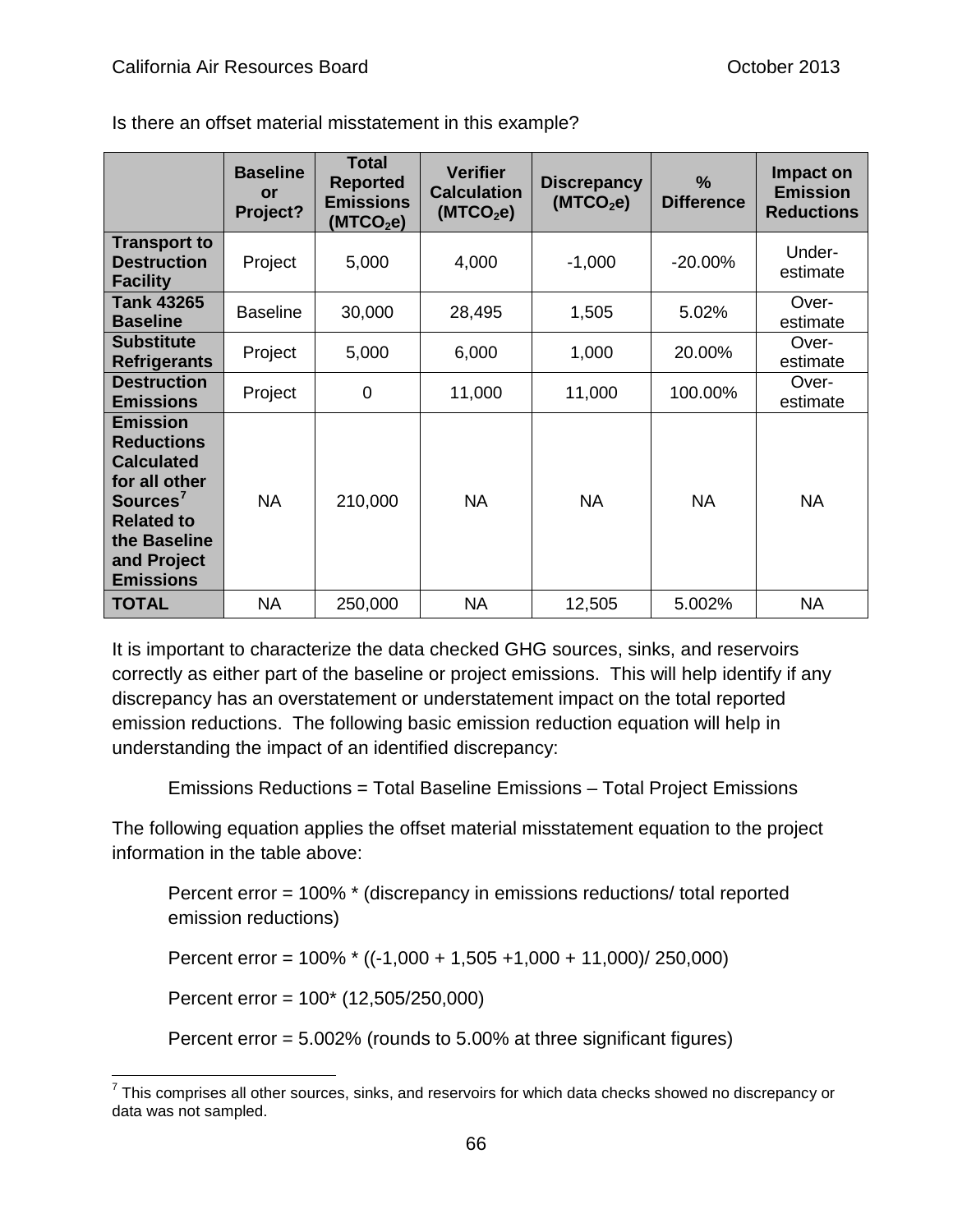In this case, the Offset Project Data Report is free of offset material misstatement because the reported emission reductions were only overestimated by less than or equal to 5.00%.

If we had a situation where the error was a negative value, even exceeding 5.00%, there would not be an offset material misstatement because it would be the result of underreporting of GHG reductions and removal enhancements. Underreporting does not lead to an offset material misstatement under the Regulation. Also, one can note that even though individual GHG sources, sinks, and reservoirs may have an error greater than 5.00%, it does not result in an offset material misstatement. Offset material misstatement is evaluated based on total reported GHG reductions and removal enhancements, not based on individual GHG sources, sink, and reservoirs. *However, ARB wants the most accurate data possible and requires that all fixable errors be corrected whether or not they result in an offset material misstatement. In this example all errors are fixable, and therefore, must be corrected.*

#### **Example 2 – Systematic errors**

Consider a different offset project with four GHG sources, sinks, and reservoirs (SSRs). In this case, the offset verification team has decided to review all of the records for the largest source, sink, or reservoir (SSR1). For the two moderately sized source, sink, or reservoirs (SSR2 and SSR3) the team felt it was sufficient to sample several months of data from them. The smallest source, sink, or reservoir (SSR4) was identified as low risk and not included in the sampling plan.

**Note:** This description of data sampled in this hypothetical situation is for illustrative purposes only, and should not be used as guidance when determining how much sampling to do for any particular offset project.

|                  | <b>Total Reported</b><br>(MTCO <sub>2</sub> e) | <b>Data Reviewed</b> |
|------------------|------------------------------------------------|----------------------|
| SSR <sub>1</sub> | 40,000                                         | all data reviewed    |
| SSR <sub>2</sub> | 10,000                                         | 3 month sample       |
| SSR <sub>3</sub> | 5,000                                          | 1 month sample       |
| SSR <sub>4</sub> | 1,000                                          | not sampled          |

During the data checks, the verifier identified a systematic error in the emission calculations of SSR 2 and SSR3 that led to a systematic understatement of emissions, reductions, and removal enhancements. However, because the verifier has only reviewed several months of the data, does the verifier now have to expand the sampling plan so that they can calculate the total discrepancy?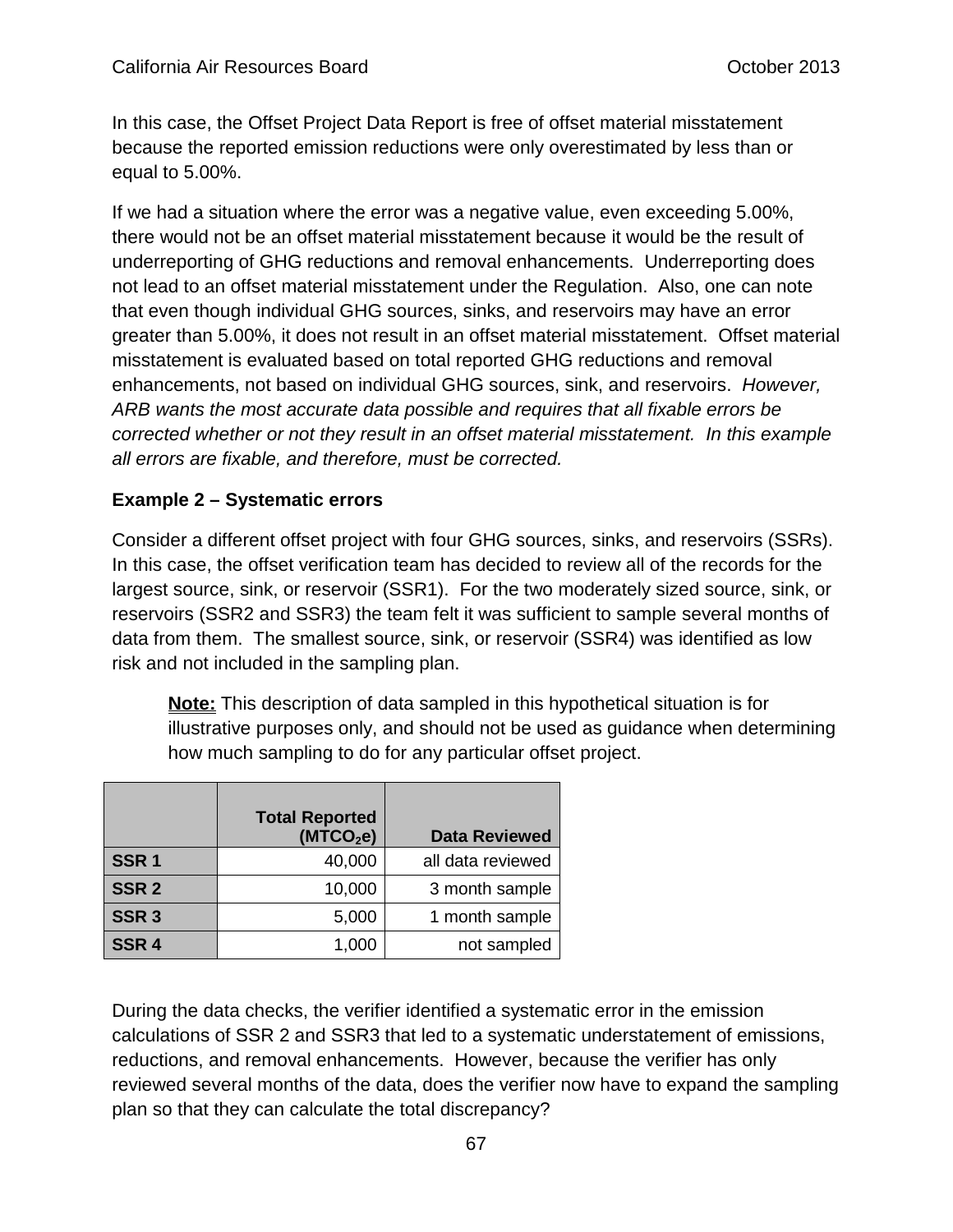Not necessarily, and if the there is a strong indication that the error is systematic and has occurred throughout the Reporting Period, the most appropriate step could be to extrapolate the results for the Reporting Period based on the percent discrepancy calculated for the source, sink, or reservoir. For example, if several months of data are analyzed and the offset verification team's calculated total is 10% higher due to a systematic error, the verifier would then multiply the total emissions for that source, or total emission reductions or removal enhancements by 10% to estimate the actual emissions or GHG reductions and removal enhancements (see below). However, it would **not** be correct to extrapolate on the basis of time alone (i.e., multiplying by 365/90 if 90 days were sampled). This would imply that emissions or removals were constant throughout the year, which is unlikely to be a valid assumption. Rather, if there is a systematic under- or overestimation, that percentage difference should be applied to the total reported GHG reductions and removal enhancements for the GHG source, sink, or reservoir for the Reporting Period.

|                  | <b>Total Reported</b><br>(MTCO <sub>2</sub> e) | <b>Verifier Calculation</b><br>(MTCO <sub>2</sub> e) | <b>Discrepancy</b><br>(MTCO <sub>2</sub> e) | % difference |
|------------------|------------------------------------------------|------------------------------------------------------|---------------------------------------------|--------------|
| SSR <sub>1</sub> | 40,000                                         | 40,000                                               | 0                                           | 0.00%        |
| SSR <sub>2</sub> | 10,000                                         | 9,000                                                | 1,000                                       | 10.00%       |
| SSR <sub>3</sub> | 5,000                                          | 4,500                                                | 500                                         | 10.00%       |
| SSR <sub>4</sub> | 1,000                                          | not sampled                                          | N/A                                         | N/A          |

For the purposes of this example we are not going to consider whether the resulting error would have a positive or negative effect on the offset material misstatement evaluation.

Also, note that if a source, sink, or reservoir is identified as low risk (such as SSR 4) and has not been evaluated in the data checks it would not contribute any error, omission, or misreporting to the offset material misstatement evaluation. In this example, however, it may be appropriate for the offset verification team to expand their sampling to determine if the systematic errors identified in SSR 2 and SSR 3 also affected the calculations of SSR 4. The team could review a small sample of data from SSR 4 as part of additional data checks.

Remember, it is not necessary for the offset verification team to recalculate all of an Offset Project Data Report's GHG reductions and removal enhancements to assess for offset material misstatements. Rather, ARB recommends that the verifier focus on GHG sources, sinks, and reservoirs identified in the sampling plan and targeted in the data checks.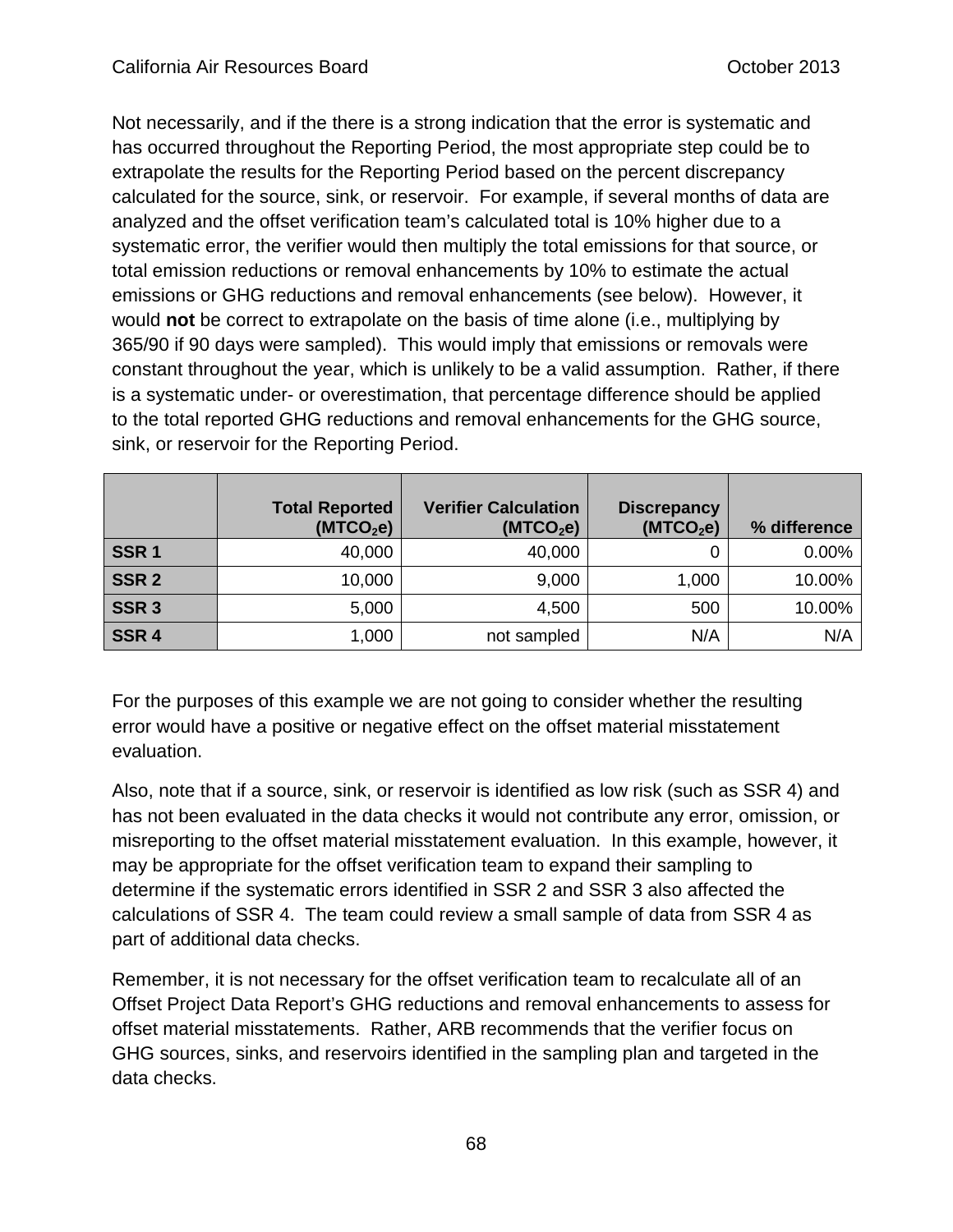## **Example 3 – Meter Accuracy**

During the site visit for a livestock project that has a Reporting Period that runs from May 1 to April 30, you discover that the meter for the flare failed its quarterly field check on March 1, showing a drift which does not meet the accuracy requirements as specified in the COP. The OPO/APD voluntarily decided to conduct field checks at a frequency higher than required by the protocol to ensure maximum crediting. The OPO/APD had the meter recalibrated by a certified service provider on March 10, and has documentation to prove that. A review of the January 6 and June 12 field check indicates the meter was in calibration at both field checks. The OPO/APD has used the temperature and pressure corrected readings from the meter without correcting for it being out of calibration. Using the prescribed method in the protocol you calculate a value of 15,000 MTCO<sub>2</sub>e for two months (January  $6 -$  March 10, the date of calibration) the meter is not in calibration.

| <b>Source</b>        | <b>Total Reported</b><br>(MTCO <sub>2</sub> e) | <b>Verifier Calculation</b><br>(MTCO <sub>2</sub> e) | <b>Discrepancy</b><br>(MTCO <sub>2</sub> e) | % difference |
|----------------------|------------------------------------------------|------------------------------------------------------|---------------------------------------------|--------------|
| Flare (2<br>months)  | 20,500                                         | 15,000                                               | 5,500                                       | 26.83%       |
| Flare (10<br>months) | 70,000                                         | 70,000                                               | 0,000                                       | 0.00%        |
| <b>TOTAL</b>         | 90,500                                         | 85,000                                               | 5500                                        | 6.08%        |

In the issues log you identify a corrective action request citing section 6.1 of the COP that requires the metered value to be the lower of the uncorrected value or the driftadjusted value. And you inform the OPO/APD they will get an Adverse Offset Verification Statement based on an offset material misstatement using the OPO/APD's reported value of 90,500 MTCO2e for total GHG reductions (a 6.08% offset material misstatement). The OPO/APD asked for your help in correcting the error. What do you do?

As a verifier, you may not help the OPO/APD correct the report. In the issues log you can explicitly say what part of the Regulation or COP the OPO/APD needs to follow in this case, but the OPO/APD must correct the report themselves; otherwise you would be providing consulting services. As the verifier, you can always refer the OPO/APD to ARB or the OPR for further assistance.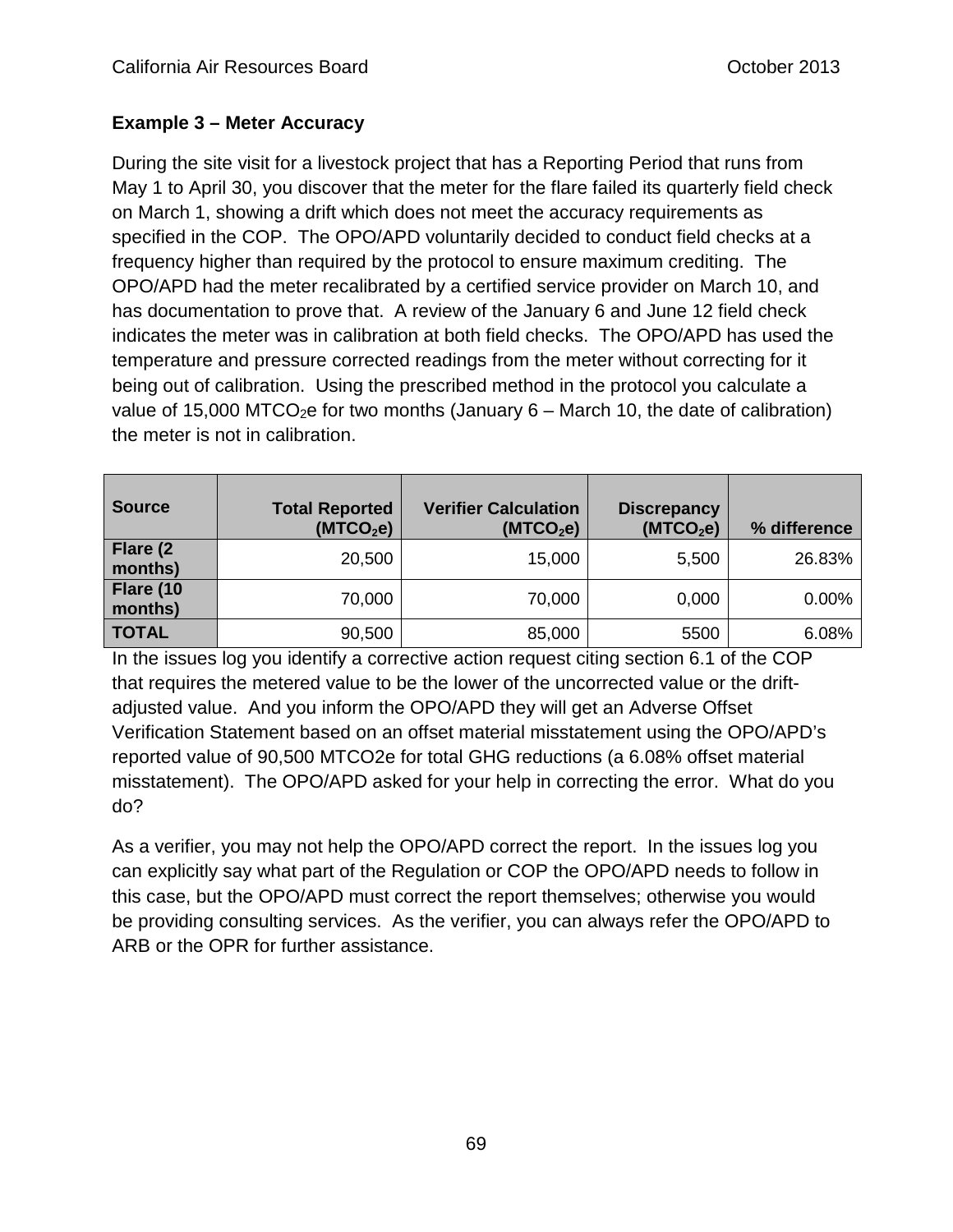#### **Example 4 – Forestry**

During the site visit to a 3,000 acre avoided conversion forestry project the verifier determined the OPO/APD did not calculate the Avoided Conversion Discount (ACD) factor and used a value of 0 percent for the ACD factor. Based on a land use conversion only 75 percent greater than the current forested land the calculated ACD factor for the project should have been 12.5 percent.

| <b>Source</b>                                       | (MTCO <sub>2</sub> e) | <b>Total Reported   Verifier Calculation</b><br>(MTCO <sub>2</sub> e) | <b>Discrepancy</b><br>(MTCO <sub>2</sub> e) | $\frac{9}{6}$<br>difference |
|-----------------------------------------------------|-----------------------|-----------------------------------------------------------------------|---------------------------------------------|-----------------------------|
| <b>Avoided Conversion</b><br><b>Discount factor</b> | 300,000               | 262,500                                                               | 37,500                                      | 12.5%                       |

As can be seen the verification would result in an Adverse Offset Verification Statement because:

Percent error = ([37,500]/300,000) x 100%

 $= 12.5%$ 

#### **5.7. Conformance with the Regulation and the Applicable Compliance Offset Protocol**

In order to receive a Positive Offset Verification Statement, an Offset Project Data Report must conform to the requirements of the Regulation and applicable COP and be free of offset material misstatement. A nonconformance that is not corrected before the verification deadline may result in either a Qualified Positive Offset Verification Statement or an Adverse Offset Verification Statement. A Qualified Positive Offset Verification Statement may still be issued if the project had one or more nonconformances with the quantification, monitoring, and metering requirements of the Regulation and applicable COP. In any case where there is an offset material misstatement, an Adverse Offset Verification Statement will be issued. An Adverse Offset Verification Statement may also be issued if there are one or more nonconformances with other requirements of the Regulation not dealing with quantification, metering, or monitoring, such as non-compliance with all laws and regulations applicable to the offset project activity, or non-continuous reporting. An Adverse Offset Verification Statement would also be issued if a Qualified Positive Offset Verification Statement is not allowed by the applicable COP, because in this case any nonconformance would result in an adverse Offset Verification Statement. It is therefore critical for the offset verification team to evaluate conformance with the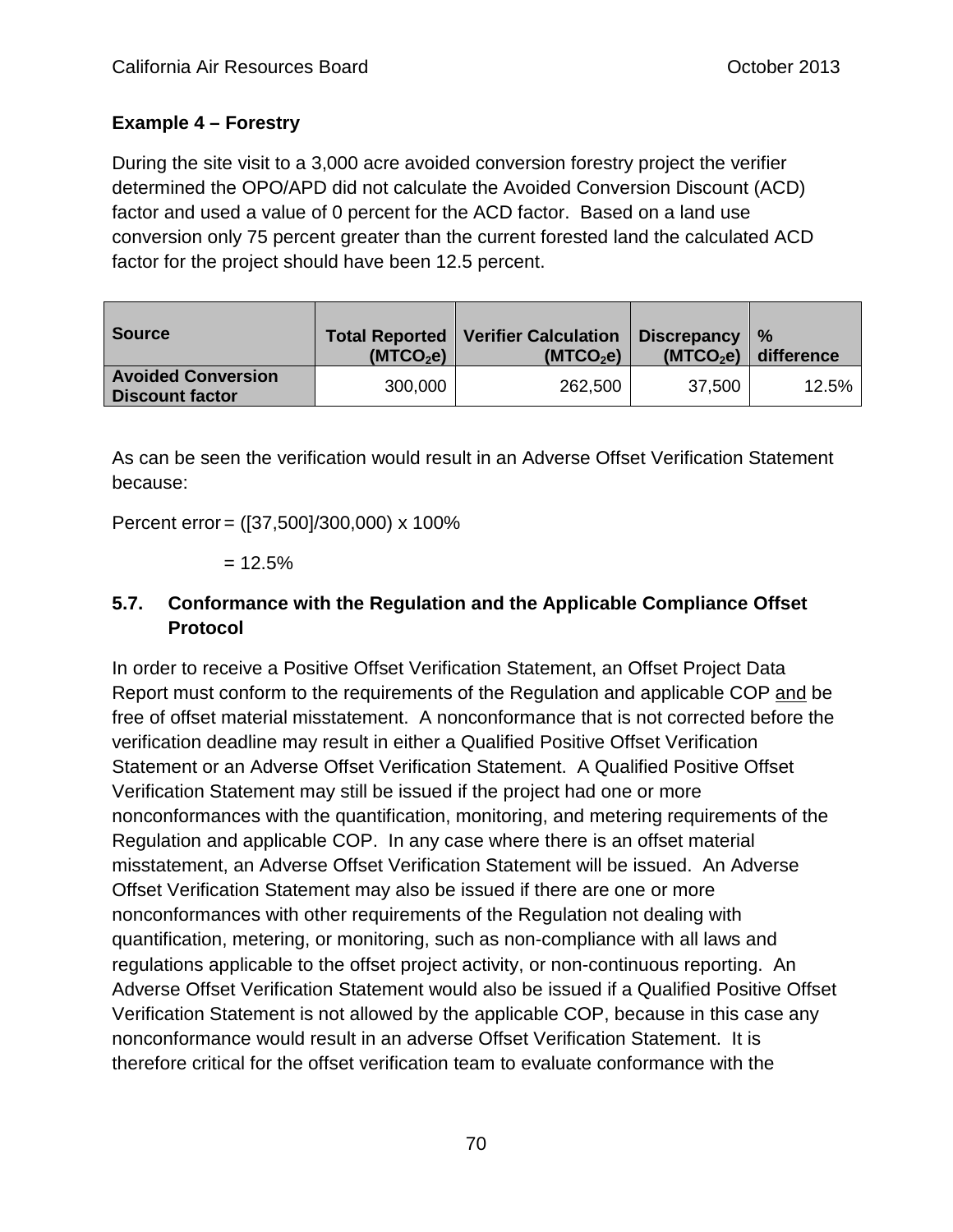Regulation and the applicable COP in their risk assessments, site visits, sampling, and data checks. Examples of non-conformances include:

- Required GHG sources, sinks, and reservoirs not reported;
- GHG sources, sinks, and reservoirs not within the offset project boundary or allowed within the COP included in the Offset Project Data Report and not identified as optional;
- Use of calculation methods, models, or emission factors not specified in Regulation or applicable COP;
- Required data collection or sampling methods not followed when specified or sampled less than the frequency required by the Regulation or applicable COP;
- Missing data, if missing data methods were not supplied and followed in the applicable COP, or an interim data collection procedure was not approved by ARB;
- Non-continuous reporting, as reporting activities are required to be continuous after they commence;
- The project was not in conformance with a local, regional, and federal laws and regulations, as required by the Regulation and applicable COP;
- Inaccurate meters (accuracy outside of allowed ranges as determined by the applicable COP when collecting data used in GHG emissions, and emission reductions calculations); and
- Administrative requirements such as following the record keeping requirements, having plans required by the COP or correctly filling out information.

Calculation errors will generally be addressed during the offset material misstatement assessment activities, though provisions related to data collection and capture and use of approved calculation methods will be subject to conformance requirements.

Some nonconformances, such as the incorrect calculation methods or the omission of required GHG sources, sinks, and reservoirs, can be corrected provided that the data is available. However, other nonconformances may not be capable of being corrected, such as when data was not sampled in accordance with the Regulation (inaccurate meters or less frequently than required) or not sampled at all. In these cases, a Qualified Positive Offset Verification Statement or an Adverse Offset Verification Statement may be unavoidable for the current offset verification. The OPO/APD will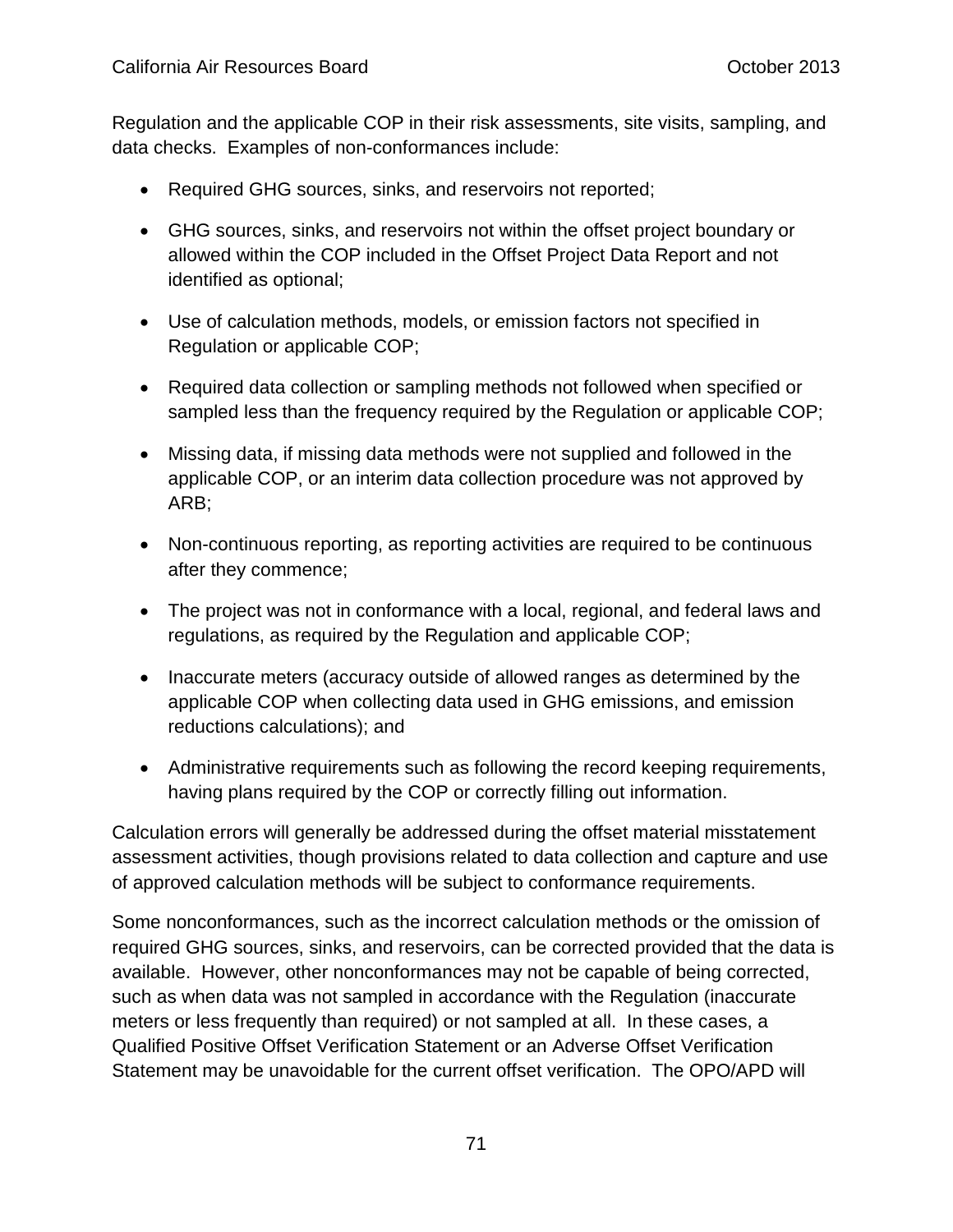need to address any underlying issues to avoid a Qualified Positive Offset Verification Statement or an Adverse Offset Verification Statement in subsequent years.

# **5.8. Less Intensive (or, Interim) Verification (Only Applies to Forestry Projects) (§95977.1(b)(3)(D))**

The Regulation allows OPO/APDs of forest offset projects to opt for less-intensive verification during the years between full offset verifications following a Positive Offset Verification Statement. The rules around less intensive verification are described in the applicable COP. This option is allowed because the offset verification team will have done a very thorough risk assessment during the previous full offset verification, and as long as operations and GHG sources, sinks, and reservoirs at the offset project have not changed significantly (by adding GHG sources or reducing sinks or reservoirs within the offset project boundary, for example), the risks of offset material misstatement in the data should be very similar to the previous year's data, and a risk assessment conducted as part of the last full verification would still be considered valid. Therefore, the offset verifier may use the previous full verification as a basis for conducting less intensive verification.

Less-intensive verification requires the same level of reasonable assurance from the offset verification team that the Offset Project Data Report conforms to the Regulation and applicable COP and contains no offset material misstatement. Less-intensive verification does not require a site visit, but the team *may* still need to visit the site if offset project modifications have occurred in the past year resulting in new GHG sources, sinks, or reservoirs. An offset verifier's ability to provide reasonable assurance is a regulatory requirement and supersedes an OPO/APD's regulatory flexibility to have a less-intensive verification.

Less-intensive verification principally focuses on data checks, and is based on the risk assessment in the sampling plan developed for the last full verification. Relying on a prior sampling plan during less intensive verification does not imply only rechecking the same GHG sources, sinks, and reservoirs and documents targeted for data checks in prior years. The risk assessment conducted in the prior sampling plan along with the past issues logs inform the offset verification team what sources to target for data checks and what documents to review during interim years.

Some verification bodies may choose not to conduct interim verifications to ensure that they fully understand the offset project's GHG sources, sinks, and reservoirs. If the verification body does not perform less-intensive verification, the OPO/APD will need to either have that verification body conduct a full verification, or contract with a different verification body that will be able to conduct a less-intensive verification after first conducting a full verification that results in a Positive Offset Verification Statement.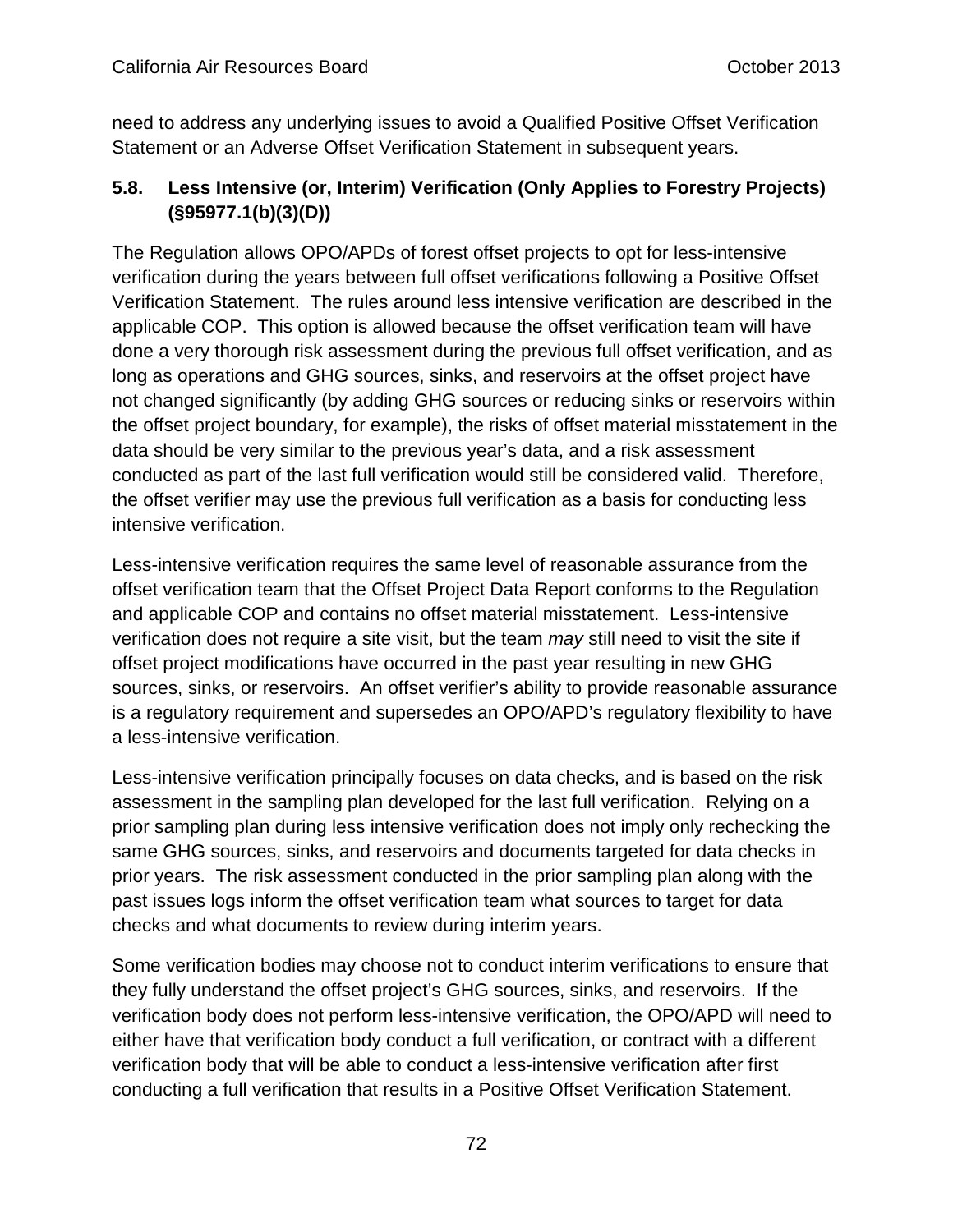Offset Project Registries may issue registry offset credits and ARB may issue ARB offset credits based on a less-intensive verification. If there are any discrepancies found for those data years when a full offset verification is performed, there may need to be a debit or credit of offset credits from that issuance. This will be determined by the Offset Project Registry and ARB and is outside the purview of offset verifiers when performing any offset verification activities.

## **5.9. Offset Project Data Report Modification**

When OPO/APDs submit their Offset Project Data Reports, they are certifying that the information in the report is true, accurate, and complete. However, ARB recognizes that mistakes can occur, and section 95977.1(b)(3)(M) allows the Offset Project Data Report to be modified to address issues prior to the verification deadline. In order to receive a Positive Offset Verification Statement, the Regulation requires that the OPO/APD correct issues that would otherwise result in an offset material misstatement or nonconformance, if possible, prior to the verification deadline. ARB expects that most, but not all, issues that would result in a Qualified Positive or Adverse Offset Verification Statement can be corrected if OPO/APDs work to address them in a timely manner.

After an Offset Project Data Report has been certified by an OPO/APD, it can no longer be modified by the OPO/APD, unless requested to do so by its verification body. After revisions are complete, the data is once again certified by the OPO/APD and made available to the lead verifier. This is an iterative process and may take more than one round of revisions by the OPO/APD for a verification body to render its final verification Offset Verification Statement.

It is good practice for offset verifiers to limit the number of requests for revisions. It is best practice for offset verifiers to compile a list of any issues in their issues log prior to requesting revisions so that OPO/APDs may address all relevant issues during a single modification. Offset verifiers may also indicate to OPO/APDs which issues, if not addressed, would result in a Qualified Positive or Adverse Offset Verification Statement either individually or cumulatively. However, in some cases more than one revision may be necessary, especially if new issues are identified after the initial revision.

## **5.10. Report Drafting – Detailed Verification Report**

After the core offset verification activities have been completed, the offset verification team must draft a detailed verification report to deliver to the OPO/APD and the Offset Proiect Registry as required by section 95977.1(b)(3)(R)(4.)(a.). The verification body must also make the detailed verification report available to ARB within 10 calendar days of receiving a request by ARB.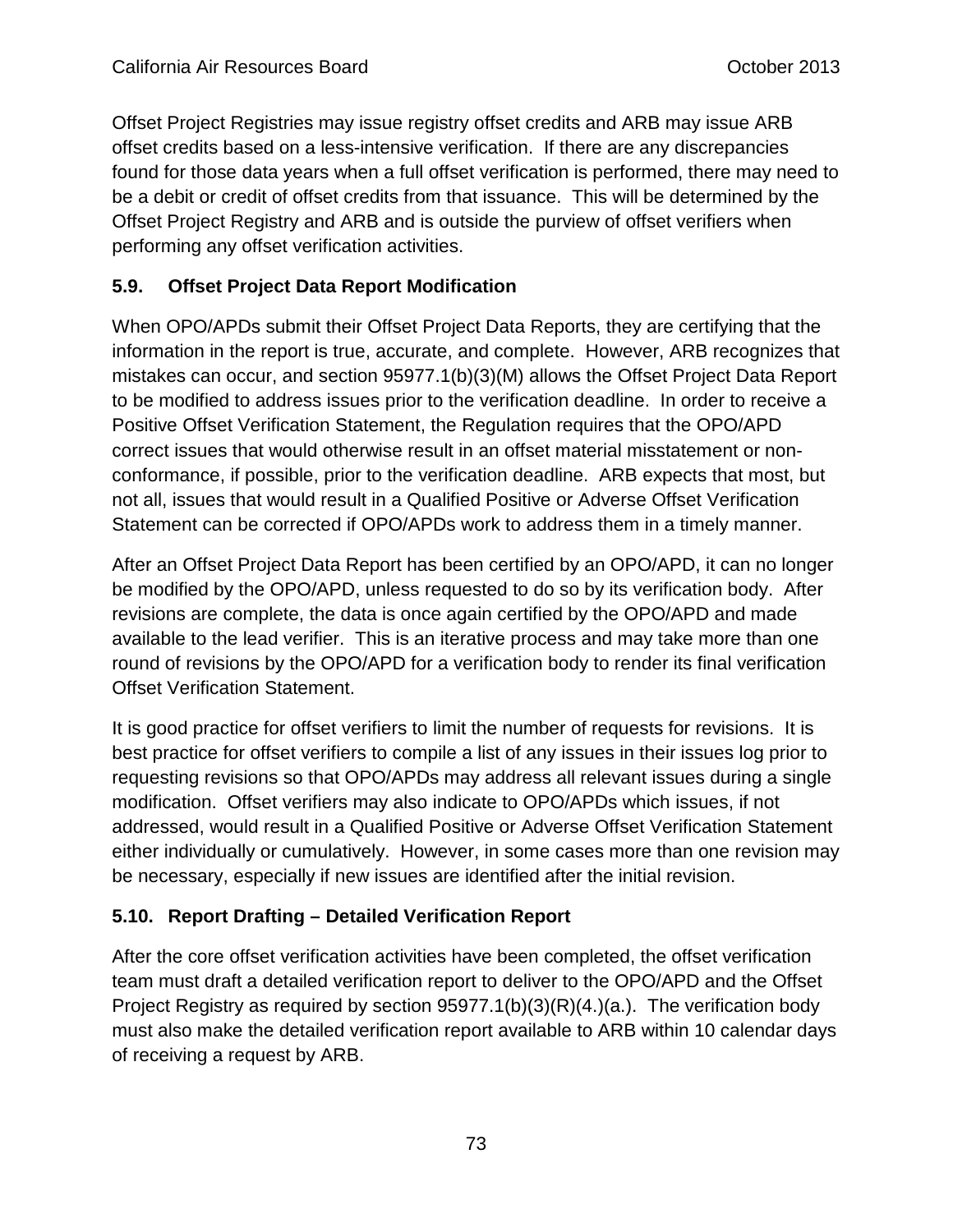The detailed verification report serves a tool for ARB and the Offset Project Registry to understand the work that was conducted by the offset verification team and ensure that all the requirements of the Regulation are met; therefore, the report should be detailed and transparent. The detailed verification report summarizes the activities conducted by the offset verification team and relevant findings. Offset verification teams have some discretion in how to prepare detailed verification reports; however, pursuant to section 95977.1(b)(3)(R)(4.)(a.), the following information must be included in every detailed verification report:

- The Offset Verification Plan;
- The detailed comparison of the data checks conducted during offset verification services;
- The issues log identified in the course of offset verification activities and the issue resolutions;
- Any qualifying comments on the findings during offset verification services; and
- The calculation of offset material misstatement performed in section 95977.1(b)(3)(Q).

The detailed verification report therefore provides an overview of the work conducted by the offset verification team, and provides evidence to support the final offset verification opinion rendered in the Offset Verification Statement. In addition to the OPO/APD, the audience of the detailed verification report is the Offset Project Registry and ARB. The detailed verification report is a critical document that the Offset Project Registry and ARB will look at when conducting audits of verification bodies and when resolving issues that arise during offset verification. Even if the Offset Project Registry and ARB auditors have accompanied the offset verification team on the site visit, they may not have been privy to follow-up discussions or requests and are not as familiar with the site as the verification team or the OPO/APD. Therefore, it will be useful for the offset verification team to include the following information in the detailed verification report:

- 1. A detailed description of the offset project or OPO/APD operations, including all GHG sources, sinks, and reservoirs in the offset project boundary;
- 2. A detailed description of data acquisition, tracking and calculation systems, and how these systems were evaluated;
- 3. An acknowledgement that the offset verification team has ensured every applicable GHG source, sink, and reservoir has been reported and that missing data has been evaluated; and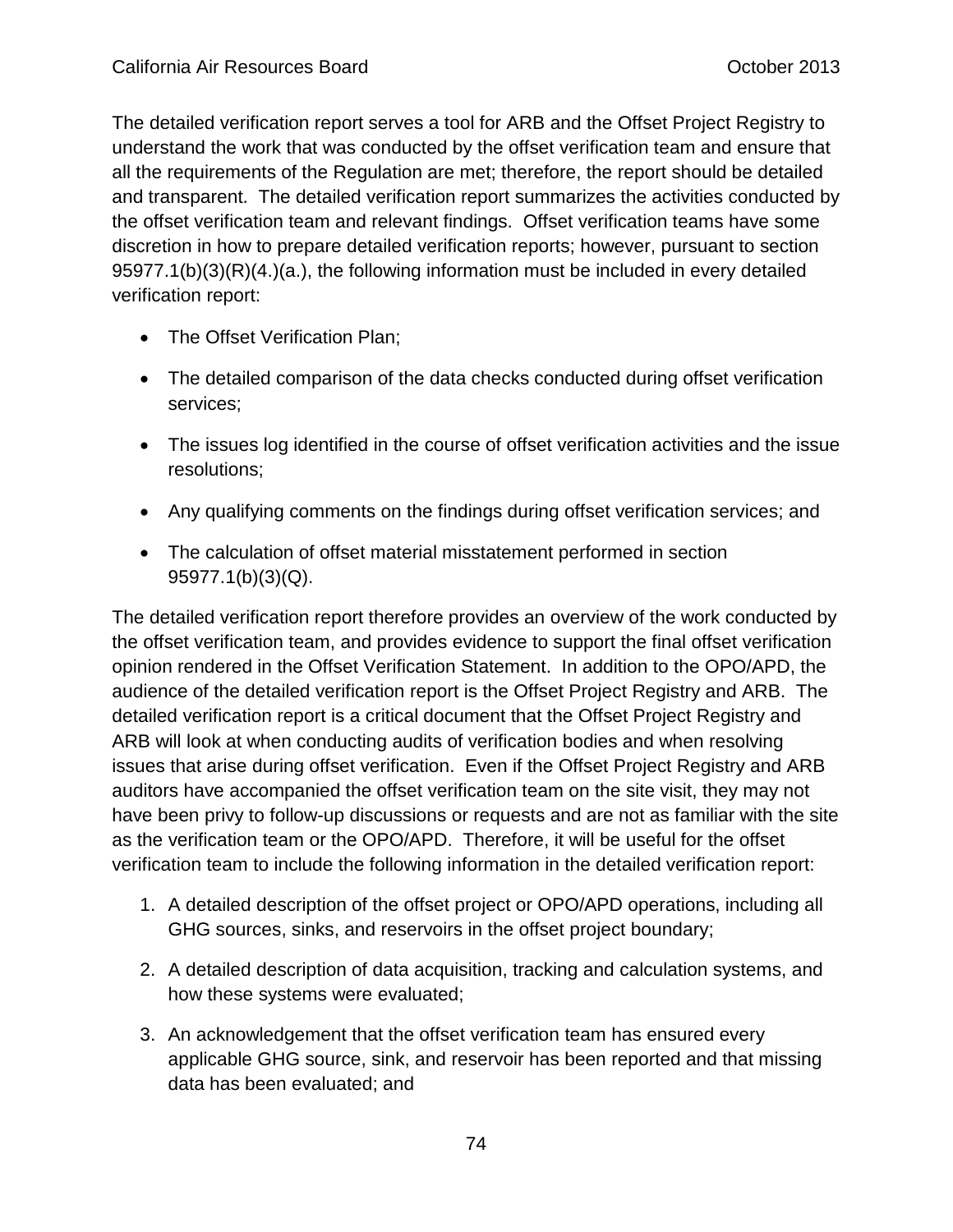4. A detailed narrative summary of documents and data reviewed during the data checks, as well as a description of activities conducted on the site visit.

Other information may be included at the discretion of the offset verification team. The sampling plan is not required to be included in the detailed verification report, though it may be included at the discretion of the lead verifier. ARB or the Offset Project Registry may also request that the verification body submit the sampling plan within 10 working days of such a request (section 95977.1(b)(3)(V)).

When providing the detailed comparison of data checks, it is recommended that the offset verification team provide enough detail to indicate which GHG sources, sinks, and reservoirs were checked, the types and quantity of data that were evaluated for each GHG source, sink, and reservoir, and any discrepancies that were identified. *Offset verification teams are strongly encouraged to include narrative texts and lists to make the summary of data checks transparent.* While the Offset Verification Statement is required to be made public, detailed verification reports are not made public by ARB or the Offset Project Registry. For example, Table 5-3 includes an example summary table of the data checks conducted for both a non-sequestration and a sequestration offset project.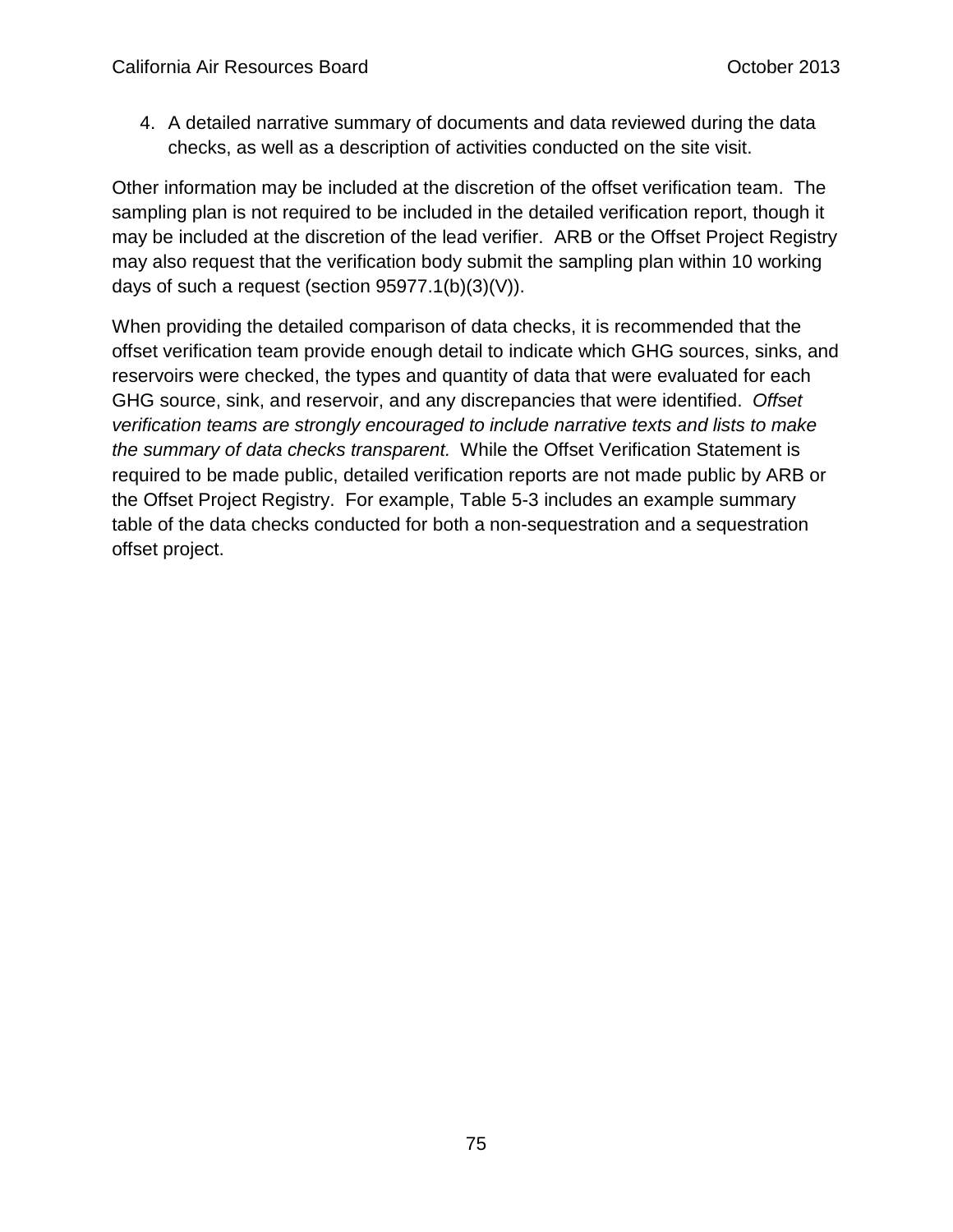# **Table 5-3: Example Summary of Data Checks**

# *Non-sequestration offset project*

| Source /<br><b>Sink</b>    | <b>Data</b><br><b>Reviewed</b> | <b>Units</b>                      | <b>Verifier</b><br><b>Calculated</b><br><b>Value</b> | <b>OPO/APD</b><br><b>Calculated</b><br>Value | <b>Identified</b><br><b>Discrepancy</b> | <b>Comments</b>                          | <b>Corrected by</b><br>OPO/APD?                 | Impact on<br>Misstatement/<br><b>Conformance</b> |
|----------------------------|--------------------------------|-----------------------------------|------------------------------------------------------|----------------------------------------------|-----------------------------------------|------------------------------------------|-------------------------------------------------|--------------------------------------------------|
| <b>ODS Tank</b><br>43765   | Lab analysis,<br>Weight slips  | Lbs.<br>CFC-12                    | 500                                                  | 500                                          | $\mathbf 0$                             | Tank was pure<br><b>CFC-12</b>           | <b>NA</b>                                       | None                                             |
| <b>ODS Tank</b><br>7650997 | Lab Analysis                   | Mole<br>fraction<br><b>CFC-11</b> | .53                                                  | .35                                          | .18                                     | Possible data<br>entry error             | Yes, fixed with<br>data from<br>original source | None                                             |
| <b>ODS Tank</b><br>7650997 | Weigh slips                    | Lbs.<br><b>CFC-11</b>             | 265                                                  | 175                                          | 90                                      | Due to error in<br>lab analysis<br>entry | <b>No</b>                                       | None, under-<br>statement                        |
| <b>Miles</b><br>traveled   | Vehicle log<br>books           | miles                             | 7543                                                 | 7554                                         | 11                                      | Error summing<br>miles                   | Yes                                             | None                                             |

# *Sequestration offset project*

| Source /<br>Sink/<br><b>Reservoir</b>      | <b>Data</b><br><b>Reviewed</b>   | <b>Units</b>        | <b>Verifier</b><br><b>Calculated</b><br><b>Value</b> | <b>OPO/APD</b><br><b>Calculated</b><br>Value | <b>Identified</b><br><b>Discrepancy</b> | <b>Comments</b>                            | <b>Corrected by</b><br>OPO/APD?                 | Impact on<br><b>Misstatement/</b><br><b>Conformance</b> |
|--------------------------------------------|----------------------------------|---------------------|------------------------------------------------------|----------------------------------------------|-----------------------------------------|--------------------------------------------|-------------------------------------------------|---------------------------------------------------------|
| <b>Standing</b><br>carbon<br><b>stocks</b> | Paired<br>sampling               | MTCO <sub>2</sub> e | 175,000                                              | 175,000                                      | $\mathbf 0$                             | Sampling<br>criteria met<br>after 12 plots | <b>NA</b>                                       | None                                                    |
| <b>Risk</b><br>reversal<br>rating          | Wildfire risk<br>and<br>easement | $\%$                | 12.3                                                 | 12.3                                         | 0                                       | Qualified<br>Easement<br>present           | <b>NA</b>                                       | None                                                    |
| <b>Confidence</b><br>deduction             | Sampling<br>Data                 | $\frac{0}{0}$       | 11.2                                                 | 11.2                                         | $\mathbf 0$                             |                                            | <b>NA</b>                                       | None                                                    |
| Doug Fir<br><b>Harvested</b>               | Shipping<br>invoices             | Green wt.<br>(lbs)  | 11,256                                               | 12,156                                       | 900                                     | Date entry<br>error                        | Yes, fixed with<br>data from<br>original source | None                                                    |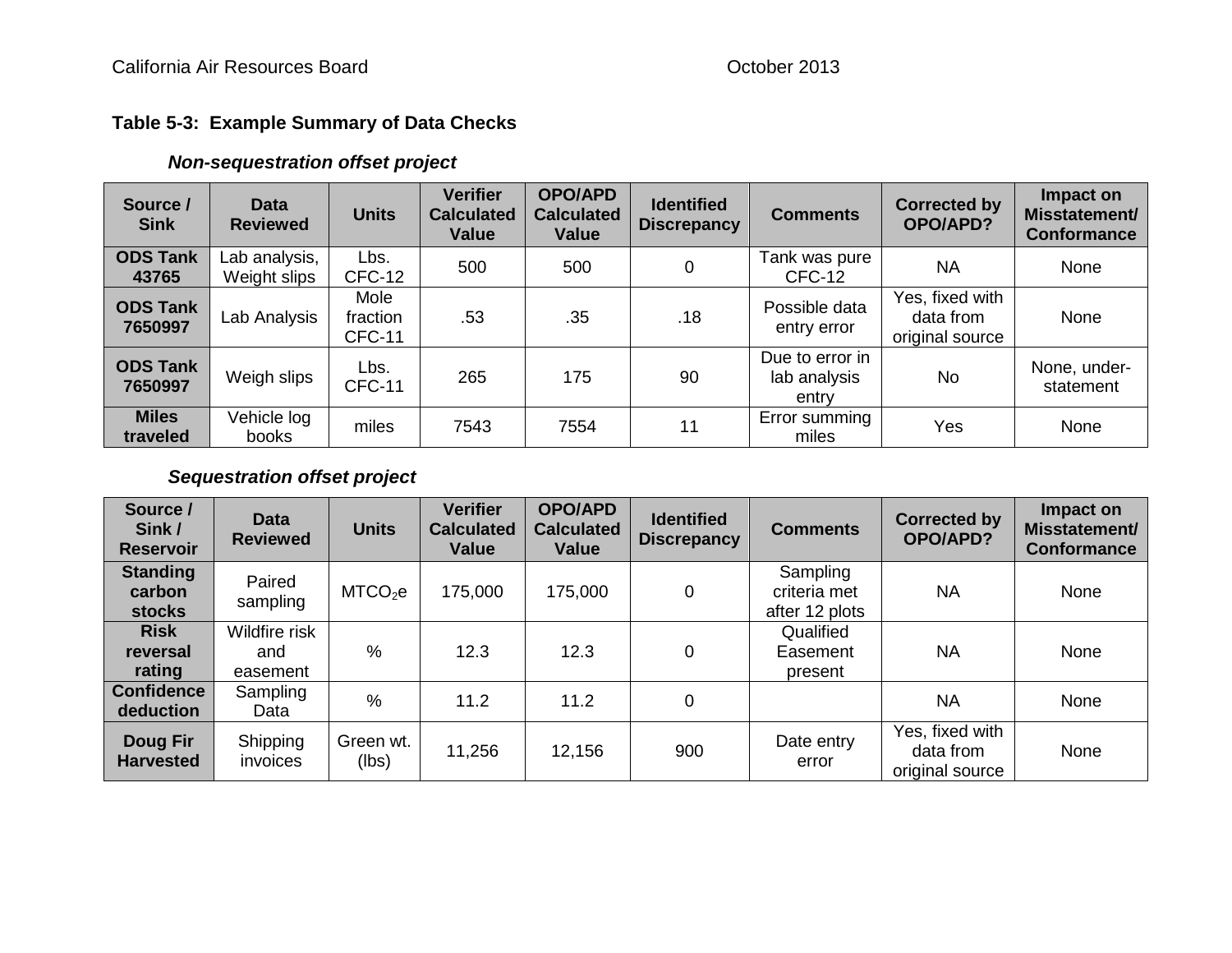The issues log is where the offset verification team identifies issues and their resolution (if any). Issues can include individual misstatements that by themselves would not be an offset material misstatement but could be in aggregate, as well as qualitative issues like weaknesses in data management systems that could ultimately affect the Offset Project Data Report. The issues log is an important part of the "evidence trail," which supports the offset verification findings, increases transparency for the independent reviewer, the Offset Project Registry, and ARB, and will be relied upon if there are disputes with OPO/APDs over the offset verification findings. Every identified issue must be entered into the issues log. *Issues remain in the issues log even after resolution.*

In the example in Table 5-3 the issues log would include a summary of the discrepancies identified in the ODS Tank 7650997 for CFC-11 and miles traveled calculations, and indicate if these issues were corrected by the OPO/APD prior to completing the offset verification. ARB suggests the issues log indicate whether the issues could impact offset material misstatement or conformance. For sequestration offset projects, once the sampling criteria have been met, the values reported by the OPO/APD are assumed to be accurate.

The detailed verification report may include any other qualifying comments or findings during offset verification activities such as any requests for clarifications or additional information. It is important that the offset verification team does not provide consulting services to the OPO/APD in the detailed verification report; however, identifying issues does not constitute consulting. For example, it is appropriate for the offset verification team to identity high-risk areas in the OPO/APD's GHG inventory program, but it is not appropriate for the team to make specific recommendations on how to improve the inventory program. Recommending improvements is considered a medium or high conflict of interest, and must be disclosed to ARB as an emerging conflict of interest, as required in section 95979(f)(3).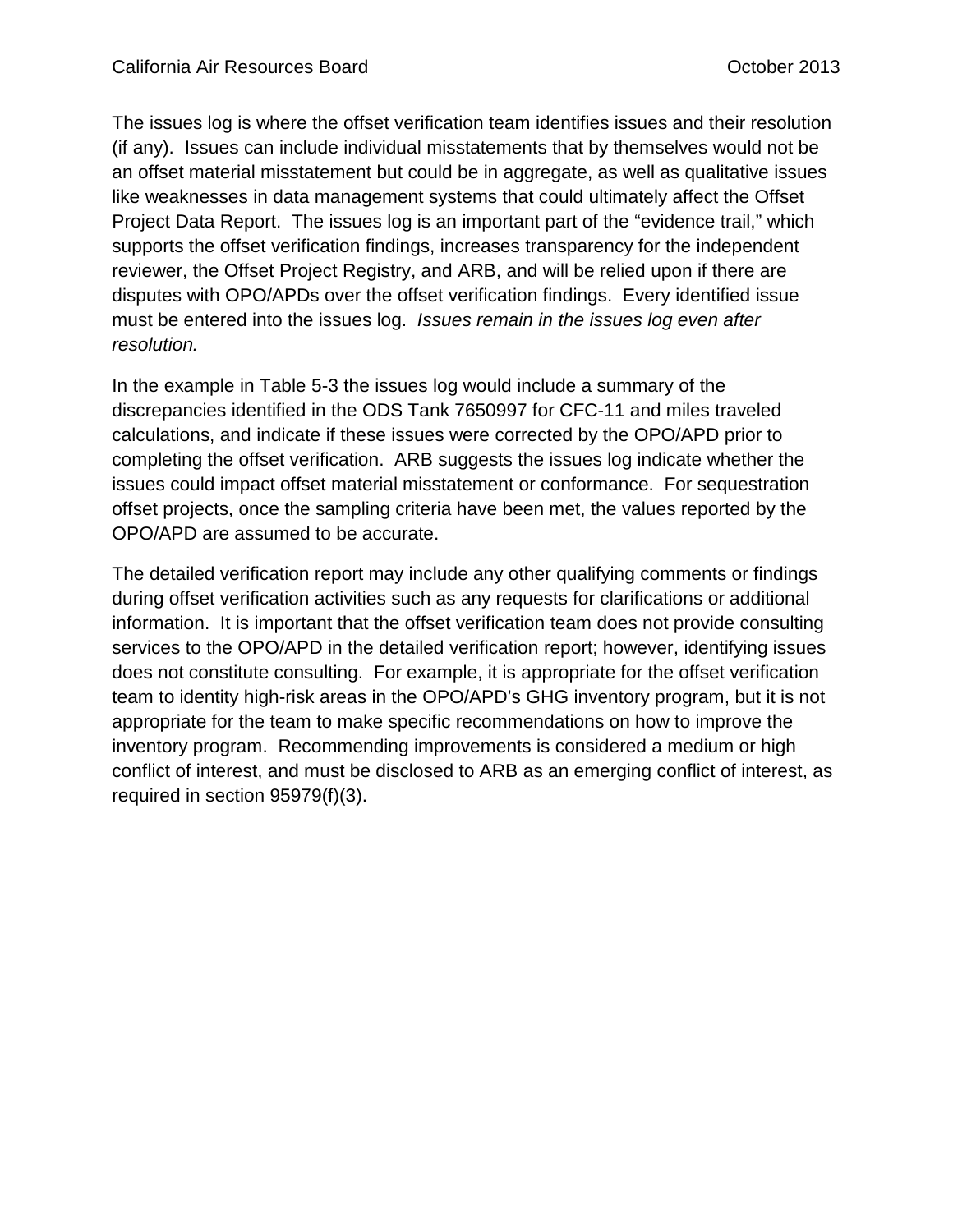## **CHAPTER 6. Monitoring and Measurement Issues**

Chapter 6 provides offset verification guidance on common issues related to the monitoring and measurement requirements of the Regulation and applicable COPs. It is not possible to address all issues an offset verifier may encounter; consequently, for issues not addressed in this chapter or other ARB guidance, offset verifiers should direct questions to ARB staff. ARB staff will also be maintaining a Frequently Asked Questions document for each COP on its Cap-and-Trade Webpage.

#### **6.1. Missing Data**

When evaluating missing data, the offset verification team should initially determine if the data is actually missing (i.e., not captured) or if it is stored in another location in the data management system or recoverable from another source. If the data is truly missing, the team may need to assess both the data capture rate, and the methods used to substitute missing data as part of conformance checks with the Regulation and applicable COP. It is recommended that the team adopt a risk-based approach that focuses on GHG sources, sinks, and reservoirs identified in the sampling plan, GHG sources, sinks, and reservoirs that emerge during the offset verification process as potentially having missing data, and representative missing data substitution procedures to assess conformance with the Regulation and COP and consistency among GHG sources, sinks, and reservoirs.

The offset program relies on standardized methodologies and does not allow the issuance of variances for missing data. Therefore, if the OPO/APD deviates from the requirements and if data collection and sampling techniques are not followed in the applicable COP, this may result in missing data. The Regulation provides a limited opportunity for alternative data collection in the event of unforeseen monitoring equipment breakdown (see section 95976(f)). These provisions apply only to fuel analytical data if at least 20% or more of the data is missing and the OPO/APD receives approval from ARB of an interim procedure within 30 calendar days of the breakdown in monitoring equipment. If data is not captured or collected, and the methods in the applicable COP are not followed for missing data, and/or the OPO/APD does not qualify or does not receive approval of an interim data collection procedure in the applicable timeframe to capture missing data, the data cannot be recovered and is considered missing. This would result in a nonconformance with the Regulation and would result in a Qualified Positive Offset Verification Statement, and potentially an Adverse Offset Verification Statement, if a Qualified Positive Offset Verification Statement is not allowed under the applicable COP. If, in the verifier's professional judgment, this missing data may also lead to an overall offset material misstatement based on the total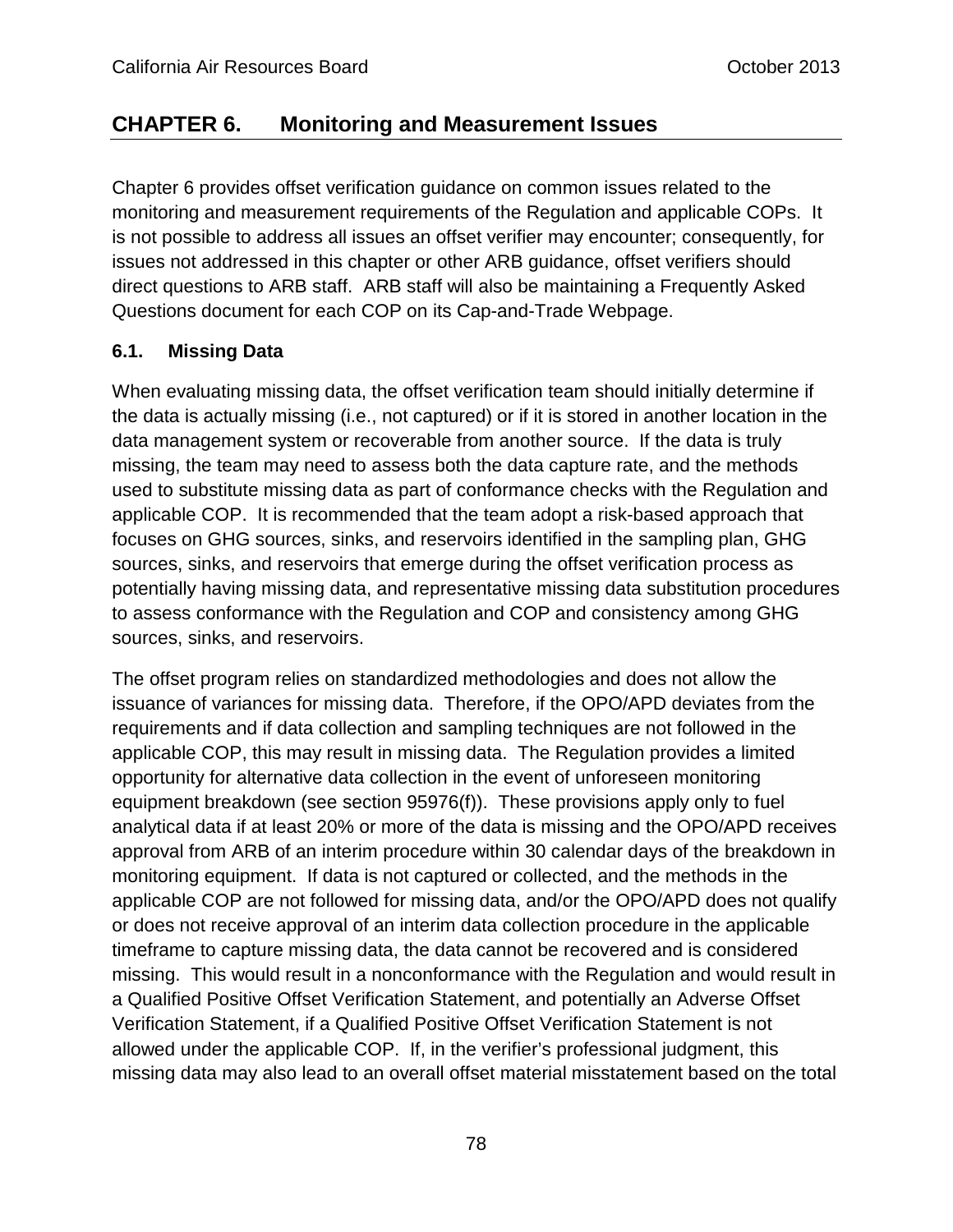reported GHG reductions and removal enhancements, this missing data may also result in an Adverse Offset Verification Statement.

Issues with data management systems: ARB staff recommends that verifiers also be aware of data management systems that automatically substitute values when a measurement is not taken; for example, by averaging related values or repeating the last captured value. Automatic data substitution using methods not described in the Regulation is not captured data and is considered missing data under the Regulation. Captured data must involve actual measured values or sampling, not default values recorded by the data management system, such as repeating the last captured value. Verifiers will need to look very closely at underlying data because having a value present in a spreadsheet does not automatically imply that it is captured data. Data substituted using methods other than those allowed in the applicable COP and section 95976(f) is a regulatory nonconformance that would need to be corrected in order to obtain a Positive Offset Verification Statement.

#### **6.2. Measurement Accuracy**

Each COP includes requirements that data measurements must meet when used in GHG emissions and GHG reductions and removal enhancements calculations. The Regulation (section 95976(a)) requires that all monitoring equipment be maintained and calibrated in a manner and frequency required by the equipment manufacturer, unless otherwise specified in the applicable COP. All modeling, monitoring, sampling, or testing procedures must be conducted in a manner consistent with the applicable procedure.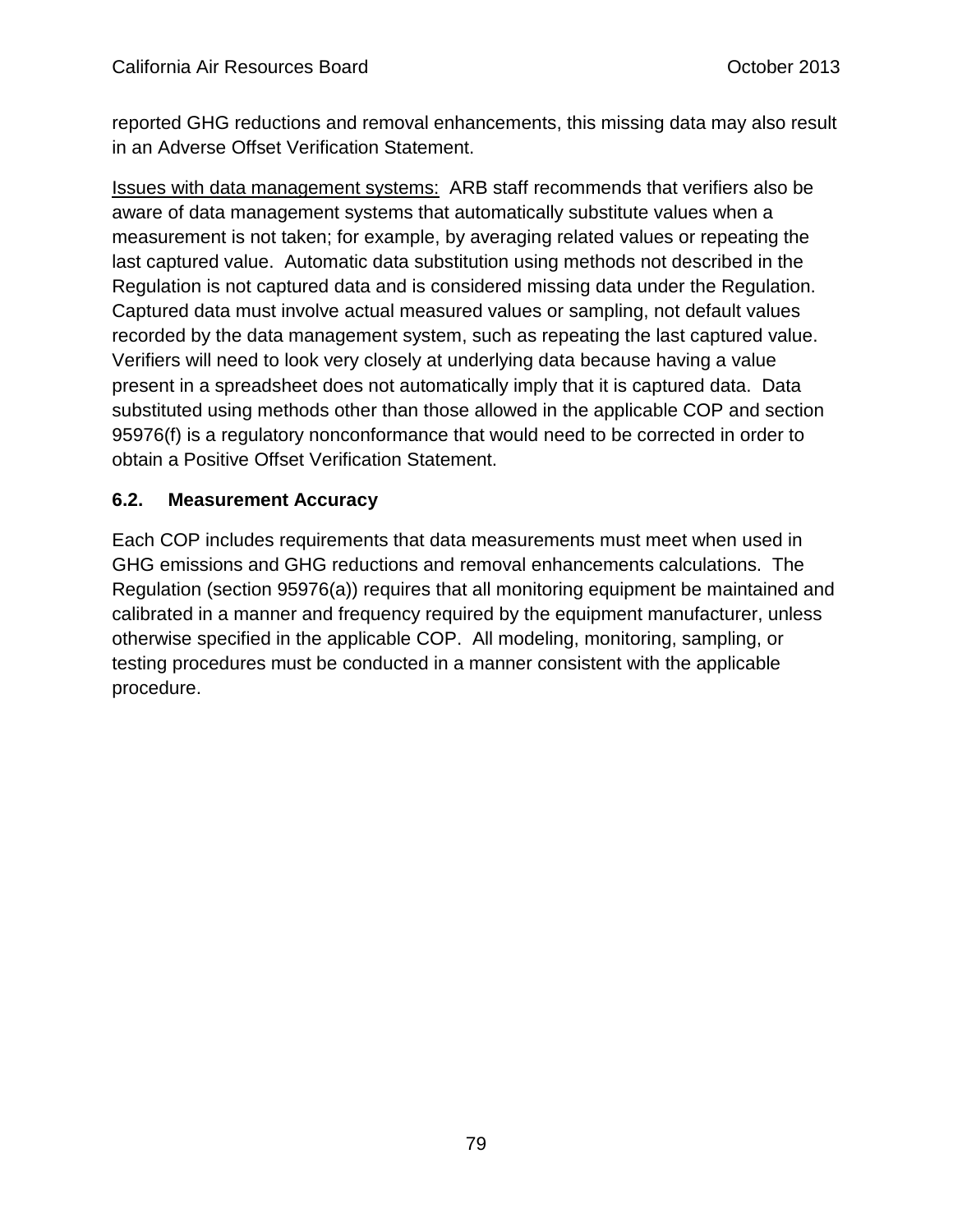# **CHAPTER 7. Completing the Offset Verification Process**

#### **7.1. Finalization**

To complete offset verification services, a final meeting may be held with the OPO/APD to review the findings and the detailed verification report. Because the independent technical reviewer may request that the offset verification team conduct further investigations, the team may wait to have the final exit meeting until after the independent reviewer has concurred with the findings and conclusions in the detailed verification report. If a dispute arises between the OPO/APD and the offset verification team regarding the Offset Verification Statement, there is a process for ARB to arbitrate. The final Offset Verification Statement must be submitted to the Offset Project Registry and the OPO/APD by the verification deadline. Good communication between the OPO/APD and the offset verification team can prevent many disputes from arising. If difficulties arise, contact ARB early to aid in resolving issues before a formal dispute resolution process is initiated.

#### **7.2. Independent Technical Review**

Before an Offset Verification Statement can be issued, section 95977.1(b)(3)(R)(1.) indicates that an ARB-accredited lead verifier that has not been involved in the verification of the offset project must independently review the work of the offset verification team. The independent technical review serves as a final check on the offset verification team's work to identify any significant concerns related to the draft Offset Verification Statement, and as a way to manage the verification body's business risk associated with providing offset verification services. The independent reviewer must be employed by the verification body responsible for the offset verification.

The independent reviewer is the final check on identifying errors in planning, data sampling, and judgments by the offset verification team. The independent reviewer will need to review documents relevant to the offset verification services provided, and identify any failure to comply with the Regulation or COP or with the verification body's internal policies and procedures for providing offset verification services. The independent reviewer must concur with the verification findings before the Offset Verification Statement can be issued according to section 95977.1(b)(3)(R)(3.).

If the independent reviewer does not feel that some aspects of the verification have been conducted adequately or completely, or has unresolved questions about some of the findings, the reviewer cannot sign off on the Offset Verification Statement until these issues are resolved to his or her satisfaction. The level of response needed by the offset verification team will depend on the type of issue identified. The lead verifier may be able to address minor issues through further discussions with the independent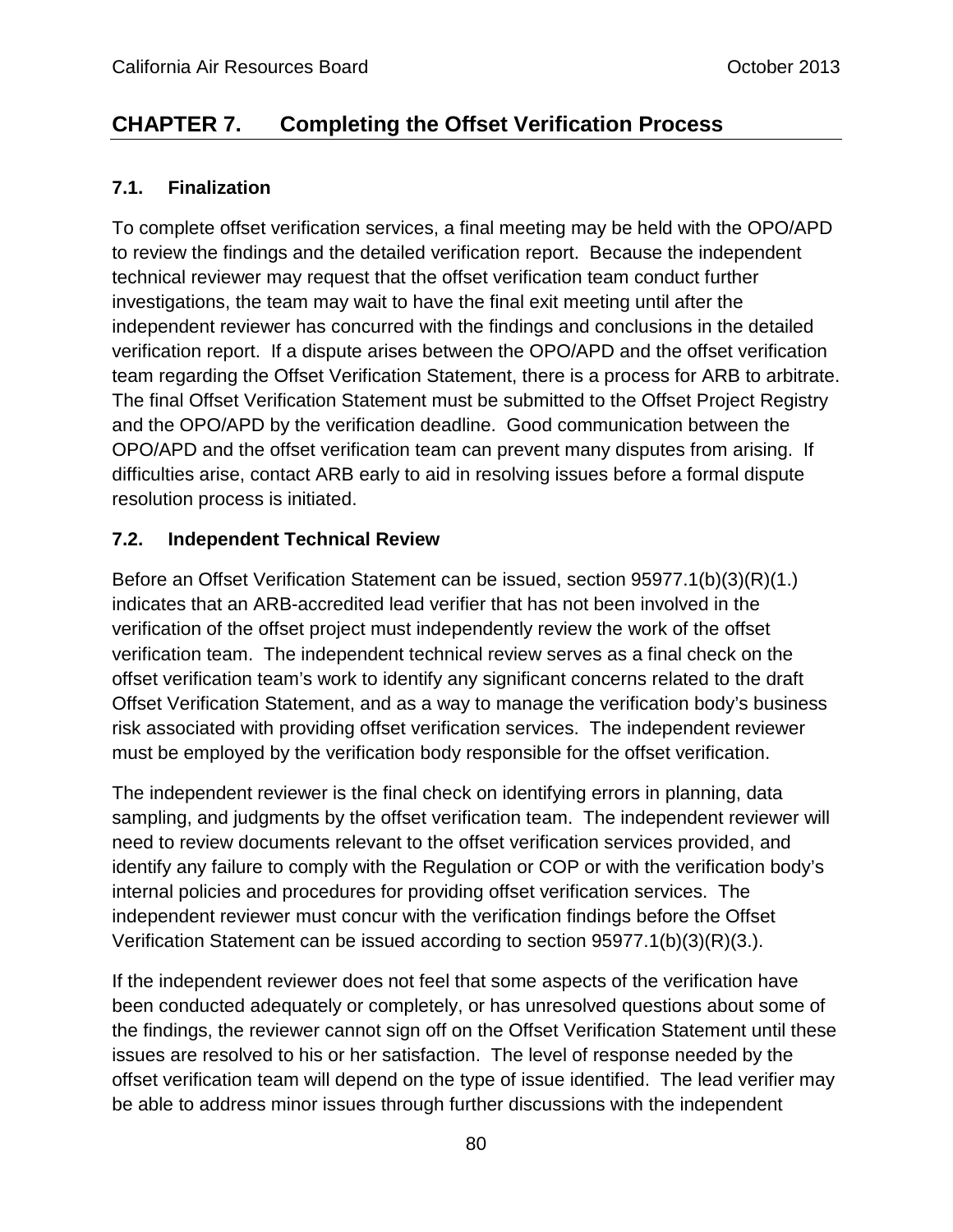reviewer or by providing more detailed documentation or explanations in the detailed verification report. On the other hand, if significant gaps in the offset verification services are identified, such as insufficient sampling or data checks, the offset verification team will need to conduct further technical work.

The independent reviewer is allowed to be involved in drafting a proposal or contract to conduct offset verification services, the initial project scoping, and the contract negotiating. However, the independent reviewer must not take part in any of the offset verification activities such as developing the sampling plan, conducting data checks, or conducting the site visit. The independent reviewer may choose to conduct a site visit independent of the offset verification team if that is deemed necessary.

The lead verifier may also request to have the independent reviewer evaluate the sampling plan and proposed data checks early in the verification process. An intermediate technical review step could save the offset verification team time and resources by identifying critical issues such as gaps in the proposed offset services or an insufficient sample size before the end of the verification. The independent reviewer must still maintain independence from the verification by not making specific recommendations about how the verification services should be conducted. It is not appropriate for the independent reviewer to suggest a sampling size is too large, or to interfere with the way the lead verifier manages offset verification services. The independent reviewer must still conduct a full review of all the offset verification services including reviews of all of the offset verifier calculations prior to the issuance of the final Offset Verification Statement.

## **7.3. Offset Verification Statement (Offset Verification Opinion)**

Section 95977.1(b)(3)(R)(4.)(b.) requires that the verification body provide an Offset Verification Statement to the OPO/APD and the Offset Project Registry that includes a determination by the verification body (the lead verifier and the independent reviewer) on whether the Offset Project Data Report submitted by the OPO/APD conforms to the requirements of the Regulation and applicable COP, and whether the data is free of offset material misstatement. A verification body must make both determinations, even if an Adverse Offset Verification Statement is inevitable. If an Adverse Offset Verification Statement is issued based on only a subset of data checks, the offset verification team may want to conduct additional checks in order to ensure that all issues are identified. This allows the verification body to track issues from year to year and ensure they are resolved in subsequent years.

For a Positive Offset Verification Statement:

• The offset verification team has reasonable assurance that the Offset Project Data Report is free of offset material misstatement; and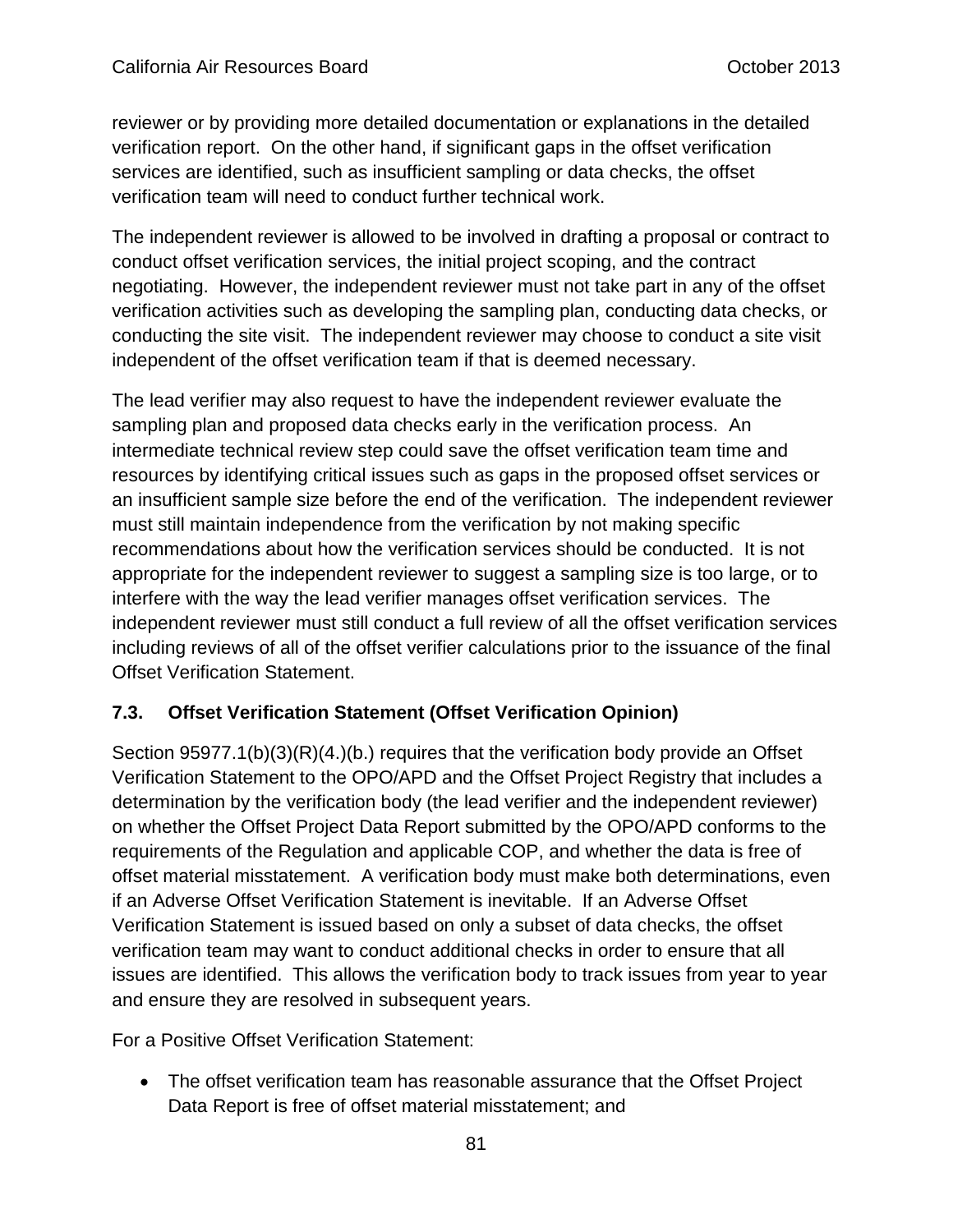• The offset verification team has reasonable assurance that the Offset Project Data Report conforms to all the requirements of the Regulation and applicable COP.

An Offset Project Data Report will receive a Qualified Positive Offset Verification Statement if:

- The offset verification team has reasonable assurance the Offset Project Data Report is free of offset material misstatement; and
- The offset verification team has found one or more nonconformances with the quantification, monitoring, or metering requirements of the Regulation and applicable COP.

**Note:** The COP may restrict the use of a Qualified Positive Offset Verification Statement for certain project types; for example, they cannot be issued for forest offset projects. See section  $95977.1(b)(3)(R)(4.(c))$  of the Regulation.

An Offset Project Data Report will receive an Adverse Offset Verification Statement if:

- The offset verification team cannot say with reasonable assurance the Offset Project Data Report is free of offset material misstatement; and/or
- The offset verification team cannot say with reasonable assurance that the Offset Project Data Report conforms to the requirements in the Regulation and applicable COP. $^8$  $^8$

**Note:** The phrasing of the Offset Verification Statement and the requirements of the Regulation are important in terms of where the burden of proof lies. An offset verification team must have reasonable assurance that an Offset Project Data Report is *free* of material misstatement, not that the report contains an offset material misstatement. In other words, if there is uncertainty as to whether or not there is an offset material misstatement in GHG reductions and removal enhancements, the verifier's default assumption must be that the report is *not*  free of material misstatement. The lead verifier would be attesting that based on their investigations, they do not have sufficient evidence to be reasonably assured that the report is *free* of offset material misstatement.

<sup>&</sup>lt;sup>8</sup> For projects developed under the U.S. Forest Protocol, any nonconformance, if not corrected or noncorrectable, would result in an Adverse Offset Verification Statement. For the other types of offset projects, the offset verification team may give a Qualified Positive Offset Verification Statement instead of an Adverse, but only if the nonconformance is related to the quantification, monitoring, or metering requirements of the Regulation and applicable COP. Please contact ARB with any questions.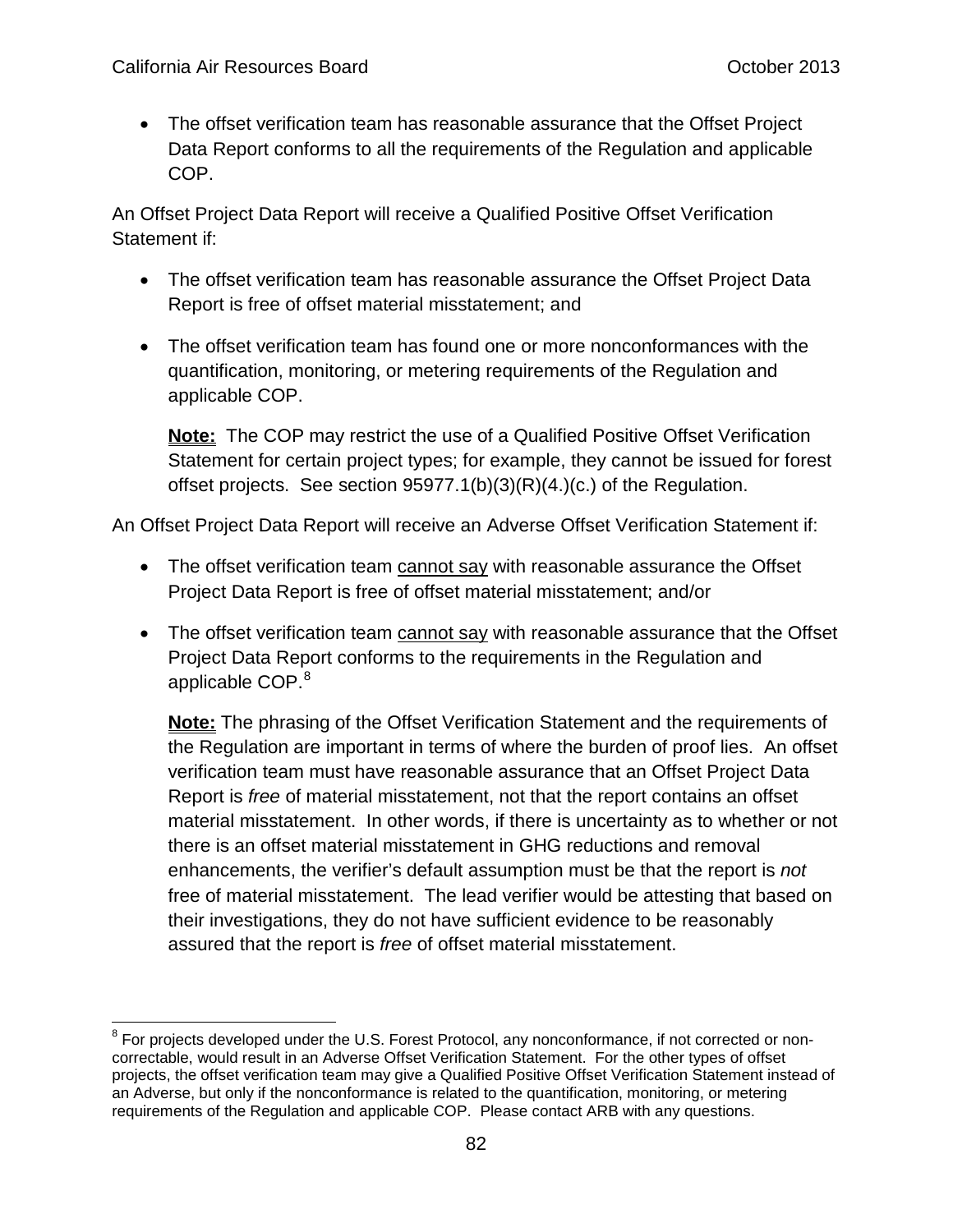Situations that will result in a Positive, Qualified Positive, or Adverse Offset Verification Statement are summarized in Table 7-1 by project type.

#### **Table 7-1: Offset Verification Statements** *Projects developed under the Livestock, ODS, or Urban Forestry COPs*

|        | <b>Free of Offset</b><br><b>Material</b><br>Misstatement? | <b>Conforms to All</b><br><b>Quantification,</b><br><b>Monitoring and</b><br><b>Metering</b><br><b>Requirements?</b> | <b>Conforms to All</b><br><b>Other Regulatory</b><br><b>Requirements and</b><br><b>Complies with</b><br><b>Local, Regional</b><br>and National<br><b>Requirements?</b> | <b>Offset</b><br><b>Verification</b><br><b>Statement</b> |
|--------|-----------------------------------------------------------|----------------------------------------------------------------------------------------------------------------------|------------------------------------------------------------------------------------------------------------------------------------------------------------------------|----------------------------------------------------------|
| Case 1 | Yes                                                       | Yes                                                                                                                  | <b>Yes</b>                                                                                                                                                             | <b>Positive</b>                                          |
| Case 2 | Yes                                                       | No.                                                                                                                  | <b>Yes</b>                                                                                                                                                             | Qualified<br>Positive                                    |
| Case 3 | Yes                                                       | Yes                                                                                                                  | <b>No</b>                                                                                                                                                              | Adverse                                                  |
| Case 4 | Yes                                                       | <b>No</b>                                                                                                            | <b>No</b>                                                                                                                                                              | Adverse                                                  |
| Case 5 | No.                                                       | Yes                                                                                                                  | Yes                                                                                                                                                                    | Adverse                                                  |
| Case 6 | No.                                                       | <b>No</b>                                                                                                            | Yes                                                                                                                                                                    | Adverse                                                  |
| Case 7 | No                                                        | Yes                                                                                                                  | <b>No</b>                                                                                                                                                              | Adverse                                                  |
| Case 8 | No.                                                       | No                                                                                                                   | No.                                                                                                                                                                    | Adverse                                                  |

*Projects developed under U.S. Forest Projects COP*

|        | <b>Free of Offset</b><br><b>Material</b><br><b>Misstatement?</b> | <b>Conforms to All</b><br>Quantification,<br><b>Monitoring and</b><br><b>Metering</b><br><b>Requirements?</b> | <b>Conforms to All</b><br><b>Other Regulatory</b><br><b>Requirements and</b><br><b>Complies with</b><br>Local, Regional<br>and National<br><b>Requirements?</b> | <b>Offset</b><br><b>Verification</b><br><b>Statement</b> |
|--------|------------------------------------------------------------------|---------------------------------------------------------------------------------------------------------------|-----------------------------------------------------------------------------------------------------------------------------------------------------------------|----------------------------------------------------------|
| Case 1 | Yes                                                              | <b>Yes</b>                                                                                                    | <b>Yes</b>                                                                                                                                                      | <b>Positive</b>                                          |
| Case 2 | Yes                                                              | No                                                                                                            | Yes                                                                                                                                                             | Adverse                                                  |
| Case 3 | Yes                                                              | <b>Yes</b>                                                                                                    | <b>No</b>                                                                                                                                                       | Adverse                                                  |
| Case 4 | Yes                                                              | <b>No</b>                                                                                                     | <b>No</b>                                                                                                                                                       | Adverse                                                  |
| Case 5 | <b>No</b>                                                        | <b>Yes</b>                                                                                                    | Yes                                                                                                                                                             | Adverse                                                  |
| Case 6 | <b>No</b>                                                        | <b>No</b>                                                                                                     | <b>Yes</b>                                                                                                                                                      | Adverse                                                  |
| Case 7 | <b>No</b>                                                        | <b>Yes</b>                                                                                                    | <b>No</b>                                                                                                                                                       | Adverse                                                  |
| Case 8 | <b>No</b>                                                        | <b>No</b>                                                                                                     | <b>No</b>                                                                                                                                                       | Adverse                                                  |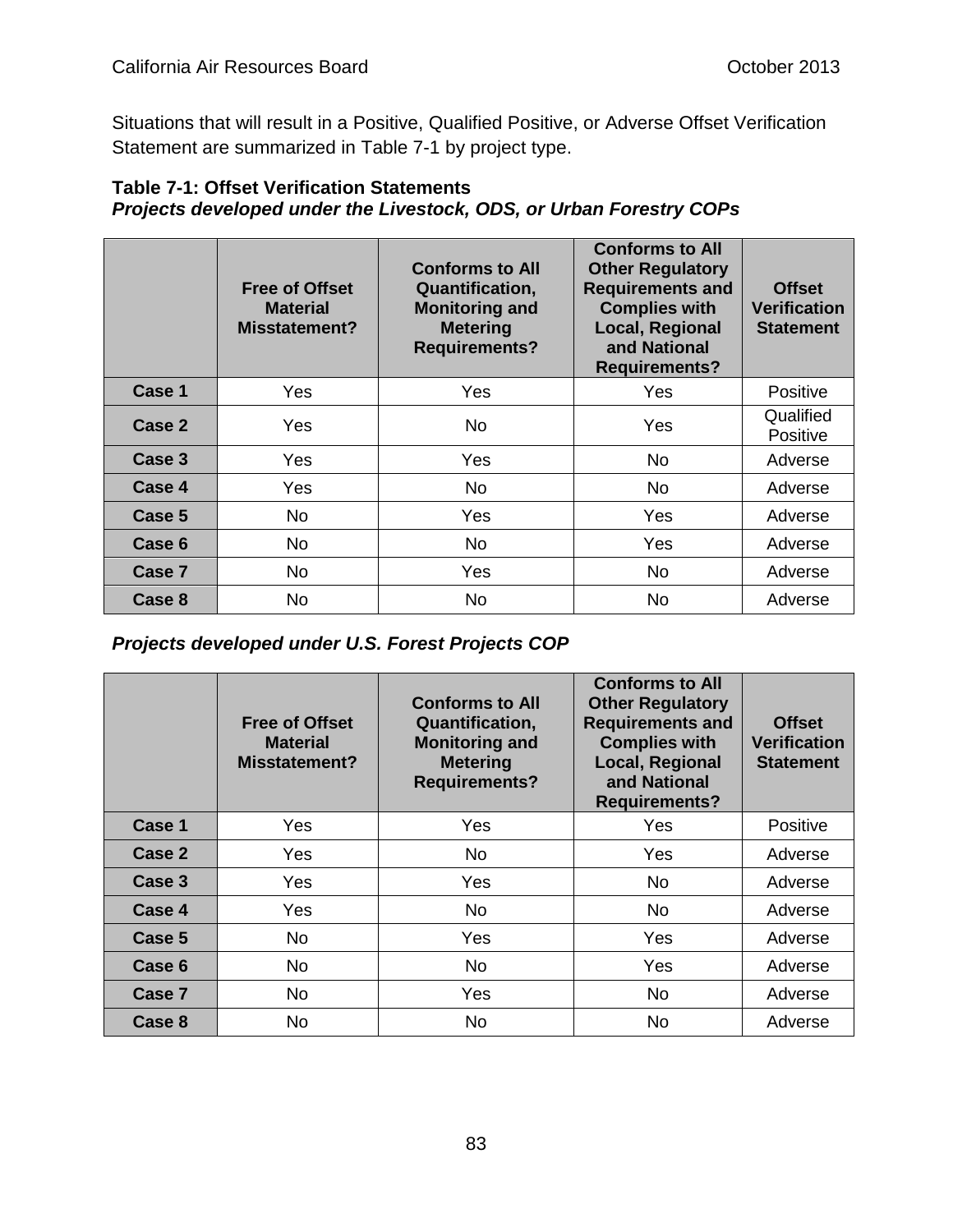ARB has developed an Offset Verification Statement form that verification bodies may use when providing an Offset Verification Statement to the OPO/APD and the Offset Project Registry. The Offset Project Registry will also make this form available. The verification body must also make any qualifying comments in the Offset Verification Statement. For example, the lead verifier could describe any problems associated with the verification that may help Offset Project Registry and ARB staff understand the issues, and could document the cause of any nonconformance. Because of the range of seriousness regarding Adverse Offset Verification Statements, the lead verifier is encouraged to include as much relevant information as deemed necessary for purposes of explaining an Adverse Offset Verification Statement. In the case of a Qualified Positive Offset Verification Statement, the verification body must identify any nonconformance and why they do not result in an offset material misstatement.

#### **7.4. Petition Process**

If the offset verification team finds that an Offset Verification Statement will be adverse, section 95977.1(b)(3)(R)(5.) requires that they formally provide the OPO/APD with at least 10 working days to modify the Offset Project Data Report. Most, but not all, issues that would result in an Adverse Offset Verification Statement can be corrected if the OPO/APD works proactively to address them. Verifiers and OPO/APDs will need to keep the 10-day window in mind when planning their offset verification services as the verification deadlines are fixed and no extensions are possible. The final Offset Project Data Report and Offset Verification Statement must still be submitted by the verification deadline.

In the event that the verification body and the OPO/APD disagree about an Adverse Offset Verification Statement, the OPO/APD may petition ARB to make a final decision, as allowed by section 95977.1(b)(3)(R)(6.). This petition must be made to ARB before the final Offset Verification Statement is submitted. ARB will then objectively evaluate the situation and relevant evidence, and make a final determination regarding the Offset Verification Statement. Both the verification body and the OPO/APD need to cooperate with ARB to arrive at a final decision. If ARB finds that the Offset Project Data Report does not meet the requirements of the Regulation, section 95977.1(b)(3)(R)(7.) provides the OPO/APD with 30 calendar days to submit any additional information as to the verifiability of the Offset Project Data Report. The report must then be re-verified, subject to the same provisions regarding verification in the Regulation. If ARB finds that the Offset Project Data Report does not meet the standards and requirements specified in the Regulation, it might not always be possible to correct the underlying problems. In this case, the OPO/APD may choose not to take the extra 30 days to correct the report, and the final opinion can be submitted as adverse.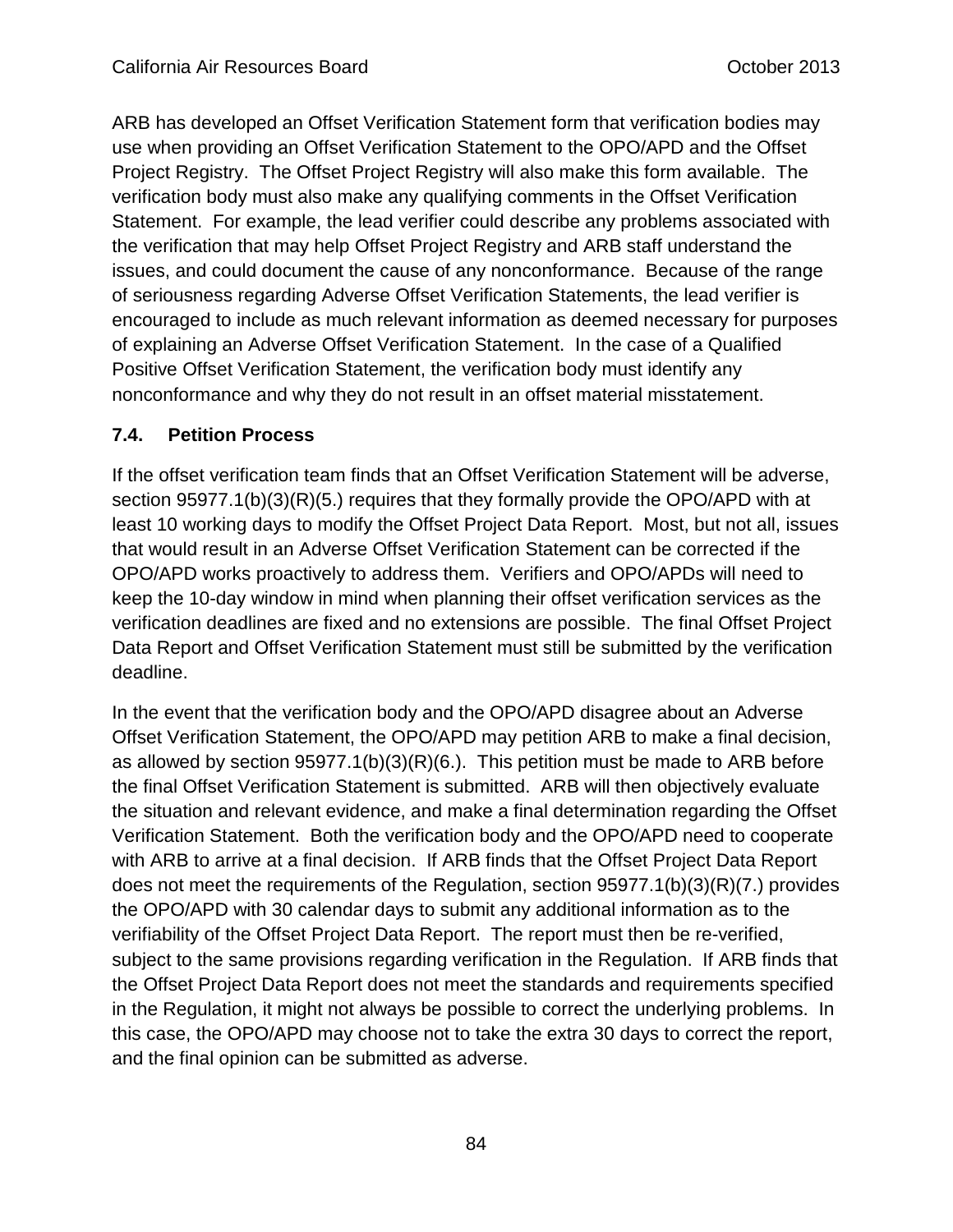However, when there are situations when assistance is needed before the end of the verification process, verifiers and OPO/APDs should not hesitate to contact ARB and Offset Project Registry Staff. This may help address situations early on to avoid the need for formal dispute resolution. Neither the OPO/APD nor the offset verification team should wait until the last minute to seek guidance or assistance from ARB or Offset Project Registry staff. *ARB staff believe all issues should be able to be addressed without the petition process, if open communication between ARB, the Offset Project Registry, the OPO/APD, and verification staff is established and maintained.*

#### **7.5. Completion and Issuance of Offset Verification Statement**

The lead verifier and independent reviewer must attest to their findings and provide their signature for the Offset Verification Statement. On the form that ARB will make available for submitting Offset Verification Statement information, there will be fields for filling in this information. The information must not be submitted to the Offset Project Registry until after the completion of all offset verification services, after any final meetings with the OPO/APD, and if applicable, after the OPO/ADP has had at least 10 working days to address any issues that will result in an adverse opinion. In addition, the verification body will separately indicate if there is an offset material misstatement and nonconformance, as well as the opinion (positive, qualified positive, or adverse).

After submitting the Offset Verification Statement to the Offset Project Registry, it is good practice for verification bodies to inform the OPO/APD that offset verification services have been completed. ARB staff recommends that OPO/APDs that intend to rehire their verification body for the next year should renew the contract with that verification body as soon as practicable. This allows the staff of the verification body to plan an itinerary of offset verification services for the following year, which helps the verification body to manage its time and resources, and may reduce costs for both the verification body and the OPO/APD.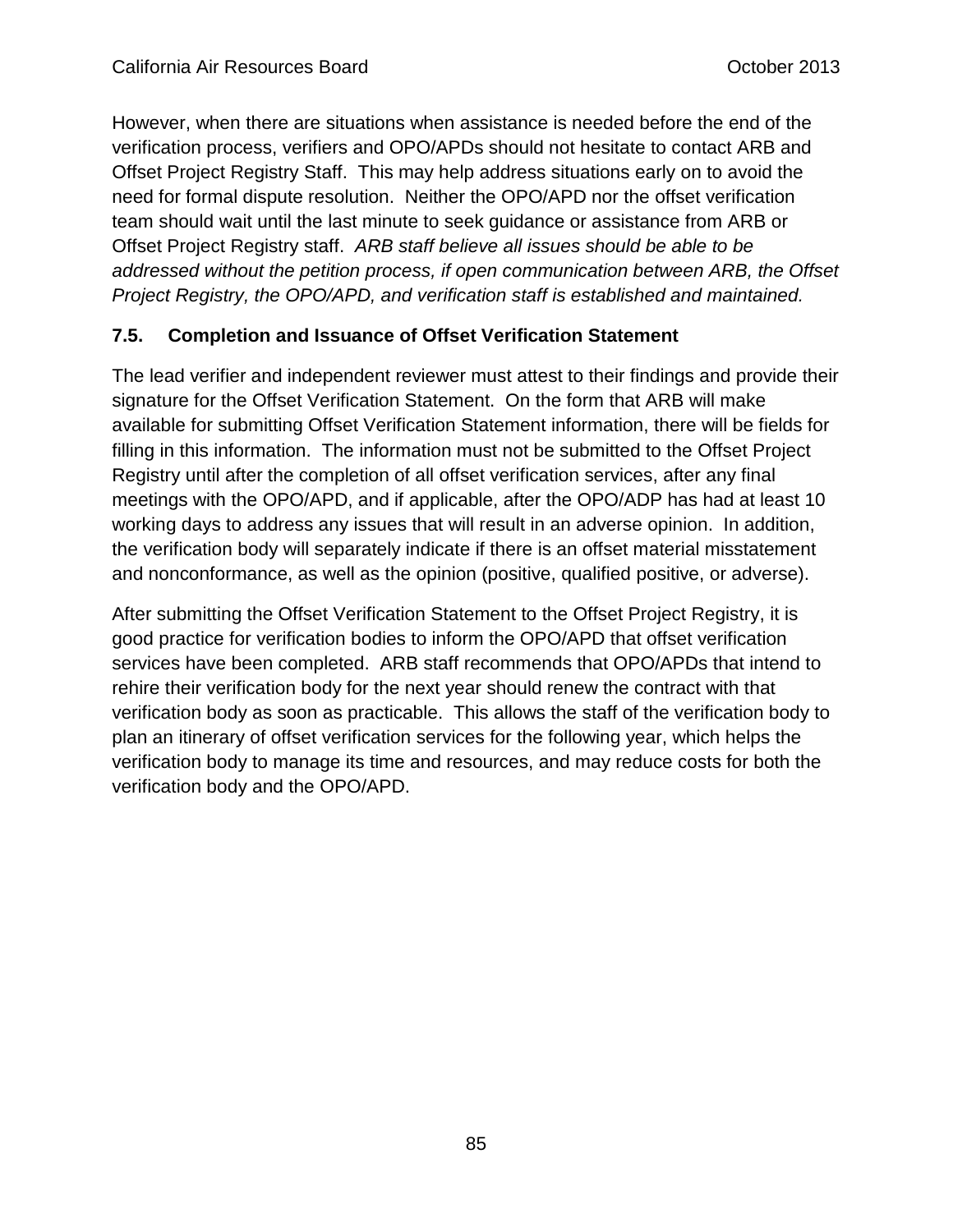# **CHAPTER 8. ARB Oversight**

One of ARB's primary roles in the offset program is as the offset program administrator. The Regulation includes provisions for existing voluntary offset registries that meet ARB standards to be approved as Offset Project Registries. Approved Offset Project Registries will perform some of the administrative responsibilities in the registry offset credit creation process. ARB plans to utilize the resources and expertise of Offset Project Registries to help administer the offset program. The functions of Offset Project Registries include: listing offset projects, general project guidance, collecting monitoring and reporting information, support for verification activities, and issuance of registry offset credits. These services are collectively referred to as registry services.

Although the Regulation refers to both ARB and Offset Project Registries for performing registry services, they will be performed by the Offset Project Registries at this time, unless there are specific roles within each process that only ARB may perform, such as appeal processes. ARB will not set up and operate most of the administrative functions within the offset program at this point in time. The way the Regulation is written, however, allows ARB to determine whether it will operate such functions in the future. For more information on Offset Project Registries, see Offset Project Registry Guidance on ARB's Cap-and-Trade Program webpage.

ARB oversight of the conduct of Offset Project Registries and ARB-accredited verifiers is critical to the overall integrity of the program. ARB does not delegate any of its legal authority to review and enforce the offset program to any entity, including approved Offset Project Registries. ARB assumes full responsibility for the enforcement of the Regulation. Therefore, ARB will have full oversight of all facets of the program, including OPO/APDs, offset verification bodies and verifiers, and Offset Project Registries. This oversight spans dispute resolutions and audits of both the OPO/APD and the verification body. In addition, as the regulatory agency responsible for the implementation and oversight of the Cap-and-Trade Program, only ARB can issue compliance offset credits for use in the Program.

## **8.1. Conflict of Interest**

ARB will track relationships between verification bodies and individual verifiers with OPO/APDs. While COI information is initially provided to the Offset Project Registries, the registries will be providing these forms to ARB for review and audit purposes.

In the case where a verification body, verifier, or OPO/APD knowingly or accidentally holds back information that could potentially create a conflict, and this information is discovered at a later date, ARB may choose to set aside the Offset Verification Statement (section 95979(f)(5)). This would also require the OPO/APD to get a new